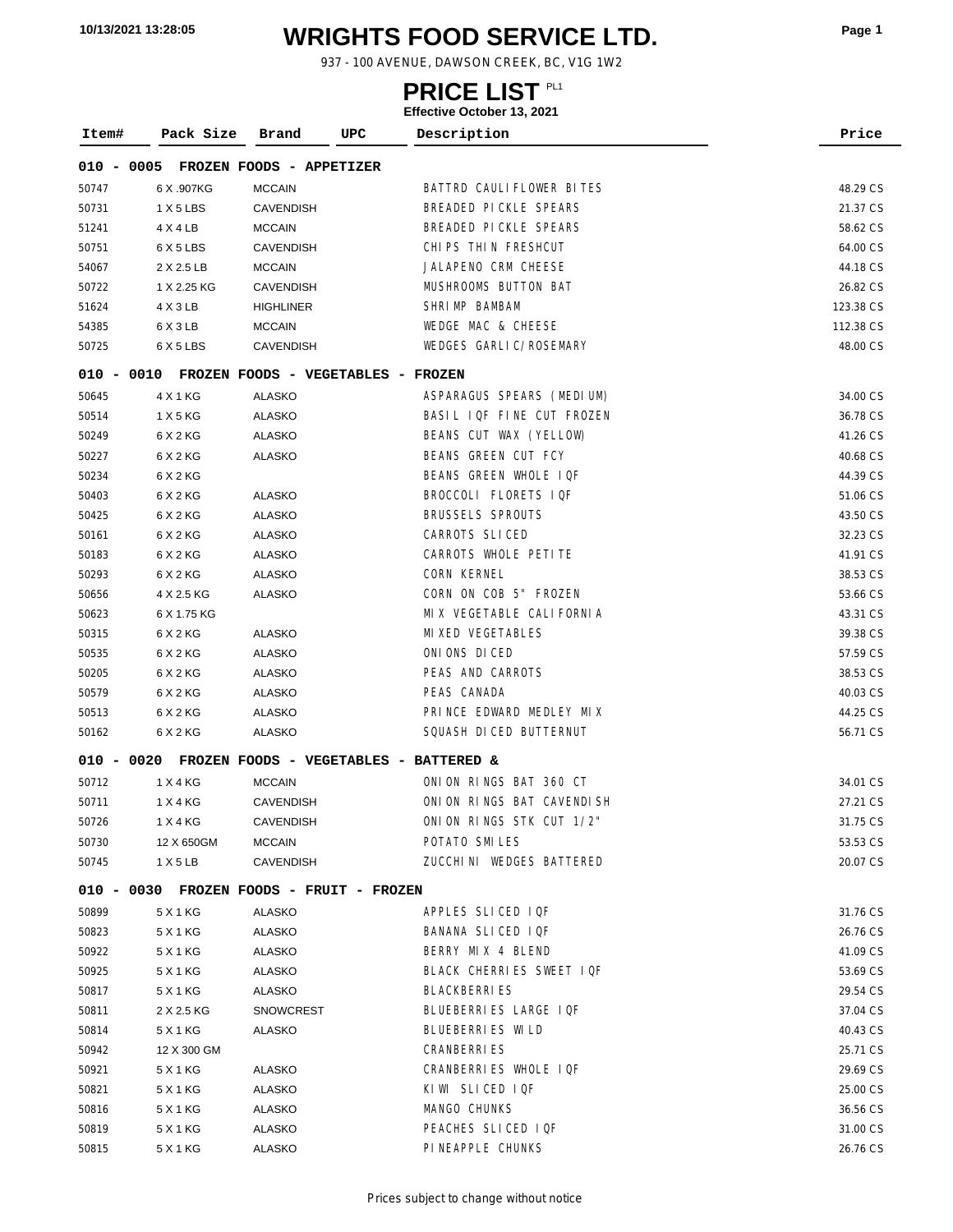# **WRIGHTS FOOD SERVICE LTD. 10/13/2021 13:28:05 Page <sup>2</sup>**

937 - 100 AVENUE, DAWSON CREEK, BC, V1G 1W2

### **PRICE LIST**

| Item# | Pack Size                                        | Brand            | UPC | Description                | Price     |
|-------|--------------------------------------------------|------------------|-----|----------------------------|-----------|
| 50789 | 12 X 425 GM                                      |                  |     | RASPBERRIES PURE           | 47.82 CS  |
| 50898 | 2 X 2.5 KG                                       | <b>SNOWCREST</b> |     | RASPBERRIES WH IQF GRADE   | 60.05 CS  |
| 50812 | 5 X 1 KG                                         | ALASKO           |     | RASPBERRIES WHOLE IQF      | 53.76 CS  |
| 50820 | 5 X 1 KG                                         | <b>ALASKO</b>    |     | RHUBARB SLICED             | 26.83 CS  |
| 50876 | 2 X 2.5 KG                                       | <b>SNOWCREST</b> |     | RHUBARB SLICED             | 24.80 CS  |
| 50986 | 2 X 4 KG                                         | <b>SNOWCREST</b> |     | STRAWBERRIES SLICED 4+1    | 47.95 CS  |
| 50766 | 12 X 425 GM                                      | CO-OP            |     | STRAWBERRIES SLICED IN SY  | 43.36 CS  |
| 51008 | 1 X 13.5 KG                                      | SNOWCREST        |     | STRAWBERRIES SLICED(PAIL)  | 68.53 EA  |
| 50920 | 2 X 2.5 KG                                       | <b>SNOWCREST</b> |     | STRAWBERRIES WHOLE IQF     | 32.73 CS  |
| 50987 | 5 X 1 KG                                         | ALASKO           |     | STRAWBERRIES WHOLE IQF     | 30.11 CS  |
|       |                                                  |                  |     |                            |           |
|       | 010 - 0040 FROZEN FOODS - JUICES - FROZEN        |                  |     |                            |           |
| 51048 | 3 X 3 LTR                                        | VITALITY         |     | JUICE APPLE 4 + 1          | 120.14 CS |
| 51046 | 3 X 3 LTR                                        | VITALITY         |     | JUICE CRNBRY OCEAN $4 + 1$ | 142.06 CS |
| 51045 | 3 X 3 LTR                                        | VITALITY         |     | JUICE LEMONADE             | 108.48 CS |
| 51040 | 3 X 3 LITRE                                      | VITALITY         |     | JUICE NESTLE ICE TEA       | 121.06 CS |
| 51043 | 3 X 3 LTR                                        | VITALITY         |     | JUICE ORANGE 100% 4 + 1    | 146.40 CS |
| 51041 | 3 X 3 LITRE                                      | VITALITY         |     | JUICE OS RED GRAPEFRUIT    | 145.60 CS |
| 51047 | 3 X 3 LTR                                        | <b>VITALITY</b>  |     | JUICE PASS/ORGE/GUVA 5+1   | 137.25 CS |
| 51042 | 12 X 295 ML                                      | <b>MCCAIN</b>    |     | JUICE PINK LEMONADE 3 + 1  | 18.83 CS  |
|       | 010 - 0050 FROZEN FOODS - FRENCH-FRIES, POTATOES |                  |     |                            |           |
| 51360 | 6 X 5 LBS                                        | <b>CAVENDISH</b> |     | FRIES 3/8 S/C DBL R        | 37.51 CS  |
| 51385 | 6 X 5 LB                                         | <b>CAVENDISH</b> |     | FRIES 3/8 S/C SKIN-ON      | 26.98 CS  |
| 51371 | 6 X 2.27 KG                                      | <b>CAVENDISH</b> |     | FRIES 3/8" C/C DBL R       | 37.51 CS  |
| 51382 | 6 X 2.27 KG                                      | <b>CAVENDISH</b> |     | FRIES 7/16 SKIN ON DBLR    | 37.29 CS  |
| 51119 | 6 X 4.5 LBS                                      | <b>CAVENDISH</b> |     | FRIES CLEAR COAT 3/8 S/C   | 34.67 CS  |
| 51074 | 6 X 5 LBS                                        | <b>CAVENDISH</b> |     | FRIES COUNTRY CUT (STEAK)  | 35.26 CS  |
| 51107 | 6 X 5 LBS                                        | <b>CAVENDISH</b> |     | FRIES FRESHCUT RED 7/16    | 38.14 CS  |
| 51437 | 6 X 2.27 KG                                      | <b>CAVENDISH</b> |     | FRIES KENNEBEC S/C 7/16    | 39.86 CS  |
| 51386 | 6 X 4.5 LB                                       | CAVENDISH        |     | FRIES S/C S/0 3/8"         | 42.78 CS  |
| 51162 | 6 X 4 LBS                                        | <b>CAVENDISH</b> |     | FRIES SALT&PEPPER THIN     | 32.99 CS  |
| 51393 | 6 X 4.5 LB                                       | <b>CAVENDISH</b> |     | FRIES SHOESTRING 9/32"     | 33.75 CS  |
| 51217 | 6 x 24 LB                                        | <b>MCCAIN</b>    |     | FRIES SUPERSPIRAL SPICY    | 61.25 CS  |
| 51220 | 6 X 4.5 LB                                       | <b>CAVENDISH</b> |     | FRIES SWEET POTATO S C     | 45.23 CS  |
| 51140 | 6 X 5 LBS                                        | <b>CAVENDISH</b> |     | HASHBROWN SMALL DICED      | 43.29 CS  |
| 51272 | 12 X 900 GM                                      | <b>MCCAIN</b>    |     | HASHBROWNS DICED           | 38.15 CS  |
| 51228 | 6 X 2.27 KG                                      | <b>CAVENDISH</b> |     | HASHBROWNS SEASON DICED    | 51.69 CS  |
| 51085 | 12 X 750GM                                       | CO-OP            |     | HASHBROWNS SHREDDED        | 46.49 CS  |
| 51167 | 6X5lb                                            | <b>CAVENDISH</b> |     | PATTIES ORIGINAL (SQUARE)  | 48.00 CS  |
| 51391 | 6 X 5LBS                                         | <b>CAVENDISH</b> |     | POTATO KETTLE CHIPS        | 58.00 CS  |
| 51471 | 6 X 1.82 KG                                      | <b>MCCAIN</b>    |     | POTATO MASHED RED FROZEN   | 69.17 CS  |
| 51294 | 6 X 5 LBS                                        | CAVENDISH        |     | POTATO PUFF (TATER)        | 70.47 CS  |
| 51316 | 1 X 200 PC                                       | <b>MCCAIN</b>    |     | POTATO SHELLS              | 71.04 CS  |
| 51239 | 6 X 2.27 KG                                      | <b>CAVENDISH</b> |     | WEDGES SEASONED SKIN ON    | 51.69 CS  |
|       | 010 - 0060 FROZEN FOODS - FISH & SHELLFISH RAW   |                  |     |                            |           |
| 51494 | 1 X 4.54 KG                                      |                  |     | BASA FILLETS SK/BNLS 10LB  | 48.06 CS  |
| 51503 | 1 X 4.54 KG                                      | TEJA             |     | COD LOIN 4 OZ              | 80.13 CS  |
| 51514 | 1 X 4.54 KG                                      | <b>TEJA</b>      |     | COD TAILS IQF 3 OZ         | 74.80 CS  |
| 51525 | 1 X 4.54 KG                                      | <b>TEJA</b>      |     | COD TAILS IQF 4 OZ         | 75.81 CS  |
| 51712 | 10 X 2 LBS                                       |                  |     | CRAB I MI TATI ON CHUNK    | 123.06 CS |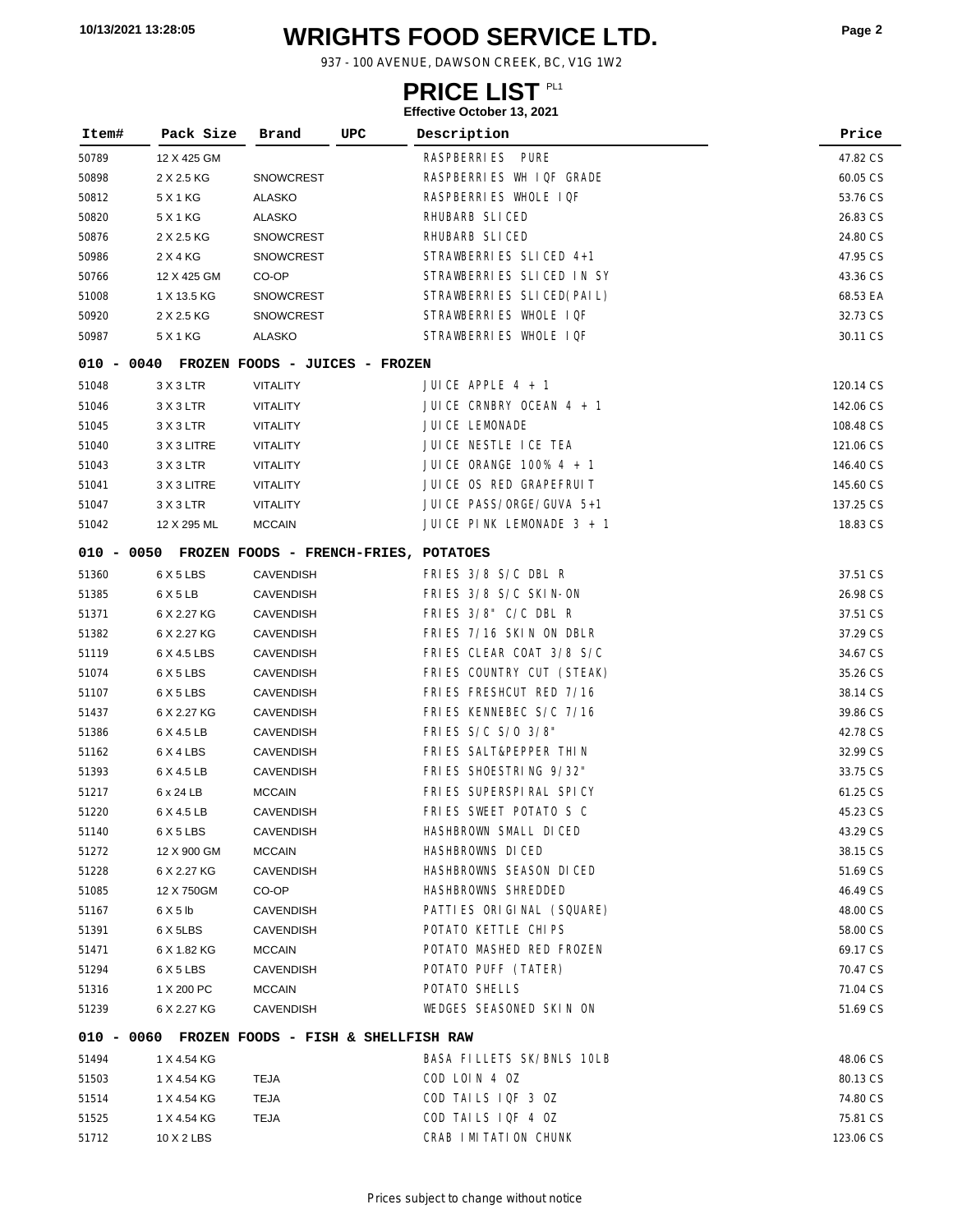# **WRIGHTS FOOD SERVICE LTD. 10/13/2021 13:28:06 Page <sup>3</sup>**

937 - 100 AVENUE, DAWSON CREEK, BC, V1G 1W2

### **PRICE LIST**

| Item# | Pack Size                                        | Brand             | UPC | Description               | Price     |
|-------|--------------------------------------------------|-------------------|-----|---------------------------|-----------|
| 51701 | 1 X 10 LB                                        |                   |     | CRAB KING 20/24           | 437.64 CS |
| 51734 | 1 X 4.54 KG                                      |                   |     | CRAB SNAP-N-EAT 5/8CT     | 189.87 CS |
| 51517 | 1 X 4.54 KG                                      |                   |     | HADDOCK LOIN IQF 4 OZ     | 95.28 CS  |
| 51582 | 1 X 25 LBS                                       |                   |     | HALIBUT 8-16 OZ           | 594.19 CS |
| 51560 | 1 X 25 LBS                                       |                   |     | HALIBUT FILLETS IQF 5     | 610.47 CS |
| 51580 | 1 X 4.54 KG                                      |                   |     | HALI BUT PORTION 80Z      | 192.00 CS |
| 51745 | 1 X 4.54                                         |                   |     | LOBSTER TAILS 7-8 OZ CAN. | 365.63 CS |
| 52097 | 1 X 0.50 KG                                      |                   |     | <b>MUSSELS BLUE</b>       | 3.00 BG   |
| 51668 | 1 X 10 LBS                                       |                   |     | ROCKFISH FILLET 4-6 OZ    | 66.67 CS  |
| 51482 | 10 X 544 G                                       |                   |     | SALMON APPLEWOOD CEDAR PL | 215.47 CS |
| 51483 | 20 X 5 OZ                                        |                   |     | SALMON APPLEWOOD CEDAR PL | 124.80 CS |
| 51547 | 1 X 10 LB                                        |                   |     | SALMON LOIN PACIFIC 50Z   | 99.68 CS  |
| 51484 | 20 X 8 OZ                                        |                   |     | SALMON MAPLE BBQ CEDAR PL | 159.47 CS |
| 52031 | 1 X 5 LB                                         |                   |     | SCALLOP BACONWRAP 21/25CT | 85.53 CS  |
| 51945 | 1 X 5 LB                                         |                   |     | SCALLOP IQF 20-30CT       | 126.41 EA |
| 52674 | 6 X 2.27 KG                                      | <b>FUNDY</b>      |     | SCALLOPS IQF 20-30CT      | 742.13 CS |
| 51800 | 5 X 2 LB                                         |                   |     | SHRIMP CKD P/D 31/40 IQF  | 120.00 CS |
| 51944 | 1 X 2 LB                                         |                   |     | SHRIMP IQF 200/300CT      | 20.13 EA  |
| 51857 | 5 X 2 LB                                         | VOYAGEUR          |     | SHRIMP RAW P&D 16/20 CT   | 139.47 CS |
| 51858 | 5 X 2 LB                                         | VOYAGEUR          |     | SHRIMP RAW P&D 21/25      | 130.80 CS |
| 51855 | 5 X 2 LB                                         | VOYAGEUR          |     | SHRIMP RAW P&D 26/30      | 127.47 CS |
| 51833 | 5 X 2 LB                                         |                   |     | SHRIMP RAW P&D 31/40      | 121.67 CS |
| 51925 | 1 X 15 LBS                                       | VOYAGEUR          |     | SHRIMP SALAD 30 X 8 OZ    | 91.33 CS  |
| 51537 | 1 X 4.54 KG                                      | <b>ATLANTIS</b>   |     | SQUID CALAMARI T&T DUSTED | 122.06 CS |
|       | 010 - 0070 FROZEN FOODS - FISH & SHELLFISH BREAD |                   |     |                           |           |
| 51679 | 40 X 4 OZ                                        | <b>HIGHLINER</b>  |     | BIG CAPTAIN FISH BURGER   | 70.22 CS  |
| 51646 | 1 X 4.54 KG                                      | TEJA              |     | COD BATT NATURAL 30Z      | 93.47 CS  |
| 51650 | 1 X 4.54 KG                                      | <b>HIGHLINER</b>  |     | COD BEER BATTERED 3.80Z   | 98.20 CS  |
| 51648 | 1 X 10 LBS                                       | TEJA              |     | HADDOCK BATTERED 8.5 OZ   | 106.71 CS |
| 51690 | 40 X 4 OZ                                        | <b>HIGHLINER</b>  |     | SALMON CAPT. BURGER FISH  | 87.95 CS  |
| 52020 | 1 X 2.27 KG                                      | <b>HIGHLINER</b>  |     | SHRIMP BATTERCRISP 28/32C | 61.73 CS  |
| 51943 | 4 X 2.5 LB                                       |                   |     | SHRIMP BREADED POPCORN IQ | 89.47 CS  |
| 51976 | 6 X 1.2 KG                                       | MRS.FRIDAY        |     | SHRIMP FAN GLD PK 21/25CT | 165.99 CS |
| 51965 | 40 PER CASE                                      | <b>HIGHLINER</b>  |     | SHRIMP SKEWERS 31/40CT    | 53.25 CS  |
|       | 010 - 0140 FROZEN FOODS - CHICKEN PROCESSED AND  |                   |     |                           |           |
| 54429 | 2 X 2 KG                                         | <b>SCHNEIDERS</b> |     | CHICKEN BALL P/F 4KG      | 50.10 CS  |
| 52130 | 1 X 4 KG                                         | HALLMARK          |     | CHKN BREAST FILLET BRDED  | 78.13 CS  |
| 52341 | 1 X 4 KG                                         | <b>SCHNEIDERS</b> |     | CHKN BREAST SUPREME CRUNC | 82.81 CS  |
| 52328 | 2 X 2 KG                                         | <b>PINTYS</b>     |     | CHKN BUFFALO FLINGS B/L   | 64.06 CS  |
| 52295 | 1 X 4 KG                                         | MAPLE LEAF        |     | CHKN BURGER CRSPY BREA    | 49.53 CS  |
| 52273 | 20 X 170 GM                                      | <b>SCHNEIDERS</b> |     | CHKN CORDON BLEU 20X60Z   | 53.50 CS  |
| 52317 | 1 x 10 KG                                        |                   |     | CHKN CRISPY 9-CUT         | 135.71 CS |
| 52493 | 1 X 4.54 KG                                      |                   |     | CHKN DICED 1/2" COOKED    | 52.01 CS  |
| 52342 | 2 X 2 KG                                         | MAPLE LEAF        |     | CHKN FILETS GRILL FAHITA  | 81.64 CS  |
| 52196 | 1 X 4 KG                                         | <b>SCHNEIDERS</b> |     | CHKN FINGERS              | 65.97 CS  |
| 52199 | 1 X 4 KG                                         | LILYDALE          |     | CHKN FINGERS F/C          | 76.64 CS  |
| 52197 | 1 X 4 KG                                         | <b>EVANSTON</b>   |     | CHKN FINGERS TENDERS      | 53.00 CS  |
| 52152 | 1 X 4 KG                                         | <b>HAMPTON</b>    |     | CHKN NUGGETS BREADED      | 43.33 CS  |
| 52186 | 1 X 60 PCS                                       |                   |     | CHKN SOUVLAKI 60 CT       | 90.00 CS  |
| 52306 | 1 X 4.54 KG                                      | <b>MAPLE LEAF</b> |     | CHKN WING ZINGERS BREADED | 76.49 CS  |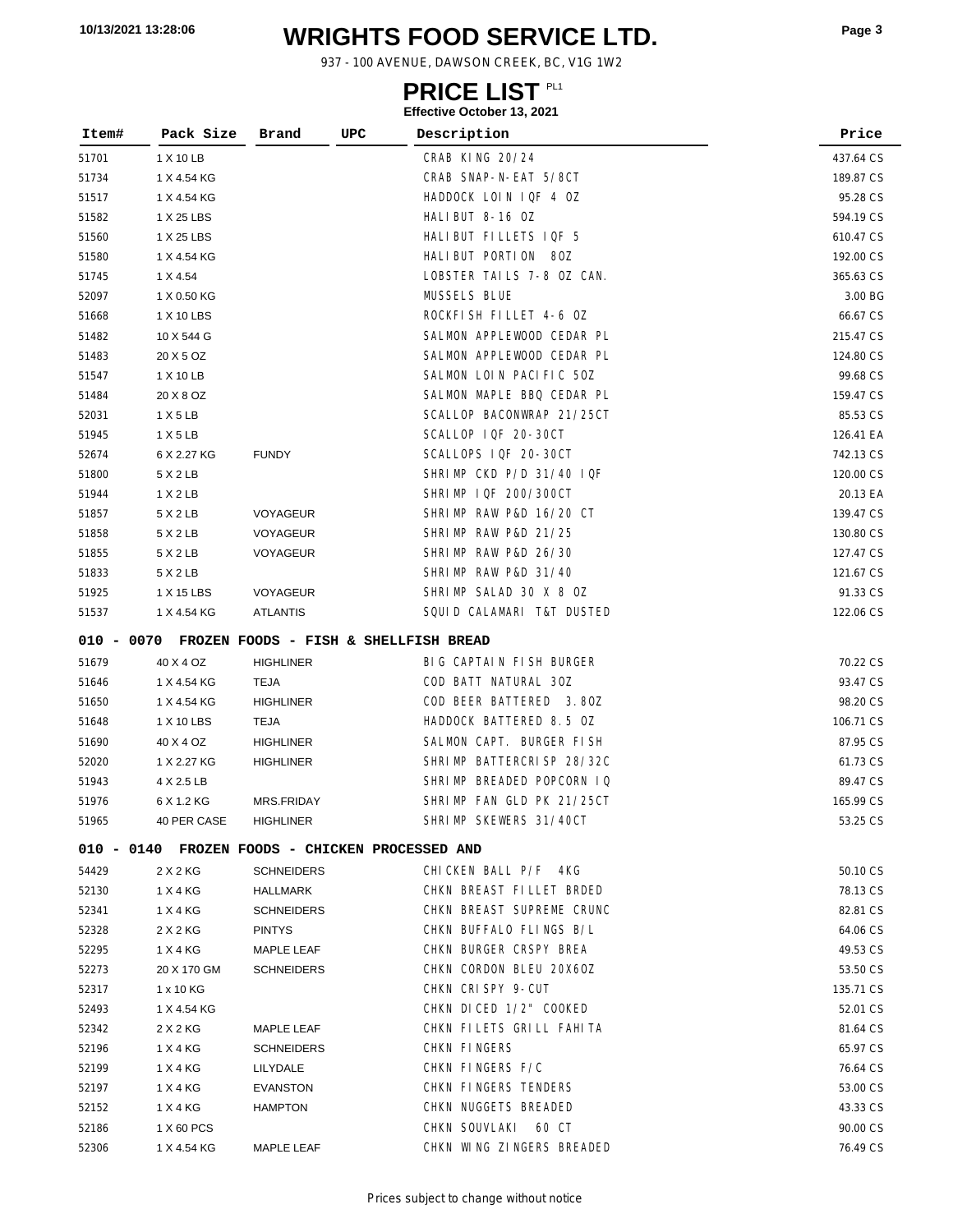# **WRIGHTS FOOD SERVICE LTD. 10/13/2021 13:28:06 Page <sup>4</sup>**

937 - 100 AVENUE, DAWSON CREEK, BC, V1G 1W2

### **PRICE LIST**

| Item# | Pack Size     | Brand<br>UPC                                 | Description               | Price     |
|-------|---------------|----------------------------------------------|---------------------------|-----------|
| 52230 | 2 X 2 KG      |                                              | CHKN WINGS F/C 90-110CT   | 59.37 CS  |
| 52218 | 1 X 4 KG      | LILYDALE                                     | CHKN WINGS HOT&SPICY BRD  | 69.23 CS  |
| 52174 | 6 X 700 GM    |                                              | JANE CHKN BURGER FC       | 71.23 CS  |
| 52145 | 2x2KG         | <b>SELECT</b>                                | RIBS SALT N PEPPER FC     | 52.84 CS  |
| 52144 | 1 X 2 KG      |                                              | SNAKE BITES BRD 91CT      | 38.66 CS  |
| 52561 | 1 X 5 KG      | <b>HALLMARK</b>                              | TURKEY TENDER BULK FROZ   | 44.31 CS  |
|       |               |                                              |                           |           |
|       |               | 010 - 0145 FROZEN FOODS - EGGS - FROZEN      |                           |           |
| 52351 | 130 X 1.75 OZ | VANDERPOOL                                   | EGG PATTY NAT SHAPED      | 50.20 CS  |
| 52350 | 8 X 2 KG      | VANDERPOOL                                   | EGGS SCRAMBLE-EZ BOIL IN  | 82.67 CS  |
|       |               | 010 - 0150 FROZEN FOODS - POULTRY -CHICKENS, |                           |           |
| 52137 | 2 x 20 LBS    |                                              | CHKN BRST B/S CHUNKS NAT  | 147.50 CS |
| 52138 | 1x5KG         |                                              | CHKN BRST B/S CHUNKS NAT  | 45.00 CS  |
| 52146 | 1 X 4 KG      | <b>SEPCO</b>                                 | CHKN BRST BLS NAT S/0 50Z | 68.36 CS  |
| 52450 | 1 X 4 KG      | <b>EVANSTON</b>                              | CHKN BRST BNL SKN RAND 17 | 37.09 CS  |
| 52416 | 1 X 4 KG      | <b>EVANSTON</b>                              | CHKN BRST BNLS SKNLS 40Z  | 49.69 CS  |
| 52427 | 1 X 4 KG      | <b>EVANSTON</b>                              | CHKN BRST BNLS SKNLS 50Z  | 63.31 CS  |
| 52438 | 1 X 4 KG      | <b>EVANSTON</b>                              | CHKN BRST BNLS SKNLS 60Z  | 63.31 CS  |
| 52483 | 1 X 5 KG      |                                              | CHKN DRUMSTICKS           | 20.40 CS  |
| 52449 | 1 X 4 KG      | <b>CENTURY</b>                               | CHKN F/C CRISPY TENDERS   | 29.99 CS  |
| 52394 | 1 CASE        | HALLMARK                                     | CHKN FRYER 9 PCS CUT 20BA | 7.82 KG   |
| 52372 | 12 PER CASE   | LILYDALE                                     | CHKN FRYER WHOLE UTILITY  | 7.79 KG   |
| 52405 | 1 X 5 KG      |                                              | CHKN LEG BACK ATTACHED    | 27.81 CS  |
| 52504 | 6 PER CASE    | <b>HALLMARK</b>                              | CHKN ROASTING             | 7.38 KG   |
| 52487 | 1 X 5 KG      |                                              | CHKN THI GHMEAT NAT. B/S  | 54.19 CS  |
| 52486 | 4 X 4.54 KG   |                                              | CHKN WING BRAZILIAN 8-10C | 164.55 CS |
| 52482 | 1 X 4 KG      |                                              | CHKN WING SPLIT 8-10CT    | 55.76 CS  |
| 52471 | 1 X 5 KG      | <b>PRAIRIE P</b>                             | CHKN WINGS BULK 5KG       | 50.03 CS  |
| 52485 | 1 X 5 KG      |                                              | CHKN WINGS SPLIT IQF      | 62.53 CS  |
| 52460 | 1 X 18.14 KG  | <b>SUPERIOR</b>                              | CHKN WINGS SPLIT TIP OFF  | 213.51 CS |
| 52515 | 12 PER CASE   | LILYDALE                                     | CORNI SH GAME HENS" A"COV | 12.40 KG  |
| 52528 | 4/5-7 KG      |                                              | TURKEY 5/7 KG UTI LI TY   | 5.65 KG   |
| 52526 | 2 PER CASE    | LILYDALE                                     | TURKEY 9/11 KG UTI LI TY  | 5.65 KG   |
| 52527 | 2 PER CASE    | LILYDALE                                     | TURKEY 11/13 KG UTILITY   | 5.50 KG   |
| 52548 | 1 X 5 KG      | HALLMARK                                     | TURKEY BRST-BNLS-SKNLS    | 71.69 CS  |
|       |               | 010 - 0160 FROZEN FOODS - MEATS, PROCESSED   |                           |           |
| 52581 | 1 X 4.5 KG    | CENTENNIAL                                   | BREADED BEEF LIVER        | 56.07 CS  |
| 52570 | 1 X 4.54 KG   | SCHNEIDERS                                   | BREADED VEAL CUTLETS      | 70.63 CS  |
| 52592 | 40 X 4 OZ     | CENTENNIAL                                   | BREADED VEAL CUTLETS FULL | 109.49 CS |
| 53275 | 1 X 3.6 KG    | <b>ROSINA</b>                                | MEATBALL BEEF/PORK        | 37.03 CS  |
| 52614 | 40 X 4 OZ     | CENTENNIAL                                   | PORK BREADED CUTLETS UNCK | 60.52 CS  |
|       |               | 010 - 0164 FROZEN FOODS - MEATS - RAW        |                           |           |
| 52801 | 1 X 5 KG      | LAWRENCES                                    | BACON "THICK" SLICE LAWR. | 83.22 CS  |
| 53100 | 1 X 5 KG      | <b>PRINCE</b>                                | BACON SLICED 16-18        | 70.95 CS  |
| 52812 | 1 X 5 KG      | LAWRENCES                                    | BACON SLICED 16-18 LAWR.  | 77.73 CS  |
| 52980 | 12 PER CASE   |                                              | BEEF - EYE OF ROUND       | 13.73 KG  |
| 52977 | 3 PER CASE    |                                              | BEEF - INSIDE ROUNDS "AA" | 13.75 KG  |
| 52867 | 36 X 4 OZ     | CENTENNIAL                                   | BEEF - LIVER RAW LAYERED  | 53.23 CS  |
| 52988 | 4 PER CASE    |                                              | BEEF - OUTSIDE FLATS      | 16.58 KG  |
| 53010 | 1 X 5 KG      | CENTENNIAL                                   | BEEF - STEWING 3/4" DICED | 66.76 CS  |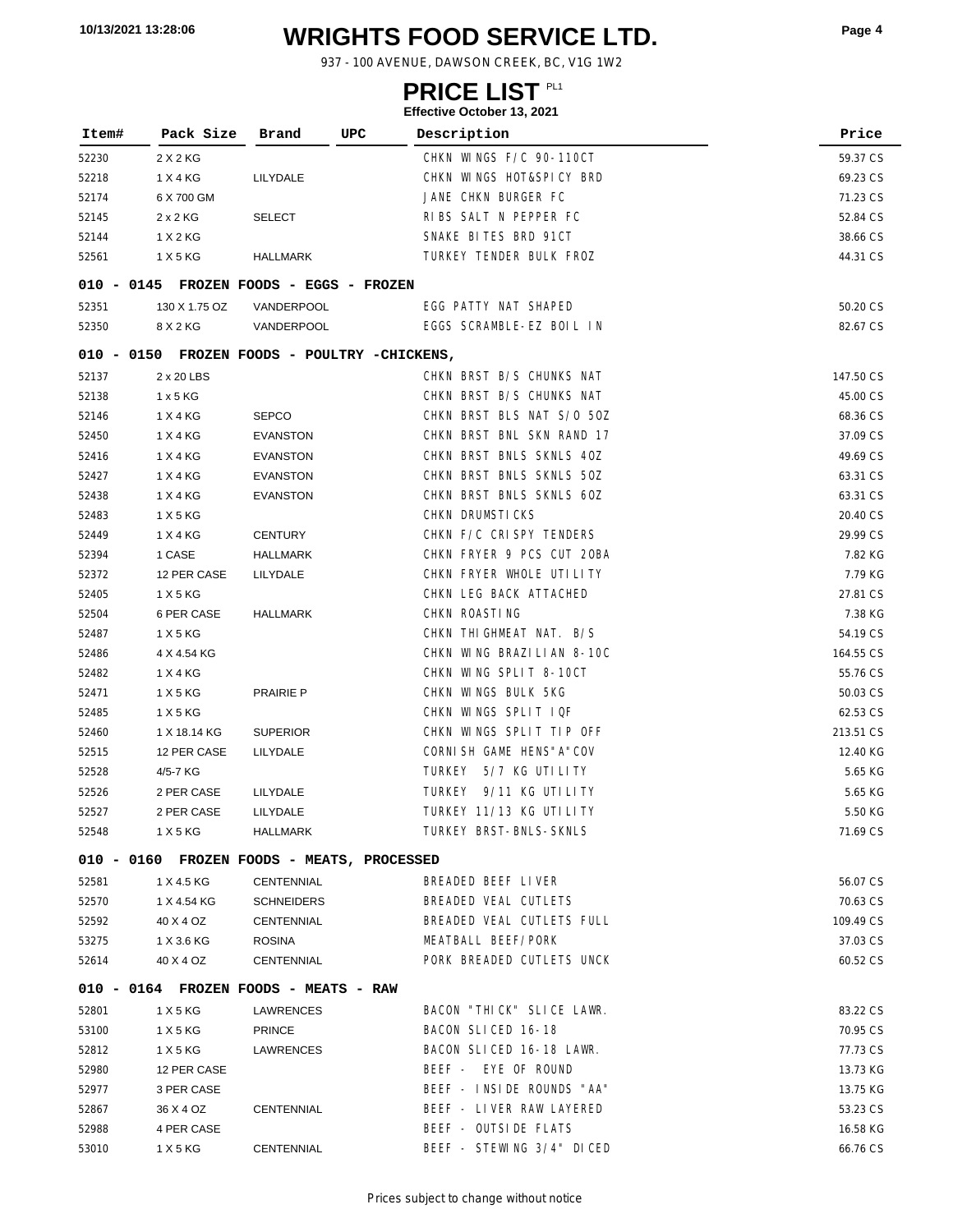# **WRIGHTS FOOD SERVICE LTD. 10/13/2021 13:28:07 Page <sup>5</sup>**

937 - 100 AVENUE, DAWSON CREEK, BC, V1G 1W2

### **PRICE LIST**

#### **Effective October 13, 2021**

| Item# | Pack Size    | Brand             | UPC | Description                     | Price     |
|-------|--------------|-------------------|-----|---------------------------------|-----------|
| 52658 | 1 X 4.54 KG  | LAWRENCES         |     | BEEF GROUND                     | 67.44 CS  |
| 52661 | 8 x 1 KG     | CENTENNIAL        |     | BEEF GROUND LEAN 84%            | 122.66 CS |
| 52662 | 2PER 5X8LBS  | <b>EXCELL</b>     |     | BEEF RIB FINGERS                | 166.24 CS |
| 52906 | 4 PER CASE   |                   |     | BEEF RIBEYE LOIN AAA            | 46.12 KG  |
| 52669 | 1 X 4.54 KG  | LAWRENCES         |     | BEEF SHORT RIBS                 | 151.86 CS |
| 52901 | 5 PER CASE   |                   |     | BEEF STRIPLOIN AAA              | 30.09 KG  |
| 52912 | 1/PER KG     |                   |     | <b>BEEF TENDERLOIN</b>          | 43.66 KG  |
| 52846 | 27 PER CASE  | LAWRENCES         |     | BURGER BEEF 6 oz JUMBO          | 47.22 CS  |
| 52848 | 30 PER CASE  |                   |     | BURGER BEEF 60Z WILD DAVE       | 63.27 CS  |
| 52845 | 1 X 5 KG     | CENTENNIAL        |     | BURGER BEEF LIL CHEF            | 59.14 CS  |
| 53021 | CS           | CENTENNIAL        |     | BURGER ELK 40Z                  | 73.17 CS  |
| 53022 | 5 KG         | LAWRENCES         |     | BURGER PATTI ES 4-1             | 42.50 CS  |
| 53032 | 25 PER CASE  | CENTENNIAL        |     | BURGER SIRLOIN 60Z HOMEM        | 65.36 CS  |
| 53034 | 48 X 3.4 OZ  |                   |     | <b>BURGER VEG. GARDENBURGER</b> | 66.15 CS  |
| 53153 | 1 PER CASE   | CENTENNIAL        |     | CORN BEEF BRISKET               | 19.45 KG  |
| 52757 | 1 X 2 PIECES |                   |     | HAM B & R                       | 8.49 KG   |
| 52773 | 1 X 2 PIECES | <b>CENTENNIAL</b> |     | HAM B&R                         | 9.12 KG   |
| 52768 | 1 X 1 PIECE  | LAWRENCES         |     | HAM BONE-IN (PIECE)             | 8.67 KG   |
| 52834 | 1/8 X 4      | MAPLE LEAF        |     | HAM COOKED 4X4 (4LB)            | 10.60 KG  |
| 53131 | 3 PER CASE   | CENTENNIAL        |     | HAM TOUPIE (BONELESS)           | 9.10 KG   |
| 52829 | 1/PER KG     |                   |     | PORK BACK RIB 20/24 DAN         | 17.50 KG  |
| 53043 | 1/PER KG     |                   |     | PORK BUTT BNLS                  | 5.56 KG   |
| 52940 | 1 X 5 KG     |                   |     | PORK CHOP C/C 6 OZ              | 51.49 CS  |
| 52746 | 36 X 5 OZ    | CENTENNIAL        |     | PORK CHOPS CC 50Z               | 76.86 CS  |
| 52713 | 1 X 5 KG     |                   |     | PORK GROUND                     | 50.38 CS  |
| 52735 | 2 PER CASE   | LAWRENCES         |     | PORK LEG ROAST<br>B&R           | 7.32 KG   |
| 52972 | 6 PER CASE   |                   |     | PORK LOINS BONELESS             | 6.82 KG   |
| 52875 | 1 X 15 KG    | LAWRENCES         |     | PORK SPARERIBS CUT 2 X 2        | 123.60 CS |
| 52991 | 12 PER CASE  | MAPLE LEAF        |     | PORK TENDERLOIN                 | 9.48 KG   |
| 52966 | 3 PER CASE   |                   |     | PRIME RIB OVEN READY            | 38.48 KG  |
| 53122 | 6 x 500 gm   | <b>SCHNEIDERS</b> |     | PROSCI UTTO SMKD                | 111.80 CS |
| 53123 | 36 x 140 GM  |                   |     | SAUSAGE ANDOUI LLE              | 76.59 CS  |
| 53109 | 1 X 5 KG     |                   |     | SAUSAGE BEEF                    | 65.33 CS  |
| 53120 | 1 X 5 KG     | CENTENNIAL        |     | SAUSAGE BREAKFAST/DINNER        | 53.88 CS  |
| 52786 | 1/KG         | LAWRENCES         |     | SAUSAGE FARMER                  | 15.96 KG  |
| 53175 | 1 X 5 KG     | <b>MARIANO'S</b>  |     | SAUSAGE HOT ITALIAN PORK        | 54.77 CS  |
| 52724 | 1 X 5 KG     | LAWRENCES         |     | SAUSAGE PORK SUNRISE            | 42.56 CS  |
| 53056 | 1 X 10 LBS   | <b>NOSSACK</b>    |     | SMOKIES 50CT                    | 54.99 CS  |
| 52999 | 1 X 4.14 KG  | CENTENNIAL        |     | STEAK - MINUTE (RAND SIZE)      | 82.97 CS  |
| 52933 | 16 PER CASE  | CENTENNIAL        |     | STEAK N.Y. STRIP E/E 100Z       | 181.94 CS |
| 52911 | 24 PER CASE  | CENTENNIAL        |     | STEAK N.Y. STRIP E/E 60Z        | 138.65 CS |
| 52922 | 24 PER CASE  | <b>CENTENNIAL</b> |     | STEAK N.Y. STRIP E/E 80Z        | 187.79 CS |
| 52944 | 24 PER CASE  | CENTENNIAL        |     | STEAK RIB EYE (OXO) 8 OZ        | 217.18 CS |
| 52935 | 16 PER CASE  | <b>CENTENNIAL</b> |     | STEAK RIB EYE 100Z AAA          | 167.66 CS |
| 52625 | 1 X 5 KG     | LAWRENCES         |     | STEAK ROUND                     | 69.62 CS  |
| 52878 | 24 X 6 OZ    | CENTENNIAL        |     | STEAK SIRLOIN C/C 60Z AA        | 122.63 CS |
| 53164 | 40 X 4 OZ    | CENTENNIAL        |     | VEAL CUTLETS (RAW)              | 119.46 CS |
| 52680 | 1 X 5 KG     | LAWRENCES         |     | WEINERS REGULAR SKINLESS        | 38.45 CS  |
|       |              |                   |     |                                 |           |

**010 - 0165 FROZEN FOODS - MEATS - RAW**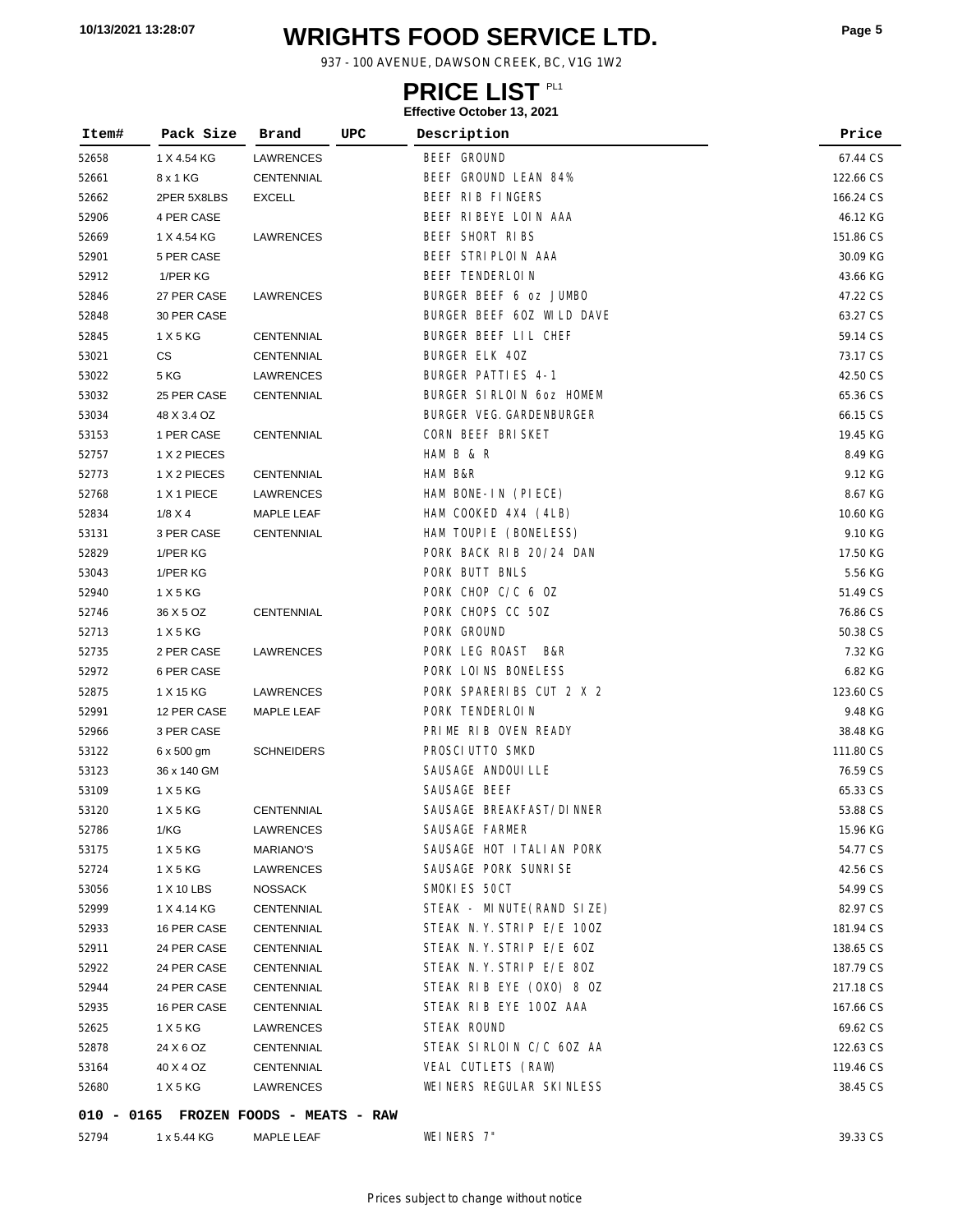# **WRIGHTS FOOD SERVICE LTD. 10/13/2021 13:28:07 Page <sup>6</sup>**

937 - 100 AVENUE, DAWSON CREEK, BC, V1G 1W2

### **PRICE LIST**

|       |                       |                                                 | Ellective October 13, 2021 |           |  |  |
|-------|-----------------------|-------------------------------------------------|----------------------------|-----------|--|--|
| Item# | Pack Size             | Brand<br>UPC                                    | Description                | Price     |  |  |
| 53181 | 1 X 15 KG             | LAWRENCES                                       | WEINERS BBQ SKNLS          | 109.79 CS |  |  |
|       |                       | 010 - 0170 FROZEN FOODS - DELI MEATS & PIZZA    |                            |           |  |  |
| 53461 | $2 \times 5$ LBS      | <b>JONES</b>                                    | BACON BITS FRESH FROZEN    | 149.71 CS |  |  |
| 53318 | 1 X 2.27 KG           | <b>MAPLE LEAF</b>                               | BACON PIZZA TOPPING CKD    | 69.13 CS  |  |  |
| 53307 | 1 X 2.5 lb            | MAPLE LEAF                                      | BACON PRE-FRIED (300)      | 67.69 CS  |  |  |
| 52827 | 1/PIECE               | <b>BURNS</b>                                    | BOLOGNA (APPROX. 3.8 KG)   | 11.29 KG  |  |  |
| 53527 | 1 X 5 KG              |                                                 | DONAIR BEEF SLICED         | 82.19 CS  |  |  |
| 53494 |                       | 1 X 2 PER CASE SCHNEIDERS                       | PIZZA HAM 3" STICK         | 13.39 KG  |  |  |
| 53495 | 2 X 3 KG              | CAPITAL                                         | PIZZA PEPPERONI 3" STICK   | 7.40 KG   |  |  |
| 53497 | $2 \times 3$ KG       |                                                 | PIZZA SALAMI 3" STICK      | 7.40 KG   |  |  |
| 53340 | 100 X 50 GM           | <b>SCHNEIDERS</b>                               | SAUSAGE PRECKD ROUNDS      | 66.61 CS  |  |  |
| 53518 | 1 X 2 PER CASE GRIMMS |                                                 | TURKEY BREAST SMK ROAST    | 17.84 KG  |  |  |
|       |                       | 010 - 0173 FROZEN FOODS - DELI MEATS & PIZZA    |                            |           |  |  |
| 53703 | 30 X 5 OZ             | <b>CENTENNIAL</b>                               | BUFFALO BURGERS 50Z        | 141.51 CS |  |  |
|       |                       | 010 - 0190 FROZEN FOODS - ENTREES, DINNERS &    |                            |           |  |  |
| 53728 | $12$ X 5 oz           | <b>JIMMY DEAN</b>                               | BREAKFAST E/SAU/CH MUFFIN  | 25.00 CS  |  |  |
| 54583 | 4 X 2.5 KG            | <b>CAMPBELLS</b>                                | CABBAGE ROLLS MEAT/RICE    | 120.08 CS |  |  |
| 53967 | 72 X 2.5 OZ           | <b>FOSTER FRM</b>                               | CORN DOGS                  | 62.88 CS  |  |  |
| 53978 | 36/PER CASE           | <b>FOSTER FRM</b>                               | CORN DOGS JALAPENO & CHEE  | 50.39 CS  |  |  |
| 53934 | 3 X 1.81 KG           | <b>CAMPBELL</b>                                 | KLONDIKE CHILI (FROZEN)    | 48.58 CS  |  |  |
| 53912 | 4 X 2.72 KG           | CAMPBELL                                        | LASAGNA CLASSICO W/MEAT    | 119.74 CS |  |  |
| 54550 | 6 X 2 KG              | <b>CHEEMO</b>                                   | PEROGIES CHEDDAR CHEESE    | 38.53 CS  |  |  |
| 54539 | 1 X 5.5 KG            | <b>CHEEMO</b>                                   | PEROGIES POT&CHED CHS.     | 20.53 CS  |  |  |
| 53866 | 18 X 164 GM           |                                                 | PIZZA CHEESE IND 6"        | 34.67 CS  |  |  |
| 53824 | 6 X 515 GM            | <b>MCCAIN</b>                                   | PIZZA DELUXE THIN CRUST    | 49.87 CS  |  |  |
| 53802 | 18 X 165 GM           |                                                 | PIZZA PEPPERONI IND 6"     | 34.67 CS  |  |  |
| 53846 | 6 X 830 GM            | <b>GIUSEPPE</b>                                 | PIZZA PEPPERONI RISING CR  | 50.26 CS  |  |  |
| 53879 | 30/PER CASE           |                                                 | PIZZA POPS BACON PEPPERON  | 23.95 CS  |  |  |
| 54011 | 2 X 2.5 KG            | PASTA TIME                                      | RAVIOLI BEEF (FROZEN)      | 54.45 CS  |  |  |
| 51470 | 1 X 24 EA             | RUIZ                                            | TORNADO NACHO CHSE/CHKN    | 27.35 CS  |  |  |
| 53989 | 2 X 2.5 KG            | PASTA TIME                                      | TORTELLINI 4 CHEESE        | 57.09 CS  |  |  |
| 53956 | 2 X 2.5 KG            | <b>PASTA TIME</b>                               | TORTELLINI MEAT BEEF       | 54.45 CS  |  |  |
| 53748 | 8 X 455 GM            | SWANSON                                         | TV HM BACKYRD BBQ DINNE    | 47.17 CS  |  |  |
| 53774 | 8 X 428 GM            | SWANSON                                         | TV HM BUFF STYL CHKN STPS  | 47.00 CS  |  |  |
| 53736 | 8 X 360 GM            | SWANSON                                         | TV HM FRIED CHICKEN        | 47.01 CS  |  |  |
| 53758 | 8 X 425 GM            | <b>SWANSON</b>                                  | TV HM GRILLED BEEF STEAK   | 47.00 CS  |  |  |
| 53714 | 8 X 455 GM            | SWANSON                                         | TV HM SALI SBURY STK.      | 47.01 CS  |  |  |
| 53747 | 8 X 455 GM            | SWANSON                                         | TV HM TURKEY DINNER        | 47.17 CS  |  |  |
|       |                       | 010 - 0220 FROZEN FOODS - SNACKS (FINGER FOODS) |                            |           |  |  |
| 54112 | 12 X 3.7 OZ           | <b>JIMMY DEAN</b>                               | BREAKFAST BAC/E/CH/MUFFIN  | 25.33 CS  |  |  |
| 51291 | 1 X 2 KG              | <b>CAVENDISH</b>                                | CHEESE STICKS MOZZA        | 38.91 CS  |  |  |
| 54033 | $1 \times 5$ LB       | <b>CAVENDISH</b>                                | MOZZA STICKS BATT ITALIAN  | 50.08 CS  |  |  |
| 54132 | 50 X 125 GM           | YORK                                            | PIZZA STIKS YORK           | 43.53 CS  |  |  |
| 54111 | 48 X 4 OZ             | ROYAL                                           | SAUSAGE ROLL BAKED 4 OZ    | 44.34 CS  |  |  |
| 54110 | 96 X 4 OZ             | ROYAL                                           | SAUSAGE ROLL UNBAKED 4 OZ  | 78.43 CS  |  |  |
| 54135 | 1 X 24 EACH           | RUIZ                                            | TORNADO CHEESY PEPPER JAK  | 32.62 CS  |  |  |
| 54134 | 1 X 24 EACH           | RUIZ                                            | TORNADO EGG SAUSAGE CHEES  | 32.31 CS  |  |  |
| 54140 | 1 X 24EA              | <b>RUIZ</b>                                     | TORNADO EGG-BACON-SALSA-C  | 32.80 CS  |  |  |
| 54139 | 1 X 24 EACH           | <b>RUIZ</b>                                     | TORNADO PEPPERONI & CHS    | 32.62 CS  |  |  |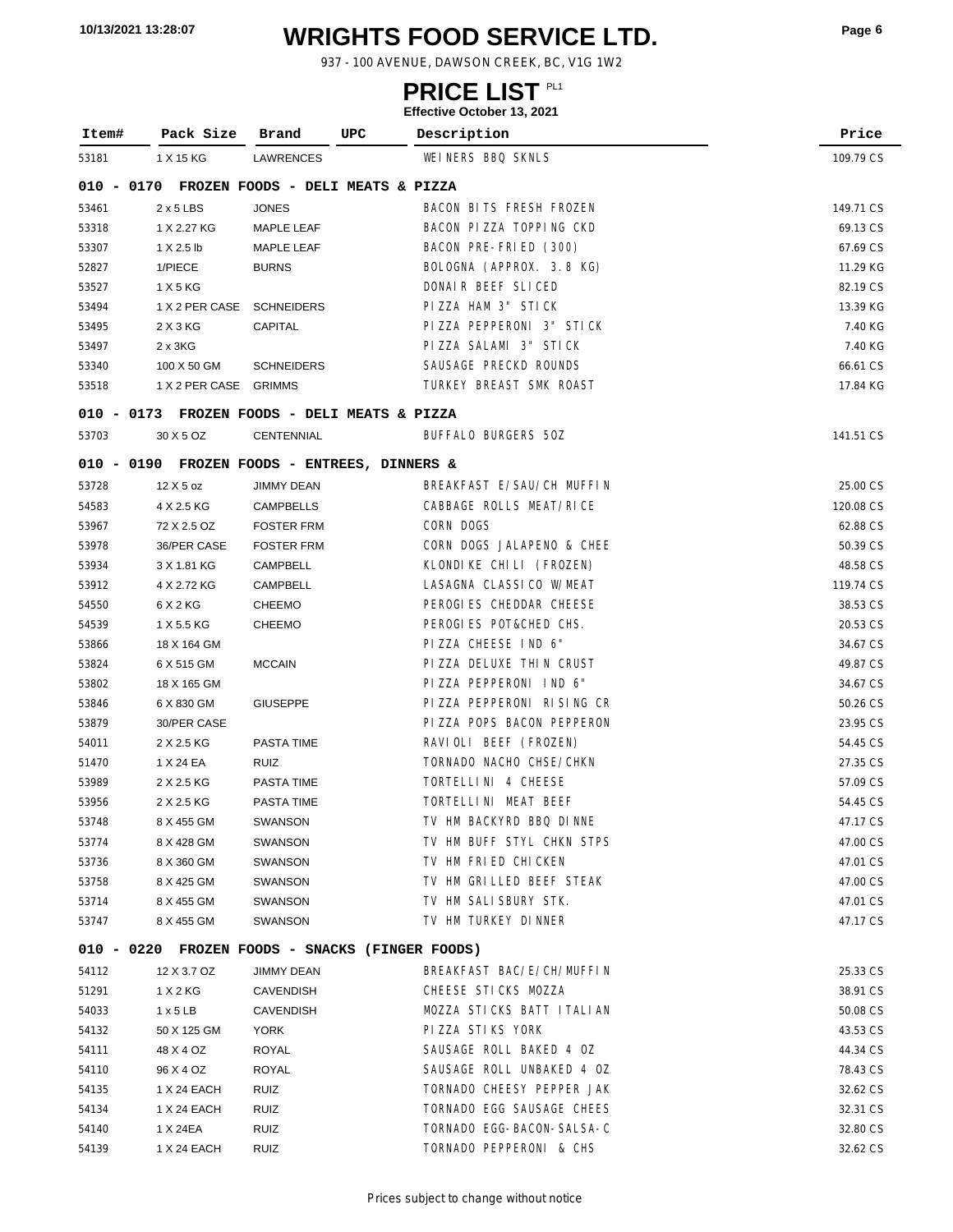# **WRIGHTS FOOD SERVICE LTD. 10/13/2021 13:28:08 Page <sup>7</sup>**

937 - 100 AVENUE, DAWSON CREEK, BC, V1G 1W2

### **PRICE LIST**

| Item#        | Pack Size             | UPC<br>Brand                                    | Description               | Price     |
|--------------|-----------------------|-------------------------------------------------|---------------------------|-----------|
| 54136        | 1 X 24 EACH           | <b>RUIZ</b>                                     | TORNADO RANCHERO STK&CHS  | 32.31 CS  |
| 010 - 0230   |                       | FROZEN FOODS - CHINESE FOOD, FRZ                |                           |           |
| 54220        | 1 X 4 KG              | <b>MOUNTAIN T</b>                               | BONELESS GARLIC PORK RIBS | 46.28 CS  |
| 54506        | 6 X 2.27 KG           | <b>WINGS</b>                                    | CHINESE COOKED STEAM NOOD | 48.58 CS  |
| 54148        | 176 PER CASE          | <b>TEJA</b>                                     | DUMPLING CHKN/VEG         | 62.88 CS  |
| 54150        | 176 PER CASE          | <b>TEJA</b>                                     | DUMPLING PORK AND VEG     | 62.88 CS  |
| 54286        | 6 X 20 PC             | <b>MCCAIN</b>                                   | EGGROLL CANTONESE W/MEAT  | 86.26 CS  |
| 54231        | 1 X 4.8 KG            | <b>SELECT FOO</b>                               | GINGER BEEF               | 64.03 CS  |
| 54209        | 1 X 4 KG              | <b>SCHNEIDERS</b>                               | PORK BITES DRY RIBS       | 55.83 CS  |
| 54146        | 1 X 1.5 KG            |                                                 | PORK DUMPLINGS            | 15.69 EA  |
| 54352        | 1 X 60 PC             | <b>MCCAIN</b>                                   | POTSTI CKERS              | 35.76 CS  |
| 54145        | 1 X 2.27 KG           |                                                 | SHANGAI NOODLES UNCOOKED  | 8.22 EA   |
| 54407        | 2 X 50 PC             |                                                 | SPRING ROLL MINI CHICKEN  | 44.63 CS  |
| 54440        | 2 X 50 PK             |                                                 | SPRING ROLL MINI VEG      | 39.70 CS  |
| 54363        | 5 X 20 PC             | <b>KAPOW</b>                                    | SPRING ROLL VEGETABLE     | 44.08 CS  |
| 54451        | 30 X 400 GM           |                                                 | SPRING ROLL WRAP 8 1/2"   | 108.44 CS |
| 54154        | 4 X 50 PER CASE WINGS |                                                 | SPRING ROLL WRAP 8"       | 19.81 CS  |
| 54187        | 24 X 12 OZ            | <b>TOP VALUE</b>                                | WONTON WRAP HONG KONG STL | 89.35 CS  |
| 54198        | 1 X 24                | <b>TOP VALUE</b>                                | WONTON WRAP REG SIZE      | 96.38 CS  |
| 54517        | 48 X 1 LB             | <b>WINGS</b>                                    | WONTON WRAPPERS #90       | 76.04 CS  |
|              |                       | 010 - 0250 FROZEN FOODS - WHIP TOPPINGS &       |                           |           |
| 54638        | 12 X 453 GM           | RICH'S                                          | ON TOP DESSERT TOPPING    | 59.00 CS  |
| 54649        | 4 X 4 LITRE           | RICH'S                                          | WHIP TOP                  | 83.45 CS  |
|              |                       |                                                 |                           |           |
|              |                       | 010 - 0260 FROZEN FOODS - SAUCES & SOUPS FROZEN |                           |           |
| 55003        | 6 X 4 LB              | <b>MCCAIN</b>                                   | FRIES LATTICE CUT SPICY   | 62.07 CS  |
| 54726        | 3 X 1.81 KG           | <b>CAMPBELLS</b>                                | SAUCE FR ALFREDO CAMPBELL | 41.53 CS  |
| 54737        | 3 X 1.81 KG           | <b>CAMPBELLS</b>                                | SOUP FR BROCCOLI & CHEESE | 61.03 CS  |
| 54990        | 3 X 1.81 KG           | <b>CAMPBELLS</b>                                | SOUP FR CAULI & CHEESE    | 59.32 CS  |
| 54902        | 3 X 1.81 KG           | <b>CAMPBELLS</b>                                | SOUP FR CHKN CORN CHOWDER | 55.07 CS  |
| 54979        | 3 X 1.81 KG           | <b>CAMPBELLS</b>                                | SOUP FR CHKN W/WILD RICE  | 53.05 CS  |
| 54957        | 3 X 1.81 KG           | <b>CAMPBELLS</b>                                | SOUP FR CLAM CHOWDER      | 53.97 CS  |
| 54869        | 3 X 1.81 KG           | <b>CAMPBELLS</b>                                | SOUP FR CLASSIC CKN NOODL | 47.36 CS  |
| 54814        | 3 X 1.81 KG           | CAMPBELLS                                       | SOUP FR CR OF MUSHROOM    | 58.14 CS  |
| 54968        | 3 X 1.81 KG           | CAMPBELLS                                       | SOUP FR CR OF TURKEY VEG. | 56.84 CS  |
| 54770        | 3 X 1.81 KG           | CAMPBELLS                                       | SOUP FR CR POTATO W/BACON | 49.25 CS  |
| 54847        | 3X4LB                 | CAMPBELLS                                       | SOUP FR CREOLE CHKN GUMBO | 49.05 CS  |
| 54715        | 3 X 1.81 KG           | <b>CAMPBELLS</b>                                | SOUP FR HOMESTYLE MINESTR | 50.95 CS  |
| 54913        | 3 X 1.81 KG           | CAMPBELLS                                       | SOUP FR ITALIAN STYLE WED | 48.27 CS  |
| 54825        | 3 X 1.81 KG           | CAMPBELLS                                       | SOUP FR SPLIT PEA W/HAM   | 49.72 CS  |
| 54836        | 3 X 1.81 KG           | <b>CAMPBELLS</b>                                | SOUP FR TOMATO TORTELLINI | 52.47 CS  |
| 54858        | 3 X 1.81 KG           | <b>CAMPBELLS</b>                                | SOUP FR VEG BEEF/BARLEY/N | 49.25 CS  |
| 54995        | 4 X 1.81 KG           | <b>CAMPBELLS</b>                                | SOUP FR VERVE WCKD THAI   | 69.01 CS  |
| $010 - 0280$ |                       | FROZEN FOODS - PIES CAKES & SQUARES             |                           |           |
| 55815        | 2 X 1.34 KG           | ORIG.CAKER                                      | CAKE STRAWBERRY SHORTCAKE | 115.91 CS |
| 55617        | 2 X 5.7 KG            | ORIG.CAKER                                      | CAKE TRIPLE CHOC. TIGER   | 123.69 CS |
| 55793        | 2 X 16 PC             | <b>GOURMET B.</b>                               | CHEESECAKE CHOC ERUPTION  | 132.24 CS |
| 55056        | 6 X 1304 GM           | SARSFIELD                                       | PIE APPLE B&S 10"         | 58.25 CS  |
| 55155        | 6 X 725 GM            | SARSFIELD                                       | PIE BANANA CRM T&S 10"    | 48.09 CS  |
| 55078        | 6 X 1.2 KG            | SARSFIELD                                       | PIE BLUEBERRY 10" B&S     | 69.06 CS  |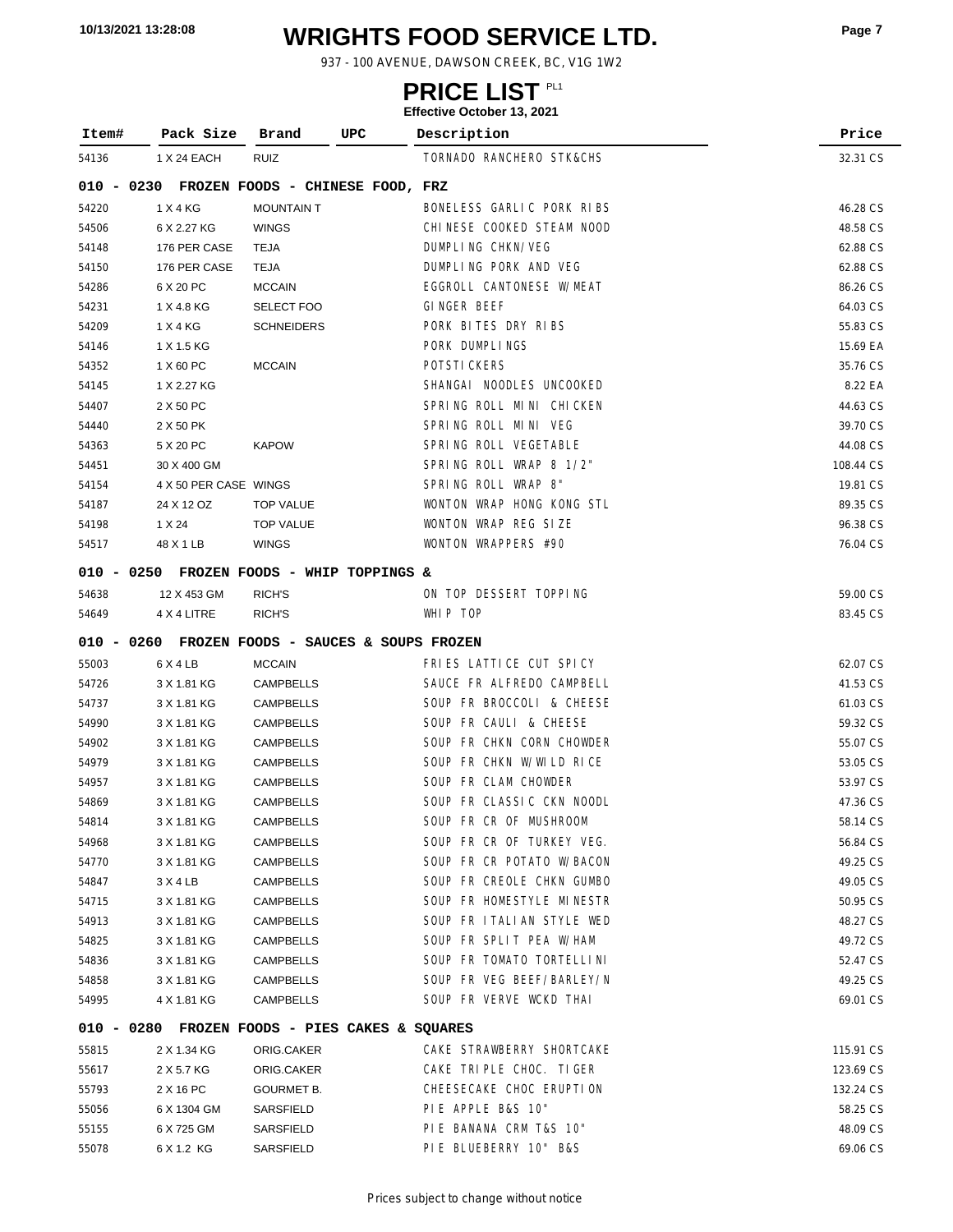# **WRIGHTS FOOD SERVICE LTD. 10/13/2021 13:28:08 Page <sup>8</sup>**

937 - 100 AVENUE, DAWSON CREEK, BC, V1G 1W2

### **PRICE LIST**

| Item# | Pack Size                                      | Brand                            | UPC | Description                | Price     |
|-------|------------------------------------------------|----------------------------------|-----|----------------------------|-----------|
| 55100 | 6 X 1304 GM                                    | SARSFIELD                        |     | PIE CHERRY B&S 10"         | 77.96 CS  |
| 55177 | 6 X 725 GM                                     | SARSFIELD                        |     | PIE CHOC CRM T&S 10"       | 48.09 CS  |
| 55199 | 6 X 725 GM                                     | SARSFIELD                        |     | PIE COCONUT CRM 10" T&S    | 47.50 CS  |
| 55221 | 6 X 1049 GM                                    | SARSFIELD                        |     | PIE LEMON MERINGUE         | 54.29 CS  |
| 55243 | 16 X 198 GM                                    | <b>CYRUS O'LE</b>                |     | PIE MINI CHOCOLATE CREAM   | 56.00 CS  |
| 55265 | 16 X 198 GM                                    | <b>CYRUS O'LE</b>                |     | PIE MINI COCONUT CREAM     | 56.00 CS  |
| 55122 | 16 X 198 GM                                    | <b>CYRUS O'LE</b>                |     | PIE MINI SOUR LEMON PIE    | 56.00 CS  |
| 55012 | 6 X 1219 GM                                    |                                  |     | PIE PUMPKIN 10" T&S        | 60.57 CS  |
| 55133 | 6 X 1.36 KG                                    | SARSFIELD                        |     | PIE RHUBARB/STRAW B&S 10"  | 62.37 CS  |
| 55705 | 2 X 48 PC                                      | <b>GOURMET B.</b>                |     | SHEET CAKE BUTTER TART BA  | 52.14 CS  |
| 55837 | 2 X 2.28KG                                     | <b>GOURMET B</b>                 |     | SHEET CAKE CARROT CAKE O.  | 46.83 CS  |
| 55573 | 4 X 3.1 KG                                     | <b>GOURMET B.</b>                |     | SHEET CAKE COMBO (NA/BT/B  | 104.62 CS |
| 55727 | 2 X 48 PC                                      | <b>GOURMET B.</b>                |     | SHEET CAKE DATE SQUARES    | 52.45 CS  |
| 55683 | 2 X 48 PC                                      | <b>GOURMET B.</b>                |     | SHEET CAKE DBL FUDGE BROW  | 68.83 CS  |
| 55661 | 2 X 48 PC                                      | <b>GOURMET B.</b>                |     | SHEET CAKE NANAIMO BAR TR  | 53.32 CS  |
| 55584 | 4 X 3.1 KG                                     | ORIG.CAKER                       |     | SHEET CAKE NANAI MO VARIET | 111.67 CS |
| 55595 | 2 X 167 OZ                                     | ORIG.CAKER                       |     | SHEET CAKE RED VELVET S.S  | 121.53 CS |
| 55606 | 2 X 100 OZ                                     | ORIG.CAKER                       |     | SHEET CAKE TIGER BROWNLE   | 53.43 CS  |
| 55861 | 2 X 174 OZ                                     | ORIG.CAKER                       |     | SHEET CAKE TI RAMI SU      | 127.42 CS |
|       | 010 - 0305 FROZEN FOODS - FRZ. MUFFIN BATTER & |                                  |     |                            |           |
| 56101 | 1 X 1.36 KG                                    | <b>ENGLISH BA</b>                |     | COOKIE DGH CHOC. CHIP      | 8.90 EA   |
| 56145 | 128 X 2 OZ                                     | <b>ENGLISH BA</b>                |     | COOKIE DGH CHOC. CHIP MACA | 57.06 CS  |
| 55914 | 128 X 2 OZ                                     | ENGLISH BA                       |     | COOKIE DGH CHOC. CHIP PECA | 44.00 CS  |
| 55881 | 128 X 2 OZ                                     | <b>ENGLISH BA</b>                |     | COOKIE DGH CHOCOLATE CH    | 54.81 CS  |
| 56134 | 1 X 3.63 KG                                    | <b>ENGLISH BA</b>                |     | COOKIE DGH MACADAMIA CHOC  | 25.10 EA  |
| 55892 | 128 X 2 OZ                                     | <b>ENGLISH BA</b>                |     | COOKIE DGH OATMEAL RAISIN  | 54.81 CS  |
| 56112 | 1 X 3.63 KG                                    | <b>ENGLISH BA</b>                |     | COOKIE DGH OATMEAL RAISIN  | 21.00 EA  |
| 55903 | 128 X 2 OZ                                     | <b>ENGLISH BA</b>                |     | COOKIE DGH PEANUT BUTTER   | 54.81 CS  |
| 56123 | 1 X 3.63 KG                                    | <b>ENGLISH BA</b>                |     | COOKIE DGH PEANUT BUTTER   | 19.79 EA  |
| 55926 | 170 X 1.5 OZ                                   | <b>ENGLISH BA</b>                |     | COOKIE DGH SLTD CARM CHOC  | 54.36 CS  |
| 55936 | 128 x 2 OZ                                     | <b>ENGLISH BA</b>                |     | COOKIE DGH VARIETY PACK    | 100.10 CS |
| 56156 | 128 X 2 OZ                                     | <b>ENGLISH BA</b>                |     | COOKIE DGH WHITE CHOC MAC  | 61.50 CS  |
| 56057 | 1 X 16 LBS                                     | <b>QUAKER</b>                    |     | MUFFIN BAT BANANA          | 44.74 PL  |
| 56013 | 1 X 15 LBS                                     | QUAKER                           |     | MUFFIN BAT BLUEBERRY       | 44.74 PL  |
| 55969 | 1 X 15 LBS                                     | QUAKER                           |     | MUFFIN BAT BRAN RAISIN     | 44.74 PL  |
| 56024 | 1 X 15 LBS                                     | QUAKER                           |     | MUFFIN BAT CARROT          | 44.74 PL  |
| 55991 | 1 X 15 LBS                                     | QUAKER                           |     | MUFFIN BAT CHOC CHUNK      | 44.74 PL  |
| 56068 | 1 X 15 LBS                                     | QUAKER                           |     | MUFFIN BAT DOUBLE CHOC     | 44.74 PL  |
| 55958 | 1 X 7.26 KG                                    | <b>ENGLISH BA</b>                |     | MUFFIN BAT LEMON POPPY     | 34.64 PL  |
| 56090 | 1 X 8 LBS                                      | QUAKER                           |     | MUFFIN BAT MAPLE CINN      | 31.00 PL  |
| 56046 | 1 X 13.5 LBS                                   | QUAKER                           |     | MUFFIN BAT MORNING GLORY   | 44.74 PL  |
| 55980 | 1 X 13.5 LBS                                   | QUAKER                           |     | MUFFIN BAT OATMEAL APPLE   | 48.38 PL  |
| 56035 | 1 X 8 LBS                                      | QUAKER                           |     | MUFFIN BAT ORANGE CRANBER  | 31.00 PL  |
| 56079 | 1 X 8 LBS                                      | QUAKER                           |     | MUFFIN BAT RASPBERRY YOGU  | 28.92 PL  |
|       | 010 - 0310                                     | FROZEN FOODS - R-BAKE & PASTRIES |     |                            |           |
| 56365 | 1 X 66 PCS                                     | SP.DELIGHT                       |     | APPLE FRITTER (BAKE&SERVE) | 43.41 CS  |
| 56186 | 60 X 170 GM                                    | RICH'S                           |     | BREAD DGH 12"DLXW SUB BUN  | 40.67 CS  |
| 56188 | 60 X 6 OZ                                      | <b>READY BAKE</b>                |     | BREAD DGH FRCH 12" SUB BU  | 40.68 CS  |
| 56189 | 30 X 19 OZ                                     | <b>READY BAKE</b>                |     | BREAD DGH WHITE            | 47.25 CS  |
| 56187 | 25 X 22.9 OZ                                   | <b>READY BAKE</b>                |     | BREAD DGH WHOLE WHEAT      | 47.28 CS  |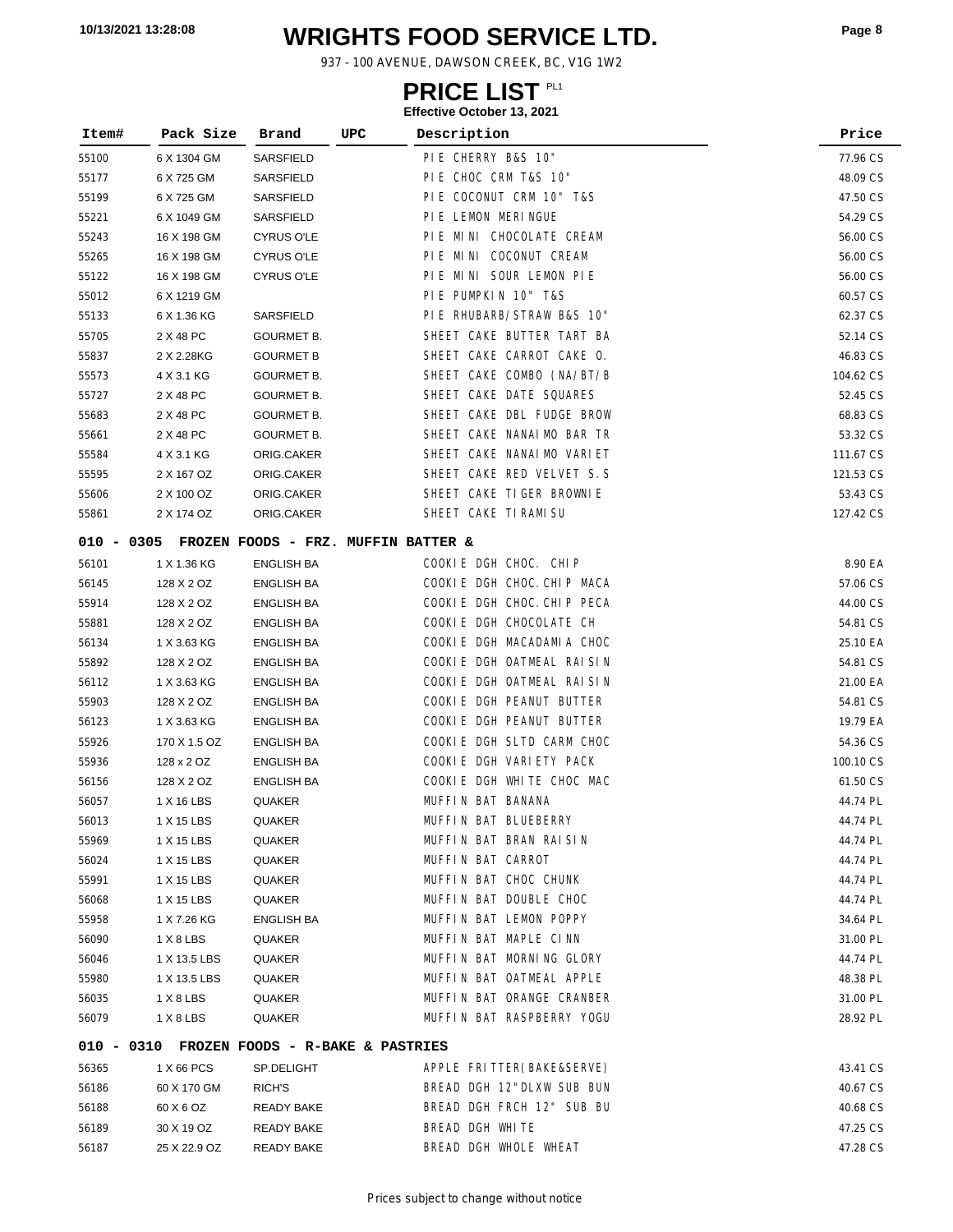# **WRIGHTS FOOD SERVICE LTD. 10/13/2021 13:28:09 Page <sup>9</sup>**

937 - 100 AVENUE, DAWSON CREEK, BC, V1G 1W2

### **PRICE LIST**

| Item#      | Pack Size                               | Brand              | UPC<br>Description                                | Price     |
|------------|-----------------------------------------|--------------------|---------------------------------------------------|-----------|
| 56190      | 32 PER CASE                             |                    | BUN CAFE SLICED 5" T&S                            | 28.96 CS  |
| 56453      | 5 X 12'S                                | <b>BAKER BOY</b>   | BUNS CINNAMON LRG CRM CHE                         | 68.63 CS  |
| 56629      | 48 X 2.5 OZ                             | <b>GOURMET B.</b>  | CROI SSANTS JUMBO HEAT/SER                        | 75.94 CS  |
| 56508      | 120 X 70 GM                             | <b>GOURMET B.</b>  | DANI SH TWI ST                                    | 102.05 CS |
| 56331      | 84 X 5 KG                               | RICH'S             | DONUT HOMESTYLE RING                              | 39.82 CS  |
| 56355      | 60 X 64 GM                              | RICH'S             | LONG JOHNS (BAKE&SERVE)                           | 26.31 CS  |
| 56431      | 4 X 12 PK                               |                    | MUFFIN VARIETY T&S IW 40Z                         | 73.95 CS  |
| 56437      | 24 X 3.5 OZ                             | <b>ENGLISH BA</b>  | MUFFINS B' BERRY IND WRAP                         | 25.94 CS  |
| 56438      | 24 X 3.5 OZ                             | <b>ENGLISH BA</b>  | MUFFINS CARROT IND WRAP                           | 25.94 CS  |
| 56435      | 24 X 3.5 OZ                             | <b>ENGLISH BA</b>  | MUFFINS DARK BRAN IND WR                          | 25.94 CS  |
| 56436      | 24 X 3.5 OZ                             | <b>ENGLISH BA</b>  | MUFFINS OATMEAL APPLE IND                         | 25.94 CS  |
| 56882      | 1 X 120'S                               |                    | PIE SHELLS DEEP 5"                                | 53.71 CS  |
| 56893      | 1 X 120'S                               |                    | PIE TOP SHELLS 5"                                 | 37.24 CS  |
| 56596      | 12 X 4 EA                               |                    | PIZZA CRUST 7"                                    | 26.03 CS  |
| 56607      | 24 X 400 GM                             | <b>CRUST CRAF</b>  | PIZZA CRUST RAISED 12"                            | 67.14 CS  |
| 56618      | 12 X 600 GM                             | <b>CRUST CRAF</b>  | PIZZA CRUST RAISED 15"                            | 44.56 CS  |
| 56542      | 20 X 11 SHEETS                          | PEP FARMS          | PUFF PASTRY SHEETS                                | 59.09 CS  |
| 56277      | 120 X 3 OZ                              | <b>GOURMET B.</b>  | STRUDEL APPLE PETITE                              | 80.81 CS  |
| 56299      | 120 X 95 GM                             | <b>GOURMET B.</b>  | STRUDEL BLUEBERRY PETITE                          | 107.66 CS |
| 56288      | 160 X 95 GM                             | <b>GOURMET B.</b>  | STRUDEL CHERRY PETITE                             | 88.54 CS  |
| 56640      | 1 X 240 PACK                            | <b>MARK CREST</b>  | TART SHELLS SWEET 3"                              | 43.59 CS  |
| 56706      | 60 X 12 PK                              | EL TORITO          | TORTILLA CORN 6"                                  | 50.90 CS  |
| 56707      | 1 x 60 DZ                               | EL TORITO          | TORTILLA CORN ASSORTED 6"                         | 71.66 CS  |
| 56805      | 10 X 12                                 | EL TORITO          | TORTILLA FLOUR 10"                                | 35.24 CS  |
| 56728      | 10 X 12                                 | EL TORITO          | TORTILLA FLOUR 12"                                | 45.41 CS  |
| 56783      | 24 X 12                                 | EL MOLINO          | TORTILLA FLOUR 8"                                 | 36.74 CS  |
| 56772      | 10 X 10                                 | EL TORITO          | TORTILLA ROMA TOMATO 12"                          | 53.26 CS  |
| 56761      | $10 \times 10$                          | EL TORITO          | TORTILLA SPINACH 12"                              | 51.08 CS  |
| 56730      | 10/12'S                                 | EL TORITO          | TORTILLA WW FLOUR 12"                             | 44.76 CS  |
| 56310      | 108 X 90 GM                             | <b>GOURMET B.</b>  | TURNOVER APPLE TRIANGLE B                         | 72.49 CS  |
|            |                                         |                    | 010 - 0330 FROZEN FOODS - WAFFLES & CREPES FROZEN |           |
| 56920      | 1 x 48 CT                               | <b>KELLOGGS</b>    | WAFFLES TOASTER ORIGINAL                          | 15.61 CS  |
| 010 - 0340 |                                         | FROZEN FOODS - ICE |                                                   |           |
|            |                                         |                    |                                                   |           |
| 56960      | 1 X 4.6 KG                              | ARCTIC GLA         | I CE BLOCK ARCTIC GLACIER<br>ICE CUBES - IP BAGS  | 4.38 BL   |
| 56948      | 1 X 2.70 KG                             | <b>ARCTIC GLA</b>  |                                                   | 2.89 BG   |
| 56937      | 1 X 12 KG                               | ARCTIC GLA         | ICE CUBES - IP SACKS BULK                         | 11.00 SK  |
|            |                                         |                    | 010 - 2515 FROZEN FOODS - BREAD, BUNS ETC.        |           |
| 56191      | 8 X 638 GM                              | <b>FURLANI'S</b>   | BREAD TEXAS GARLIC TOAST                          | 37.77 CS  |
| 56199      | 10 x 12PK                               | CANADA BRD         | BUN BRIOCHE BURGER LRG PK                         | 89.76 CS  |
| 56193      | 72 X 100GM                              |                    | WHITE CIABATTA ARTISAN                            | 65.09 CS  |
|            |                                         |                    | 010 - 3525 FROZEN FOODS - BUNS, BREAD & DONUT     |           |
| 56183      | 72 PCS                                  | <b>FURLANI'S</b>   | GARLIC KNOTS HAND TIED                            | 30.16 CS  |
|            | 010 - BBBB FROZEN FOODS - SPECIAL ENTRY |                    |                                                   |           |
| 50128      | 1/1                                     |                    | MEAT                                              | КG        |
|            |                                         |                    | 015 - 0520 ICE CREAM - 11.4L NESTLE PREMIUM ICE   |           |
| 57135      | 1 X 11.4 LITRE                          | <b>CHAPMANS</b>    | I/C BDAY PARTY                                    | 38.00 TB  |
| 57047      | 1 X 11.4 LITRE                          | <b>CHAPMANS</b>    | I / C BLACK CHERRY                                | 38.00 TB  |
| 57234      | 1 X 11.4 LITRE                          | CHAPMANS           | I/C BLUEBERRY CHEESECAKE                          | 30.09 TB  |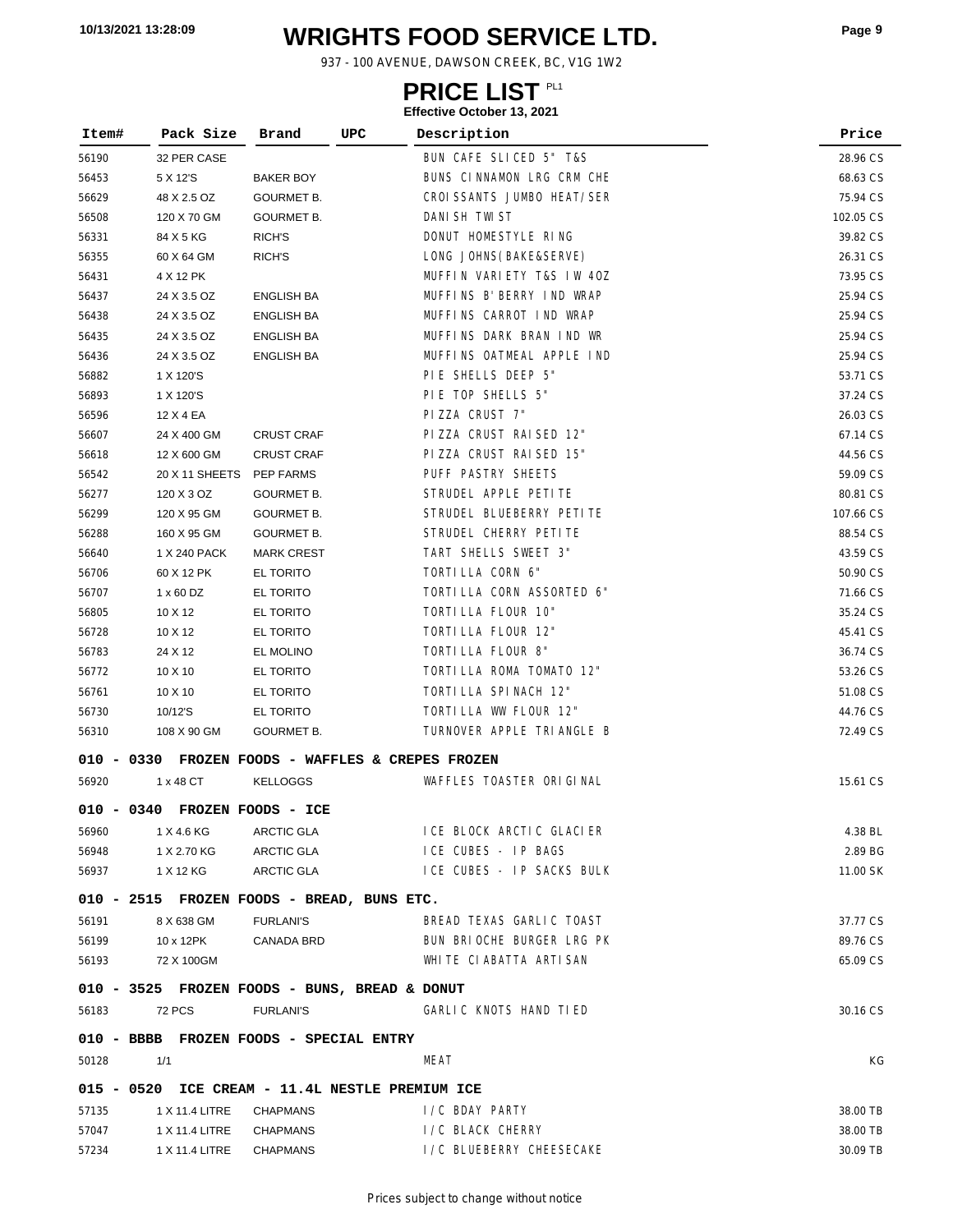# **WRIGHTS FOOD SERVICE LTD. 10/13/2021 13:28:09 Page <sup>10</sup>**

937 - 100 AVENUE, DAWSON CREEK, BC, V1G 1W2

### **PRICE LIST**

| Item#        | Pack Size                             | Brand                   | UPC | Description               | Price    |
|--------------|---------------------------------------|-------------------------|-----|---------------------------|----------|
| 57036        | 1 X 11.4 LITRE                        | CHAPMANS                |     | I/C BUBBLEGUM             | 30.09 TB |
| 57179        | 1 X 11.4 LITRE                        | <b>CHAPMANS</b>         |     | I/C CARAMEL PRALINE       | 38.00 TB |
| 57080        | 1 X 11.4 LITRE                        | <b>CHAPMANS</b>         |     | I / C CHERRY CHEESECAKE   | 38.00 TB |
| 57157        | 1 X 11.4 LITRE                        | CHAPMANS                |     | I/C CHOC CHIP COOKIE DOUG | 38.00 TB |
| 57146        | 1 X 11.4 LITRE                        | CHAPMANS                |     | I/C COOKIES N CREAM       | 38.00 TB |
| 57025        | 1 X 11.4 LITRE                        | CHAPMANS                |     | I/C COTTON CANDY          | 30.09 TB |
| 56992        | 1 X 11.4 LITRE                        | <b>CHAPMANS</b>         |     | I/C DUTCH CHOCOLATE       | 30.09 TB |
| 57092        | 1 X 11.4 LITRE                        | <b>CHAPMANS</b>         |     | I /C FRENCH VAN           | 30.09 TB |
| 57069        | 1 X 11.4 LITRE                        | <b>CHAPMANS</b>         |     | I/C HEAVENLY HASH         | 38.00 TB |
| 57058        | 1 X 11.4 LITRE                        | <b>CHAPMANS</b>         |     | I/C MANGO                 | 30.09 TB |
| 57168        | 1 X 11.4 LITRE                        | <b>CHAPMANS</b>         |     | I/C MINT CHOCOLATE CHIP   | 30.09 TB |
| 57055        | 1 X 11.4 LITRE                        | CHAPMANS                |     | I/C MOCHO ALMOND FUDGE    | 38.00 TB |
| 57190        | 1 X 11.4 LITRE                        | <b>CHAPMANS</b>         |     | I/C ORANGE CREAM SWIRL    | 30.09 TB |
| 57124        | 1 X 11.4 LITRE                        | CHAPMANS                |     | I/C ORANGE PINEAPPLE      | 30.09 TB |
| 56970        | 1 X 11.4 LITRE                        | <b>CHAPMANS</b>         |     | I/C PEANUT BUTTER CUP     | 38.00 TB |
| 57212        | 1 X 11.4 LITRE                        | <b>CHAPMANS</b>         |     | I/C RAINBOW               | 30.09 TB |
| 57003        | 1 X 11.4 LITRE                        | <b>CHAPMANS</b>         |     | I/C STRAWBERRY            | 30.09 TB |
| 57289        | 1 X 11.4 LITRE                        | <b>NESTLE</b>           |     | I/C STRAWBERRY            | 34.15 TB |
| 57223        | 1 X 11.4 LITRE                        | <b>CHAPMANS</b>         |     | I/C SUPER HERO            | 30.09 TB |
| 57113        | 1 X 11.4 LITRE                        | <b>CHAPMANS</b>         |     | I/C TIGER TAIL            | 30.09 TB |
| 56981        | 1 X 11.4 LITRE                        | <b>CHAPMANS</b>         |     | I/C VANILLA               | 30.09 TB |
| $015 - 0560$ |                                       | ICE CREAM - I/C 2L & 4L |     |                           |          |
| 57463        | 1 X 11.4 LTR                          | <b>CHAPMANS</b>         |     | I/C BUTTERSCOTCH RIPPLE   | 30.09 PL |
| 57464        | 1 X 11.4 LTR                          | <b>CHAPMANS</b>         |     | I/C CHOC CARAMEL CUP      | 38.00 PL |
| 57366        | 1 X 4 LITRE                           | <b>FOOTHILLS</b>        |     | I /C CHOCOLATE            | 7.06 PL  |
| 57420        | 1 X 11.4 LTR                          | <b>CHAPMANS</b>         |     | I/C EXPRESSO FLAKE        | 38.00 PL |
| 57411        | 1 X 11.4 LTR                          | <b>CHAPMANS</b>         |     | I/C MAPLE NUT             | 38.00 PL |
| 57466        | 1 X 11.4 LTR                          | CHAPMANS                |     | I/C MAPLE TWIST           | 30.09 PL |
| 57388        | 1 X 4 LITRE                           | CHAPMANS                |     | I / C NEOPOLI TAN         | 9.12 PL  |
| 57469        | 1 X 11.4 LTR                          | <b>CHAPMANS</b>         |     | I / C PI STACHIO          | 38.00 PL |
| 57467        | 1 X 11.4 LTR                          | <b>CHAPMANS</b>         |     | I/C RUM & RAISIN          | 30.09 PL |
| 57497        | 1 X 11.5LTR                           | <b>CHAPMANS</b>         |     | I/C SORBET RAINBOW        | 30.09 PL |
| 57498        | 1 X 11.4LTR                           | <b>CHAPMANS</b>         |     | I/C SORBET RASPBERRY      | 30.09 PL |
| 57399        | 1 X 4 LITRE                           | <b>FOOTHILLS</b>        |     | I /C STRAWBERRY           | 7.06 PL  |
| 57468        | 1 X 11.4 LTR                          | <b>CHAPMANS</b>         |     | I/C STRAWBERRY BANANA     | 30.09 PL |
| 57355        | 1 X 4 LITRE                           | <b>CHAPMANS</b>         |     | I / C VANI LLA            | 9.12 PL  |
| 54756        | 1 X 11.5LTR                           | <b>CHAPMANS</b>         |     | I/C YOGURT CAPPUCINO      | 30.09 PL |
| 57455        | 1 X 11.5LTR                           | <b>CHAPMANS</b>         |     | I/C YOGURT STRAWBERRY     | 30.09 PL |
|              | 015 - 0675 ICE CREAM - BULK NOVELTIES |                         |     |                           |          |
| 57883        | 80 X 150 ML                           | NESTLE                  |     | BULK MR. FREEZE JUMBO     | 29.71 CS |
| 57884        | 80 EACH                               | NESTLE                  |     | BULK MR. FREEZE REGULAR   | 7.34 CS  |
| 57718        | 48 PER CASE                           | NESTLE                  |     | RETAIL DRUMSTICK VANILLA  | 86.52 CT |
| 57604        | 12 X 12 CT                            | <b>POPSICLE</b>         |     | RETAIL TWIN POPS-3 FLAVOR | 60.68 CT |
| 57707        | 72/CARTON                             | <b>CHAPMANS</b>         |     | RETAIL VANILLA I/C SAND   | 45.91 CT |
| 57795        | 36/CARTON                             | <b>NESTLE</b>           |     | RETAIL WATERMELON POP     | 46.39 CT |
|              | 015 - 1050 ICE CREAM - YOGURT         |                         |     |                           |          |
| 57732        | 60/CARTON                             | <b>CHAPMANS</b>         |     | BULK YOGURT PUCKS FROZEN  | 45.29 CT |
|              | 020 - 1010 DAIRYLAND - MILK PRODUCTS  |                         |     |                           |          |
| 10231        | 1 X 1 LITRE                           | DAIRYLAND               |     | CREAM - HALF & HALF 10%   | 3.52 CT  |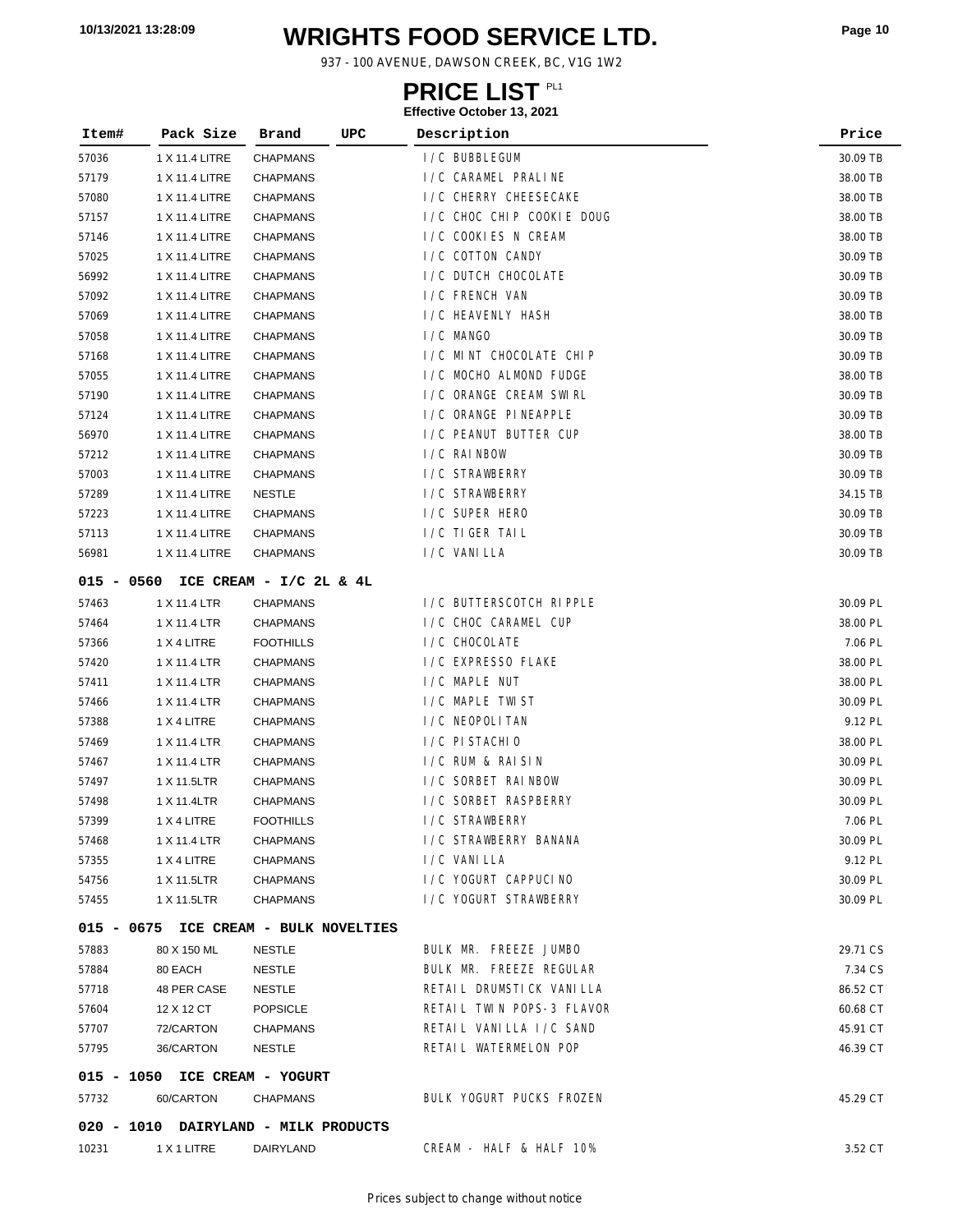# **WRIGHTS FOOD SERVICE LTD. 10/13/2021 13:28:10 Page <sup>11</sup>**

937 - 100 AVENUE, DAWSON CREEK, BC, V1G 1W2

### **PRICE LIST**

| Item# | Pack Size                                 | Brand     | <b>UPC</b> | Description                | Price    |
|-------|-------------------------------------------|-----------|------------|----------------------------|----------|
| 10088 | 1 X 473 ML                                | DAIRYLAND |            | CREAM - HALF&HALF 10%      | 1.80 CT  |
| 10089 | 1 X 473 ML                                | DAIRYLAND |            | CREAM - HALF&HALF 18%      | 2.27 CT  |
| 10484 | 1 X 473 ML                                | DAIRYLAND |            | CREAMER - INTER DEL IRISH  | 3.57 BT  |
| 10528 | 1 X 473 ML                                | DAIRYLAND |            | CREAMER - INTER DEL PEC    | 3.57 BT  |
| 10495 | 1 X 946 ML                                | DAIRYLAND |            | CREAMER - INTERDEL FR VAN  | 6.12 BT  |
| 10506 | 1 X 473 ML                                | DAIRYLAND |            | CREAMER-INTER DEL FR VAN   | 3.57 BT  |
| 10517 | 1 X 473 ML                                | DAIRYLAND |            | CREAMER-INTER DEL HAZ/NUT  | 3.57 BT  |
| 10539 | 1 X 473 ML                                | DAIRYLAND |            | CREAMER-INTER DEL TOFFEE   | 3.57 BT  |
| 10242 | 1 X 1 LITRE                               | DAIRYLAND |            | MILK - $1\%$               | 2.22 CT  |
| 10330 | 1 X 2 LITRE                               | DAIRYLAND |            | $MLK - 1%$                 | 3.95 CT  |
| 10110 | 1 X 473 ML                                | DAIRYLAND |            | MILK - 1% - 2 GO           | 1.81 EA  |
| 10363 | 1 X 2 LITRE                               | DAIRYLAND |            | MILK - 1% PLASTIC JUG      | 4.00 JG  |
| 10418 | 1 X 4 LITRE                               | DAIRYLAND |            | MILK - 1% PLASTIC JUG      | 6.69 JG  |
| 10033 | 1 X 237 ML                                | DAIRYLAND |            | $MILK - 2%$                | 0.66 CT  |
| 10066 | 1 X 473 ML                                | DAIRYLAND |            | MI LK - 2%                 | 1.15 CT  |
| 10187 | 1 X 1 LITRE                               | DAIRYLAND |            | MILK - 2%                  | 2.24 CT  |
| 10308 | 1 X 2 LITRE                               | DAIRYLAND |            | MILK - $2\%$               | 3.99 CT  |
| 10396 | 1 X 4 LITRE                               | DAIRYLAND |            | MILK - 2%<br>PLASTIC JUG   | 6.98 JG  |
| 10099 | 1 X 473 ML                                | DAIRYLAND |            | MILK - 2% - 2 GO           | 1.81 EA  |
| 10451 | 1 X 20 LITRE                              | DAIRYLAND |            | MILK - 2% IN BOX           | 46.49 BX |
| 10562 | 6 X 1.89 LITRE                            |           |            | MILK - ALMOND FRESH ORIG   | 31.41 CS |
| 10154 | 1 X 473 ML                                | DAIRYLAND |            | MILK - BANANA - 2 GO       | 1.81 EA  |
| 10264 | 1 X 1 LITRE                               | DAIRYLAND |            | MILK - BUTTERMILK 3.25%    | 3.36 CT  |
| 10385 | 1 X 2 LITRE                               | DAIRYLAND |            | MILK - CHOC CARTON         | 4.07 JG  |
| 10077 | 1 X 473 ML                                | DAIRYLAND |            | MILK - CHOCOLATE           | 1.41 CT  |
| 10121 | 1 X 473 ML                                | DAIRYLAND |            | MILK - CHOCOLATE - 2 GO    | 1.81 EA  |
| 10044 | 1 X 237 ML                                | DAIRYLAND |            | MILK - CHOCOLATE 1%        | 0.66 CT  |
| 10462 | 1 X 20 LITRE                              | DAIRYLAND |            | MILK - CHOCOLATE IN BOX    | 44.11 BX |
| 10253 | 1 X 1 LITRE                               | DAIRYLAND |            | MI LK - CHOCOLATE JUG      | 2.54 JG  |
| 10275 | 1 X 4 LITRE                               | DAIRYLAND |            | MILK - CHOCOLATE JUG       | 7.27 JG  |
| 10176 | 1 X 1 LITRE                               | DAIRYLAND |            | MILK - HOMO                | 2.35 CT  |
| 10297 | 1 X 2 LITRE                               | DAIRYLAND |            | MILK - HOMO                | 4.28 CT  |
| 10341 | 1 X 2 LITRE                               | DAIRYLAND |            | MILK - HOMO PLASTIC JUG    | 4.46 JG  |
| 10429 | 1 X 4 LITRE                               | DAIRYLAND |            | MILK - HOMO PLASTIC JUG    | 7.28 JG  |
| 10198 | 1 X 1 LITRE                               | DAIRYLAND |            | MILK - SKIM                | 3.24 CT  |
| 10319 | 1 X 2 LITRE                               | DAIRYLAND |            | MILK - SKIM                | 3.69 CT  |
| 10374 | 1 X 2 LITRE                               | DAIRYLAND |            | MILK - SKIM PLASTIC JUG    | 4.70 JG  |
| 10407 | 1 X 4 LITRE                               | DAIRYLAND |            | MILK - SKIM PLASTIC JUG    | 6.45 JG  |
| 10132 | 1 X 473 ML                                | DAIRYLAND |            | MILK - STRAWBERRY - 2 GO   | 1.81 EA  |
| 10165 | 1 X 473 ML                                | DAIRYLAND |            | MILK - VANILLA - 2 GO      | 1.81 EA  |
| 10170 | 1 X 473 ML                                | DAIRYLAND |            | MILK-COOKIES & CRM-2GO     | 1.81 EA  |
| 10649 | 1 X 1 BOX                                 | DAIRYLAND |            | MILK BOXES                 | 2.76 BX  |
| 11507 | 1 X 946 ml                                | DAIRYLAND |            | MILK EGG NOG - ORIGINAL    | 2.98 CT  |
|       | 020 - 1011 DAIRYLAND - WHIP CR REG & AERO |           |            |                            |          |
| 10671 | 1 X 473 ML                                | DAIRYLAND |            | CREAM - WHIPPING 33%       | 3.20 CT  |
| 10682 | 1 X 1 LITRE                               | DAIRYLAND |            | CREAM - WHIPPING 33% (RED) | 6.29 CT  |
| 11463 | 1 X 225 GM                                | DAIRYLAND |            | CREAM AERSOL REDDI WHIP    | 4.56 CN  |
| 11474 | 1 X 400 GM                                | DAIRYLAND |            | CREAM AERSOL REDDI WHIP    | 6.45 CN  |
|       | 020 - 1020 DAIRYLAND - CREAMERS           |           |            |                            |          |
| 10770 | 1 X 288/BOX                               | DAIRYLAND |            | CREAMER - FRENCH VANILLA   | 35.33 BX |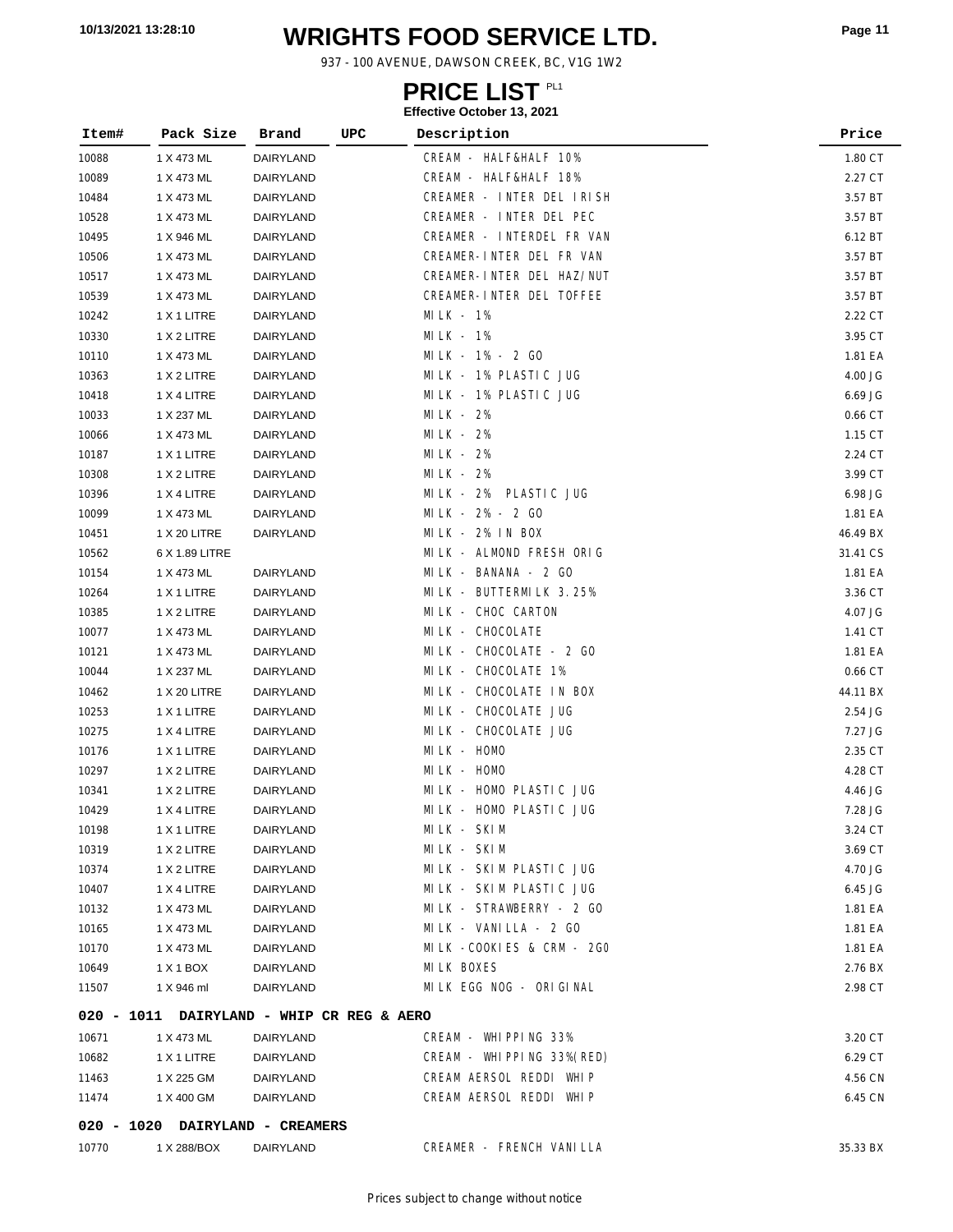# **WRIGHTS FOOD SERVICE LTD. 10/13/2021 13:28:10 Page <sup>12</sup>**

937 - 100 AVENUE, DAWSON CREEK, BC, V1G 1W2

### **PRICE LIST**

| Item#      | Pack Size                                    | Brand                      | UPC                            | Description                         | Price    |
|------------|----------------------------------------------|----------------------------|--------------------------------|-------------------------------------|----------|
| 10792      | 1 X 288/BOX                                  | DAIRYLAND                  |                                | CREAMER - HAZELNUT                  | 35.33 BX |
| 10781      | 1 X 288/BOX                                  | DAIRYLAND                  |                                | CREAMER - IRISH CREAM               | 35.33 BX |
| 10759      | 1X160X9ML BAG                                | DAIRYLAND                  |                                | CREAMERS - 18% (160's)              | 8.04 BG  |
| 10748      | 1 X 160 BAG                                  | DAIRYLAND                  |                                | CREAMERS -10% (160's) GREEN         | 6.73 BG  |
| 020 - 1030 |                                              | DAIRYLAND - COTTAGE CHEESE |                                |                                     |          |
| 10825      | 1 X 500 GM                                   | DAIRYLAND                  |                                | COTTAGE CHEESE 2%                   | 3.91 TB  |
| 10858      | 1 X 750 GM                                   | DAIRYLAND                  |                                | COTTAGE CHEESE 2%                   | 5.97 TB  |
| 10902      | 1 X 3.5 KG                                   | DAIRYLAND                  |                                | COTTAGE CHEESE REGULAR 2%           | 23.49 TB |
|            | 020 - 1040 DAIRYLAND - SOUR CREAM            |                            |                                |                                     |          |
| 10935      | 1 X 250 ML                                   | DAIRYLAND                  |                                | SOUR CREAM                          | 1.90 TB  |
| 10946      | 1 X 500 ML                                   | DAIRYLAND                  |                                | SOUR CREAM                          | 3.26 TB  |
| 10957      | 1 X 750 ML                                   | DAIRYLAND                  |                                | SOUR CREAM                          | 4.33 TB  |
| 10979      | 1 X 4 LITRE                                  | DAIRYLAND                  |                                | SOUR CREAM                          | 22.78 TB |
| 10968      | 1 X 2 LITRE                                  | DAIRYLAND                  |                                | SOUR CREAM 14%                      | 12.04 TB |
|            | 020 - 1050 DAIRYLAND - YOGURT                |                            |                                |                                     |          |
| 11111      | 1 X 175 GM                                   | DAIRYLAND                  |                                | <b>YOGURT</b><br><b>BLUEBERRY</b>   | 1.23 EA  |
| 11155      | 1 X 650 GM                                   | DAIRYLAND                  |                                | <b>YOGURT</b><br><b>BLUEBERRY</b>   | 4.50 TB  |
| 11122      | 1 X 175 GM                                   | DAIRYLAND                  |                                | <b>YOGURT</b><br><b>FI ELDBERRY</b> | 1.23 EA  |
| 11100      | 1 X 175 GM                                   | DAIRYLAND                  |                                | YOGURT<br><b>PEACH</b>              | 1.23 EA  |
| 11166      | 1 X 650 GM                                   | DAIRYLAND                  |                                | <b>YOGURT</b><br>PEACH              | 4.33 TB  |
| 11133      | 1 X 650 GM                                   | DAIRYLAND                  |                                | <b>YOGURT</b><br>PLAIN              | 4.66 TB  |
| 11188      | 1 X 650 GM                                   | DAIRYLAND                  |                                | <b>YOGURT</b><br>RASPBERRY          | 4.86 TB  |
| 11078      | 1 X 175 GM                                   | DAIRYLAND                  |                                | <b>YOGURT</b><br><b>STRAWBERRY</b>  | 1.23 EA  |
| 11276      | 1 X 650 GM                                   | DAIRYLAND                  |                                | <b>YOGURT</b><br>VANI LLA MANGO     | 5.08 TB  |
| 11061      | 1 X 100 GM                                   | DAIRYLAND                  |                                | YOGURT BLUEBERRY                    | 1.03 EA  |
| 11062      | 1 X 100 GM                                   | DAIRYLAND                  |                                | YOGURT FIELDBERRY                   | 1.03 EA  |
| 11060      | 1 X 100 GM                                   | DAIRYLAND                  |                                | YOGURT PEACH                        | 1.03 EA  |
| 11059      | 1 X 100 GM                                   | DAIRYLAND                  |                                | YOGURT RASPBERRY                    | 1.03 EA  |
| 11089      | 1 X 175 GM                                   | DAIRYLAND                  |                                | YOGURT RASPBERRY                    | 1.23 EA  |
| 11058      | 1 X 100 GM                                   | DAIRYLAND                  |                                | YOGURT STRAWBERRY                   | 1.03 EA  |
| 020 - 1080 |                                              |                            | DAIRYLAND - BUTTER & MARGARINE |                                     |          |
| 11364      | 1 X 5 KG                                     | DAIRYLAND                  |                                | BUTTER PTN                          | 85.62 CS |
| 11387      | 1 X 454 GM                                   |                            |                                | BUTTER SALTED                       | 5.80 PK  |
| 11408      | 1 X 250 GM                                   | DAIRYLAND                  |                                | <b>BUTTER SALTED</b>                | 3.34 TB  |
| 11397      | 1 X 454 GM                                   | DAIRYLAND                  |                                | BUTTER UNSALTED                     | 6.92 PK  |
| 11353      | 1 X 454 GM                                   | IMPERIAL                   |                                | MARGARINE SOFT (TUB)                | 3.59 TB  |
|            | 020 - 1100 DAIRYLAND - ICE CREAM MIX         |                            |                                |                                     |          |
| 11430      | 1 X 10 LITRE                                 | DAIRYLAND                  |                                | I/C MIX VANILLA                     | 44.74 BG |
|            | 020 - 1130 DAIRYLAND - DAIRYLAND CASES       |                            |                                |                                     |          |
|            | 11617 1/CRATE DAIRYLAND                      |                            |                                | DAI RYLAND CASE DELI VERED          | 3.00 CR  |
| 11595      | 1/EACH                                       | DAIRYLAND                  |                                | DAI RYLAND CASES RETURNED           | 3.00 CR  |
|            | 020 - 2630 DAIRYLAND - COFFEE WHITNER & MILK |                            |                                |                                     |          |
|            | 10638 12 X 1 LITRE PARMALOT                  |                            |                                | MILK - X UHT 2% PARMALOT            | 45.06 CS |
|            | 020 - 4510 DAIRYLAND - MILK SHAKE SYRUPS     |                            |                                |                                     |          |
|            | 11441 1 X 10 LITRE DAIRYLAND                 |                            |                                | I /C MIX CHOC                       | 44.70 BG |
|            | 025 - 0170 CHEESE AND COOLER - DELI MEATS &  |                            |                                |                                     |          |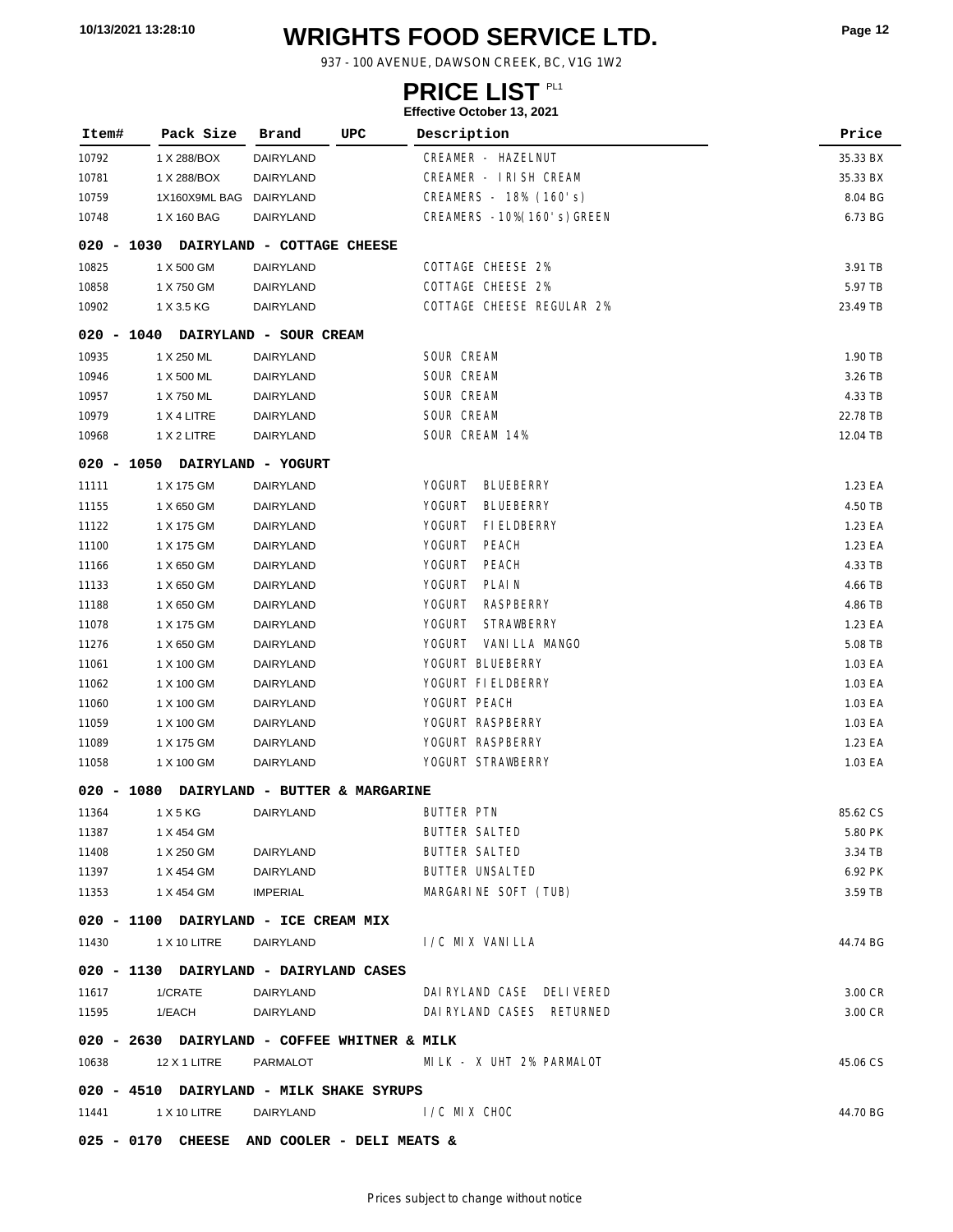# **WRIGHTS FOOD SERVICE LTD. 10/13/2021 13:28:11 Page <sup>13</sup>**

937 - 100 AVENUE, DAWSON CREEK, BC, V1G 1W2

### **PRICE LIST**

| Item#             | Pack Size                 | Brand                         | UPC | Description               | Price     |
|-------------------|---------------------------|-------------------------------|-----|---------------------------|-----------|
| 53520             | 1 X 1 PIECE               | <b>NOSSACK</b>                |     | BEEF MONTREAL SMOKED      | 15.28 KG  |
| 53230             | 1 X 2 PER CASE SCHNEIDERS |                               |     | HAM BLACK FOREST          | 10.81 KG  |
|                   | 025 - 1507 CHEESE         | AND COOLER - DAIRYLAND CHEESE |     |                           |           |
| 11683             | 1 X 340 GM                | <b>CLOVER LEA</b>             |     | CHEESE CHEDDAR MARBLE     | 6.84 PK   |
| 11672             | 1 X 340 GM                | <b>CLOVER LEA</b>             |     | CHEESE CHEDDAR MEDIUM     | 6.84 PK   |
|                   |                           |                               |     |                           |           |
| 025 - 1508 CHEESE |                           | AND COOLER - CHEESE SHRED     |     |                           |           |
| 11751             | 2 X 2.27 KG               | <b>ROCKY MTN</b>              |     | SHRED PARMESAN CHEESE     | 88.29 CS  |
| $025 - 1510$      | <b>CHEESE</b>             | AND COOLER - DAIRYLAND CHEESE |     |                           |           |
| 11772             | 1/4 KG                    | <b>CLOVER LEA</b>             |     | CHEESE HAVARTI HERB/SP    | 19.50 KG  |
| 11782             | 2X 2.27KG                 | <b>CLOVER LEA</b>             |     | SHREDDED PIZZA R.M        | 64.72 EA  |
| 025 - 1520 CHEESE |                           | AND COOLER - DAIRYLAND CHEESE |     |                           |           |
| 12090             | 24 X 410 GM               | KRAFT                         |     | CHEESE SLICES THIN 26's   | 124.45 PK |
| 025 - 1521 CHEESE |                           | AND COOLER - CHEESE BULK      |     |                           |           |
| 11999             | 4 X 1 KG                  | <b>FOOTHILLS</b>              |     | CHEESE CDN SWISS SLICE    | 125.37 CS |
| 11914             | 6 X 1.5 KG                | <b>KRAFT</b>                  |     | CHEESE CR PHILLY          | 136.64 CS |
| 12002             | 24 X 250 GM               | KRAFT                         |     | CHEESE CREAM PHILLY       | 136.38 CS |
| 54122             | 5 X 2 KG                  | <b>BLACK DIAM</b>             |     | CHEESE CURDS MOZZA FRESH  | 188.01 CS |
| 12025             | $1/4$ kg                  | <b>CLOVER LEA</b>             |     | CHEESE DUTCH GOUDA        | 19.96 KG  |
| 11903             | 1 X 1 KG                  | <b>CLOVER LEA</b>             |     | CHEESE FETA               | 10.60 TB  |
| 12024             | $1/4$ kg                  | <b>CLOVER LEA</b>             |     | CHEESE HAVARTI DILL       | 20.89 KG  |
| 11841             | 1/4 KG                    | <b>CLOVER LEA</b>             |     | CHEESE HAVARTI JALAP      | 20.89 KG  |
| 11838             | 1/PER KG                  | ROCKY MTN                     |     | CHEESE MARBLE 2.25KG FH   | 16.50 KG  |
| 11840             | 1/PER KG                  | <b>ROCKY MTN</b>              |     | CHEESE MARBLE 4.50KG FH   | 16.80 KG  |
| 11883             | 1/PER KG                  | <b>ROCKY MTN</b>              |     | CHEESE MED 2.25KG FH      | 16.67 KG  |
| 11845             | 1/PER KG                  | <b>ROCKY MTN</b>              |     | CHEESE MED 4.50KG FH      | 17.00 KG  |
| 11994             | 4 X 1 KG                  | <b>FOOTHILLS</b>              |     | CHEESE MED CHEDDAR SLICE  | 103.02 CS |
| 11844             | 1/PER KG                  | <b>ROCKY MTN</b>              |     | CHEESE MILD 4.50KG FH     | 17.17 KG  |
| 11993             | 1/PER KG                  | <b>ROCKY MTN</b>              |     | CHEESE MOZZ 2.25KG FH     | 15.04 KG  |
| 11836             | 1/PER KG                  | <b>ROCKY MTN</b>              |     | CHEESE MOZZA FF 2.25KG FH | 17.25 KG  |
| 11843             | 1/PER KG                  | <b>ROCKY MTN</b>              |     | CHEESE OLD 4.50KG FH      | 18.71 KG  |
| 12035             | 1/4KG                     | <b>CLOVER LEA</b>             |     | CHEESE SMOKED GOUDA       | 20.63 KG  |
| 12026             | 1/4kg                     | <b>CLOVER LEA</b>             |     | CHEESE SPICED GOUDA       | 20.89 KG  |
| 11894             | 1/PER KG                  | <b>ROCKY MTN</b>              |     | CHEESE SWISS 3 KG FH      | 23.76 KG  |
| 11716             | 4 X 2.27 KG               | PARMALAT                      |     | MOZZAREL FULL FAT SHRED   | 138.35 CS |
| 11709             | 2 X 2.27 KG               | ROCKY MTN                     |     | SHRED CHEDDAR             | 74.79 CS  |
| 11705             | 2 X 2.5 KG                | <b>CLOVER LEA</b>             |     | SHRED CHSE TEXMEX         | 67.46 CS  |
| 11707             | 2 X 2.27 KG               | <b>ROCKY MTN</b>              |     | SHRED MOZZ P/S            | 68.82 CS  |
| 11998             | 4 X 1 KG                  | <b>FOOTHILLS</b>              |     | SLICED JALAPENO JACK CHEE | 107.09 CS |
| $025 - 1522$      | <b>CHEESE</b>             | AND COOLER - GRATED CHEESE    |     |                           |           |
| 11639             | 1 X 2.5 KG                | KRAFT                         |     | CHEESE PARMESAN GRATED    | 68.13 EA  |
| 11650             | 12 X 250 GM               | <b>KRAFT</b>                  |     | CHEESE PARMESAN SHAKER    | 108.50 CS |
| 11651             | 2 X 2.5 KG                | <b>KRAFT</b>                  |     | SHRED MONTEREY JACK       | 79.82 CS  |
| $025 - 1525$      | <b>CHEESE</b>             | AND COOLER - CHEESE SLICES    |     |                           |           |
| 12046             | 2 X 1 KG                  | <b>CLOVER LEA</b>             |     | CHEESE 3 BLEND SHAVED     | 48.56 CS  |
| 12047             | 8 X 113 GM                | <b>CLOVER LEA</b>             |     | CHEESE GOAT CRUMBLED      | 29.52 CS  |
| 11997             | 4 X 1 KG                  | <b>CLOVER LEA</b>             |     | CHEESE HAVARTI SLICED     | 107.93 CS |
| 12048             | 12 X 125 GM               | <b>CLOVER LEA</b>             |     | CHEESE SHREDDED FETA      | 38.05 CS  |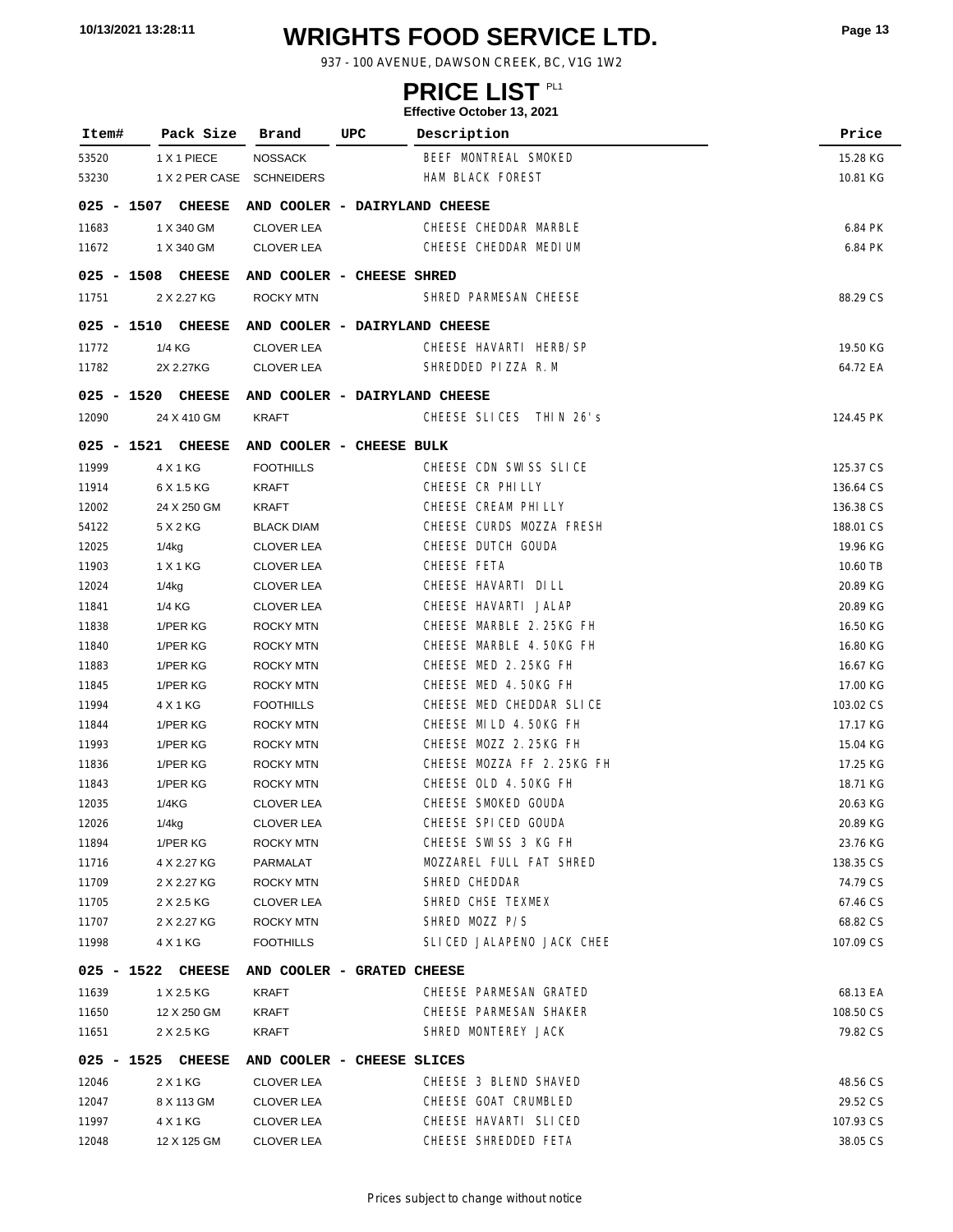# **WRIGHTS FOOD SERVICE LTD. 10/13/2021 13:28:11 Page <sup>14</sup>**

937 - 100 AVENUE, DAWSON CREEK, BC, V1G 1W2

### **PRICE LIST**

|              |      |                   |                               |     | Ellective October 19, ZUZT |           |
|--------------|------|-------------------|-------------------------------|-----|----------------------------|-----------|
| Item#        |      | Pack Size         | Brand                         | UPC | Description                | Price     |
| 12081        |      | 2 X 2 KG          | <b>CLOVER LEA</b>             |     | CHEESE SLICES RIBBON 2X2   | 55.44 CS  |
| 12125        |      | 2 X 2 KG          |                               |     | CHEESE SLICES SWISS        | 54.04 CS  |
| 12103        |      | 2 X 2 KG          |                               |     | CHEESE SLICES WHITE SUB    | 52.31 CS  |
|              |      | 025 - 1530 CHEESE | AND COOLER - CHERRIES         |     |                            |           |
| 12244        |      | 12 X 375 ML       |                               |     | CHERRIES MARACHINO RED     | 54.87 CS  |
| 12200        |      | 2 X 4 LITRE       | <b>MRS WHYTES</b>             |     | CHERRIES W/STEMS RED COCK  | 66.27 CS  |
| 025 - 1540   |      | <b>CHEESE</b>     | AND COOLER - EGGS             |     |                            |           |
| 12926        |      | 12 X 500 ML       | <b>ELMANS</b>                 |     | PI CKLED EGGS              | 49.65 CS  |
| $025 - 1560$ |      | <b>CHEESE</b>     | AND COOLER - PICKLES & OLIVES |     |                            |           |
| 12508        |      | 6 X 2.84 LITRE    | <b>MRS WHYTES</b>             |     | OLIVES BLK SLCD            | 70.24 CS  |
| 12596        |      | 1 X 3 LTR         | <b>KRINOS</b>                 |     | OLIVES JUMBO (KALAMATA)    | 18.31 JR  |
| 12574        |      | 12 X 398 ML       | CO-OP                         |     | OLIVES MEDIUM RIPE PITTED  | 22.87 CS  |
| 12530        |      | 24 X 375 GM       | <b>UNICO</b>                  |     | OLIVES RIPE SLICED         | 58.04 CS  |
| 12552        |      | 12 X 375 ML       | CO-OP                         |     | OLIVES STUFFED MANZANILLA  | 30.00 CS  |
| 12607        |      | 2 X 4 LITRE       | <b>WHYTE</b>                  |     | OLIVES STUFFED MANZANILLA  | 52.15 CS  |
| 12816        |      | 2 X 4 LITRE       | <b>BICKS</b>                  |     | PEPPERS HOT BANANA RINGS   | 29.61 CS  |
| 12882        |      | 12 X 500 ML       |                               |     | PICKLED GREEN BEANS SPICY  | 76.39 CS  |
| 12629        |      | 2 X 4 LITRE       | <b>BICKS</b>                  |     | PICKLES MIXED              | 39.14 CS  |
| 13015        |      | 12 X 1 LITRE      | <b>BICK'S</b>                 |     | PICKLES YUM YUMS           | 60.24 CS  |
| 13068        |      | 12 X 1 LITRE      | <b>SUNSHINE</b>               |     | PI CKLES ASPARAGUS SPEARS  | 177.09 CS |
| 12750        |      | 2 X 4 LITRE       | <b>BICKS</b>                  |     | PICKLES BABY DILLS         | 37.94 CS  |
| 12772        |      | 6 X 2.84 LITRE    | <b>BICKS</b>                  |     | PICKLES BEETS SLICED       | 63.58 CS  |
| 12838        |      | 12 X 750 ML       | <b>BICKS</b>                  |     | PICKLES BEETS SLICED       | 46.01 CS  |
| 12651        |      | 2 X 4 LITRE       | <b>BICKS</b>                  |     | PICKLES BREAD & BUTTER     | 36.53 CS  |
| 12695        |      | 1 X 19 LITRE      | MRS WHYTES                    |     | PICKLES HAMB SLICED DILL   | 60.33 PL  |
| 12728        |      | 2 X 4 LITRE       | <b>BICKS</b>                  |     | PICKLES HAMBURGER SLC. DIL | 32.29 CS  |
| 13014        |      | 12 X 1 LITRE      | <b>BICKS</b>                  |     | PICKLES HOT MIXED          | 66.23 CS  |
| 12706        |      | 2 X 4 LITRE       | <b>BICKS</b>                  |     | PICKLES POLISKI OGORKI WH  | 31.56 CS  |
| 12970        |      | 12 X 1 LITRE      | <b>BICKS</b>                  |     | PICKLES POLISKI ORGORKI W  | 47.09 CS  |
| 12860        |      | 12 X 1 LITRE      | <b>BICKS</b>                  |     | PICKLES SWEET MIXED        | 63.92 CS  |
| 12794        |      | 2 X 4 LITRE       | <b>BICKS</b>                  |     | SAURKRAUT WINE             | 42.88 CS  |
| 025          | 1580 | <b>CHEESE</b>     | AND COOLER - PORTIONS - ALL   |     |                            |           |
| 13676        |      | 1000/PTN          | SPLENDA                       |     | <b>GRANULAR SWEETENER</b>  | 33.09 EA  |
| 13784        |      | 500 X 7 GM        | PC                            |     | PTN RELISH GREEN           | 22.62 CS  |
| 13531        |      | 100 X 28 GR       | <b>OLDE STYLE</b>             |     | PTNS BARBECUE SAUCE        | 16.91 CS  |
| 13454        |      | 200 X 16 ML       | KRAFT                         |     | PTNS BLACKBERRY JAM        | 38.88 CS  |
| 13234        |      | 200 X 16 ML       | <b>KRAFT</b>                  |     | PTNS BLUEBERRY JAM         | 39.00 CS  |
| 13190        |      | 1000 X 3 GR       | PC                            |     | PTNS BROWN SUGAR           | 25.19 CS  |
| 13432        |      | 100 X 21 GM       | CRACKER BA                    |     | PTNS CHEESE CRACK BARR ME  | 59.26 CS  |
| 13443        |      | 100 X 21 GM       | KRAFT                         |     | PTNS CHEESE MARBLE         | 59.69 CS  |
| 13476        |      | 200 X 18 GM       | <b>KRAFT</b>                  |     | PTNS CHEEZ WHIZ            | 69.23 CS  |
| 13487        |      | 200 X 18 GM       | KRAFT                         |     | PTNS CR CHEESE PHILLY      | 61.76 CS  |
| 13278        |      | 200 X 16 ML       | KRAFT                         |     | PTNS CRANBERRY SAUCE       | 40.76 CS  |
| 13355        |      | 200 X 18 ML       | KRAFT                         |     | PTNS CREAMY CAESAR         | 32.63 CS  |
| 13654        |      | 1 X 2000          | <b>EQUAL</b>                  |     | PTNS EQUAL SUGAR . 9GM 2 T | 34.05 CS  |
| 13311        |      | 200 X 18 ML       | <b>KRAFT</b>                  |     | PTNS FRENCH DRS.           | 27.74 CS  |
| 13333        |      | 200 X 18 ML       | KRAFT                         |     | PTNS GOLDEN ITALIAN        | 30.01 CS  |
| 13245        |      | 200 X 16 ML       | <b>KRAFT</b>                  |     | PTNS GRAPE JELLY           | 26.87 CS  |
| 13377        |      | 100 X 28 ML       | OLDE STYLE                    |     | PTNS HONEY DILL            | 21.53 CS  |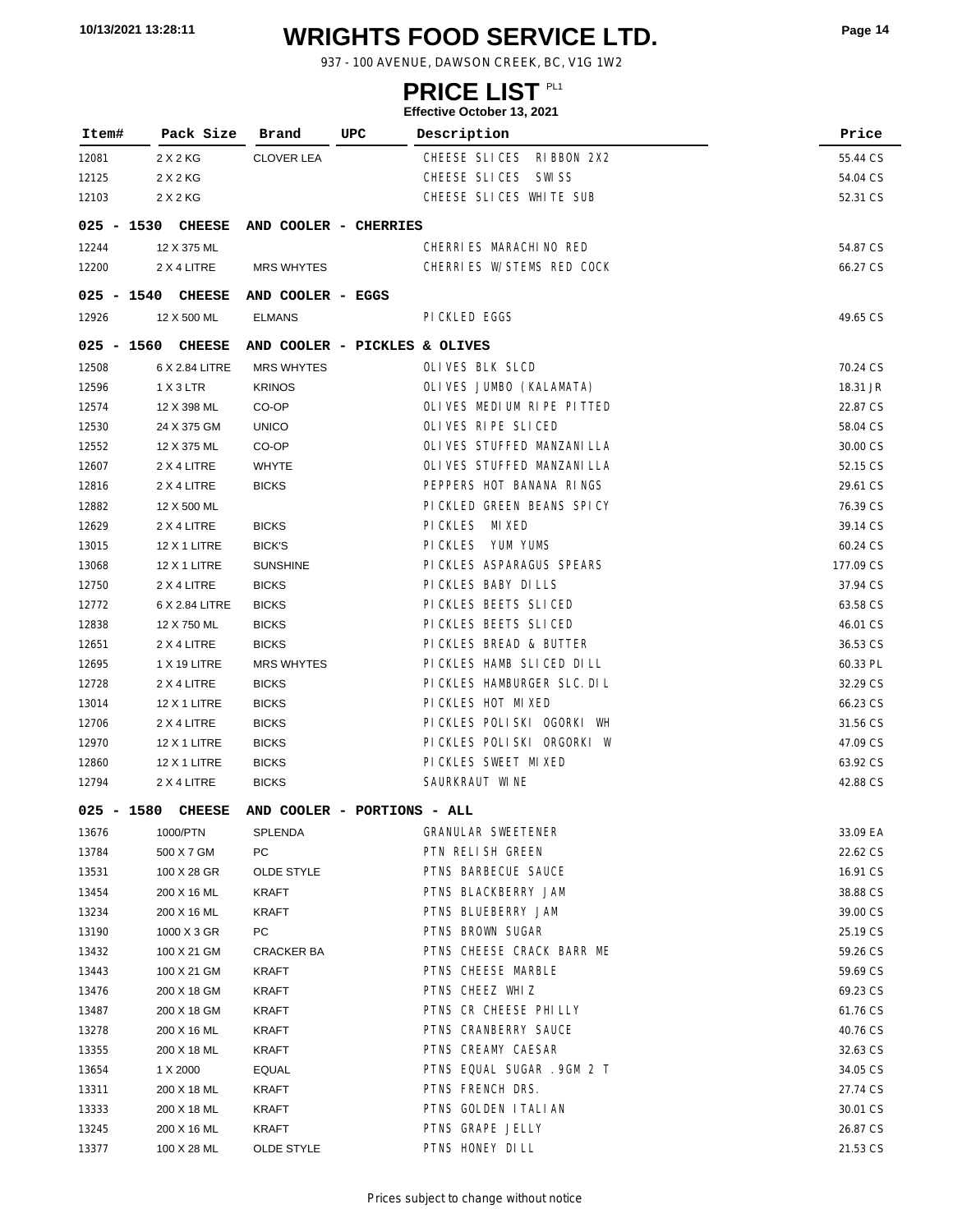# **WRIGHTS FOOD SERVICE LTD. 10/13/2021 13:28:12 Page <sup>15</sup>**

937 - 100 AVENUE, DAWSON CREEK, BC, V1G 1W2

### **PRICE LIST**

| Item#        | Pack Size      | Brand             | UPC                          | Description               | Price    |  |
|--------------|----------------|-------------------|------------------------------|---------------------------|----------|--|
| 13542        | 140 X 14 GM    | KRAFT             |                              | PTNS HONEY LIQUID         | 33.00 CS |  |
| 13619        | 100 X 28 ML    | <b>OLD STYLE</b>  |                              | PTNS HONEY MUSTARD        | 17.06 CS |  |
| 13762        | 500 X 8 GM     | PC                |                              | PTNS KETCHUP (WINGS) 8GM  | 16.67 CS |  |
| 13553        | 600 X 7 GM     | <b>DELICIA</b>    |                              | PTNS MARGARINE            | 41.93 CS |  |
| 13554        | 480 X 7 GM     | <b>BECEL</b>      |                              | PTNS MARGARINE            | 52.18 CS |  |
| 13345        | 210 X 12 ML    | KRAFT             |                              | PTNS MAYO POUCH           | 26.65 CS |  |
| 13388        | 200 X 18 ML    | KRAFT             |                              | PTNS MAYONNAI SE          | 33.17 CS |  |
| 13399        | 200 X 18 ML    | KRAFT             |                              | PTNS MIRACLE WHIP         | 28.86 CS |  |
| 13773        | 500 X 6 GM     | HEINZ             |                              | PTNS MUSTARD              | 18.50 CS |  |
| 13421        | 200 X 18 ML    | KRAFT             |                              | PTNS PEANUT BUTTER        | 35.00 CS |  |
| 13157        | 3 X 2000 PACK  | <b>WINGS</b>      |                              | PTNS PEPPER               | 32.13 CS |  |
| 13630        | 100 X 28 ML    | <b>OLD STYLE</b>  |                              | PTNS PLUM DI PPING SAUCE  | 16.92 CS |  |
| 13751        | 500 X 11 GM    | <b>WINGS</b>      |                              | PTNS PLUM SAUCE (EGGROLL) | 16.88 CS |  |
| 13344        | 200 X 18 ML    | KRAFT             |                              | PTNS RANCHER'S CHOICE     | 36.03 CS |  |
| 13223        | 200 X 16 ML    | KRAFT             |                              | PTNS RASPBERRY JAM        | 45.22 CS |  |
| 13575        | 200 X 16 ML    | <b>KRAFT</b>      |                              | PTNS RASPBERRY RSVP JAM   | 37.41 CS |  |
| 13135        | 3 X 2000 PACK  | PC                |                              | PTNS SALT                 | 18.68 CS |  |
| 13641        | 100 X 28 ML    | <b>OLD STYLE</b>  |                              | PTNS SEAFOOD COCKTAIL     | 21.53 CS |  |
| 13795        | 500 X 9 GM     | <b>WINGS</b>      |                              | PTNS SOYA SAUCE           | 13.44 CS |  |
| 13201        | 200 X 16 ML    | <b>KRAFT</b>      |                              | PTNS STRAWBERRY JAM       | 38.10 CS |  |
| 13817        | 2000 X 3.5 GM  | PC                |                              | PTNS SUGAR                | 22.69 CS |  |
| 13179        | 1000 X 3.5 GM  | PC                |                              | PTNS SUGAR RAW PLANTATION | 32.35 CS |  |
| 13729        | 12 X 200 PACK  | ALBERTO CU        |                              | PTNS SUGAR TWIN           | 63.12 CS |  |
| 13509        | 120 X 25 ML    | <b>KRAFT</b>      |                              | PTNS SUNDRIED TOM OREGANO | 31.00 CT |  |
| 13608        | 100 X 28 GM    | OLDE STYLE        |                              | PTNS SWEET N SOUR         | 17.29 CS |  |
| 13520        | 120 X 25 ML    | <b>KRAFT</b>      |                              | PTNS SWEET'N SOUR SAUCE   | 24.65 CS |  |
| 13611        | 120 X 43 ML    | LOG CABIN         |                              | PTNS SYRUP TABLE          | 25.99 CS |  |
| 13289        | 200 X 18 ML    | <b>KRAFT</b>      |                              | PTNS TARTAR SAUCE         | 31.59 CS |  |
| 13322        | 200 X 18 ML    | <b>KRAFT</b>      |                              | PTNS THOUSAND I SLAND     | 34.83 CS |  |
| 13806        | 500 X 9 GM     | WINGS             |                              | PTNS VINEGAR              | 13.54 CS |  |
| $025 - 1590$ | <b>CHEESE</b>  |                   | AND COOLER - SALADS & RELISH |                           |          |  |
| 13036        | 1 X 1 LTR      | PAISLEY FA        |                              | BEAN SALAD 4 BEAN         | 7.14 JR  |  |
| $025 - 1600$ | <b>CHEESE</b>  |                   | AND COOLER - SALAD DRESSING  |                           |          |  |
| 13938        | 2 X 3.78 LITRE | <b>KRAFT</b>      |                              | <b>MAYONNAI SE</b>        | 48.01 CS |  |
| 13960        | 1 X 16 LITRE   | KRAFT             |                              | MAYONNAI SE (PAIL)        | 96.81 PL |  |
| 14026        | 12 X 650 ML    | <b>KRAFT</b>      |                              | MAYONNAI SE SQUEEZE       | 59.30 CS |  |
| 13982        | 2 X 3.78 LITRE | KRAFT             |                              | MIRACLE WHIP              | 41.34 CS |  |
| 13971        | 1 X 16 LITRE   | KRAFT             |                              | MIRACLE WHIP (PAIL)       | 81.97 PL |  |
| 14004        | 2 X 3.78 LITRE | KRAFT             |                              | MIRACLE WHIP LIGHT        | 38.63 CS |  |
| 13916        | 12 X 650 ML    | KRAFT             |                              | MI RACLE WHIP SQUEEZE     | 60.36 CS |  |
| 14070        | 2 X 3.78 LITRE | KRAFT             |                              | SALAD BOWL                | 32.76 CS |  |
| 14048        | 1 X 16 LITRE   | KRAFT             |                              | SALAD BOWL (PAIL)         | 66.67 PL |  |
| 025 - 1610   | <b>CHEESE</b>  |                   | AND COOLER - SALAD DRESSING  |                           |          |  |
| 14257        | 2 X 3.78 LITRE | KRAFT             |                              | DR 1000 ISLAND            | 47.12 CS |  |
| 14367        | 2 X 3.78 LITRE | KRAFT             |                              | DR BALSAMIC VINEGRETTE    | 47.83 CS |  |
| 14125        | 2 X 3.78 LITRE | KRAFT             |                              | DR BL CHEESE ROKA         | 54.91 CS |  |
| 14411        | 2 X 4 LITRE    | <b>RICHARDSON</b> |                              | DR CAESAR                 | 51.99 CS |  |
| 14169        | 2 X 3.78 LITRE | <b>KRAFT</b>      |                              | DR CATALINA               | 46.04 CS |  |
| 14279        | 2 X 3.78 LITRE | KRAFT             |                              | DR COLESLAW               | 48.36 CS |  |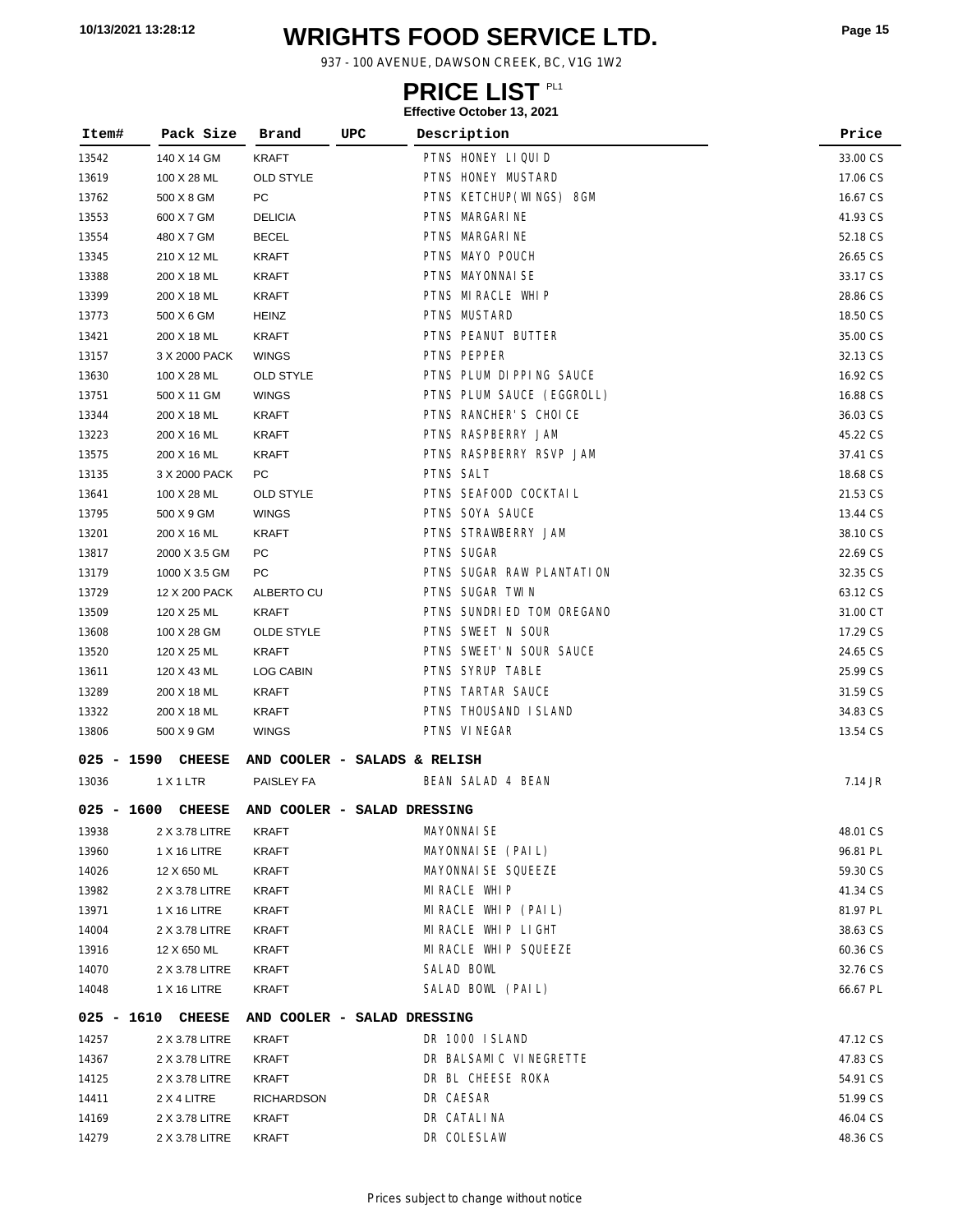# **WRIGHTS FOOD SERVICE LTD. 10/13/2021 13:28:12 Page <sup>16</sup>**

937 - 100 AVENUE, DAWSON CREEK, BC, V1G 1W2

### **PRICE LIST**

| Item#        | Pack Size                         | Brand                       | UPC | Description                | Price    |
|--------------|-----------------------------------|-----------------------------|-----|----------------------------|----------|
| 14301        | 2 X 3.78 LITRE                    | <b>KRAFT</b>                |     | DR CREAMY CAESAR           | 55.76 CS |
| 14147        | 2 X 3.78 LITRE                    | KRAFT                       |     | DR CREAMY CUCUMBER         | 47.43 CS |
| 14191        | 2 X 3.78 LITRE                    | <b>KRAFT</b>                |     | DR FRENCH                  | 41.65 CS |
| 14433        | 2 X 3.78 LITRE                    | <b>KRAFT</b>                |     | DR GARLIC LOVER CRM. CAESA | 64.03 CS |
| 14235        | 2 X 3.78 LITRE                    | <b>KRAFT</b>                |     | DR GOLDEN I TALI AN        | 45.50 CS |
| 14389        | 2 X 3.78 LITRE                    | KRAFT                       |     | DR GREEK FETA & OREGANO    | 53.99 CS |
| 14323        | 2 X 3.78 LITRE                    | <b>KRAFT</b>                |     | DR RANCHER'S CHOICE        | 51.86 CS |
| 14345        | 2 X 3.78 LITRE                    | KRAFT                       |     | DR SUNDRIED TOM&ORE        | 46.65 CS |
| 14213        | 2 X 3.78 LITRE                    | KRAFT                       |     | DR ZESTY I TALI AN         | 41.65 CS |
| 025 - 1615   | <b>CHEESE</b>                     | AND COOLER - SALAD DRESSING |     |                            |          |
| 14477        | 10 X 475 ML                       | KRAFT                       |     | DR 1000 ISLAND (RETAIL)    | 37.87 CS |
| 14720        | 10 X 475 ML                       | <b>KRAFT</b>                |     | DR BALSAMIC VINEGRETTE     | 32.69 CS |
| 14565        | 10 X 475 ML                       | <b>KRAFT</b>                |     | DR COLESLAW (RETAIL)       | 32.69 CS |
| 14631        | 10 X 475 ML                       | <b>KRAFT</b>                |     | DR CREAMY CAESAR (RETAIL)  | 37.82 CS |
| 14521        | 10 X 475 ML                       | KRAFT                       |     | DR FRENCH (RETAIL)         | 37.82 CS |
| 14763        | 10 X 475 ML                       | KRAFT                       |     | DR GREEK FETA & OREGANO    | 37.82 CS |
| 14719        | 10 X 475 ML                       | KRAFT                       |     | DR HERB SUNDRIED TOMATO    | 32.74 CS |
| 14653        | 10 X 475 ML                       | KRAFT                       |     | DR RANCHER'S CHOICE-RETL   | 32.69 CS |
| 14543        | 10 X 475 ML                       | <b>KRAFT</b>                |     | DR ZESTY I TALIAN (RETAIL) | 32.69 CS |
|              | 025 - 1620 CHEESE                 | AND COOLER - KRAFT SAUCES   |     |                            |          |
| 14873        | 2 X 4 LITRE                       | <b>BICK'S</b>               |     | HORSERADI SH               | 45.08 CS |
| 15049        | 12 X 250 ML                       | WOODSMAN                    |     | HORSERADI SH               | 34.91 CS |
| 14983        | 2 X 3.78 LITRE                    | <b>KRAFT</b>                |     | SAUCE BBQ BULL'S EYE ORIG  | 51.63 CS |
| 14961        | 10 X 425 ML                       | <b>KRAFT</b>                |     | SAUCE BBQ BULLSEYE BOLD O  | 43.30 CS |
| 14895        | 10 X 455 ML                       | KRAFT                       |     | SAUCE BBQ REG (RETAIL)     | 30.82 CS |
| 14939        | 2 X 3.78 LITRE                    | KRAFT                       |     | SAUCE BBQ REG.             | 42.27 CS |
| 15005        | 2 X 3.78 LITRE                    | KRAFT                       |     | SAUCE CHICKEN 'N' RIB      | 45.15 CS |
| 15071        | 12 X 250 ML                       | WOODSMAN                    |     | SAUCE SEAFOOD              | 32.95 CS |
| 14829        | 2 X 4 LITRE                       | <b>BICK'S</b>               |     | SAUCE SEAFOOD COCKTAIL     | 59.54 CS |
| 14851        | 2 X 3.78 LITRE                    | <b>KRAFT</b>                |     | SAUCE TARTAR               | 46.40 CS |
| 14807        | 12 X 355 ML                       | <b>KRAFT</b>                |     | SAUCE TARTAR SQUEEZE       | 49.54 CS |
| $025 - 1625$ | <b>CHEESE</b>                     | AND COOLER - GLUTEN FREE    |     |                            |          |
| 15148        | 1 X 2 LITRE                       |                             |     | CAPERS NON PARELL          | 23.25 JR |
| 14082        | 4 LITRE                           | <b>HEINZ</b>                |     | <b>MAYONNAI SE</b>         | 19.19 EA |
|              | 035 - 1521 PRODUCE - CHEESE BULK  |                             |     |                            |          |
| 38415        | 1 X 10 KG                         | <b>DELICIA</b>              |     | MARGARINE SOFT             | 40.90 PL |
|              | 035 - 1540 PRODUCE - EGGS         |                             |     |                            |          |
| 12310        | 1 X 1 DOZEN                       |                             |     | EGGS RETAIL LRG "A" CNTR   | 3.99 CT  |
| 12299        | 1 X 15 DOZEN                      |                             |     | EGGS A LARGE LOOSE         | 59.56 CS |
| 12289        | 6 X 1 DZ                          | VANDERPOOL                  |     | EGGS COOKED PEELED PILLOW  | 24.90 BX |
|              | 035 - 2010 PRODUCE - CITRUS FRUIT |                             |     |                            |          |
| 15214        | 40 CT/CASE                        |                             |     | GRAPEFRUIT RED             | 54.84 CS |
| 15236        | 75-115/cs                         |                             |     | <b>LEMONS</b>              | 53.78 CS |
| 15258        | 150/175 CT/CASE                   |                             |     | LI MES                     | 63.14 CS |
| 15303        | 64/88 ct                          |                             |     | ORANGES NAVELS IMPORT      | 45.10 CS |
|              | 035 - 2020 PRODUCE - APPLES       |                             |     |                            |          |
| 15404        | 18KG/CASE                         |                             |     | APPLES MACS                | 64.44 CS |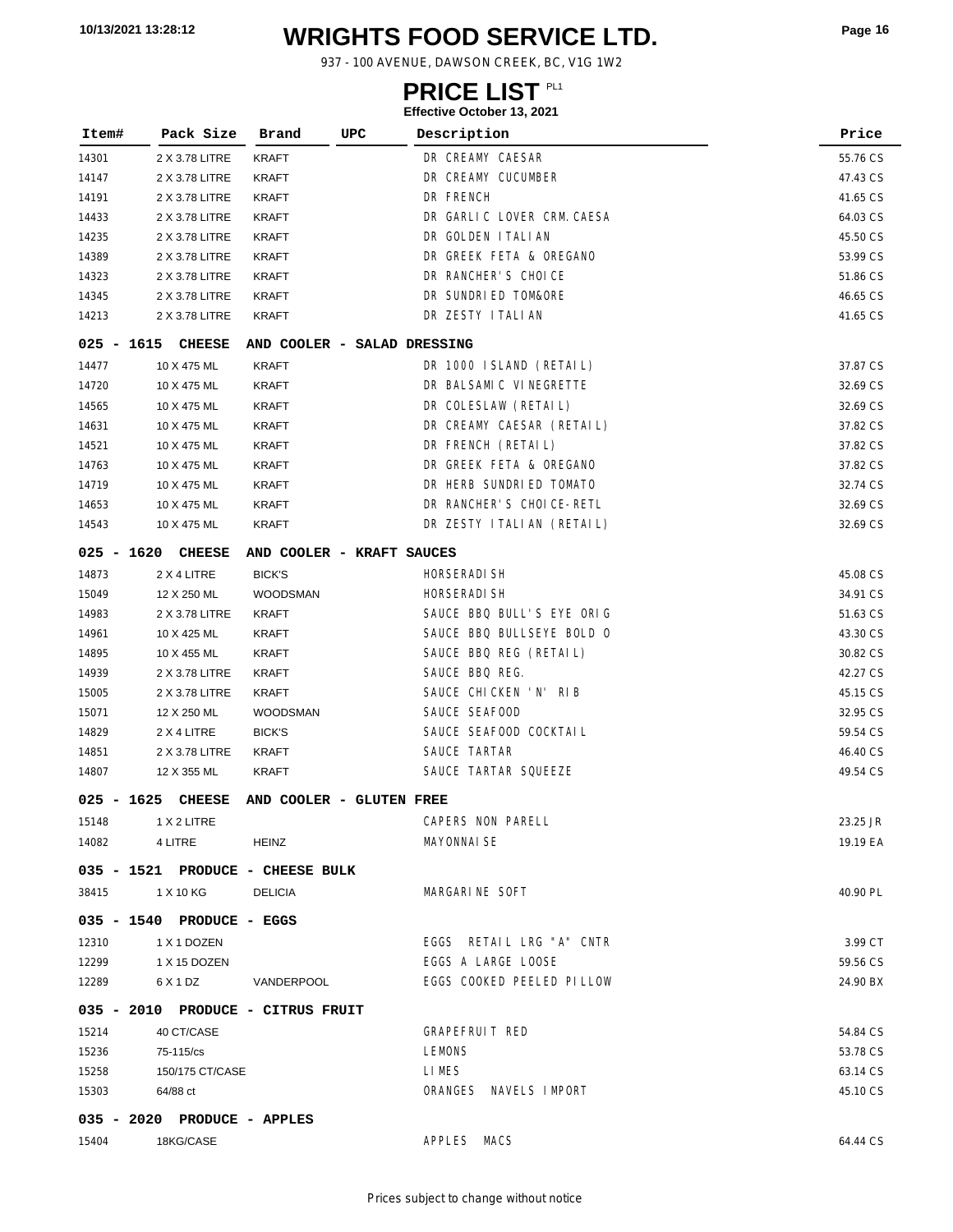# **WRIGHTS FOOD SERVICE LTD. 10/13/2021 13:28:13 Page <sup>17</sup>**

937 - 100 AVENUE, DAWSON CREEK, BC, V1G 1W2

### **PRICE LIST**

| Item# | Pack Size                                 | Brand | UPC   | LIICCUVC OCLODOI 19, ZUZ I<br>Description | Price     |
|-------|-------------------------------------------|-------|-------|-------------------------------------------|-----------|
|       |                                           |       |       |                                           |           |
| 15362 | 18 KG/CASE                                |       |       | APPLES FUJI                               | 33.66 CS  |
| 15471 | 18 KG/CASE                                |       |       | APPLES GALA                               | 48.25 CS  |
| 15338 | 18 KG/CASE                                |       |       | APPLES GOLDEN DELICIOUS                   | 53.13 CS  |
| 15427 | 18 KG/CASE                                |       |       | APPLES GRANNY SMITH                       | 59.29 CS  |
| 15361 | 18 KG/CASE                                |       |       | APPLES HONEYCRISP                         | 58.30 CS  |
| 15449 | 18 KG/CASE                                |       |       | APPLES RED DELICIOUS                      | 44.34 CS  |
|       | 035 - 2030 PRODUCE - BASIC                |       | FRUIT |                                           |           |
| 15734 | 18 KG/CASE                                |       |       | <b>BANANAS</b>                            | 39.94 CS  |
| 15852 | 12CT/CASE                                 |       |       | CANTALOUPE                                | 38.61 CS  |
| 15515 | 8.0 KG/CASE                               |       |       | <b>GRAPES GREEN SEEDLESS</b>              | 51.17 CS  |
| 15536 | 8.0 KG/CASE                               |       |       | <b>GRAPES RED SEEDLESS</b>                | 49.56 CS  |
| 15599 | 6 CT/CASE                                 |       |       | <b>HONEYDEW</b>                           | 39.11 CS  |
| 15643 | 88 CT/CASE                                |       |       | KIWI FRUIT 88/108                         | 74.42 CS  |
| 15577 | 6 CT/CASE                                 |       |       | <b>PI NEAPPLE</b>                         | 29.32 CS  |
| 15755 | 4/cs                                      |       |       | <b>WATERMELON SEEDLESS</b>                | 38.80 CS  |
|       | 035 - 2035 PRODUCE - SEASONAL FRUIT       |       |       |                                           |           |
| 15835 | <b>10 KG</b>                              |       |       | APPLE PEARS (ASIAN)                       | 59.24 CS  |
| 15492 | 18KG/CASE                                 |       |       | <b>PEARS</b>                              | 61.17 CS  |
| 15621 | 8/1# baskets                              |       |       | <b>STRAWBERRIES</b>                       | 41.52 CS  |
|       | 035 - 2040 PRODUCE - POTATOES             |       |       |                                           |           |
| 15962 | 22.68 KG/CASE                             |       |       | POTATOES RED                              | 31.33 CS  |
| 15918 | 11.34 KG/CASE                             |       |       | POTATOES BABY RED                         | 54.24 CS  |
| 15885 | 22.68 KG/CASE                             |       |       | POTATOES BAKERS PLAIN 100                 | 31.95 CS  |
| 15874 | 22.68 KG/CASE                             |       |       | POTATOES FOIL WRAP 100 CO                 | 54.86 CS  |
| 15929 | 22.68 KG/CASE                             |       |       | POTATOES JUMBO                            | 31.25 CS  |
| 15586 | 22.68 KG/CASE                             |       |       | POTATOES LOCAL                            | 29.76 CS  |
| 15881 | 22.68 KG/CASE                             |       |       | POTATOES YUKON GOLD                       | 29.58 CS  |
| 15563 | 18 KG/CASE                                |       |       | YAMS/SWEET POTATOES                       | 100.56 CS |
|       | 035 - 2045 PRODUCE - SPECIALTY VEGETABLES |       |       |                                           |           |
| 16073 | 11 LB                                     |       |       | ASPARAGUS GREEN FRESH                     | 52.31 CS  |
| 17256 | 48pk                                      |       |       | <b>AVOCADOES</b>                          | 88.10 CS  |
| 16106 | 30 / CS                                   |       |       | CI LANTRO                                 | 28.19 CS  |
| 16028 | 4/5 LB                                    |       |       | COLESLAW DRY preorder                     | 38.51 CS  |
| 16009 | 1 LB                                      |       |       | HERB BASIL FRESH preorder                 | 14.71 BX  |
| 16007 | 12 bunches                                |       |       | HERB MINT FRESH preorder                  | 28.12 BX  |
| 16006 | 12 bunches                                |       |       | HERB THYME FRESH preorder                 | 46.36 BX  |
| 16008 | 1 X 4oz                                   |       |       | HERBS ROSEMARY preorder                   | 7.95 BX   |
|       | 035 - 2050 PRODUCE - SALAD GOODIES        |       |       |                                           |           |
| 17043 | 11.KG                                     |       |       | BEETS TOPLESS BULK                        | 35.79 BG  |
| 16837 | 9.072 KG/CASE                             |       |       | BROCCOLI CROWNS                           | 35.81 CS  |
| 16363 | 16 KG/CASE                                |       |       | BUTTERNUT SQUASH preorder                 | 51.13 CS  |
| 16318 | 22.680 KG/CASE                            |       |       | CABBAGE GREEN                             | 31.74 CS  |
| 16339 | 22.68 KG/CASE                             |       |       | CABBAGE RED                               | 49.54 CS  |
| 16380 | 24 X 2 LB                                 |       |       | CARROTS CELLO                             | 43.10 CS  |
| 16955 | 22.68 KG/SACK                             |       |       | CARROTS JUMBO                             | 35.95 SK  |
| 17019 | 15 x 2LB                                  |       |       | CARROTS SMALL PEELED                      | 62.40 CS  |
| 16424 | 12 CT/CASE                                |       |       | CAULI FLOWER CELLO                        | 43.68 CS  |
| 16468 | 24 CT/CASE                                |       |       | CELERY SLEEVED                            | 56.11 CS  |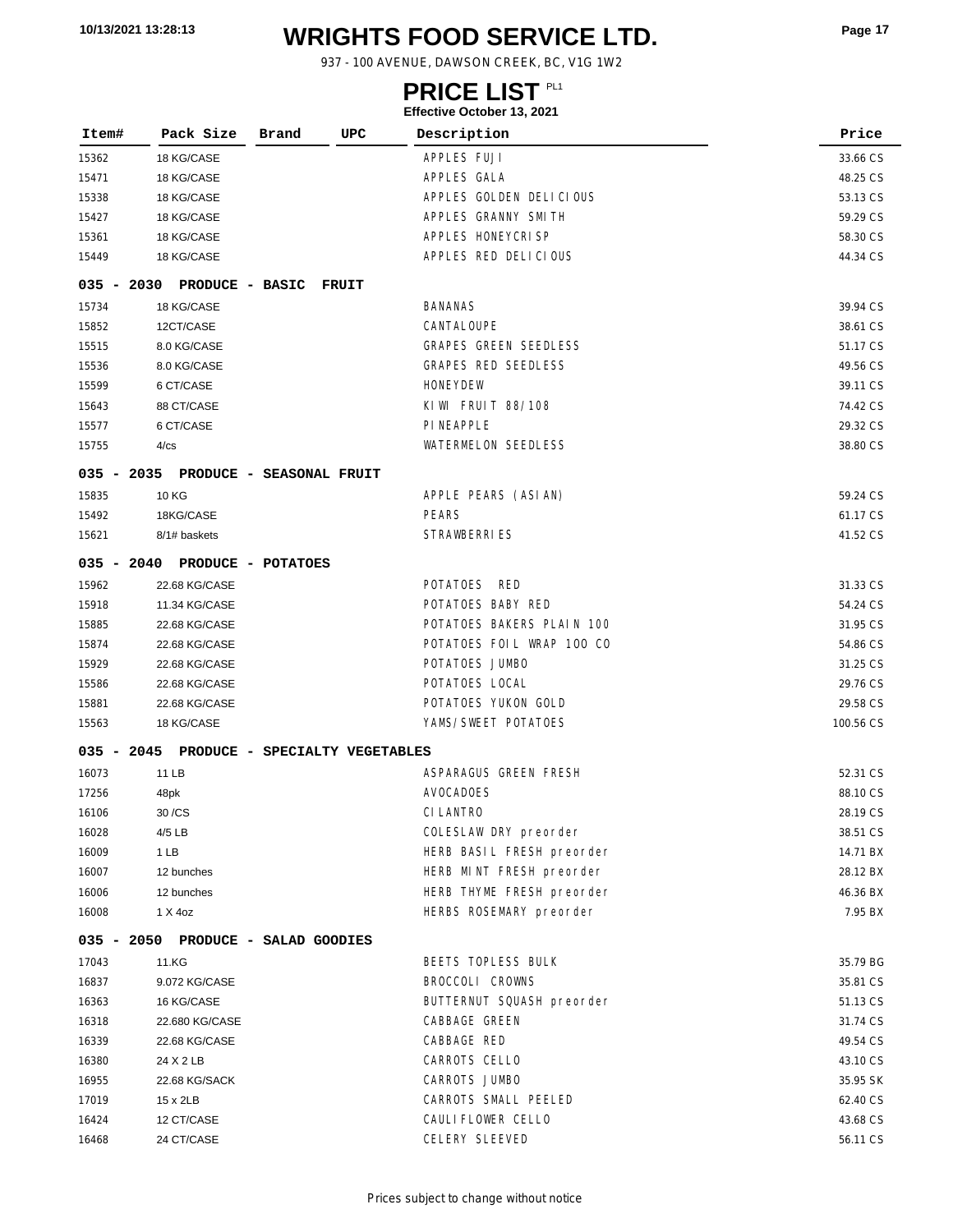# **WRIGHTS FOOD SERVICE LTD. 10/13/2021 13:28:13 Page <sup>18</sup>**

937 - 100 AVENUE, DAWSON CREEK, BC, V1G 1W2

### **PRICE LIST**

| Item#        | Pack Size                                    | Brand                        | UPC | Description               | Price     |
|--------------|----------------------------------------------|------------------------------|-----|---------------------------|-----------|
| 16699        | 12 CT/CASE                                   |                              |     | CUKES LONG ENGLISH        | 27.50 CS  |
| 16261        | 12 X 120 GR                                  | <b>CLUB HOUSE</b>            |     | GARLIC MINCED PREP 120GR  | 35.59 CS  |
| 16600        | 4 X 2#                                       |                              |     | GREEN ONIONS case price   | 25.96 CS  |
| 16292        | 18 <sub>ct</sub>                             |                              |     | LETTUCE GREEN LEAF SHRINK | 32.66 CS  |
| 16160        | 24 CT/CASE                                   |                              |     | LETTUCE I CEBERG          | 41.72 CS  |
| 16787        | 18 SHRINK/CASE                               |                              |     | LETTUCE ROMAINE           | 36.28 CS  |
| 16688        | $12 \times 3$ pk                             |                              |     | LETTUCE ROMAINE HEARTS    | 43.06 CS  |
| 17084        | 1 X 3 LB                                     |                              |     | LETTUCE SWEET SPRING MIX  | 16.92 CS  |
| 16978        | 2.268 KG                                     | ALL SEASON                   |     | MUSHROOMS WHITE           | 13.99 FL  |
| 16450        | 22.68 KG/SACK                                |                              |     | ONION JUMBO #1 new crop   | 34.74 SK  |
| 16601        | 24x2pk                                       |                              |     | ONIONS GREEN ICELESS      | 31.45 CS  |
| 16581        | 11.34 KG/SACK                                |                              |     | ONIONS RED                | 32.09 SK  |
| 16583        | 22KG                                         |                              |     | ONIONS WHITE JUMBO        | 46.15 SK  |
| 16239        | 12x1LB                                       |                              |     | <b>PARSNI PS</b>          | 55.23 BG  |
| 16219        | 10.00                                        |                              |     | PEPPERS GREEN             | 33.46 CS  |
| 16810        | 5 KG/CASE                                    |                              |     | PEPPERS ORANGE HOT HOUSE  | 33.23 CS  |
| 16559        | 5 KG/CASE                                    |                              |     | PEPPERS RED HOT HOUSE     | 33.23 CS  |
| 16878        | 5 KG/CASE                                    |                              |     | PEPPERS YELLOW HOT HOUSE  | 33.23 CS  |
| 16402        | 14 X 1 LB/CASE                               |                              |     | RADI SH TRI MMED          | 29.48 CS  |
| 16537        | 22.68 KG                                     |                              |     | RUTABAGAS/TURNIPS         | 41.00 SK  |
| 16362        | 16 KG/CASE                                   |                              |     | SPAGHETTI SQUASH preorder | 51.67 CS  |
| 16743        | 4 X 2.5 LB                                   |                              |     | SPINACH CELLO             | 36.01 CS  |
| 16512        | 12 PINT/CASE                                 |                              |     | TOMATOES CHERRY RED       | 40.87 CS  |
| 16644        | 12/PINT                                      |                              |     | TOMATOES GRAPE            | 42.94 CS  |
| 16934        | 9.0KG/CASE                                   |                              |     | TOMATOES LARGE 5x6        | 43.15 CS  |
| 16361        | 11.34 KG/CASE                                |                              |     | ZUCCHI NI SQUASH          | 44.70 CS  |
| $035 - 2060$ |                                              | PRODUCE - CHINESE VEGETABLES |     |                           |           |
| 17128        | 10 LB/CASE                                   |                              |     | BEAN SPROUTS (FRESH)      | 12.64 CS  |
| 17156        | 25/30 LBS                                    |                              |     | BOK CHOY                  | 30.17 CS  |
| 17119        | 1 KG                                         |                              |     | GINGER ROOT               | 6.11 KG   |
| 17177        | 50#                                          |                              |     | SUEY CHOY                 | 83.35 CS  |
| $035 - 2070$ |                                              | PRODUCE - SPECIALTY ITEMS    |     |                           |           |
| 17205        | 5 LBS                                        |                              |     | GARLI C/PEELED            | 26.05 EA  |
| 17228        | 6 X 425GR                                    |                              |     | SNAP PEAS                 | 39.49 CS  |
|              | 040 - 1020 BEVERAGES LIQ&CRYSTAL - CREAMERS  |                              |     |                           |           |
| 22057        | 3 X 5.67 LT                                  | NESTLE                       |     | CREAMER FR VAN LIQ BULK   | 162.93 CS |
| 22056        | 3 X 5.67 LT                                  | <b>NESTLE</b>                |     | CREAMER ORIGINAL LIQ BULK | 140.09 CS |
|              | 040 - 2100 BEVERAGES LIQ&CRYSTAL - BEVERAGES |                              |     |                           |           |
| 17986        | 24 X 355ML                                   | <b>BUBLY</b>                 |     | BUBLY VARIETY PACK        | 10.61 CS  |
| 17640        | 12 X 591 ML                                  | <b>GATORADE</b>              |     | GATORADE G2 misc          | 18.50 CS  |
| 11741        | 24 X 710ML                                   | <b>GATORADE</b>              |     | GATORADE GLACIER CHERRY   | 56.57 CS  |
| 11740        | 24 X 710ML                                   | <b>GATORADE</b>              |     | GATORADE GREEN APPLE      | 54.92 CS  |
| 17557        | 24 X 710 ML                                  | <b>GATORADE</b>              |     | GATORADE SP COOL BLUE     | 53.74 CS  |
| 17535        | 24 X 710 ML                                  | <b>GATORADE</b>              |     | GATORADE SP FRUIT PUNCH   | 53.74 CS  |
| 17590        | 24 X 710 ML                                  | <b>GATORADE</b>              |     | GATORADE SP GRAPE G2      | 52.75 CS  |
| 17546        | 24 X 710 ML                                  | <b>GATORADE</b>              |     | GATORADE SP LEMON-LIME    | 53.74 CS  |
| 17568        | 24 X 710 ML                                  | <b>GATORADE</b>              |     | GATORADE SP ORANGE        | 53.74 CS  |
| 17639        | 28 X 591 ML                                  | GATORADE                     |     | GATORADE ZERO ASSORTED    | 25.49 CS  |
| 17425        | 12 X 473 ML                                  | SNAPPLE                      |     | SNAPPLE KIWI STRAWBERRY   | 16.13 CS  |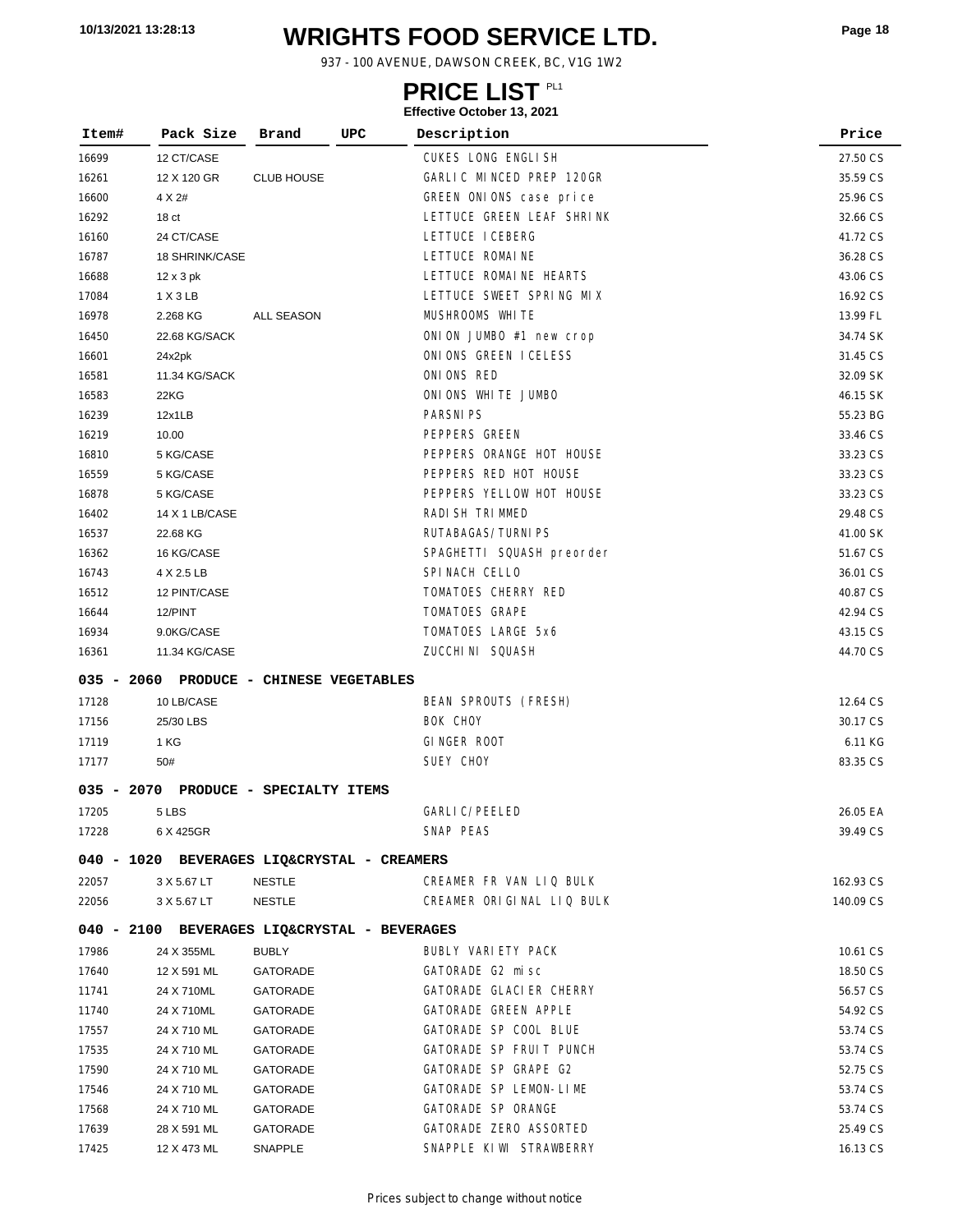# **WRIGHTS FOOD SERVICE LTD. 10/13/2021 13:28:14 Page <sup>19</sup>**

937 - 100 AVENUE, DAWSON CREEK, BC, V1G 1W2

### **PRICE LIST**

| Item# | Pack Size                                         | Brand            | UPC | Description                 | Price    |
|-------|---------------------------------------------------|------------------|-----|-----------------------------|----------|
| 17469 | 12 X 473 ML                                       | SNAPPLE          |     | SNAPPLE LEMON ICED TEA      | 16.85 CS |
| 17447 | 12 X 473 ML                                       | SNAPPLE          |     | SNAPPLE LEMONADE/ICEDTEA    | 16.87 CS |
| 17436 | 12 X 473 ML                                       | SNAPPLE          |     | SNAPPLE MANGO MADNESS       | 16.13 CS |
| 17403 | 12 X 473 ML                                       | SNAPPLE          |     | SNAPPLE PEACH TEA           | 16.85 CS |
| 17458 | 12 X 473 ML                                       | SNAPPLE          |     | SNAPPLE RASP POMEGRANTE     | 16.85 CS |
| 17491 | 12 X 473 ML                                       | SNAPPLE          |     | SNAPPLE RASPBERRY TEA       | 16.13 CS |
| 17370 | 9 X 210 GM                                        | <b>SUNRISE</b>   |     | <b>TOFU SMOKED</b>          | 25.28 CS |
|       | 040 - 2105 BEVERAGES LIQ&CRYSTAL - COKE AND PEPSI |                  |     |                             |          |
| 17705 | 24 x 250 ML                                       | <b>REDBULL</b>   |     | ENERGY DRINK REDBULL        | 53.32 CS |
| 17651 | 12 X 473 ML                                       | <b>ROCKSTAR</b>  |     | ENERGY KILLER BLUE RASP     | 30.00 CS |
| 17653 | 12 X 473 ML                                       | <b>ROCKSTAR</b>  |     | ENERGY KILLER CHERRY        | 26.81 CS |
| 17652 | 12 X 473 ML                                       | <b>ROCKSTAR</b>  |     | ENERGY RECOVERY ORANGE      | 30.00 CS |
| 17654 | 12 X 473 ML                                       | <b>ROCKSTAR</b>  |     | ENERGY ROCKSTAR PUNCHED     | 25.00 CS |
| 17664 | 12 X 405 ML                                       | <b>STARBUCKS</b> |     | FRAP MOCHA (GLASS)          | 37.46 CS |
| 17663 | 12 X 405 ML                                       | <b>STARBUCKS</b> |     | FRAP VANILLA                | 37.46 CS |
| 18151 | 12 x 355ML                                        | <b>PEPSI</b>     |     | POP-7 UP CAN                | 6.50 CS  |
| 18205 | 12 x 473 ML                                       | PEPSI            |     | POP-AMP FOCUS BERRY         | 29.43 CS |
| 18206 | 12 x 473 ML                                       | PEPSI            |     | POP-AMP POWER CITRUS        | 28.57 CS |
| 18425 | <b>15 X 1 LITRE</b>                               | <b>LIPTON</b>    |     | POP-BRISK ICE TEA           | 31.40 CS |
| 17904 | 24 X 591 ML                                       | <b>LIPTON</b>    |     | POP-BRISK LEMONADE BOTTLE   | 35.64 CS |
| 17953 | 24 X 591 ML                                       | <b>PEPSI</b>     |     | POP-BRISK LIPTON BOTTLES    | 35.64 CS |
| 18185 | 12 X 355 ML                                       | PEPSI            |     | POP-BRISK LIPTON CAN        | 6.50 CS  |
| 17832 | 32 X 355 ML                                       | COCA COLA        |     | POP-COCA COLA ZERO CAN      | 17.05 CS |
| 18118 | 32 X 355 ML                                       | COCA COLA        |     | POP-COKE CLASSIC CAN        | 17.05 CS |
| 18140 | 32 X 355 ML                                       | COCA COLA        |     | POP-COKE DIET CAN           | 17.05 CS |
| 18382 | 24 X 591 ML                                       | <b>PEPSI</b>     |     | POP-CREAM SODA CRUSH BOTT   | 35.64 CS |
| 17689 | 32 X 355 ML                                       | <b>PEPSI</b>     |     | POP-CRUSH VARIETY           | 15.86 CS |
| 17901 | 24 X 591 ML                                       | <b>PEPSI</b>     |     | POP-DI ET DR. PEPPER BOTTLE | 35.64 CS |
| 18427 | 15 X 1 LITRE                                      | <b>PEPSI</b>     |     | POP-DIET PEPSI 1 LTR BOT    | 32.17 CS |
| 18428 | 15 X 1 LITRE                                      | PEPSI            |     | POP-DR. PEPPER 1 LTR        | 32.17 CS |
| 18124 | 8 X 2 LITRE                                       | PEPSI            |     | POP-DR. PEPPER 2 LT BOTTL   | 23.36 CS |
| 18371 | 24 X 591 ML                                       | PEPSI            |     | POP-DR. PEPPER BOTTLE       | 35.64 CS |
| 18162 | 12 X 355 ML                                       | <b>PEPSI</b>     |     | POP-DR. PEPPER CAN          | 6.50 CS  |
| 17788 | 12 X 355 ML                                       | PEPSI            |     | POP-DR. PEPPER DI ET CAN    | 6.19 CS  |
| 18128 | 8 X 2 LITRE                                       | PEPSI            |     | POP-DT PEPSI 2 LIT BOTTLE   | 23.36 CS |
| 17834 | 32 X 355 ML                                       | COCA COLA        |     | POP-GINGER ALE CAN DRY CN   | 17.05 CS |
| 18338 | 24 X 591 ML                                       | <b>PEPSI</b>     |     | POP-GRAPE CRUSH BOTTLE      | 35.64 CS |
| 18173 | 12 X 355 ML                                       | <b>PEPSI</b>     |     | POP-GRAPE CRUSH CAN         | 6.50 CS  |
| 18195 | 12 X 355 ML                                       | PEPSI            |     | POP-MOUNTAIN DEW CAN        | 6.50 CS  |
| 17931 | 24 X 591 ML                                       | PEPSI            |     | POP-MOUNTAIN DEW BOTTLE     | 35.64 CS |
| 18123 | 8 X 2 LITRE                                       | PEPSI            |     | POP-MUG ROOT BEER 2 LT      | 23.36 CS |
| 17899 | 24 X 591 ML                                       | PEPSI            |     | POP-MUG ROOT BEER BOTTLE    | 35.64 CS |
| 18107 | 12 X 355 ML                                       | <b>PEPSI</b>     |     | POP-MUG ROOTBEER CAN        | 6.19 CS  |
| 17833 | 24 X 341 ML                                       | COCA COLA        |     | POP-NESTEA ICE TEA/LEMON    | 12.07 CS |
| 17942 | 24 X 591 ML                                       | PEPSI            |     | POP-ORANGE CRUSH BOTTLE     | 35.64 CS |
| 18439 | 12 x 355 ML                                       | <b>PEPSI</b>     |     | POP-ORANGE CRUSH CAN        | 6.50 CS  |
| 18426 | 15 X 1 LITRE                                      | PEPSI            |     | POP-PEPSI 1 LTR BOTTLE      | 32.17 CS |
| 18129 | 8 X 2 LITRE                                       | PEPSI            |     | POP-PEPSI 2 LIT BOTTLES     | 23.36 CS |
| 17898 | 24 X 591 ML                                       | <b>PEPSI</b>     |     | POP-PEPSI BOTTLE            | 35.64 CS |
| 18085 | 24 X 355 ML                                       | <b>PEPSI</b>     |     | POP-PEPSI CAN               | 13.00 CS |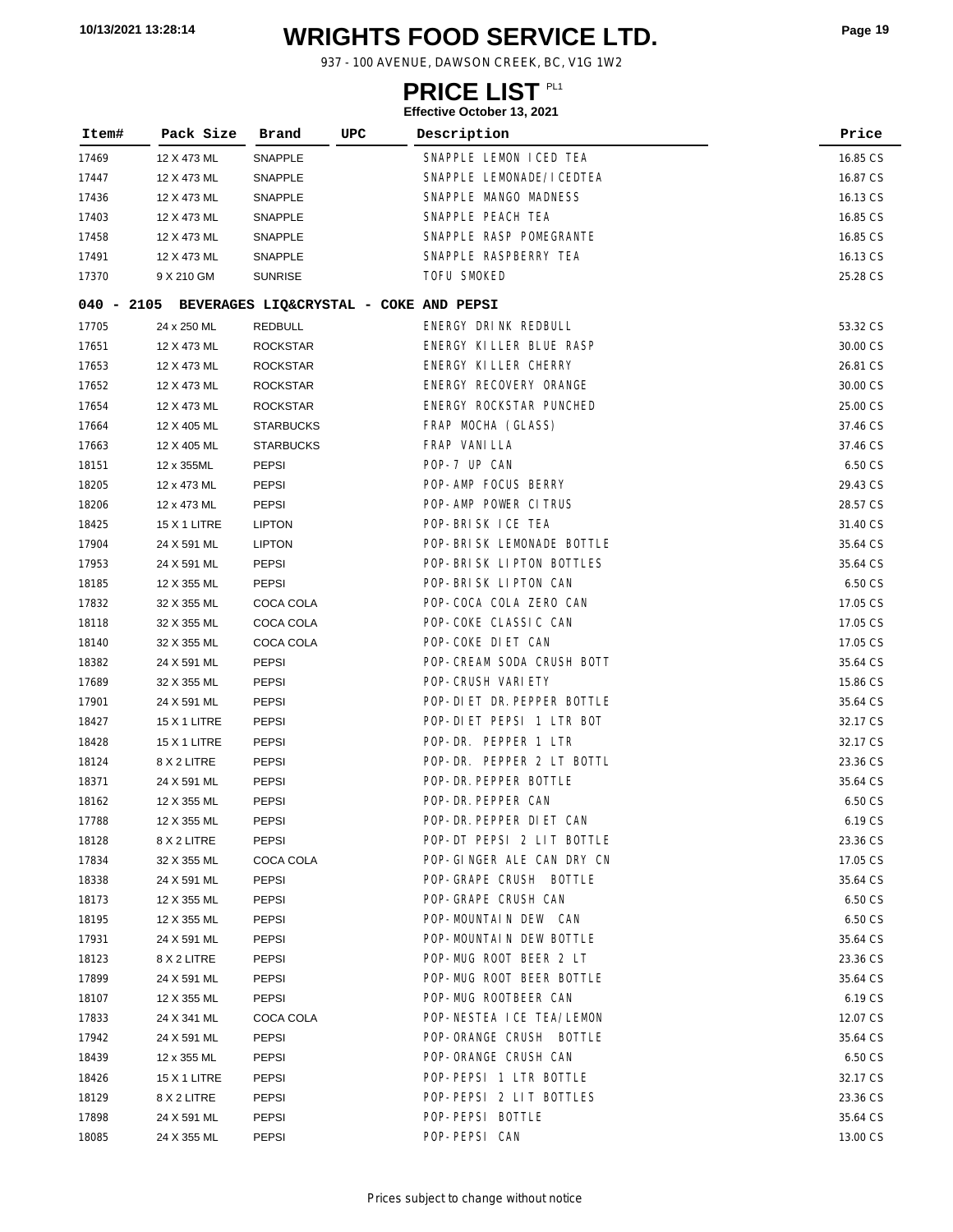# **WRIGHTS FOOD SERVICE LTD. 10/13/2021 13:28:14 Page <sup>20</sup>**

937 - 100 AVENUE, DAWSON CREEK, BC, V1G 1W2

### **PRICE LIST**

**Effective October 13, 2021**

| Item# | Pack Size        | Brand<br>UPC                                     | Description               | Price     |
|-------|------------------|--------------------------------------------------|---------------------------|-----------|
| 17909 | 24 X 591 ML      | <b>PEPSI</b>                                     | POP-PEPSI DIET BOTTLE     | 35.64 CS  |
| 18096 | 24 X 355 ML      | PEPSI                                            | POP-PEPSI DIET CAN        | 13.00 CS  |
| 17900 | 24 X 591 ML      | PEPSI                                            | POP-PEPSI MAX BOTTLE      | 35.64 CS  |
| 18340 | 12 X 547 ML      | <b>PEPSI</b>                                     | POP-PURE LEAF HONEY GR    | 24.67 CS  |
| 18339 | 12 X 547 ML      | <b>PEPSI</b>                                     | POP-PURE LEAF LEMON BOT   | 24.67 CS  |
| 18341 | 12 X 547 ML      | PEPSI                                            | POP-PURE LEAF PEACH       | 24.67 CS  |
| 18415 | 12 X 547 ML      | PEPSI                                            | POP-PURE LEAF RAZ BOTTLE  | 24.45 CS  |
| 18213 | 12 x 414ML       | PEPSI                                            | POP-PURELEAF LEMON HONEY  | 38.75 CS  |
| 17662 | 12 X 444 ML      | <b>STARBUCKS</b>                                 | STARBUCK MOCHA DBLE SHOT  | 45.31 CS  |
| 17661 | 12 X 444 ML      | <b>STARBUCKS</b>                                 | STARBUCK VANILLA DBL SHOT | 45.53 CS  |
|       |                  | 040 - 2150 BEVERAGES LIQ&CRYSTAL - COFFEE REG &  |                           |           |
| 22898 | 6 X 907 GM       | <b>CANTERBURY</b>                                | CAPPUCINO FR VANILLA DURE | 46.00 CS  |
| 22804 | 6 X 950 GM       | <b>MCCAFE</b>                                    | COFFEE MCCAFE             | 122.73 CS |
| 22893 | 84 X 64 GM       | <b>DICKSON'S</b>                                 | COFFEE 100% COLOMBIAN     | 101.80 CS |
| 22827 | 6 X 300 GM       | <b>NABOB</b>                                     | COFFEE 1896 TRADITION     | 49.49 CS  |
| 22947 | 160 X 19 GM      | CANTERBURY                                       | COFFEE BLUESBLEND FILTER  | 87.88 CS  |
| 22894 | 84 X 64 GM       | <b>DICKSON'S</b>                                 | COFFEE DARK ROAST         | 111.84 CS |
| 22895 | 42 X 70 GM       | CANTERBURY                                       | COFFEE DONUT SHOP ROAST   | 75.00 CS  |
| 22716 | 6 X 930 GM       | <b>NABOB</b>                                     | COFFEE FINE GRIND         | 133.72 CS |
| 22980 | 12 X 170 GM      | <b>NESCAFE</b>                                   | COFFEE INST RICH          | 97.26 CS  |
| 22891 | 42 X 57 GM       | <b>DICKSON'S</b>                                 | COFFEE JAVA CLUB DECAF    | 68.97 CS  |
| 22904 | 84 X 64 GM       | CANTERBURY                                       | COFFEE MELROSE 5X         | 99.00 CS  |
| 22870 | 6 X 300 GM       | TIM HORTON                                       | COFFEE ORIGINAL GRND BAG  | 47.78 CS  |
| 22782 | 6 X 340 GM       | <b>MCCAFE</b>                                    | COFFEE PREM RST BAG       | 50.04 CS  |
| 22903 | 12 X 475 GM      | <b>NESCAFE</b>                                   | COFFEE RICH INSTANT       | 187.11 CS |
| 22875 | 6 X 930 GM       | TIM HORTON                                       | COFFEE TINS FINE GRIND    | 121.38 CS |
| 22926 | 6 X 925 GM       | MAXWELL                                          | COFFEE TINS REG ROAST     | 97.22 CS  |
| 22949 | $6 \times 2$ ltr | <b>FUSORO</b>                                    | HOT CHOCOLATE LIQUID      | 74.58 CS  |
| 22897 | 12 X 907 GM      |                                                  | HOT CHOCOLATE SWISS TREAT | 65.56 CS  |
| 22901 | 4 X 30 EA        | <b>MCCAFE</b>                                    | KCUP COFFEE               | 85.80 CS  |
| 22900 | 1 X 80 EA        | TIM HORTON                                       | KCUP COFFEE ORIGINAL      | 50.61 CS  |
| 22902 | 6 X 12 EA        | <b>CARNATION</b>                                 | KCUP HOT CHOC             | 57.09 CS  |
| 22906 | 6 X 12 EA        | <b>TWINNINGS</b>                                 | KCUP TEA EARL GREY        | 50.45 CS  |
|       |                  | 040 - 2155 BEVERAGES LIQ&CRYSTAL - HOT CHOCOLATE |                           |           |
| 33507 | 12 X 454 GM      | <b>FRYS</b>                                      | COCOA                     | 118.12 CS |
| 22123 | 1/50 PTNS        | <b>NESTLE</b>                                    | HOT CHOC PTN 19G          | 15.28 BX  |
| 22144 | 6 x 1.7 KG       | CARNATION                                        | HOT CHOCOLATE (POWDER)    | 103.09 CS |
| 22100 | 12/10X25 GM      | CARNATION                                        | HOT CHOCOLATE RICH FLAVOU | 44.40 CS  |
|       |                  | 040 - 2160 BEVERAGES LIQ&CRYSTAL - BOTTLED WATER |                           |           |
| 18448 | 1 X 5 GALLON     | PURE NORTH                                       | WATER - 5 GAL. JUG        | 5.00 JG   |
| 18529 | 15 x 1 LTR       | <b>AQUAFINA</b>                                  | WATER 1 LTR               | 22.78 CS  |
| 18526 | 12 x 1.5 LTR     | <b>AQUAFINA</b>                                  | WATER 1.5 LTR             | 21.76 CS  |
| 18531 | 24 X 500 ML      | AQUAFINA                                         | WATER 500 ML              | 7.60 CS   |
| 18566 | 12 X 532 ML      | KARMA                                            | WATER-INFUSED ORANGE MANG | 29.34 CS  |
| 18564 | 12 X 532 ML      | KARMA                                            | WATER-INFUSED RASP GUAVA  | 29.34 CS  |
| 18521 | 24 X 500 ML      | PERRIER                                          | WATER-PERRIER LEMON       | 26.29 CS  |
| 18506 | 24 X 330 ML      | PERRIER                                          | WATER-PERRIER REGULAR     | 26.32 CS  |
| 18525 | 24 X 500 ML      | PERRIER                                          | WATER-PERRIER REGULAR     | 26.04 CS  |
| 18492 | 35 X 500 ML      | <b>NESTLE</b>                                    | WATER-PURLIFE             | 7.34 CS   |

**040 - 2165 BEVERAGES LIQ&CRYSTAL - DRINK CRYSTALS**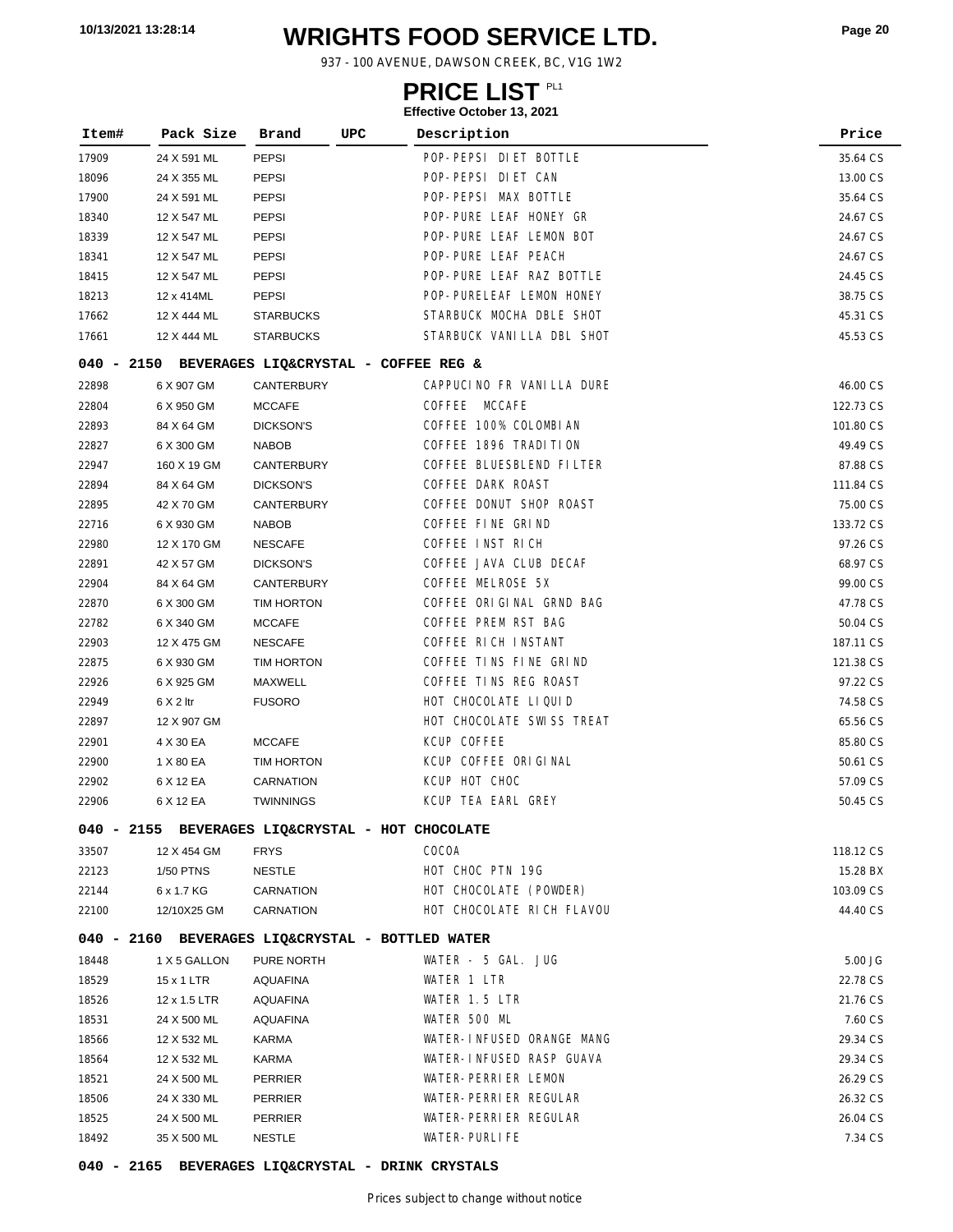# **WRIGHTS FOOD SERVICE LTD. 10/13/2021 13:28:15 Page <sup>21</sup>**

937 - 100 AVENUE, DAWSON CREEK, BC, V1G 1W2

### **PRICE LIST**

| Item#        | Pack Size                   | Brand                          | UPC | Description                | Price    |
|--------------|-----------------------------|--------------------------------|-----|----------------------------|----------|
| 26578        | 12 X 450 GM                 | DR. OETKER                     |     | JUICE CRYSTALS BLUE RASPB  | 30.71 CS |
| 26357        | 12 X 450 GM                 | DR. OETKER                     |     | JUICE CRYSTALS CHERRY      | 30.71 CS |
| 26401        | 12 X 450 GM                 | DR. OETKER                     |     | JUICE CRYSTALS GRAPE       | 30.71 CS |
| 26269        | 12 X 450 GM                 | DR. OETKER                     |     | JUICE CRYSTALS LEMONADE    | 30.71 CS |
| 26423        | 12 X 450 GM                 | DR. OETKER                     |     | JUICE CRYSTALS ORANGE      | 30.46 CS |
| 26313        | 12 X 450 GM                 | DR. OETKER                     |     | JUICE CRYSTALS PEACH       | 30.71 CS |
| 26291        | 12 X 450 GM                 | DR. OETKER                     |     | JUICE CRYSTALS PINK LEMON  | 30.71 CS |
| 26467        | 12 X 450 GM                 | DR. OETKER                     |     | JUICE CRYSTALS RASPBERRY   | 30.71 CS |
| 26489        | 12 X 450 GM                 | DR. OETKER                     |     | JUICE CRYSTALS TROP PUNCH  | 30.71 CS |
| 26555        | 12 X 450 GM                 | DR. OETKER                     |     | JUI CE CRYSTALS WI LDBERRY | 30.71 CS |
| 040 - 2170   |                             | BEVERAGES LIQ&CRYSTAL - JUICES |     |                            |          |
| 26799        | 40 X 200 ML                 | <b>SUN RYPE</b>                |     | JUICE APPLE                | 21.59 CS |
| 27369        | 12 X 1 LITRE                | <b>MIN MAID</b>                |     | JUICE APPLE                | 21.59 CS |
| 26875        | 12 X 450ML                  | <b>DOLE</b>                    |     | JUICE APPLE PLASTIC        | 23.93 CS |
| 26709        | 8 X 1.89 LITRE              | MOTT'S                         |     | JUICE CLAMATO EXTRA SPICY  | 43.29 CS |
| 26645        | 12 X 295 ML                 | MOTT'S                         |     | JUICE CLAMATO GLASS BOTTL  | 13.15 CS |
| 26653        | 24 X 162 ML                 | MOTT'S                         |     | JUICE CLAMATO MINI         | 20.90 CS |
| 26654        | 24 X 341 ML                 | MOTT'S                         |     | JUICE CLAMATO POPCAN       | 30.59 CS |
| 26665        | 8 X 1.89 LITRE              | MOTT'S                         |     | JUICE CLAMATO REG PLASTIC  | 43.29 CS |
| 26687        | 12 X 945 ML                 | MOTT'S                         |     | JUICE CLAMATO REG PLASTIC  | 37.26 CS |
| 26874        | 12 X 450 ML                 | OC. SPRAY                      |     | JUI CE CRANBERRY COCKTAIL  | 22.55 CS |
| 27105        | 8 X 1.89 LITRE              | OC. SPRAY                      |     | JUICE CRANBERRY COCKTAIL   | 40.73 CS |
| 26873        | 12 X 450 ML                 | OC. SPRAY                      |     | JUICE CRANBERRY GRAPE      | 22.55 CS |
| 26800        | 40 X 200 ML                 | <b>SUN RYPE</b>                |     | JUICE FRUIT MEDLEY         | 21.59 CS |
| 26801        | 40 X 200 ML                 | <b>SUN RYPE</b>                |     | JUICE GRAPE                | 19.56 CS |
| 27127        | 2 X 3.8 LITRE               | <b>REALEMON</b>                |     | JUICE LEMON REALEMON       | 26.46 CS |
| 27171        | 12 X 945 ML                 | <b>CADBURY</b>                 |     | JUICE LEMON REALEMON       | 39.64 CS |
| 27193        | 12 X 440 ML                 | <b>CADBURY</b>                 |     | JUICE LIME REALIME         | 28.25 CS |
| 26714        | 4 X 3.78 LITRE              | <b>SUN RYPE</b>                |     | JUICE ORANGE               | 34.33 CS |
| 27370        | 12 X 900 ML                 | <b>SUN RYPE</b>                |     | JUICE ORANGE               | 26.54 CS |
| 27106        | 6 X 1.54 LITRE              | <b>TROPICANA</b>               |     | JUICE ORANGE NO PULP       | 36.40 CS |
| 26877        | 12 X 450 ML                 | <b>DOLE</b>                    |     | JUICE ORANGE PLASTIC       | 23.93 CS |
| 26797        | 40 X 200 ML                 | <b>SUN RYPE</b>                |     | JUICE ORANGE PURE          | 21.59 CS |
| 26973        | 12 X 900 ML                 | SUN RYPE                       |     | JUICE PINEAPPLE            | 27.33 CS |
| 26876        | 12 X 450 ML                 | <b>DOLE</b>                    |     | JUICE PINEAPPLE PASSION    | 23.23 CS |
| 26852        | 6 X 473 ML                  | <b>POM</b>                     |     | JUICE POMEGRANATE 100%     | 33.38 CS |
| 26712        | 6 X 1.36 LITRE              | SUN RYPE                       |     | JUICE RIO RED GRAPFRUIT    | 22.51 CS |
| 26878        | 12 X 450 ML                 | <b>DOLE</b>                    |     | JUICE RUBY RED PLASTIC     | 23.93 CS |
| 26879        | 12 X 450 ML                 | <b>DOLE</b>                    |     | JUICE STRAWBERRY KIWI PLA  | 23.93 CS |
| 26753        | 12 X 284 ML                 | HEINZ                          |     | JUICE TOMATO CANS CLUB P   | 14.47 CS |
| 26940        | 12 X 1.36 LITRE             | <b>HEINZ</b>                   |     | JUICE TOMATO TINS          | 38.27 CS |
| 27028        | 24 X 340 ML                 | <b>CAMPBELLS</b>               |     | JUICE V-8 CANS             | 28.23 CS |
| 26798        | 40 X 200 ML                 | SUN RYPE                       |     | <b>JUICE WILDBERRY</b>     | 21.59 CS |
|              | 045 - 0640 GROCERY - SUNDAE |                                |     |                            |          |
| 39757        | 12 X 334 ML                 | <b>SMUCKERS</b>                |     | SUNDAE TOP SQZ HOT FDG     | 53.80 CS |
| 045 - 1070   |                             | GROCERY - DRINKS & JUICES      |     |                            |          |
| 32110        | 6 X 2.35 KG                 | <b>GOODHOST</b>                |     | TEA ICE MIX                | 82.87 CS |
| 32099        | 1 X 11.34 KG                | <b>GOODHOST</b>                |     | TEA ICE MIX BULK           | 72.33 CS |
| $045 - 1560$ |                             | GROCERY - PICKLES & OLIVES     |     |                            |          |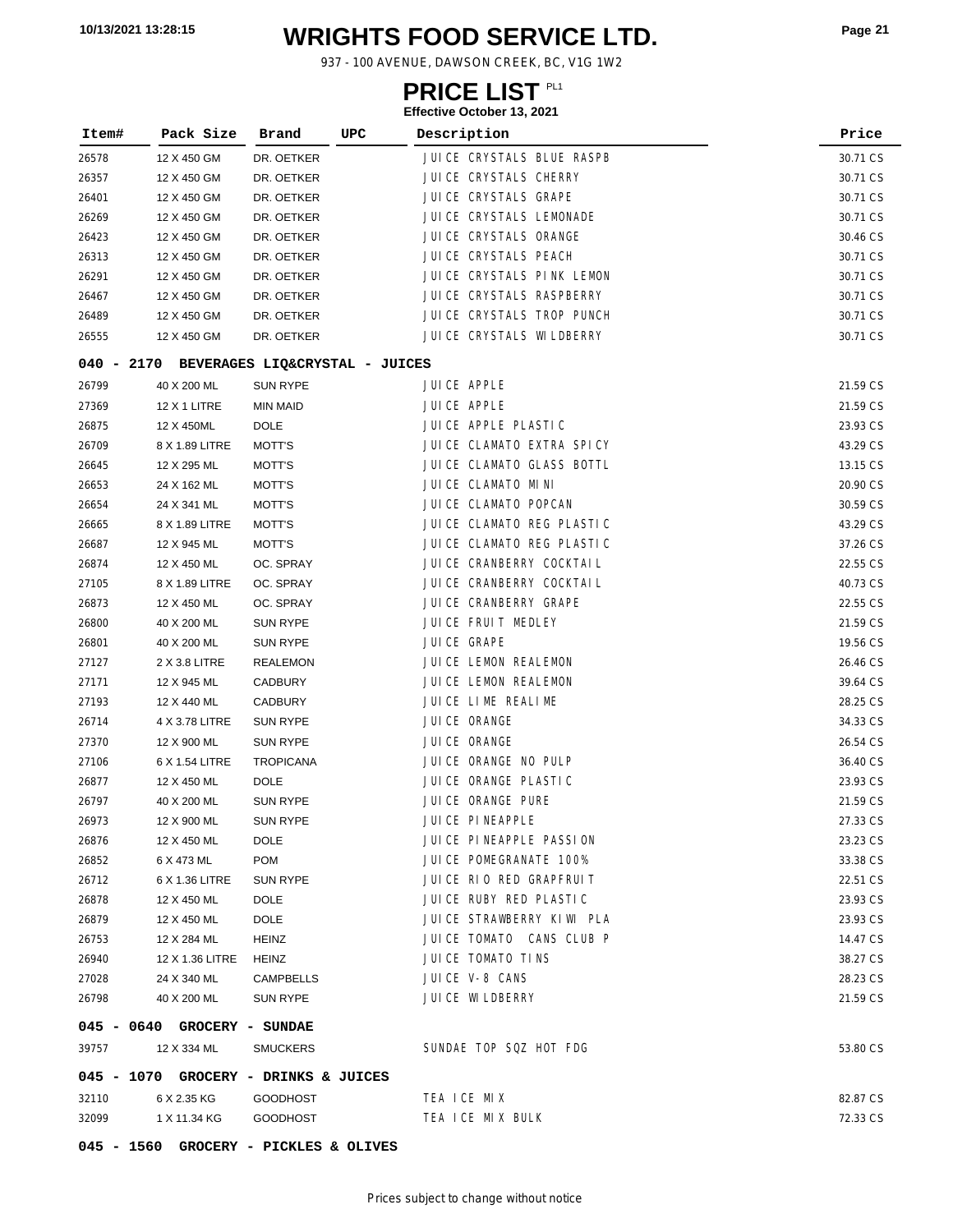# **WRIGHTS FOOD SERVICE LTD. 10/13/2021 13:28:15 Page <sup>22</sup>**

937 - 100 AVENUE, DAWSON CREEK, BC, V1G 1W2

### **PRICE LIST**

### **Effective October 13, 2021**

| Item#        | Pack Size                               | Brand                      | UPC | Description                 | Price    |
|--------------|-----------------------------------------|----------------------------|-----|-----------------------------|----------|
| 12597        | 4 X 3.5L                                | <b>SUCCESS</b>             |     | OLIVES PITTED KALAMATA GR   | 79.96 CS |
| 12815        | 2 X 4 LTR                               | <b>MRS WHYTES</b>          |     | PEPPERS PEPPERONCI NI       | 27.99 CS |
| 13047        | 12 X 1 L                                | CO-OP                      |     | SAURKRAUT WINE              | 61.86 CS |
| $045 - 1580$ |                                         | GROCERY - PORTIONS - ALL   |     |                             |          |
| 13786        | 500 X 9 GM                              | <b>WINGS</b>               |     | PTNS LOUISIANA HOT SAUCE    | 25.83 CS |
| $045 - 1625$ |                                         | GROCERY - GLUTEN FREE      |     |                             |          |
| 29778        | 12 X 2 LB                               | LYNCH                      |     | SOUP BASE CHICKEN G/F       | 92.65 CS |
| 045 - 2515   |                                         | GROCERY - BREAD, BUNS ETC. |     |                             |          |
| 18626        | 1 X 6 PACK                              | <b>DEMPSTER</b>            |     | BAGELS 12 GRAIN             | 4.30 BG  |
| 18628        | 1 X 6 PACK                              | <b>DEMPSTER</b>            |     | <b>BAGELS BLUEBERRY</b>     | 5.13 BG  |
| 18624        | 1 X 6 PACK                              | <b>DEMPSTER</b>            |     | BAGELS CINNAMON RAISIN      | 4.55 BG  |
| 18630        | 1 X 6 PACK                              | <b>DEMPSTER</b>            |     | <b>BAGELS EVERYTHING</b>    | 4.80 BG  |
| 18629        | 1 X 6 PACK                              | <b>DEMPSTER</b>            |     | BAGELS ORIGINAL PLAIN       | 4.30 BG  |
| 18734        | 1 X 675 GM                              | CANADA BRD                 |     | BREAD 12 GRAIN              | 3.25 LF  |
| 22377        | 12 X 227 GM                             | <b>KIKKOMAN</b>            |     | BREAD CRUMBS PANKO          | 37.53 CS |
| 18756        | 1 X 340 GM                              |                            |     | BREAD CRUMBS PLAIN CUBED    | 5.95 BG  |
| 18789        | 1 X 570 GM                              | CANADA BRD                 |     | BREAD FRENCH THICK-1"CUT    | 2.51 LF  |
| 18813        | 1 X 900                                 | CANADA BRD                 |     | BREAD MULTI GRAIN RYE       | 6.32 LF  |
| 18812        | 1 X 900 GM                              | <b>CANADA BRD</b>          |     | BREAD NATURAL RYE           | 6.24 LF  |
| 18800        | 1 X 675 GM                              | <b>CANADA BRD</b>          |     | BREAD RAISIN CINNAMON       | 5.17 LF  |
| 18613        | 1 X 675 GM                              | <b>CANADA BRD</b>          |     | BREAD SANDWICH BROWN        | 2.76 LF  |
| 18602        | 1 X 675 GM                              | <b>CANADA BRD</b>          |     | BREAD SANDWICH WHITE        | 2.76 LF  |
| 18701        | 1 X 675 GM                              | <b>CANADA BRD</b>          |     | BREAD TEXAS TOAST BROWN     | 2.76 LF  |
| 18679        | 1 X 675 GM                              | <b>CANADA BRD</b>          |     | BREAD TEXAS WHITE TOAST     | 2.76 LF  |
| 18779        | 20 X 350 GM                             | ACE                        |     | BREAD WHITE BAGUETTE        | 41.19 CS |
| 18712        | 1 X 800 GM                              | CANADA BRD                 |     | BUNS ENGLISH MUFFINS 6'S    | 3.32 BG  |
|              |                                         |                            |     | BUNS HAMBURGER PLAIN MED    |          |
| 18690        | 1 X 12 PACK                             | CANADA BRD                 |     | <b>BUNS HOT DOG</b>         | 3.97 BG  |
| 18668        | 1 X 12 PACK                             | <b>CANADA BRD</b>          |     |                             | 3.17 BG  |
| 18650        | 1 X 12 PACK                             | <b>CANADA BRD</b>          |     | <b>BUNS LARGE HAMBURGER</b> | 4.22 BG  |
| 18691        | 1 X 6 PACK                              | <b>VILLAGIO</b>            |     | <b>BUNS SAUSAGE</b>         | 2.96 BG  |
| 18724        | 1/6PACK                                 | <b>CANADA BRD</b>          |     | BUNS SUPER SUB 12"          | 5.11 BG  |
| 18723        | 1 X 6 PACK                              | CANADA BRD                 |     | BUNS SUPER SUB 8"           | 5.17 BG  |
| 54100        | 12 X 12 CASE                            |                            |     | PITA'S WHITE 12'S 8" DIA    | 36.96 CS |
|              | 045 - 2525 GROCERY - CANDIES RESTAURANT |                            |     |                             |          |
| 18965        | 1/1000 PC                               | DARE                       |     | CANDY-HOSPITALITY MIX       | 34.83 CS |
| 18943        | 1/1000 PC                               | DARE                       |     | CANDY-STRIPED PEPPERMINT    | 29.31 CS |
| 18954        | 1/1000 PC                               | DARE                       |     | CANDY-STRIPED SPRMINT GRE   | 29.22 CS |
|              | 045 - 2530 GROCERY - CANDY - BULK       |                            |     |                             |          |
| 19064        | 1 X 1.5 KG                              | KIRKLAND                   |     | ALMONDS CHOC. COVERED       | 20.61 BG |
| 19185        | 64/25 CENT                              |                            |     | CANDY - 25C SOUR JUMBO SK   | 9.36 CT  |
| 19196        | 320/5 CENT                              |                            |     | CANDY - 5C SOUR SUCKERS     | 8.88 CT  |
| 19240        | 300/5 CENT                              |                            |     | CANDY - LIVEWIRES BLUE      | 10.42 CT |
| 19141        | 24/EACH                                 |                            |     | CANDY - RING POPS ASSTD     | 17.45 CT |
| 19220        | 1 X 420 pcs                             | <b>DOUBLE BUB</b>          |     | CANDY-5C ASST DBLE BUBBLE   | 21.00 BX |
| 19218        | 1 X 500 GM BAG                          |                            |     | CANDY-HI CHEWS I/W          | 14.00 CS |
| 19405        | 1 X 240                                 |                            |     | CANDY-MINT PATTLES I/W      | 19.00 CT |
| 18937        | 10 X 1 KG                               |                            |     | CANDY-PARADE MIX I/W        | 95.00 CS |

**045 - 2531 GROCERY - GUM**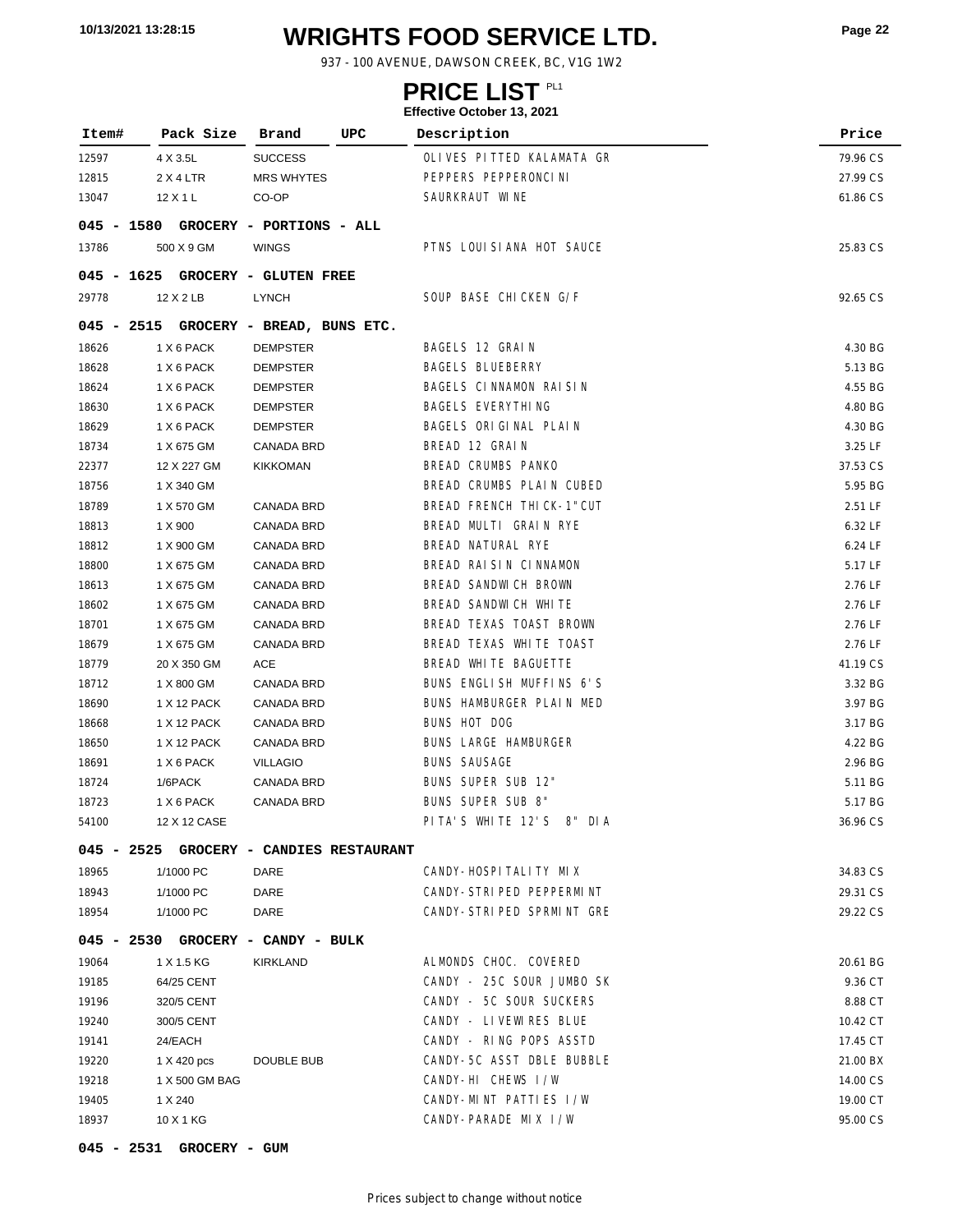# **WRIGHTS FOOD SERVICE LTD. 10/13/2021 13:28:16 Page <sup>23</sup>**

937 - 100 AVENUE, DAWSON CREEK, BC, V1G 1W2

### **PRICE LIST**

| Item#          | Pack Size                  | Brand                  | UPC<br>Description                          | Price                |
|----------------|----------------------------|------------------------|---------------------------------------------|----------------------|
| 19460          | 1 X 12 PACK                | DENTYNE                | gum<br>ICE INTENSE                          | 12.84 CT             |
| 19482          | 1 X 12 PACK                | DENTYNE                | I CE SHI VER<br><b>GUM</b>                  | 12.24 CT             |
| 19691          | 1 X 12 PACK                | <b>DENTYNE</b>         | <b>GUM</b><br>I CE SPEARMINT                | 12.84 CT             |
| 19625          | 1 X 12 PACK                | <b>EXCELL</b>          | SGRFREE PEPPERMINT<br><b>GUM</b>            | 12.66 CT             |
| 19559          | 1 X 12 PACK                | <b>EXCELL</b>          | SGRFREE POLOR ICE<br><b>GUM</b>             | 13.29 CT             |
| 19614          | 1 X 12 PACK                | <b>EXCELL</b>          | SGRFREE SPEARMINT<br>gum                    | 12.66 CT             |
| 19647          | 1 X 12 PACK                | <b>EXCELL</b>          | SGRFREE WINTERFRESH<br><b>GUM</b>           | 13.29 CT             |
| 19713          | <b>10 X 1 PACK</b>         | <b>TRIDENT</b>         | SPLASH STRAWBERRY<br><b>GUM</b>             | 11.80 CT             |
| 19724          | 10 X 1 PACK                | <b>TRIDENT</b>         | SPLASH VANI LLA<br><b>GUM</b>               | 11.80 CT             |
| 19570          | 1 X 12 PACK                | <b>TRIDENT</b>         | TROPI CAL TWI ST<br><b>GUM</b>              | 16.76 CT             |
| 19526          | 1 X 12 PACK                | <b>DENTYNE</b>         | GUM ICE FIRE CINN DENTYN                    | 12.84 CT             |
| 19636          | 1 X 12 PACK                | <b>EXCELL</b>          | GUM SGRFREE CHLOROPHYL                      | 12.71 CT             |
| $045 - 2532$   |                            |                        | GROCERY - CANDY CONFECTIONARY /RETAIL       |                      |
| 19779          | 18 X 12 PACK               | <b>TUMS</b>            | ANTACIDS REGULAR SINGLE                     | 13.76 CT             |
| 19812          | 1 X 20 PACK                | <b>HALLS</b>           | COUGH DROPS CHERRY                          | 23.50 CT             |
| 19834          | 12 X 4 PACK                | HALLS                  | COUGH DROPS EX STRONG                       | 47.70 CT             |
| 19823          | 1 X 20 PACK                | HALLS                  | COUGH DROPS ORIGINAL                        | 23.50 CT             |
| 20043          | 1 X 20 PACK                | HALLS                  | COUGH DROPS S/F BLK CHERR                   | 23.50 CT             |
| 19900          | 24 X 227 GM                | Y&S                    | FAMILY PACK STRAW TWIZZLE                   | 56.70 CS             |
| 19770          | 18 X 64 GM                 | MAYNARD                | FUZZY PEACH SNGLES                          | 22.97 CT             |
| 20065          | 20 X 37 GM                 | <b>MENTOS</b>          | MENTOS FRUIT                                | 17.25 CT             |
| 20054          | 20 X 37 GM                 | <b>MENTOS</b>          | MENTOS MINT                                 | 17.71 CT             |
| 19977          | 24 X 75 GM                 | Y & S                  | NI BS CHERRY                                | 32.33 CT             |
| 19772          | 18 X 64 GM                 | MAYNARD                | SWDI SH BERRIES SNGLS                       | 22.97 CT             |
| 20098          | 12 X 24 GM                 | <b>FERRERO</b>         | TIC TAC FRUIT EXPLOSION                     | 18.84 CT             |
| 20109          | 12 X 29 GM                 | <b>FERRERO</b>         | TIC TAC ORANGE                              | 18.35 CT             |
| 19988          | 24 X 90 GM                 | Y & S                  | TWI ZZLERS STRAWBERRY                       | 32.45 CT             |
| 19768          | 18 X 44 GM                 | MAYNARD                | WINE GUMS ROLLS                             | 19.75 CT             |
| $045 - 2535$   |                            | GROCERY - CHIPS/SNACKS |                                             |                      |
| 20395          | 32 X 70 GM                 | <b>HAWKINS</b>         | <b>CHEEZIES</b>                             | 54.00 CS             |
| 20406          | 36 X 45 GM                 | <b>HAWKINS</b>         | <b>CHEEZIES</b>                             | 31.12 CS             |
| 20494          | 40 X 40 GM                 | OLD DUTCH              | CHIPS ALL DRESSED                           | 25.07 CS             |
| 20504          | 36 X 32 GM                 | OLD DUTCH              | CHIPS BAKED CREAMY DILL                     | 28.89 CS             |
| 20509          | 36 X 32 GM                 | OLD DUTCH              | CHIPS BAKED KETCHUP                         | 29.28 CS             |
| 20506          | 36 X 32 GM                 | <b>OLD DUTCH</b>       | CHIPS BAKED SALT& VINEGAR                   | 29.28 CS             |
| 20428          | 40 X 40 GM                 | OLD DUTCH              | CHIPS BBQ                                   | 32.53 CS             |
| 20483          | 40 X 40 GM                 | OLD DUTCH              | CHIPS DILL PICKLE                           | 32.53 CS             |
| 20472          | 40 X 40 GM                 | OLD DUTCH              | CHIPS KETCHUP                               | 32.53 CS             |
| 20417          | 40 X 40 GM                 | OLD DUTCH              | CHIPS REGULAR                               | 32.53 CS             |
| 20450          | 40 X 40 GM                 | OLD DUTCH              | CHIPS S/C & ONION                           | 32.53 CS             |
| 20439          | 40 X 40 GM                 | OLD DUTCH              | CHIPS SALT & VINEGAR                        | 32.53 CS             |
| 20263          | 30 X 32 GM                 | OLD DUTCH              | CHI PS VARI ETY PACK                        | 17.34 CS             |
| 20264          | 50 X 28 GM                 | LAYS                   | CHI PS VARI ETY PACK                        | 19.85 CS             |
| 20367          | 45 X 55 GM                 | <b>OLD DUTCH</b>       | NACHO CHEESE CRUNCHYS                       | 36.12 CS             |
| 20351          | 33 X 45 GM                 | OLD DUTCH              | NACHO CHIPS                                 | 26.84 CS             |
| 20131          | 12 X 40 GM                 | P & G                  | PRINGLES - ORIGINAL                         | 10.20 CS             |
| 20142          | 12 x 37 GM                 | P & G                  | PRINGLES - SOUR CREAM<br>PRINGLES CHIPS BBQ | 10.26 CS             |
| 20307          | 14 X 168 GM                | P & G<br>P & G         | PRINGLES CHIPS REGULAR                      | 40.88 CS<br>40.88 CS |
| 20296<br>20274 | 14 X 156 GM<br>14 X 156 GM | P&G                    | PRINGLES CHIPS SALT & VIN                   | 40.88 CS             |
|                |                            |                        |                                             |                      |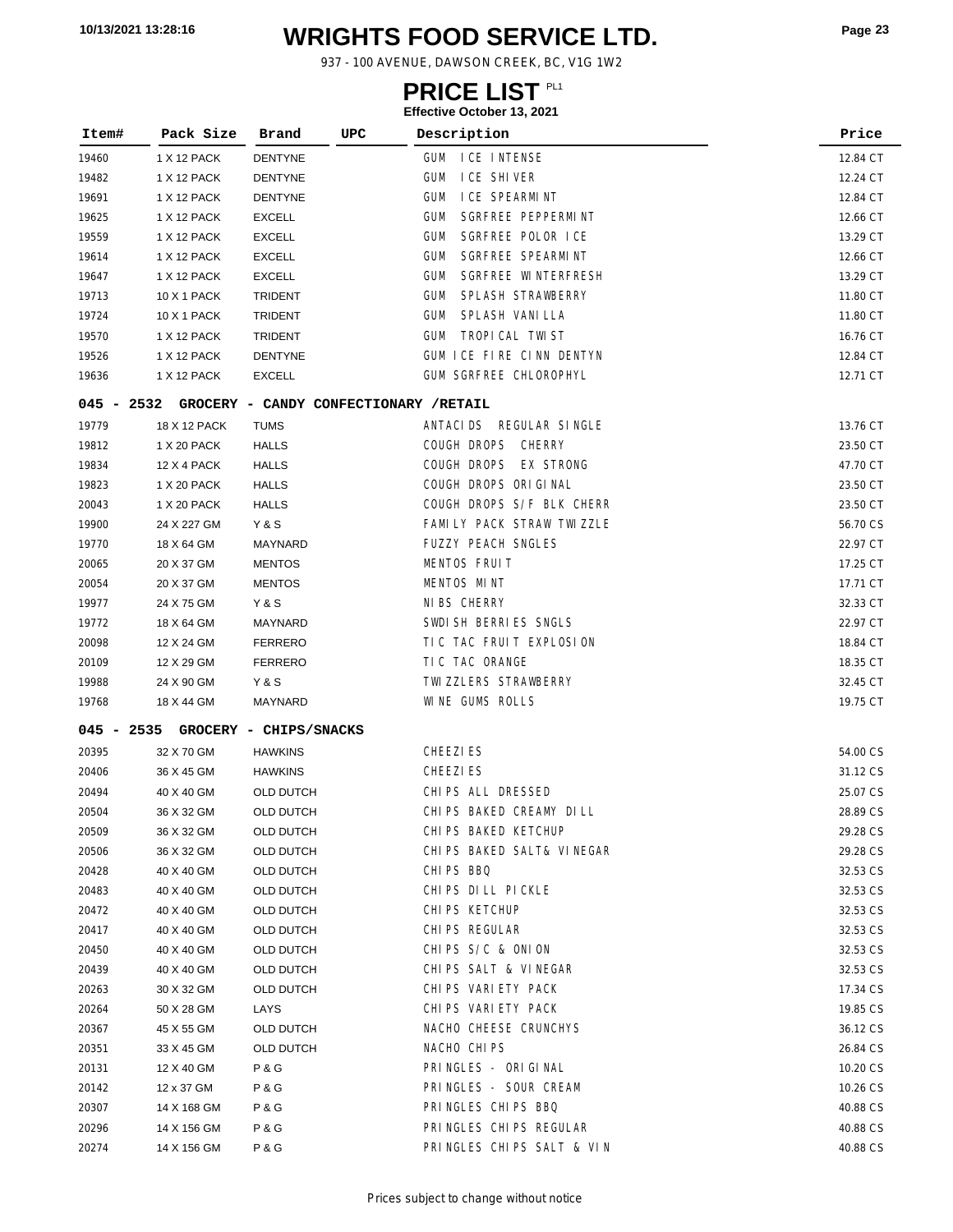# **WRIGHTS FOOD SERVICE LTD. 10/13/2021 13:28:16 Page <sup>24</sup>**

937 - 100 AVENUE, DAWSON CREEK, BC, V1G 1W2

### **PRICE LIST**

| Item#          | Pack Size                             | Brand                            | UPC | Description                      | Price                |
|----------------|---------------------------------------|----------------------------------|-----|----------------------------------|----------------------|
| 20285          | 14 X 156 GM                           | <b>P&amp;G</b>                   |     | PRINGLES CHIPS SR CR & ON        | 40.88 CS             |
| 20396          | 14 X 200 GM                           | OLD DUTCH                        |     | SEA SALT& MALT VINEGAR           | 56.00 CS             |
| 20319          | 24 X 57 GM                            | KIRKLAND                         |     | SNACK PACK NUTS VARIETY          | 27.32 CT             |
| 28909          | 28 X 57 GM                            | <b>KIRKLAND</b>                  |     | SNACK PACK TRAIL MIX             | 25.32 CT             |
| 20362          | 33 X 45 GM                            | <b>OLD DUTCH</b>                 |     | TACO ZESTY CHIPS                 | 26.84 CS             |
| 20241          | 1 X 1.36 KG                           | KIRKLAND                         |     | TRAIL MIX                        | 18.80 BG             |
| 045 - 2537     |                                       | GROCERY - CHOCOLATE BARS         |     |                                  |                      |
| 20638          | 36 X 54 GM                            | <b>EFFEM</b>                     |     | BAR - 3 MUSKATEER CHOC.          | 44.20 CT             |
| 20802          | 48 X 42 GM                            | <b>NESTLES</b>                   |     | BAR - AERO                       | 59.56 CT             |
|                | 24 X 41 GM                            |                                  |     | BAR - AERO PEPPERMINT            |                      |
| 21011          | 36 X 43 GM                            | <b>NESTLES</b><br><b>HERSHEY</b> |     | BAR - ALMOND                     | 28.33 CT             |
| 20868          |                                       |                                  |     | <b>BAR - BIG TURK</b>            | 38.09 CT             |
| 20890          | 36 X 60 GM                            | <b>NESTLES</b>                   |     | <b>BAR - CARAMILK</b>            | 44.80 CT             |
| 20791          | 48 X 50 GM<br>24 X 45 GM              | <b>CADBURY</b><br><b>HERSHEY</b> |     | <b>BAR - CHERRY BLOSSOM</b>      | 57.51 CT<br>30.35 CT |
| 20593<br>20967 | 24 X 57 GM                            | EFFEM                            |     | BAR - COCONUT BOUNTY             | 31.63 CT             |
|                | 48 X 50 GM                            | <b>NESTLES</b>                   |     | BAR - COFFEE CRISP               | 59.15 CT             |
| 20813          | 36 X 43 GM                            | <b>HERSHEY</b>                   |     | BAR - COOKIES 'N' CREME          | 33.74 CT             |
| 21022          | 24 X 48 GM                            | <b>CADBURY</b>                   |     | BAR - CRISPY CRUNCH              |                      |
| 21143          | 36 X 44 GM                            | <b>NESTLES</b>                   |     | <b>BAR - CRUNCH</b>              | 25.78 CT<br>41.56 CT |
| 21066          |                                       |                                  |     | <b>BAR - CRUNCHI E</b>           |                      |
| 20527          | 24 X 44 GM<br>24 X 42 GM              | CADBURY<br>CADBURY               |     | BAR - DAIRY MILK                 | 27.51 CT<br>27.32 CT |
| 20659          |                                       | <b>HERSHEY</b>                   |     | <b>BAR - EATMORE</b>             | 25.50 CT             |
| 20781<br>20604 | 24 X 52 GM<br>18 X 42 GM              | <b>HERSHEY</b>                   |     | BAR - GLOSETTE ALMONDS           | 19.12 CT             |
| 20989          | 18 X 45 GM                            | <b>HERSHEY</b>                   |     | <b>BAR - GLOSETTE PEANUTS</b>    | 19.12 CT             |
| 20978          | 18 X 50 GM                            | <b>HERSHEY</b>                   |     | BAR - GLOSETTE RAISINS           | 19.12 CT             |
|                | 24 X 45 GM                            | <b>NEILSON</b>                   |     | BAR - JERSEY MILK                | 26.94 CT             |
| 20956          | 24 X 45 GM                            | <b>JUNIOR</b>                    |     | BAR - JUNIOR MINTS               |                      |
| 20505          | 48 X 45 GM                            |                                  |     | BAR - KIT KAT                    | 28.27 CT             |
| 21088          | 24 X 49 GM                            | <b>NESTLES</b><br>EFFEM          |     | <b>BAR - M&amp;M'S PEANUTS</b>   | 59.56 CT<br>32.21 CT |
| 20924          | 48 X 52 GM                            | EFFEM                            |     | <b>BAR - MARS REGULAR</b>        | 64.51 CT             |
| 21110<br>20725 | 24 X 60 GM                            | CADBURY                          |     | BAR - MR BIG                     | 25.87 CT             |
| 21187          | 24 X 58 GM                            | <b>HERSHEY</b>                   |     | BAR - OH HENRY                   | 30.46 CT             |
| 20736          | 24 X 58 GM                            | <b>HERSHEY</b>                   |     | <b>BAR - OHENRY PEANUT BUTTR</b> | 25.51 CT             |
| 20901          | 48 X 46 GM                            | <b>HERSHEY</b>                   |     | BAR - PEANUT BUTTER CUP          | 62.51 CT             |
| 20912          | 36 X 51 GM                            | HERSHEY                          |     | BAR - REECES PIECES              | 37.34 CT             |
| 20703          | 36 X 52 GM                            | <b>NESTLES</b>                   |     | BAR - ROLO                       | 44.72 CT             |
| 20692          | 18 X 39 GM                            | <b>HERSHEY</b>                   |     | BAR - SKOR                       | 19.01 CT             |
| 20835          | 24 X 45 GM                            | <b>NESTLES</b>                   |     | BAR - SMARTIES                   | 29.80 CT             |
| 21121          | 48 X 52 GM                            | EFFEM                            |     | BAR - SNICKERS CHOCOLATE         | 62.95 CT             |
| 20637          | 36 X 50 GM                            | EFFEM                            |     | BAR - TWIX                       | 47.29 CT             |
| 20560          | 24 X 58 GM                            | <b>CADBURY</b>                   |     | <b>BAR - WUNDERBAR</b>           | 25.84 CT             |
| 20592          | EA                                    |                                  |     | BAR SINGLES CHOCOLATE            | 1.90 EA              |
| 20582          | 36 X 35 GM                            |                                  |     | SESAME SNAPS                     | 13.15 CT             |
| 20857          | 36 X 61 GM                            | EFFEM                            |     | SKITTLES FRUIT CAND              | 42.69 CT             |
| 21176          | 24 X 51 GM                            | EFFEM                            |     | SKITTLES SOUR                    | 29.62 CT             |
| 20846          | 36 X 61 GM                            | EFFEM                            |     | SKI TTLES TROPI CAL              | 44.30 CT             |
| 20824          | 36 X 61 GM                            | EFFEM                            |     | SKITTLES WILD BERRY              | 45.20 CT             |
|                |                                       |                                  |     |                                  |                      |
|                | 045 - 2540 GROCERY - CHINESE SUPPLIES |                                  |     |                                  |                      |
| 21572          | 6 X 2.84 LITRE                        | <b>SUCCESS</b>                   |     | BABY CORN WHOLE                  | 41.09 CS             |
| 21407          | 12 X 796 ML                           | V H                              |     | BEAN SPROUTS (CANNED)            | 39.95 CS             |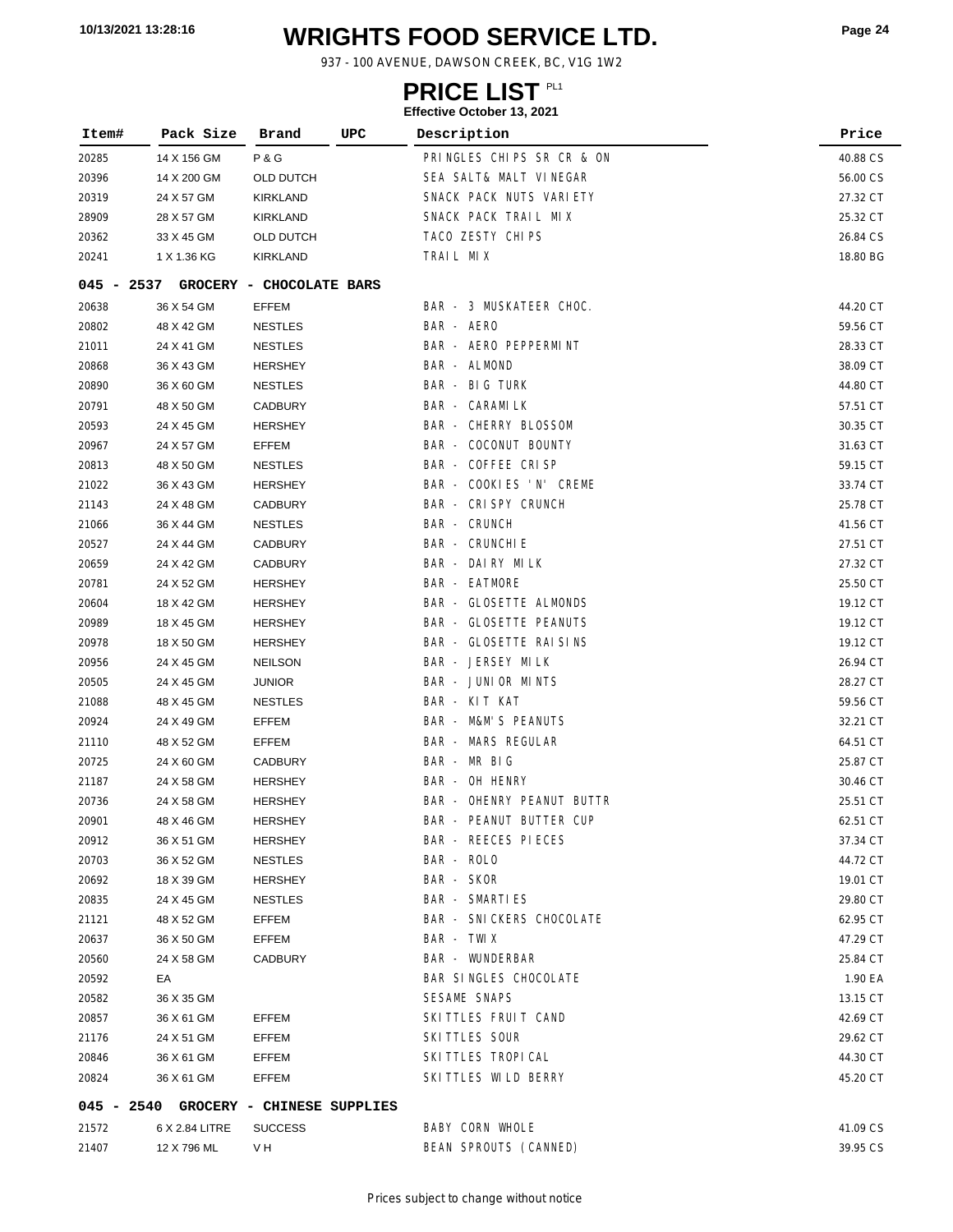# **WRIGHTS FOOD SERVICE LTD. 10/13/2021 13:28:17 Page <sup>25</sup>**

937 - 100 AVENUE, DAWSON CREEK, BC, V1G 1W2

# **PRICE LIST**

| Item#      | Pack Size      | Brand                        | UPC | Description                  | Price     |
|------------|----------------|------------------------------|-----|------------------------------|-----------|
| 21959      | 20 x 80 PK     |                              |     | CHOPSTICKS DISPOSABL 9"      | 81.08 CS  |
| 21550      | 6 X 2.84 LITRE | <b>DRAGON KIN</b>            |     | CORN BABY CUT SMALL 200+     | 56.17 CS  |
| 21528      | 24 X 398 ML    | DRG.KING                     |     | CORN WHOLE BABY              | 37.49 CS  |
| 21924      | 24 X 454 GM    | ON LEE                       |     | EGG NOODLES FINE - ON LEE    | 76.04 CS  |
| 22001      | 400 PER CASE   | <b>WINGS</b>                 |     | FORTUNE COOKIES IND WRAP     | 25.28 CS  |
| 21759      | 6 X 2.27 KG    | L.K.K.                       |     | HOISIN SAUCE (5 LB CAN)      | 57.41 CS  |
| 21352      | 12 X 340 GM    | CO-OP                        |     | NOODLES CHOW MEIN            | 30.92 CS  |
| 21385      | 5 X 2.27 KG    | <b>NORTH WEST</b>            |     | NOODLES FRIED RED            | 74.13 CS  |
| 21231      | 12 X 450 GM    | <b>TASTE/THAI</b>            |     | NOODLES RICE                 | 55.15 CS  |
| 21374      | 5 X 2.27 KG    | <b>TOP VALUE</b>             |     | NOODLES ST FRIED GREEN       | 95.43 CS  |
| 21275      | 12 X 350 ML    | <b>TAIPAN</b>                |     | OYSTER SAUCE                 | 35.55 CS  |
| 21803      | 6 X 2.27 KG    | L.K.K.                       |     | OYSTER SAUCE 30008           | 63.95 CS  |
| 21781      | 6 X 2.27 KG    | L.K.K.                       |     | OYSTER SCE NO MSG 30018      | 76.69 CS  |
| 21660      | 40 X 500 GM    | YANGJIANG                    |     | PRESERVED BLACK BEAN         | 135.63 CS |
| 21935      | 40 X 400 GM    |                              |     | RICE PAPER 22 CM (OX HEAD    | 126.99 CS |
| 21936      | 60 X 400 GM    | <b>KONGMOON</b>              |     | RICE STICK                   | 101.63 CS |
| 21811      | 6 X 1.05 KG    | L.K.K.                       |     | SAUCE CHILI BEAN             | 48.56 CS  |
| 21979      | 4 X 4 LITRE    | <b>WINGS</b>                 |     | SAUCE EGG ROLL(PLUM)         | 42.79 CS  |
| 21198      | 2 X 3.7 LITRE  | SAUCEMAKER                   |     | SAUCE SWEET & SOUR           | 43.77 CS  |
| 21451      | 12 X 455 ML    | V H                          |     | SAUCE SWEET & SOUR           | 43.53 CS  |
| 21826      | 4 x 5 KG       |                              |     | SESAME OIL CHINESE           | 184.48 CS |
| 21638      | 12 X 483 ML    | <b>CHINA LILY</b>            |     | SOY SAUCE                    | 41.57 CS  |
| 21497      | 1 X 3.79 LITRE | <b>KIKKOMAN</b>              |     | SOYA SAUCE                   | 19.92 JG  |
| 22012      | 2 X 4 LITRE    | <b>WINGS</b>                 |     | SOYA SAUCE                   | 16.17 CS  |
| 22013      | 1 X 4 LITRE    | <b>WINGS</b>                 |     | SOYA SAUCE                   | 10.17 JG  |
| 21749      | 3 X 6.6 kg     | AMOY                         |     | SOYA SAUCE LIGHT             | 63.01 CS  |
| 21682      | 2 X 8 L        | L.K.K.                       |     | SOYA SAUCE MUSHROOM          | 63.13 CS  |
| 21616      | 2 X 4 LITRE    | <b>GOLDEN DRA</b>            |     | STIR FRY SAUCE               | 28.63 CS  |
| 21473      | 12 X 355 ML    | V H                          |     | STIR FRY SCE TAO             | 36.80 CS  |
| 21506      | 2 X 4 LITRE    | <b>WINGS</b>                 |     | <b>SZECHUAN SAUCE</b>        | 24.38 CS  |
| 21847      | 12 X 710 ML    |                              |     | VINEGAR RICE                 | 57.25 CS  |
| 21297      | 12 X 227 ML    | <b>TAIPAN</b>                |     | WATER CHESTNUTS SLICED       | 15.84 CS  |
| 21869      | 24 X 600 ML    |                              |     | WINE COOKING                 | 66.78 CS  |
| 21319      | 1 X 3.78 LITRE | PAUL DUPRE                   |     | WINE COOKING BURGANDY        | 17.58 JG  |
| 21220      | 1 X 3.78 LITRE | PAUL DUPRE                   |     | WINE COOKING DRY WHITE       | 17.89 JG  |
| 045 - 2570 |                | GROCERY - CRACKERS & COOKIES |     |                              |           |
| 22288      | 12 X 900 GM    | <b>CENTSIBLES</b>            |     | COOKIES CHOCOLATE CREME      | 48.44 CS  |
| 22287      | 12 X 900 GM    | <b>CENTSIBLES</b>            |     | COOKIES VANILLA CREME        | 48.44 CS  |
| 22540      | 500 X 2 PACK   | <b>KELLOGGS</b>              |     | CRACKERS PTN (2 PACK)        | 20.27 CS  |
| 22265      | 12 X 200 GM    | CRISTIE                      |     | CRACKERS RITZ                | 43.80 CS  |
| 22553      | 6 X 200GM      | <b>CRISTIE</b>               |     | CRACKERS RITZ CHEESE         | 21.64 CS  |
| 22551      | 12 X 200GM     | <b>CHRISTIES</b>             |     | CRACKERS WHEAT THINS         | 42.12 CS  |
| 22565      | 1 X 1.36 KG    | OC. SPRAY                    |     | CRAI SI NS                   | 15.87 BG  |
| 22518      | 1 X 5 KG       | DARE                         |     | CROUTONS GARLIC GOURMET      | 31.93 CS  |
| 22375      | 12 X 150 GM    | <b>GRISSOL</b>               |     | CROUTONS SEASONED CAESAR     | 26.04 CS  |
| 22564      | 1 X 72 PACK    |                              |     | FRUIT TO GO STRIPS           | 27.39 BX  |
| 22430      | 12 X 383 GM    | CO-OP                        |     | <b>GRAHAM CRACKER CRUMBS</b> | 50.40 CS  |
| 22436      | 1 X 5 KG       | DARE                         |     | <b>GRAHAM CRUMBS BULK</b>    | 28.85 CS  |
| 22155      | 12 X 120 GM    | QUAKER                       |     | GRANOLA BAR CHEWY CHOC CH    | 33.04 CS  |
| 22199      | 12 X 187 GM    | QUAKER                       |     | GRANOLA BAR DI PPS CHOC CH   | 34.34 CS  |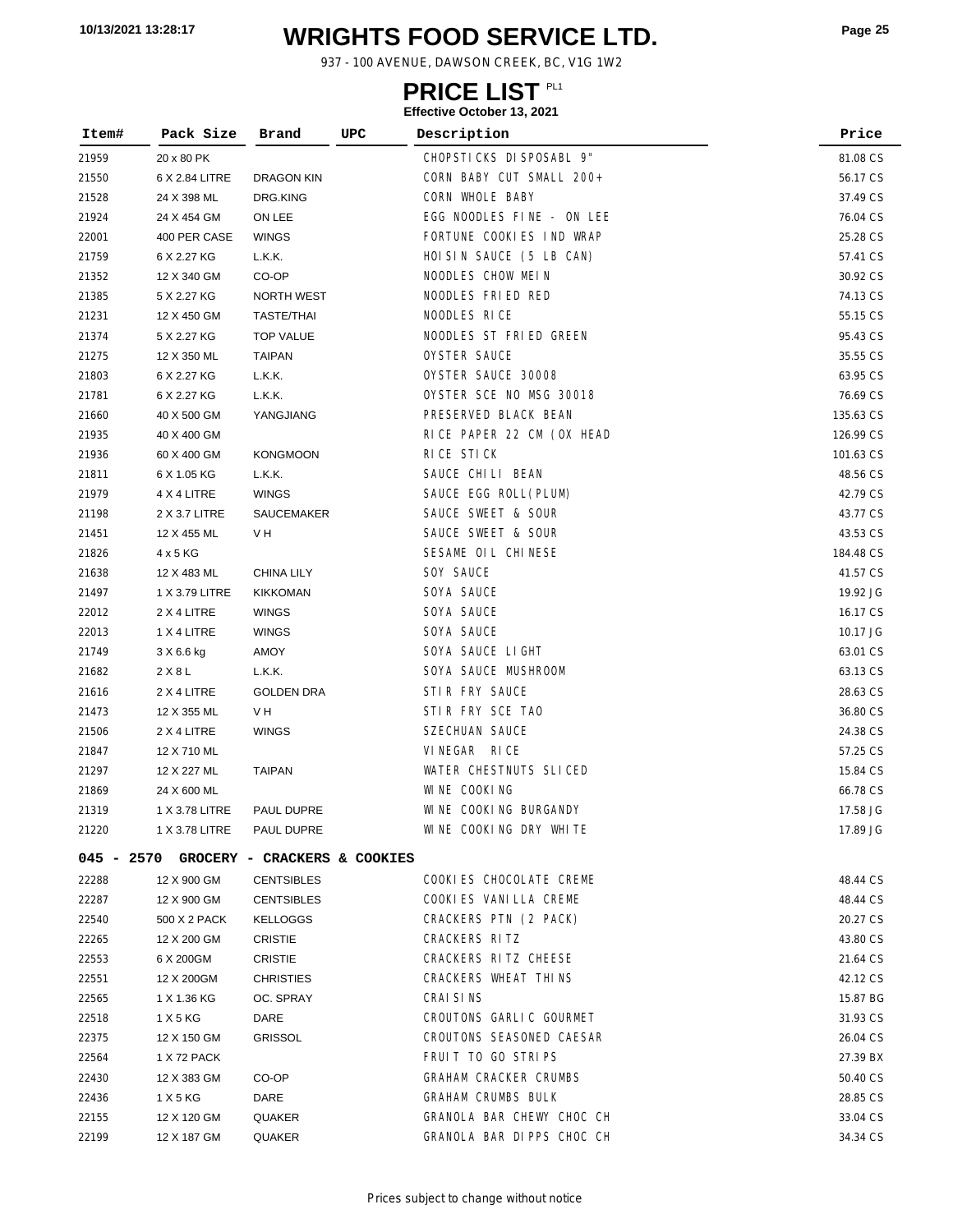# **WRIGHTS FOOD SERVICE LTD. 10/13/2021 13:28:18 Page <sup>26</sup>**

937 - 100 AVENUE, DAWSON CREEK, BC, V1G 1W2

### **PRICE LIST**

| Item#        | Pack Size   | Brand                              | UPC | Description                                  | Price                |
|--------------|-------------|------------------------------------|-----|----------------------------------------------|----------------------|
| 22177        | 12 X 230 GM | N.VALLEY                           |     | GRANOLA BARS OATS N HONEY                    | 41.78 CS             |
| 22180        | 1 X 36 EACH | N.VALLEY                           |     | GRANOLA BARS SWT & SALTY                     | 16.88 CS             |
| 22606        | 12 X 400 GM | <b>CRISTIE</b>                     |     | OREO BAKING CRUMBS                           | 53.05 CS             |
| $045 - 2580$ |             | GROCERY - COOKIES & SNACKS VENDING |     |                                              |                      |
| 22650        | 30 X 56 G   | <b>FAMOUS</b>                      |     | COOKIES CHOC CHIP MINI                       | 15.07 CS             |
| $045 - 2630$ |             | GROCERY - COFFEE WHITNER & MILK    |     |                                              |                      |
| 28183        | 12 X 400 ML | <b>TROPIC ISL</b>                  |     | COCONUT MILK                                 | 19.69 CS             |
| 28184        | 6 X 100 OZ  | <b>SUCCESS</b>                     |     | COCONUT MILK                                 | 55.34 CS             |
| 23024        | 1 X 1.9 KG  | CARNATION                          |     | COFFEE MATE                                  | 13.49 CN             |
| 23057        | 12 X 450 GM | CARNATION                          |     | COFFEE MATE (SHAKER)                         | 59.04 CS             |
| 23035        | 1000 X 3 GM | CARNATION                          |     | COFFEE MATE PTN                              | 62.21 CS             |
| 28249        | 24 X 300 ML | <b>EAGLE BRND</b>                  |     | <b>CONDENSED MILK</b>                        | 104.51 CS            |
| 28227        | 24 X 354 ML | <b>PACIFIC</b>                     |     | EVAPORATED MILK                              | 45.11 CS             |
| $045 - 2650$ |             | GROCERY - CEREALS, POP TARTS, ETC. |     |                                              |                      |
| 23530        | 10 X 570 GM | G. MILLS                           |     | CEREAL CHEERIOS                              | 62.76 CS             |
| 23200        | 10 X 430 GM | G. MILLS                           |     | CEREAL CHEERIOS HONEYNUT                     | 63.43 CS             |
| 23465        | 12 X 360 GM | G. MILLS                           |     | CEREAL CINNAMON TOAST CR                     | 68.16 CS             |
| 23354        | 12 x 760 gr | <b>KELLOGGS</b>                    |     | CEREAL CORN FLAKES                           | 85.19 CS             |
| 23090        | 12 X 800 GM | <b>NABISCO</b>                     |     | CEREAL CREAM OF WHEAT REG                    | 40.90 CS             |
| 23442        | 12 X 345 GM | <b>KELLOGGS</b>                    |     | CEREAL FROOT LOOPS                           | 76.57 CS             |
| 23398        | 16 X 425 GM | <b>KELLOGGS</b>                    |     | CEREAL FROSTED FLAKES                        | 102.34 CS            |
| 23596        | 14 X 560 GM | QUAKER                             |     | CEREAL HARVEST CRUNCH                        | 70.32 CS             |
| 23266        | 12 X 450 GM | QUAKER                             |     | CEREAL LIFE ORIGINAL                         | 50.49 CS             |
| 23486        | 14 X 700 GM | <b>KELLOGGS</b>                    |     | CEREAL MINI WHEATS FROSTE                    | 109.78 CS            |
| 23244        | 12 X 450 GM | <b>KELLOGGS</b>                    |     | CEREAL MUSLIX ALMOND RAIS                    | 78.72 CS             |
| 23652        | 60 PACK     | QUAKER                             |     | CEREAL OATS RTS VARIETY                      | 19.35 BX             |
| 23420        | 8 X 450 GM  | CO-OP                              |     | CEREAL PUFFED WHEAT                          | 46.24 CS             |
| 23376        | 12 X 755 GM | <b>KELLOGGS</b>                    |     | CEREAL RAISIN BRAN                           | 73.30 CS             |
| 23332        | 14 X 640 GM | <b>KELLOGGS</b>                    |     | CEREAL RICE KRISPIES                         | 117.15 CS            |
| 23112        | 12 X 550 GM | POST                               |     | CEREAL SHREDDI ES                            | 61.14 CS             |
| 23178        | 14 X 400 GM | <b>KELLOGGS</b>                    |     | CEREAL VECTOR                                | 86.28 CS             |
| $045 - 2680$ |             | GROCERY - COATING STUFFINGS &      |     |                                              |                      |
| 24421        | 12 X 142 GM |                                    |     | SHAKE & BAKE CHICKEN ORIG                    | 35.96 CS             |
| 24488        | 12 X 142 GM |                                    |     | SHAKE & BAKE SOUTH FRIED                     | 34.74 CS             |
| 24542        | 12 X 160 GM |                                    |     | SHAKE N BAKE PORK                            | 30.56 CS             |
| 24465        | 12 X 120 GM | KRAFT                              |     | STOVE TOP STUFFING CHICKE                    | 22.82 CS             |
| 24520        | 12 X 120 GM | KRAFT                              |     | STOVE TOP STUFFING TURKEY                    | 22.95 CS             |
| 045 - 2690   |             | GROCERY - CANNED MEAT & SEAFOOD    |     |                                              |                      |
| 24740        | 1 X 50 GM   |                                    |     | ANCHOVIES FILLETS FLAT/OI                    | 4.01 CN              |
| 27787        | 24 X 156 GM | MAPLE LEAF                         |     | CANNED FLAKES OF CHICKEN                     | 72.26 CS             |
| 27809        | 24 X 156 GM | <b>MAPLE LEAF</b>                  |     | CANNED FLAKES OF HAM                         | 71.11 CS             |
| 27831        | 3 X 680 GM  | <b>SWIFTS</b>                      |     | CANNED HAM                                   | 23.24 CS             |
| 24773        | 12 X 142 GM | <b>CLOVERLEAF</b>                  |     | CLAMS BABY 142 GRAM                          | 39.22 CS             |
| 24839        | 12 X 400 GM | SEA HAUL                           |     | <b>CLAMS BABY WHOLE</b>                      | 69.15 CS             |
| 24795        | 24 X 170 GM | <b>OCEANS</b>                      |     | CRABMEAT                                     | 97.60 CS             |
| 24817        | 12 X 115 GM | SEA HAUL                           |     | ESCARGOT LARGE 36 CT                         | 31.33 CS             |
| 24883        | 8 X 85 GM   | OCEANS                             |     | OYSTERS SMOKED WHOLE<br>OYSTERS SMOKED WHOLE | 17.70 CS<br>49.87 CS |
| 24884        | 24 X 85 GM  | <b>OCEANS</b>                      |     |                                              |                      |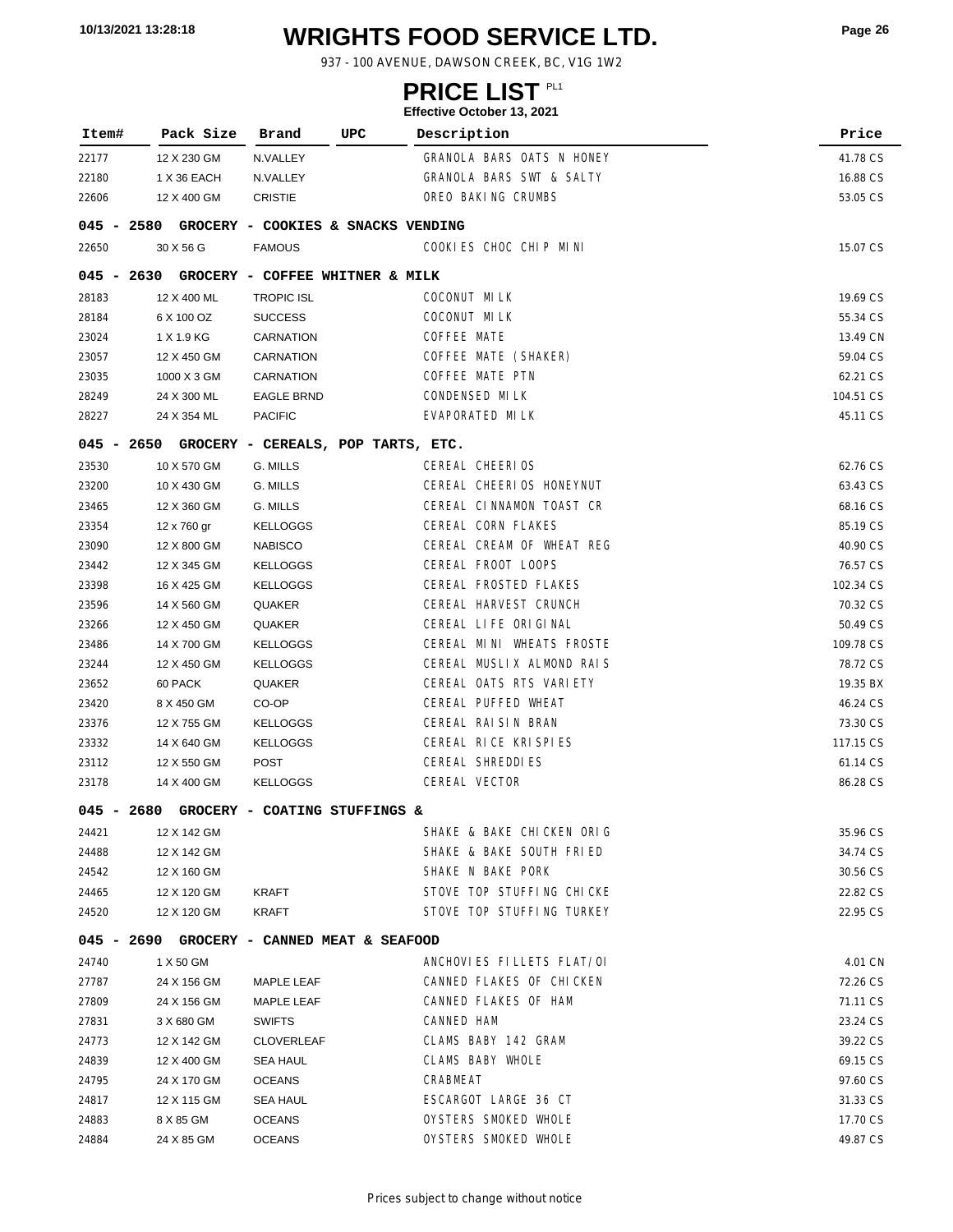# **WRIGHTS FOOD SERVICE LTD. 10/13/2021 13:28:18 Page <sup>27</sup>**

937 - 100 AVENUE, DAWSON CREEK, BC, V1G 1W2

### **PRICE LIST**

| 24630<br>ADMIRAL<br>SALMON PINK<br>126.22 CS<br>6 X 1.81 KG<br><b>SALMON PINK</b><br>24652<br>24 X 213 GM<br><b>GOLD SEAL</b><br>111.59 CS<br>SALMON SOCKEYE RED OCEAN<br><b>OCEANS</b><br>48 x 213 GM<br>281.17 CS<br>24674<br>SARDINES IN SPRING WATER<br>18 X 106 GM<br><b>BRUNSWICK</b><br>31.23 CS<br>24718<br>SHRIMP COCKTAIL<br>24 X 106 GM<br><b>CLOVERLEAF</b><br>107.71 CS<br>24586<br>TUNA CHUNK/LT WATER<br>62.03 CS<br>24751<br>24X 170 GM<br><b>CLOVERLEAF</b><br>TUNA FLAKED LIGHT<br>6 X 1.7 KG<br>DEEP COVE<br>108.09 CS<br>24564<br>$045 - 2710$<br>GROCERY - FRUIT CANNED<br>APPLE SAUCE UNSWEETENED<br><b>SUN RYPE</b><br>18569<br>12 X 625 ML<br>31.65 CS<br>APPLES SLICED PAK<br>25213<br>6 X 2.84 LITRE<br><b>SUCCESS</b><br>54.35 CS<br>CRANBERRY JELLY<br>24 X 348 ML<br>CO-OP<br>40.16 CS<br>25038<br>CRANBERRY SAUCE WHOLE BE<br>24 X 348 ML<br>OC. SPRAY<br>55.56 CS<br>25148<br>FRUIT COCKTAIL FCY<br><b>DEL MONTE</b><br>24 X 398 ML<br>59.66 CS<br>25455<br>FRUIT COCKTAIL PEAR JC.<br>25235<br>6 X 2.84 LITRE<br><b>SUCCESS</b><br>65.54 CS<br>FRUIT COCKTAIL W/CHERRIES<br>25059<br>12 X 540 ML<br>CO-OP<br>40.04 CS<br>ORANGES MANDARIN<br>CO-OP<br>30.50 CS<br>25257<br>24 X 284 ML<br>ORANGES MANDARIN LS<br><b>TROPIC ISL</b><br>25279<br>6 X 2.84 LITRE<br>49.58 CS<br>PEACH HALVES<br>24949<br>12 X 398 ML<br>CO-OP<br>23.94 CS<br>PEACH SLICED IN JUICE<br>25301<br>6 X 2.84 LITRE<br><b>SUCCESS</b><br>95.49 CS<br>PEACH SLICES<br>24971<br>24 X 398 ML<br><b>DEL MONTE</b><br>61.95 CS<br>PEACH SLICES PEAR JC.<br><b>TROPIC ISL</b><br>25411<br>6 X 2.84 LITRE<br>90.91 CS<br>PEAR HALVES<br>12 X 398 ML<br><b>DEL MONTE</b><br>33.94 CS<br>25081<br>PINEAPPLE CHUNKS IN JCE<br>12 X 398 ML<br>CO-OP<br>24.97 CS<br>25015<br>PINEAPPLE CRUSHED IN JUIC<br>24927<br>24 X 398 ML<br><b>DOLE</b><br>50.33 CS<br>PINEAPPLE PIZZA CUT LITE<br>25345<br>6 X 2.84 LITRE<br><b>SUCCESS</b><br>51.04 CS<br>PINEAPPLE SLICED IN JUICE<br>CO-OP<br>24905<br>12 X 398 ML<br>24.97 CS<br>PINEAPPLE TDBTS<br>24 X 398 ML<br><b>DOLE</b><br>55.35 CS<br>25390<br>$045 - 2715$<br>GROCERY - FRUIT IND SERV<br>FRUIT SALAD FRUIT CUP<br>25521<br>6/4X112 ML<br><b>DEL MONTE</b><br>25.51 CS<br>PEACHES DICED FRUIT CUP<br>25543<br>6/4X112 ML<br><b>DEL MONTE</b><br>24.86 CS<br>PEARS FRUIT CUP<br>6/4X107 ML<br>CO-OP<br>20.45 CS<br>25565<br>045 - 2750<br>GROCERY - GRAVY MIX & BASES<br>BEEF CONCENTRATE<br>25730<br>12 X 250 ML<br><b>BOVREL</b><br>54.90 CS<br>CHI CKEN/TURKEY CONCENTRAT<br>12 X 250 ML<br><b>BOVREL</b><br>54.90 CS<br>25752<br>FRENCH DIP AU JUS MIX<br>1 X 5 KG<br><b>STAFFORD</b><br>25620<br>67.00 BX<br><b>GRAVORICH GRAVY BASE</b><br>1 X 5.5 KG<br>STAFFORD<br>100.60 PL<br>25609<br><b>GRAVY BASE BEEF</b><br>1 X 5 KG<br><b>STAFFORD</b><br>57.90 BX<br>25587<br>GRAVY MIX AU JUS TRIO<br>8 X 197 GM<br><b>NESTLE</b><br>58.92 CS<br>25697<br>GRAVY MIX BEEF<br><b>STAFFORD</b><br>53.18 CS<br>25653<br>6 X 453 GM<br>GRAVY MIX BROWN TRIO<br>25796<br>8 X 467 GM<br><b>NESTLE</b><br>62.71 CS<br>GRAVY MIX CHICKEN<br><b>STAFFORD</b><br>51.28 CS<br>25631<br>6 X 432 GM<br>GRAVY MIX CHICKEN TRIO<br>8 X 637 GM<br><b>NESTLE</b><br>71.49 CS<br>25675<br>GRAVY MIX TRIO BEEF<br><b>NESTLE</b><br>25679<br>8 X 490GM<br>81.95 CS<br><b>GRAVY MIX TURKEY</b><br>25677<br>6 X 475GM<br><b>KNORR</b><br>56.06 CS<br>KI TCHEN BOUQUET<br>136.91 CS<br>25774<br>12 X 909 ML<br>ROAST BEEF AU JUS<br>1 X 5.5 KG<br><b>STAFFORD</b><br>89.19 PL<br>25598<br>$045 - 2770$<br>GROCERY - HONEY, SYRUP & MOLASSES<br>HONEY LIQUID SQUEEZE<br>1 X 750 GM<br>KIRKLAND<br>8.45 BT<br>25819<br>HONEY PURE NATURAL<br>25820<br>1 X 15 KG<br>131.67 PL | Item# | Pack Size | Brand<br>UPC | Description | Price |
|----------------------------------------------------------------------------------------------------------------------------------------------------------------------------------------------------------------------------------------------------------------------------------------------------------------------------------------------------------------------------------------------------------------------------------------------------------------------------------------------------------------------------------------------------------------------------------------------------------------------------------------------------------------------------------------------------------------------------------------------------------------------------------------------------------------------------------------------------------------------------------------------------------------------------------------------------------------------------------------------------------------------------------------------------------------------------------------------------------------------------------------------------------------------------------------------------------------------------------------------------------------------------------------------------------------------------------------------------------------------------------------------------------------------------------------------------------------------------------------------------------------------------------------------------------------------------------------------------------------------------------------------------------------------------------------------------------------------------------------------------------------------------------------------------------------------------------------------------------------------------------------------------------------------------------------------------------------------------------------------------------------------------------------------------------------------------------------------------------------------------------------------------------------------------------------------------------------------------------------------------------------------------------------------------------------------------------------------------------------------------------------------------------------------------------------------------------------------------------------------------------------------------------------------------------------------------------------------------------------------------------------------------------------------------------------------------------------------------------------------------------------------------------------------------------------------------------------------------------------------------------------------------------------------------------------------------------------------------------------------------------------------------------------------------------------------------------------------------------------------------------------------------------------------------------------------------------------------------------------------------------------------------------------------------------------------------------------------------------------------------------------------------------------------------------------------------------------------------------------------------------------------------------------------------------------------------------------------------------------------------------------------------------------------------------------------------|-------|-----------|--------------|-------------|-------|
|                                                                                                                                                                                                                                                                                                                                                                                                                                                                                                                                                                                                                                                                                                                                                                                                                                                                                                                                                                                                                                                                                                                                                                                                                                                                                                                                                                                                                                                                                                                                                                                                                                                                                                                                                                                                                                                                                                                                                                                                                                                                                                                                                                                                                                                                                                                                                                                                                                                                                                                                                                                                                                                                                                                                                                                                                                                                                                                                                                                                                                                                                                                                                                                                                                                                                                                                                                                                                                                                                                                                                                                                                                                                                                    |       |           |              |             |       |
|                                                                                                                                                                                                                                                                                                                                                                                                                                                                                                                                                                                                                                                                                                                                                                                                                                                                                                                                                                                                                                                                                                                                                                                                                                                                                                                                                                                                                                                                                                                                                                                                                                                                                                                                                                                                                                                                                                                                                                                                                                                                                                                                                                                                                                                                                                                                                                                                                                                                                                                                                                                                                                                                                                                                                                                                                                                                                                                                                                                                                                                                                                                                                                                                                                                                                                                                                                                                                                                                                                                                                                                                                                                                                                    |       |           |              |             |       |
|                                                                                                                                                                                                                                                                                                                                                                                                                                                                                                                                                                                                                                                                                                                                                                                                                                                                                                                                                                                                                                                                                                                                                                                                                                                                                                                                                                                                                                                                                                                                                                                                                                                                                                                                                                                                                                                                                                                                                                                                                                                                                                                                                                                                                                                                                                                                                                                                                                                                                                                                                                                                                                                                                                                                                                                                                                                                                                                                                                                                                                                                                                                                                                                                                                                                                                                                                                                                                                                                                                                                                                                                                                                                                                    |       |           |              |             |       |
|                                                                                                                                                                                                                                                                                                                                                                                                                                                                                                                                                                                                                                                                                                                                                                                                                                                                                                                                                                                                                                                                                                                                                                                                                                                                                                                                                                                                                                                                                                                                                                                                                                                                                                                                                                                                                                                                                                                                                                                                                                                                                                                                                                                                                                                                                                                                                                                                                                                                                                                                                                                                                                                                                                                                                                                                                                                                                                                                                                                                                                                                                                                                                                                                                                                                                                                                                                                                                                                                                                                                                                                                                                                                                                    |       |           |              |             |       |
|                                                                                                                                                                                                                                                                                                                                                                                                                                                                                                                                                                                                                                                                                                                                                                                                                                                                                                                                                                                                                                                                                                                                                                                                                                                                                                                                                                                                                                                                                                                                                                                                                                                                                                                                                                                                                                                                                                                                                                                                                                                                                                                                                                                                                                                                                                                                                                                                                                                                                                                                                                                                                                                                                                                                                                                                                                                                                                                                                                                                                                                                                                                                                                                                                                                                                                                                                                                                                                                                                                                                                                                                                                                                                                    |       |           |              |             |       |
|                                                                                                                                                                                                                                                                                                                                                                                                                                                                                                                                                                                                                                                                                                                                                                                                                                                                                                                                                                                                                                                                                                                                                                                                                                                                                                                                                                                                                                                                                                                                                                                                                                                                                                                                                                                                                                                                                                                                                                                                                                                                                                                                                                                                                                                                                                                                                                                                                                                                                                                                                                                                                                                                                                                                                                                                                                                                                                                                                                                                                                                                                                                                                                                                                                                                                                                                                                                                                                                                                                                                                                                                                                                                                                    |       |           |              |             |       |
|                                                                                                                                                                                                                                                                                                                                                                                                                                                                                                                                                                                                                                                                                                                                                                                                                                                                                                                                                                                                                                                                                                                                                                                                                                                                                                                                                                                                                                                                                                                                                                                                                                                                                                                                                                                                                                                                                                                                                                                                                                                                                                                                                                                                                                                                                                                                                                                                                                                                                                                                                                                                                                                                                                                                                                                                                                                                                                                                                                                                                                                                                                                                                                                                                                                                                                                                                                                                                                                                                                                                                                                                                                                                                                    |       |           |              |             |       |
|                                                                                                                                                                                                                                                                                                                                                                                                                                                                                                                                                                                                                                                                                                                                                                                                                                                                                                                                                                                                                                                                                                                                                                                                                                                                                                                                                                                                                                                                                                                                                                                                                                                                                                                                                                                                                                                                                                                                                                                                                                                                                                                                                                                                                                                                                                                                                                                                                                                                                                                                                                                                                                                                                                                                                                                                                                                                                                                                                                                                                                                                                                                                                                                                                                                                                                                                                                                                                                                                                                                                                                                                                                                                                                    |       |           |              |             |       |
|                                                                                                                                                                                                                                                                                                                                                                                                                                                                                                                                                                                                                                                                                                                                                                                                                                                                                                                                                                                                                                                                                                                                                                                                                                                                                                                                                                                                                                                                                                                                                                                                                                                                                                                                                                                                                                                                                                                                                                                                                                                                                                                                                                                                                                                                                                                                                                                                                                                                                                                                                                                                                                                                                                                                                                                                                                                                                                                                                                                                                                                                                                                                                                                                                                                                                                                                                                                                                                                                                                                                                                                                                                                                                                    |       |           |              |             |       |
|                                                                                                                                                                                                                                                                                                                                                                                                                                                                                                                                                                                                                                                                                                                                                                                                                                                                                                                                                                                                                                                                                                                                                                                                                                                                                                                                                                                                                                                                                                                                                                                                                                                                                                                                                                                                                                                                                                                                                                                                                                                                                                                                                                                                                                                                                                                                                                                                                                                                                                                                                                                                                                                                                                                                                                                                                                                                                                                                                                                                                                                                                                                                                                                                                                                                                                                                                                                                                                                                                                                                                                                                                                                                                                    |       |           |              |             |       |
|                                                                                                                                                                                                                                                                                                                                                                                                                                                                                                                                                                                                                                                                                                                                                                                                                                                                                                                                                                                                                                                                                                                                                                                                                                                                                                                                                                                                                                                                                                                                                                                                                                                                                                                                                                                                                                                                                                                                                                                                                                                                                                                                                                                                                                                                                                                                                                                                                                                                                                                                                                                                                                                                                                                                                                                                                                                                                                                                                                                                                                                                                                                                                                                                                                                                                                                                                                                                                                                                                                                                                                                                                                                                                                    |       |           |              |             |       |
|                                                                                                                                                                                                                                                                                                                                                                                                                                                                                                                                                                                                                                                                                                                                                                                                                                                                                                                                                                                                                                                                                                                                                                                                                                                                                                                                                                                                                                                                                                                                                                                                                                                                                                                                                                                                                                                                                                                                                                                                                                                                                                                                                                                                                                                                                                                                                                                                                                                                                                                                                                                                                                                                                                                                                                                                                                                                                                                                                                                                                                                                                                                                                                                                                                                                                                                                                                                                                                                                                                                                                                                                                                                                                                    |       |           |              |             |       |
|                                                                                                                                                                                                                                                                                                                                                                                                                                                                                                                                                                                                                                                                                                                                                                                                                                                                                                                                                                                                                                                                                                                                                                                                                                                                                                                                                                                                                                                                                                                                                                                                                                                                                                                                                                                                                                                                                                                                                                                                                                                                                                                                                                                                                                                                                                                                                                                                                                                                                                                                                                                                                                                                                                                                                                                                                                                                                                                                                                                                                                                                                                                                                                                                                                                                                                                                                                                                                                                                                                                                                                                                                                                                                                    |       |           |              |             |       |
|                                                                                                                                                                                                                                                                                                                                                                                                                                                                                                                                                                                                                                                                                                                                                                                                                                                                                                                                                                                                                                                                                                                                                                                                                                                                                                                                                                                                                                                                                                                                                                                                                                                                                                                                                                                                                                                                                                                                                                                                                                                                                                                                                                                                                                                                                                                                                                                                                                                                                                                                                                                                                                                                                                                                                                                                                                                                                                                                                                                                                                                                                                                                                                                                                                                                                                                                                                                                                                                                                                                                                                                                                                                                                                    |       |           |              |             |       |
|                                                                                                                                                                                                                                                                                                                                                                                                                                                                                                                                                                                                                                                                                                                                                                                                                                                                                                                                                                                                                                                                                                                                                                                                                                                                                                                                                                                                                                                                                                                                                                                                                                                                                                                                                                                                                                                                                                                                                                                                                                                                                                                                                                                                                                                                                                                                                                                                                                                                                                                                                                                                                                                                                                                                                                                                                                                                                                                                                                                                                                                                                                                                                                                                                                                                                                                                                                                                                                                                                                                                                                                                                                                                                                    |       |           |              |             |       |
|                                                                                                                                                                                                                                                                                                                                                                                                                                                                                                                                                                                                                                                                                                                                                                                                                                                                                                                                                                                                                                                                                                                                                                                                                                                                                                                                                                                                                                                                                                                                                                                                                                                                                                                                                                                                                                                                                                                                                                                                                                                                                                                                                                                                                                                                                                                                                                                                                                                                                                                                                                                                                                                                                                                                                                                                                                                                                                                                                                                                                                                                                                                                                                                                                                                                                                                                                                                                                                                                                                                                                                                                                                                                                                    |       |           |              |             |       |
|                                                                                                                                                                                                                                                                                                                                                                                                                                                                                                                                                                                                                                                                                                                                                                                                                                                                                                                                                                                                                                                                                                                                                                                                                                                                                                                                                                                                                                                                                                                                                                                                                                                                                                                                                                                                                                                                                                                                                                                                                                                                                                                                                                                                                                                                                                                                                                                                                                                                                                                                                                                                                                                                                                                                                                                                                                                                                                                                                                                                                                                                                                                                                                                                                                                                                                                                                                                                                                                                                                                                                                                                                                                                                                    |       |           |              |             |       |
|                                                                                                                                                                                                                                                                                                                                                                                                                                                                                                                                                                                                                                                                                                                                                                                                                                                                                                                                                                                                                                                                                                                                                                                                                                                                                                                                                                                                                                                                                                                                                                                                                                                                                                                                                                                                                                                                                                                                                                                                                                                                                                                                                                                                                                                                                                                                                                                                                                                                                                                                                                                                                                                                                                                                                                                                                                                                                                                                                                                                                                                                                                                                                                                                                                                                                                                                                                                                                                                                                                                                                                                                                                                                                                    |       |           |              |             |       |
|                                                                                                                                                                                                                                                                                                                                                                                                                                                                                                                                                                                                                                                                                                                                                                                                                                                                                                                                                                                                                                                                                                                                                                                                                                                                                                                                                                                                                                                                                                                                                                                                                                                                                                                                                                                                                                                                                                                                                                                                                                                                                                                                                                                                                                                                                                                                                                                                                                                                                                                                                                                                                                                                                                                                                                                                                                                                                                                                                                                                                                                                                                                                                                                                                                                                                                                                                                                                                                                                                                                                                                                                                                                                                                    |       |           |              |             |       |
|                                                                                                                                                                                                                                                                                                                                                                                                                                                                                                                                                                                                                                                                                                                                                                                                                                                                                                                                                                                                                                                                                                                                                                                                                                                                                                                                                                                                                                                                                                                                                                                                                                                                                                                                                                                                                                                                                                                                                                                                                                                                                                                                                                                                                                                                                                                                                                                                                                                                                                                                                                                                                                                                                                                                                                                                                                                                                                                                                                                                                                                                                                                                                                                                                                                                                                                                                                                                                                                                                                                                                                                                                                                                                                    |       |           |              |             |       |
|                                                                                                                                                                                                                                                                                                                                                                                                                                                                                                                                                                                                                                                                                                                                                                                                                                                                                                                                                                                                                                                                                                                                                                                                                                                                                                                                                                                                                                                                                                                                                                                                                                                                                                                                                                                                                                                                                                                                                                                                                                                                                                                                                                                                                                                                                                                                                                                                                                                                                                                                                                                                                                                                                                                                                                                                                                                                                                                                                                                                                                                                                                                                                                                                                                                                                                                                                                                                                                                                                                                                                                                                                                                                                                    |       |           |              |             |       |
|                                                                                                                                                                                                                                                                                                                                                                                                                                                                                                                                                                                                                                                                                                                                                                                                                                                                                                                                                                                                                                                                                                                                                                                                                                                                                                                                                                                                                                                                                                                                                                                                                                                                                                                                                                                                                                                                                                                                                                                                                                                                                                                                                                                                                                                                                                                                                                                                                                                                                                                                                                                                                                                                                                                                                                                                                                                                                                                                                                                                                                                                                                                                                                                                                                                                                                                                                                                                                                                                                                                                                                                                                                                                                                    |       |           |              |             |       |
|                                                                                                                                                                                                                                                                                                                                                                                                                                                                                                                                                                                                                                                                                                                                                                                                                                                                                                                                                                                                                                                                                                                                                                                                                                                                                                                                                                                                                                                                                                                                                                                                                                                                                                                                                                                                                                                                                                                                                                                                                                                                                                                                                                                                                                                                                                                                                                                                                                                                                                                                                                                                                                                                                                                                                                                                                                                                                                                                                                                                                                                                                                                                                                                                                                                                                                                                                                                                                                                                                                                                                                                                                                                                                                    |       |           |              |             |       |
|                                                                                                                                                                                                                                                                                                                                                                                                                                                                                                                                                                                                                                                                                                                                                                                                                                                                                                                                                                                                                                                                                                                                                                                                                                                                                                                                                                                                                                                                                                                                                                                                                                                                                                                                                                                                                                                                                                                                                                                                                                                                                                                                                                                                                                                                                                                                                                                                                                                                                                                                                                                                                                                                                                                                                                                                                                                                                                                                                                                                                                                                                                                                                                                                                                                                                                                                                                                                                                                                                                                                                                                                                                                                                                    |       |           |              |             |       |
|                                                                                                                                                                                                                                                                                                                                                                                                                                                                                                                                                                                                                                                                                                                                                                                                                                                                                                                                                                                                                                                                                                                                                                                                                                                                                                                                                                                                                                                                                                                                                                                                                                                                                                                                                                                                                                                                                                                                                                                                                                                                                                                                                                                                                                                                                                                                                                                                                                                                                                                                                                                                                                                                                                                                                                                                                                                                                                                                                                                                                                                                                                                                                                                                                                                                                                                                                                                                                                                                                                                                                                                                                                                                                                    |       |           |              |             |       |
|                                                                                                                                                                                                                                                                                                                                                                                                                                                                                                                                                                                                                                                                                                                                                                                                                                                                                                                                                                                                                                                                                                                                                                                                                                                                                                                                                                                                                                                                                                                                                                                                                                                                                                                                                                                                                                                                                                                                                                                                                                                                                                                                                                                                                                                                                                                                                                                                                                                                                                                                                                                                                                                                                                                                                                                                                                                                                                                                                                                                                                                                                                                                                                                                                                                                                                                                                                                                                                                                                                                                                                                                                                                                                                    |       |           |              |             |       |
|                                                                                                                                                                                                                                                                                                                                                                                                                                                                                                                                                                                                                                                                                                                                                                                                                                                                                                                                                                                                                                                                                                                                                                                                                                                                                                                                                                                                                                                                                                                                                                                                                                                                                                                                                                                                                                                                                                                                                                                                                                                                                                                                                                                                                                                                                                                                                                                                                                                                                                                                                                                                                                                                                                                                                                                                                                                                                                                                                                                                                                                                                                                                                                                                                                                                                                                                                                                                                                                                                                                                                                                                                                                                                                    |       |           |              |             |       |
|                                                                                                                                                                                                                                                                                                                                                                                                                                                                                                                                                                                                                                                                                                                                                                                                                                                                                                                                                                                                                                                                                                                                                                                                                                                                                                                                                                                                                                                                                                                                                                                                                                                                                                                                                                                                                                                                                                                                                                                                                                                                                                                                                                                                                                                                                                                                                                                                                                                                                                                                                                                                                                                                                                                                                                                                                                                                                                                                                                                                                                                                                                                                                                                                                                                                                                                                                                                                                                                                                                                                                                                                                                                                                                    |       |           |              |             |       |
|                                                                                                                                                                                                                                                                                                                                                                                                                                                                                                                                                                                                                                                                                                                                                                                                                                                                                                                                                                                                                                                                                                                                                                                                                                                                                                                                                                                                                                                                                                                                                                                                                                                                                                                                                                                                                                                                                                                                                                                                                                                                                                                                                                                                                                                                                                                                                                                                                                                                                                                                                                                                                                                                                                                                                                                                                                                                                                                                                                                                                                                                                                                                                                                                                                                                                                                                                                                                                                                                                                                                                                                                                                                                                                    |       |           |              |             |       |
|                                                                                                                                                                                                                                                                                                                                                                                                                                                                                                                                                                                                                                                                                                                                                                                                                                                                                                                                                                                                                                                                                                                                                                                                                                                                                                                                                                                                                                                                                                                                                                                                                                                                                                                                                                                                                                                                                                                                                                                                                                                                                                                                                                                                                                                                                                                                                                                                                                                                                                                                                                                                                                                                                                                                                                                                                                                                                                                                                                                                                                                                                                                                                                                                                                                                                                                                                                                                                                                                                                                                                                                                                                                                                                    |       |           |              |             |       |
|                                                                                                                                                                                                                                                                                                                                                                                                                                                                                                                                                                                                                                                                                                                                                                                                                                                                                                                                                                                                                                                                                                                                                                                                                                                                                                                                                                                                                                                                                                                                                                                                                                                                                                                                                                                                                                                                                                                                                                                                                                                                                                                                                                                                                                                                                                                                                                                                                                                                                                                                                                                                                                                                                                                                                                                                                                                                                                                                                                                                                                                                                                                                                                                                                                                                                                                                                                                                                                                                                                                                                                                                                                                                                                    |       |           |              |             |       |
|                                                                                                                                                                                                                                                                                                                                                                                                                                                                                                                                                                                                                                                                                                                                                                                                                                                                                                                                                                                                                                                                                                                                                                                                                                                                                                                                                                                                                                                                                                                                                                                                                                                                                                                                                                                                                                                                                                                                                                                                                                                                                                                                                                                                                                                                                                                                                                                                                                                                                                                                                                                                                                                                                                                                                                                                                                                                                                                                                                                                                                                                                                                                                                                                                                                                                                                                                                                                                                                                                                                                                                                                                                                                                                    |       |           |              |             |       |
|                                                                                                                                                                                                                                                                                                                                                                                                                                                                                                                                                                                                                                                                                                                                                                                                                                                                                                                                                                                                                                                                                                                                                                                                                                                                                                                                                                                                                                                                                                                                                                                                                                                                                                                                                                                                                                                                                                                                                                                                                                                                                                                                                                                                                                                                                                                                                                                                                                                                                                                                                                                                                                                                                                                                                                                                                                                                                                                                                                                                                                                                                                                                                                                                                                                                                                                                                                                                                                                                                                                                                                                                                                                                                                    |       |           |              |             |       |
|                                                                                                                                                                                                                                                                                                                                                                                                                                                                                                                                                                                                                                                                                                                                                                                                                                                                                                                                                                                                                                                                                                                                                                                                                                                                                                                                                                                                                                                                                                                                                                                                                                                                                                                                                                                                                                                                                                                                                                                                                                                                                                                                                                                                                                                                                                                                                                                                                                                                                                                                                                                                                                                                                                                                                                                                                                                                                                                                                                                                                                                                                                                                                                                                                                                                                                                                                                                                                                                                                                                                                                                                                                                                                                    |       |           |              |             |       |
|                                                                                                                                                                                                                                                                                                                                                                                                                                                                                                                                                                                                                                                                                                                                                                                                                                                                                                                                                                                                                                                                                                                                                                                                                                                                                                                                                                                                                                                                                                                                                                                                                                                                                                                                                                                                                                                                                                                                                                                                                                                                                                                                                                                                                                                                                                                                                                                                                                                                                                                                                                                                                                                                                                                                                                                                                                                                                                                                                                                                                                                                                                                                                                                                                                                                                                                                                                                                                                                                                                                                                                                                                                                                                                    |       |           |              |             |       |
|                                                                                                                                                                                                                                                                                                                                                                                                                                                                                                                                                                                                                                                                                                                                                                                                                                                                                                                                                                                                                                                                                                                                                                                                                                                                                                                                                                                                                                                                                                                                                                                                                                                                                                                                                                                                                                                                                                                                                                                                                                                                                                                                                                                                                                                                                                                                                                                                                                                                                                                                                                                                                                                                                                                                                                                                                                                                                                                                                                                                                                                                                                                                                                                                                                                                                                                                                                                                                                                                                                                                                                                                                                                                                                    |       |           |              |             |       |
|                                                                                                                                                                                                                                                                                                                                                                                                                                                                                                                                                                                                                                                                                                                                                                                                                                                                                                                                                                                                                                                                                                                                                                                                                                                                                                                                                                                                                                                                                                                                                                                                                                                                                                                                                                                                                                                                                                                                                                                                                                                                                                                                                                                                                                                                                                                                                                                                                                                                                                                                                                                                                                                                                                                                                                                                                                                                                                                                                                                                                                                                                                                                                                                                                                                                                                                                                                                                                                                                                                                                                                                                                                                                                                    |       |           |              |             |       |
|                                                                                                                                                                                                                                                                                                                                                                                                                                                                                                                                                                                                                                                                                                                                                                                                                                                                                                                                                                                                                                                                                                                                                                                                                                                                                                                                                                                                                                                                                                                                                                                                                                                                                                                                                                                                                                                                                                                                                                                                                                                                                                                                                                                                                                                                                                                                                                                                                                                                                                                                                                                                                                                                                                                                                                                                                                                                                                                                                                                                                                                                                                                                                                                                                                                                                                                                                                                                                                                                                                                                                                                                                                                                                                    |       |           |              |             |       |
|                                                                                                                                                                                                                                                                                                                                                                                                                                                                                                                                                                                                                                                                                                                                                                                                                                                                                                                                                                                                                                                                                                                                                                                                                                                                                                                                                                                                                                                                                                                                                                                                                                                                                                                                                                                                                                                                                                                                                                                                                                                                                                                                                                                                                                                                                                                                                                                                                                                                                                                                                                                                                                                                                                                                                                                                                                                                                                                                                                                                                                                                                                                                                                                                                                                                                                                                                                                                                                                                                                                                                                                                                                                                                                    |       |           |              |             |       |
|                                                                                                                                                                                                                                                                                                                                                                                                                                                                                                                                                                                                                                                                                                                                                                                                                                                                                                                                                                                                                                                                                                                                                                                                                                                                                                                                                                                                                                                                                                                                                                                                                                                                                                                                                                                                                                                                                                                                                                                                                                                                                                                                                                                                                                                                                                                                                                                                                                                                                                                                                                                                                                                                                                                                                                                                                                                                                                                                                                                                                                                                                                                                                                                                                                                                                                                                                                                                                                                                                                                                                                                                                                                                                                    |       |           |              |             |       |
|                                                                                                                                                                                                                                                                                                                                                                                                                                                                                                                                                                                                                                                                                                                                                                                                                                                                                                                                                                                                                                                                                                                                                                                                                                                                                                                                                                                                                                                                                                                                                                                                                                                                                                                                                                                                                                                                                                                                                                                                                                                                                                                                                                                                                                                                                                                                                                                                                                                                                                                                                                                                                                                                                                                                                                                                                                                                                                                                                                                                                                                                                                                                                                                                                                                                                                                                                                                                                                                                                                                                                                                                                                                                                                    |       |           |              |             |       |
|                                                                                                                                                                                                                                                                                                                                                                                                                                                                                                                                                                                                                                                                                                                                                                                                                                                                                                                                                                                                                                                                                                                                                                                                                                                                                                                                                                                                                                                                                                                                                                                                                                                                                                                                                                                                                                                                                                                                                                                                                                                                                                                                                                                                                                                                                                                                                                                                                                                                                                                                                                                                                                                                                                                                                                                                                                                                                                                                                                                                                                                                                                                                                                                                                                                                                                                                                                                                                                                                                                                                                                                                                                                                                                    |       |           |              |             |       |
|                                                                                                                                                                                                                                                                                                                                                                                                                                                                                                                                                                                                                                                                                                                                                                                                                                                                                                                                                                                                                                                                                                                                                                                                                                                                                                                                                                                                                                                                                                                                                                                                                                                                                                                                                                                                                                                                                                                                                                                                                                                                                                                                                                                                                                                                                                                                                                                                                                                                                                                                                                                                                                                                                                                                                                                                                                                                                                                                                                                                                                                                                                                                                                                                                                                                                                                                                                                                                                                                                                                                                                                                                                                                                                    |       |           |              |             |       |
|                                                                                                                                                                                                                                                                                                                                                                                                                                                                                                                                                                                                                                                                                                                                                                                                                                                                                                                                                                                                                                                                                                                                                                                                                                                                                                                                                                                                                                                                                                                                                                                                                                                                                                                                                                                                                                                                                                                                                                                                                                                                                                                                                                                                                                                                                                                                                                                                                                                                                                                                                                                                                                                                                                                                                                                                                                                                                                                                                                                                                                                                                                                                                                                                                                                                                                                                                                                                                                                                                                                                                                                                                                                                                                    |       |           |              |             |       |
|                                                                                                                                                                                                                                                                                                                                                                                                                                                                                                                                                                                                                                                                                                                                                                                                                                                                                                                                                                                                                                                                                                                                                                                                                                                                                                                                                                                                                                                                                                                                                                                                                                                                                                                                                                                                                                                                                                                                                                                                                                                                                                                                                                                                                                                                                                                                                                                                                                                                                                                                                                                                                                                                                                                                                                                                                                                                                                                                                                                                                                                                                                                                                                                                                                                                                                                                                                                                                                                                                                                                                                                                                                                                                                    |       |           |              |             |       |
|                                                                                                                                                                                                                                                                                                                                                                                                                                                                                                                                                                                                                                                                                                                                                                                                                                                                                                                                                                                                                                                                                                                                                                                                                                                                                                                                                                                                                                                                                                                                                                                                                                                                                                                                                                                                                                                                                                                                                                                                                                                                                                                                                                                                                                                                                                                                                                                                                                                                                                                                                                                                                                                                                                                                                                                                                                                                                                                                                                                                                                                                                                                                                                                                                                                                                                                                                                                                                                                                                                                                                                                                                                                                                                    |       |           |              |             |       |
|                                                                                                                                                                                                                                                                                                                                                                                                                                                                                                                                                                                                                                                                                                                                                                                                                                                                                                                                                                                                                                                                                                                                                                                                                                                                                                                                                                                                                                                                                                                                                                                                                                                                                                                                                                                                                                                                                                                                                                                                                                                                                                                                                                                                                                                                                                                                                                                                                                                                                                                                                                                                                                                                                                                                                                                                                                                                                                                                                                                                                                                                                                                                                                                                                                                                                                                                                                                                                                                                                                                                                                                                                                                                                                    |       |           |              |             |       |
|                                                                                                                                                                                                                                                                                                                                                                                                                                                                                                                                                                                                                                                                                                                                                                                                                                                                                                                                                                                                                                                                                                                                                                                                                                                                                                                                                                                                                                                                                                                                                                                                                                                                                                                                                                                                                                                                                                                                                                                                                                                                                                                                                                                                                                                                                                                                                                                                                                                                                                                                                                                                                                                                                                                                                                                                                                                                                                                                                                                                                                                                                                                                                                                                                                                                                                                                                                                                                                                                                                                                                                                                                                                                                                    |       |           |              |             |       |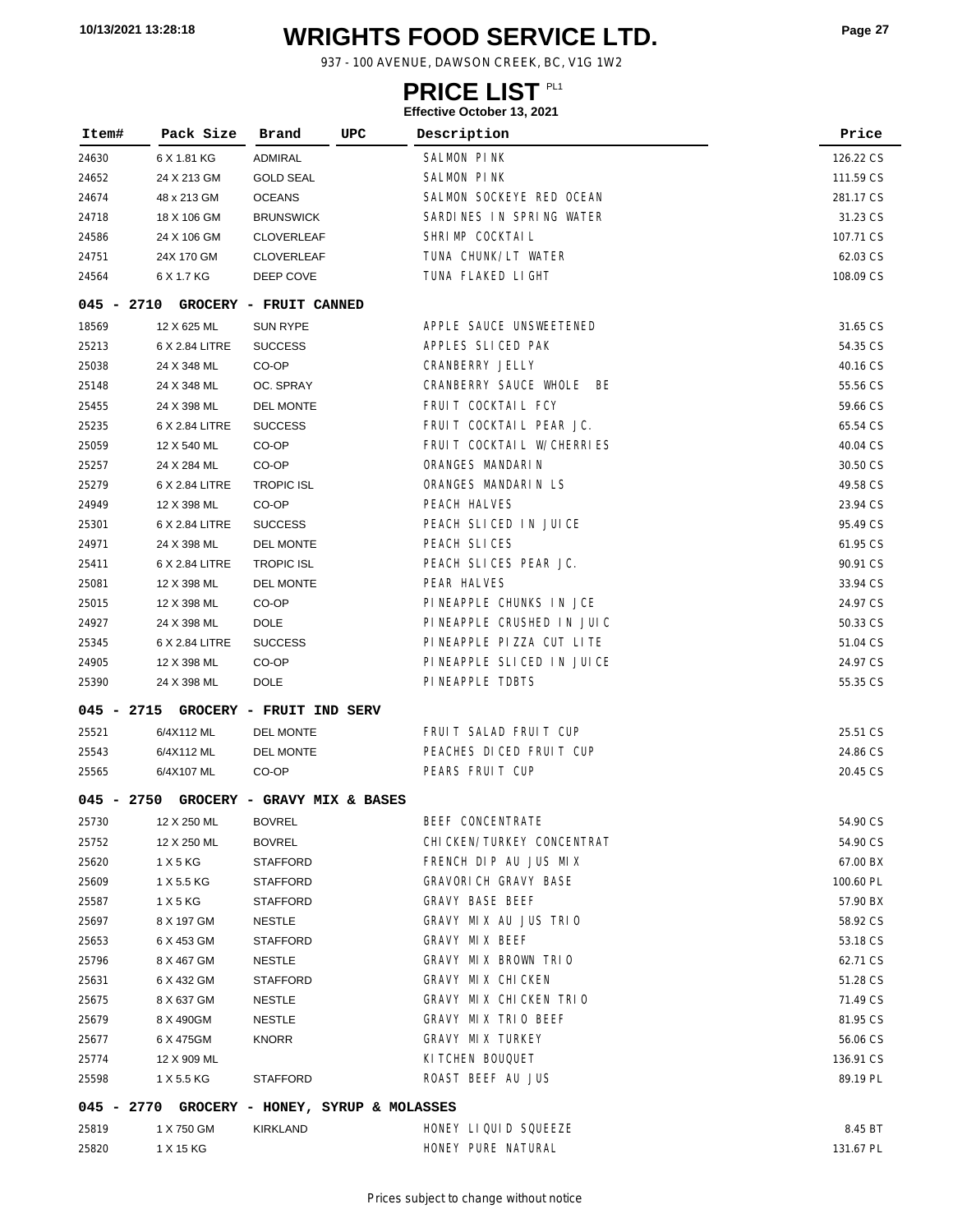# **WRIGHTS FOOD SERVICE LTD. 10/13/2021 13:28:18 Page <sup>28</sup>**

937 - 100 AVENUE, DAWSON CREEK, BC, V1G 1W2

### **PRICE LIST**

#### **Effective October 13, 2021**

| Item#        | Pack Size           | Brand                             | UPC                          | Description                 | Price     |
|--------------|---------------------|-----------------------------------|------------------------------|-----------------------------|-----------|
| 31868        | 6 X 675 GM          | <b>CROSBY</b>                     |                              | MOLASSES COOKING            | 24.55 CS  |
| 31758        | 6 X 675 ML          | CO-OP                             |                              | MOLASSES FANCY              | 22.95 CS  |
| 31914        | 1 X 5 KG            | <b>CROSBY</b>                     |                              | MOLASSES FANCY              | 21.88 PL  |
| 31846        | 12 X 750 ML         | <b>ROGERS</b>                     |                              | SYRUP GOLDEN                | 53.29 CS  |
| 31802        | <b>12 X 1 LITRE</b> | <b>BEEHIVE</b>                    |                              | SYRUP CORN                  | 90.08 CS  |
| 31714        | 12 X 500 GM         | LILY                              |                              | SYRUP CORN<br>(WHITE)       | 43.31 CS  |
| 31736        | 12 X 500 ML         | <b>BEEHIVE</b>                    |                              | SYRUP CORN (GOLD)           | 43.31 CS  |
| 31824        | 2 X 4 LITRE         | <b>TRANS ALPN</b>                 |                              | SYRUP MAPLE PANCAKE         | 32.45 CS  |
| 31956        | 1 X 1 LITRE         | KIRKLAND                          |                              | SYRUP MAPLE PURE            | 18.11 BT  |
| 31780        | 6 X 750 ML          | <b>AUNT JEMIM</b>                 |                              | SYRUP REGULAR MAPLE         | 22.38 CS  |
| 045 - 2775   |                     | GROCERY - INSECTICIDES/REPELLANTS |                              |                             |           |
| 25895        | 12 X 230 GM         | DEEP WOOD                         |                              | INSECT REPELLENT AEROSOL    | 133.00 CT |
| 045 - 2790   | GROCERY - JAMS,     |                                   | <b>JELLIES &amp; SPREADS</b> |                             |           |
| 12497        | 1 X 900gr           | KRAFT                             |                              | CHEESE WHIZ                 | 10.99 EA  |
| 26052        | 12 X 450GR          | KRAFT                             |                              | CHEESE WHIZ REGULAR         | 86.76 CS  |
| 26049        | 12 X 500 ML         | <b>SMUCKERS</b>                   |                              | JAM RASPBERRY GLASS         | 66.33 CS  |
| 26005        | 1 X 14 KG           |                                   |                              | JAM RASPBERRY PAIL          | 110.72 PL |
| 26071        | 12 X 500 ML         | <b>SMUCKERS</b>                   |                              | JAM STRAWBERRY GLASS        | 65.36 CS  |
| 29110        | 1 X 2 KG            | KRAFT                             |                              | PEANUT BUTTER               | 10.85 PL  |
| 29085        | 12 X 1 KG           | KRAFT                             |                              | PEANUT BUTTER SMOOTH        | 96.08 CS  |
| $045 - 2850$ |                     | GROCERY - CONDIMENTS              |                              |                             |           |
| 17249        | 1 X 4 KG            | <b>GOLDEN DRA</b>                 |                              | GARLIC / MINCED #1          | 24.20 PL  |
| 12365        | 12 X 325 ML         | <b>FRENCH'S</b>                   |                              | HONEY MUSTARD SAUCE         | 40.49 CS  |
| 27567        | 4 X 2.84 LITRE      | <b>HEINZ</b>                      |                              | KETCHUP BIG RED PLASTIC J   | 37.26 CS  |
| 27413        | 2 X 4 LITRE         | <b>WINGS</b>                      |                              | KETCHUP PLASTIC JUG         | 24.76 CS  |
| 27523        | 12 X 1 LITRE        | HEINZ                             |                              | KETCHUP SQUEEZE BOTTLE      | 69.23 CS  |
| 27611        | 6 X 2.84 LITRE      | <b>HEINZ</b>                      |                              | <b>KETCHUP TINS</b>         | 71.73 CS  |
| 27469        | 20 X 575 ML         | <b>HEINZ</b>                      |                              | KETCHUP UPSIDE DOWN         | 61.95 CS  |
| 27446        | 1 X 11.3 LITRE      | PC                                |                              | KETCHUP VOL PAK             | 30.06 BX  |
| 27545        | 1 X 11.35 LITRE     | HEINZ                             |                              | KETCHUP VOL PAK             | 42.79 CS  |
| 12420        | 2 X 2.9 LITRE       | <b>FRENCH'S</b>                   |                              | MUSTARD<br>PREPARED         | 14.05 CS  |
| 12343        | 2 X 4 LITRE         | <b>WINGS</b>                      |                              | MUSTARD (WINGS)             | 17.08 CS  |
| 27566        | 4 X 2.84 LITRE      | <b>HEINZ</b>                      |                              | MUSTARD BIG PLASTIC JUG     | 23.37 CS  |
| 12486        | 1 X 750 ML          |                                   |                              | MUSTARD DI JON GRAINY FLEU  | 9.04 EA   |
| 12464        | 12 X 325 ML         | <b>FRENCH'S</b>                   |                              | MUSTARD DI JON MI LD        | 38.37 CS  |
| 12388        | 1 X 4.6 LTR         |                                   |                              | MUSTARD FLEUR DE DIJON      | 25.26 EA  |
| 12398        | 12 X 100 ML         | KEEN                              |                              | MUSTARD PREPARED HOT        | 31.90 CS  |
| 12442        | 12 X 225 ML         | <b>FRENCH'S</b>                   |                              | MUSTARD SQUEEZE             | 20.60 CS  |
| 12443        | 16 X 400 ML         | <b>FRENCH'S</b>                   |                              | MUSTARD TABLE TOP SQUEEZE   | 44.15 CS  |
| 27490        | 1/1000 8ml          | HEINZ                             |                              | PTNS KETCHUP HEINZ          | 50.42 CS  |
| 27633        | 1/EACH              | <b>WINGS</b>                      |                              | PUMP FOR 4L KETCHUP-MUSTA   | 7.21 PC   |
| 27457        | 1/PUMP              | HEINZ                             |                              | PUMP KETCHUP 2.84 LIT       | 7.22 PC   |
| 27602        | 1/EACH              | HEINZ                             |                              | RACK & SPIGOT FOR VOL PAK   | 27.99 PC  |
| 27600        | 1/EACH              | <b>WINGS</b>                      |                              | RACKS & SPIGOT FOR VOL PA   | 29.38 PC  |
| 13883        | 12 X 500 ML         | <b>BICKS</b>                      |                              | RELISH BITS SQUEEZE         | 42.27 CS  |
| 13850        | 2 X 4 LITRE         | <b>BICKS</b>                      |                              | RELI SH GREEN               | 26.73 CS  |
| 14103        | 2 X 3.78 LITRE      | <b>HELLMANNS</b>                  |                              | SAUCE CHI POTLE             | 46.44 CS  |
| 27644        | 1/EACH              | <b>WINGS</b>                      |                              | SPOUT FOR VOL. PAK. KETCHUP | 12.51 PC  |

**045 - 2860 GROCERY - MEXICAN SUPPLIES**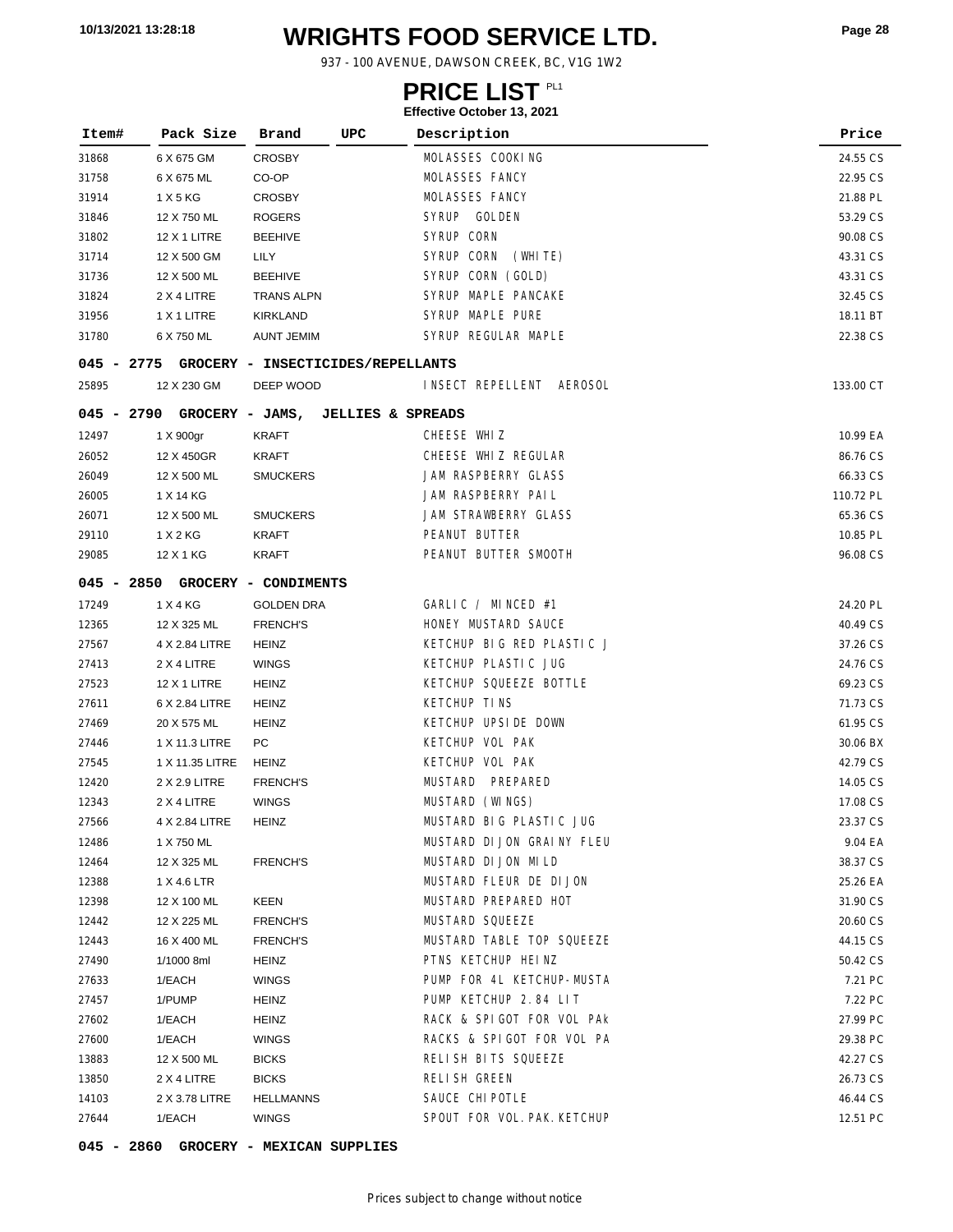# **WRIGHTS FOOD SERVICE LTD. 10/13/2021 13:28:19 Page <sup>29</sup>**

937 - 100 AVENUE, DAWSON CREEK, BC, V1G 1W2

### **PRICE LIST**

| Item#          | Pack Size                  | UPC<br>Brand                           | Description               | Price                |
|----------------|----------------------------|----------------------------------------|---------------------------|----------------------|
| 27974          | 12 X 250 ML                | EL PASO                                | JALAPENO PEPPERS SLICED   | 38.05 CS             |
| 28108          | 2 X 4L                     | <b>WHYTE</b>                           | JALAPENO PEPPERS SLICED   | 32.51 CS             |
|                |                            |                                        | NACHO CHIPS SALT ROUND    |                      |
| 28128          | 6 x 454 GM                 | EL MOLINO                              | NACHO CHIPS TRI-COLOR     | 18.44 CS             |
| 27920          | 12 X 300 GM                | <b>FRESH BEST</b>                      | <b>REFRIED BEANS</b>      | 55.37 CS             |
| 28084<br>27997 | 12 X 398 ML<br>6 X 1.89 LT | EL PASO<br>CO-OP                       | SALSA MEDIUM CHUNK        | 37.24 CS<br>54.38 CS |
|                |                            |                                        | SALSA SAUCE MEDIUM        |                      |
| 28029          | 4 X 3.7 LITRE              | PACE                                   |                           | 93.79 CS             |
| 28139          | 12 X 428 ML                | PACE                                   | SALSA THICK & CHUNKY HOT  | 43.64 CS             |
| 28007          | 6 X 107 OZ                 | <b>RICOS</b>                           | SAUCE CHEESE NACHOS       | 117.82 CS            |
| 27952          | 4 X 908 GM                 | <b>NESTLE</b>                          | SAUCE CHEESE TRIO         | 75.17 CS             |
|                |                            | 045 - 2890 GROCERY - CANNED VEGETABLES |                           |                      |
| 28348          | 6 X 2.84 LITRE             | <b>SUCCESS</b>                         | MUSHROOMS STEMS & PCES    | 70.78 CS             |
| 28304          | 12 X 284 ML                | MONEY'S                                | MUSHROOMS STEMS & PCS     | 25.76 CS             |
| 28327          | 12 x 284 ML                | MONEY'S                                | MUSHROOMS WHOLE           | 27.57 CS             |
|                |                            | 045 - 2910 GROCERY - PASTA & RICE      |                           |                      |
| 28777          | 12 X 225 GM                | KRAFT                                  | KRAFT DINNER ORIGINAL     | 20.81 CS             |
| 28612          | 12 X 900 GM                | <b>ITALPASTA</b>                       | NOODLES BABY SHELLS       | 28.88 CS             |
| 28403          | 4.54 KG                    | <b>PRIMO</b>                           | NOODLES BROAD EGG BULK    | 24.63 CS             |
| 28678          | 10 X 500 GM                | <b>ITALPASTA</b>                       | NOODLES EGG BROAD         | 47.27 CS             |
| 28656          | 12 X 340 GM                | <b>ITALPASTA</b>                       | NOODLES EGG MEDIUM        | 29.80 CS             |
| 28381          | 4 X 5 LBS                  | <b>PRIMO</b>                           | NOODLES ELBOW MACARONI    | 40.13 CS             |
| 28546          | 12 X 900 GM                | CO-OP                                  | NOODLES ELBOWS            | 32.14 CS             |
| 28524          | 12 X 900 GM                | CO-OP                                  | NOODLES FETTUCCINE        | 31.77 CS             |
| 28733          | 4 x 5LBS                   | <b>PRIMO</b>                           | NOODLES FETTUCINE BULK    | 40.13 CS             |
| 28755          | 12 X 375 GM                | CATELLI                                | NOODLES FUSILLI VEG PASTA | 42.63 CS             |
| 28722          | 4.54 KG                    | <b>PRIMO</b>                           | NOODLES FUSILLI VEGETABLE | 26.01 CS             |
| 28414          | 12 X 375 GM                | CATELLI                                | NOODLES LASAGNA OVEN READ | 44.95 CS             |
| 28800          | 4.54 KG                    | <b>PRIMO</b>                           | NOODLES LASAGNA THINCUT   | 22.38 CS             |
| 28480          | 12 X 900 GM                | <b>PRIMO</b>                           | NOODLES LINGUINE          | 28.88 CS             |
| 28370          | $4 \times 5$ LBS           | <b>PRIMO</b>                           | NOODLES LINGUINE BULK     | 39.28 CS             |
| 28744          | 4.54 KG                    | <b>PRIMO</b>                           | NOODLES MAFALDA 1/2"      | 20.14 CS             |
| 28590          | 12 X 900 GM                | CO-OP                                  | NOODLES PENNE RIGATE      | 31.77 CS             |
| 28392          | 9.07 KG                    | PRIMO                                  | NOODLES PENNE RIGATE BULK | 40.13 CS             |
| 28568          | 12 X 900 GM                | <b>PRIMO</b>                           | NOODLES ROTINI ITALIAN    | 32.16 CS             |
| 28502          | 12 X 900 GM                | <b>PRIMO</b>                           | NOODLES SCOOBI DOO        | 37.85 CS             |
| 28811          | 15 X 340 GM                | CATELLI                                | NOODLES SMART BOWS        | 35.55 CS             |
| 28436          | 12 X 340 GM                | CATELLI                                | NOODLES SPAGH PASTA GFREE | 42.28 CS             |
| 28634          | 12 X 900 GM                | <b>PRIMO</b>                           | NOODLES SPAGHETTI         | 34.75 CS             |
| 28788          | 4 x 5LBS                   | <b>PRIMO</b>                           | NOODLES SPAGHETTI CUT     | 40.08 CS             |
| 28700          | 8 X 134 GR                 | SIDE KICK                              | PASTA BACON/CARB          | 17.70 CS             |
| 28701          | 8 X 134 GR                 | <b>SIDE KICK</b>                       | PASTA FETT ALFREDO        | 17.70 CS             |
| 29382          | 1 X 1.81 KG                | KIRKLAND                               | QUI NOA                   | 17.61 BG             |
| 29294          | 1 X 20 KG                  | UNCLE BEN'                             | RICE CONVERTED            | 66.89 BG             |
| 29305          | 1 X 10 KG                  | UNCLE BEN'                             | RICE CONVERTED            | 34.81 BG             |
| 29316          | 2 X 4 KG                   | UNCLE BEN'                             | RICE BASMATI              | 66.69 CS             |
| 29373          | 1 X 18.1 KG                | GARDEN                                 | RICE LONG GRAIN           | 32.48 BG             |
| 29393          | 12 X 907 GM                | CO-OP                                  | RICE LONG GRAIN           | 26.86 CS             |
| 29426          | 1 X 3 KG                   | KRAFT                                  | RICE MINUTE               | 12.65 BX             |
| 29349          | 12 X 340 GM                | CANOE                                  | RICE WILD CANOE           | 84.15 CS             |
| 28832          | 48 X 156 ML                | <b>HUNTS</b>                           | TOMATO PASTE              | 54.99 CS             |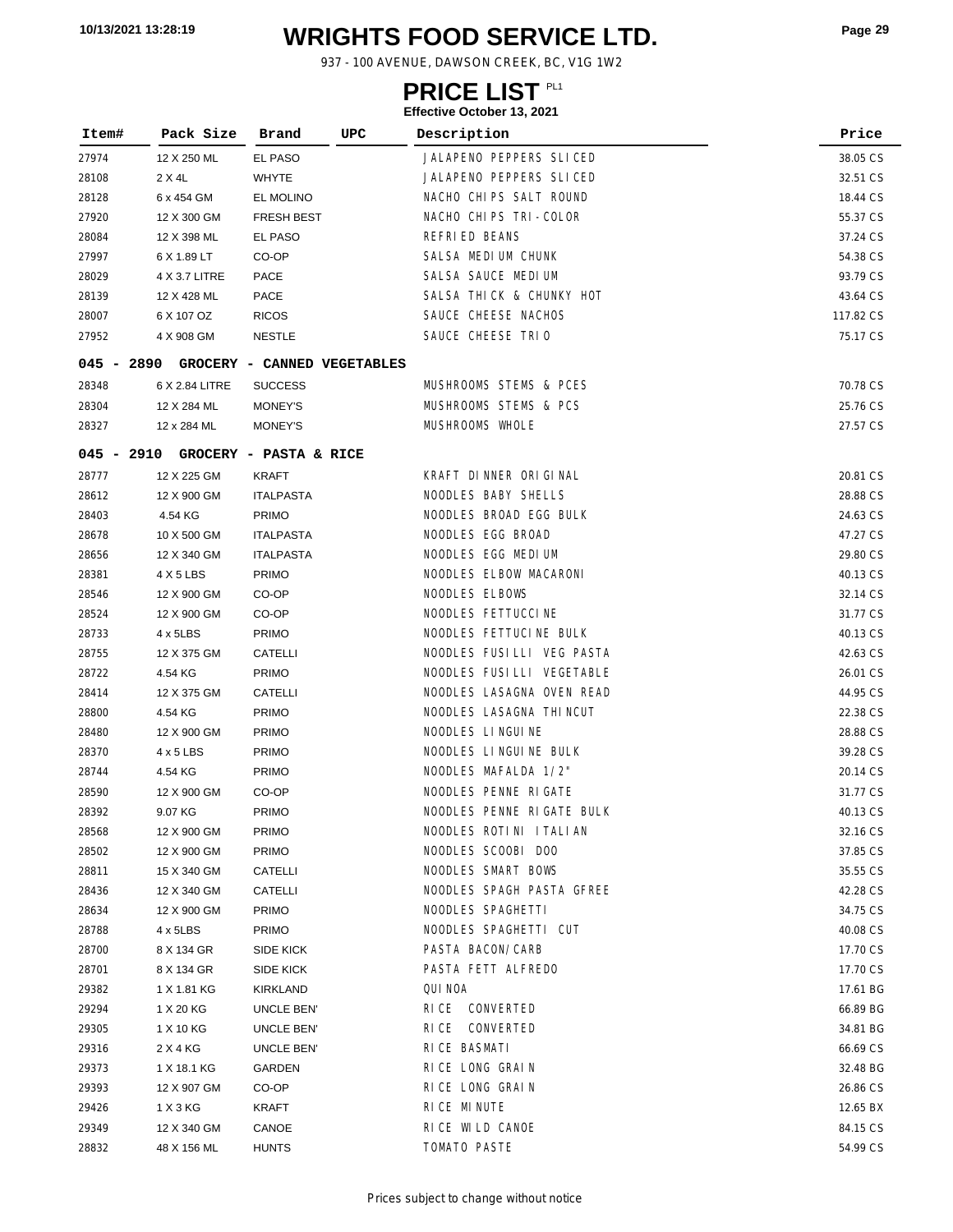# **WRIGHTS FOOD SERVICE LTD. 10/13/2021 13:28:19 Page <sup>30</sup>**

937 - 100 AVENUE, DAWSON CREEK, BC, V1G 1W2

### **PRICE LIST**

| Item#        | Pack Size       | UPC<br>Brand                             | Description               | Price     |
|--------------|-----------------|------------------------------------------|---------------------------|-----------|
| 28854        | 24 X 369 ML     | CO-OP                                    | TOMATO PASTE              | 39.35 CS  |
| 28876        | 6 X 2.84 LITRE  | <b>HEINZ</b>                             | TOMATO PASTE              | 58.10 CS  |
| $045 - 2940$ |                 | GROCERY - PET SUPPLIES                   |                           |           |
| 28975        | 24 X 156 GM     | <b>FRISKIES</b>                          | CAT FOOD CHICKEN          | 23.75 CS  |
| 29008        | 1 X 11.6 KG     | <b>WHISKAS</b>                           | CAT FOOD DRY              | 35.24 BX  |
| 28920        | 6 X 1.8 KG      | CO-OP                                    | CAT FOOD DRY 3-FLAVOUR    | 32.67 CS  |
| 29019        | 1 X 7.26 KG     | IAMS                                     | CAT FOOD IND HAIRB/WGHT   | 34.79 CS  |
| 28997        | 18 KG           | <b>KIRKLAND</b>                          | CAT LITTER CLUMPING       | 16.86 CS  |
| 28964        | 1 X 6 KG        |                                          | DOG FOOD DRY KIBBLES N BT | 17.60 BG  |
| 28953        | 1 X 22.7 KG     | <b>IAMS</b>                              | DOG FOOD DRY LGBREED      | 51.00 BG  |
| 28954        | 1 X 15.9 KG     | <b>KIRKLAND</b>                          | DOG FOOD DRY SALMON       | 52.00 BG  |
| 28898        | 12 X 630 GM     | <b>PEDIGREE</b>                          | DOG FOOD ORIGINAL BEEF    | 34.80 CS  |
| 28986        | 1 X 22 KG       | <b>PEDIGREE</b>                          | DOG FOOD VITALITYH        | 48.69 BG  |
| $045 - 2980$ |                 | GROCERY - POPCORN & SUPPLIES             |                           |           |
| 29184        | 22 KG           | <b>HARLAN</b>                            | OIL COCONUT YELLOW        | 182.56 CS |
| 29162        | 24 X 10 OZ      | <b>HARLAN</b>                            | POPCORN ALL IN ONE 10.0Z  | 53.88 CS  |
| 29217        | 36 X 8 OZ       | HARLAN                                   | POPCORN ALL IN ONE 8 OZ   | 56.88 CS  |
| 29151        | 6 x 14/78 CT    | ACT II                                   | POPCORN MICRO BUTTER      | 57.22 CS  |
| 29129        | 6 X 1.2 KG      |                                          | POPCORN SALT THEATRE SPIC | 42.84 BX  |
| 29118        | 1 X 20 KG       | <b>HARLAN</b>                            | POPCORN XTRA POP RAW      | 59.59 BG  |
| 29173        | 12 X 39 GM      | <b>P&amp;G</b>                           | PRINGLES - BBQ            | 10.20 BX  |
| 045 - 2990   |                 | <b>GROCERY - POTATOES INSTANT</b>        |                           |           |
| 29272        | 12 X 577 GM     | <b>IDAHOAN</b>                           | POTATO SCALLOP CLASSIC CA | 93.26 CS  |
| $045 - 3125$ |                 | GROCERY - SOUP BASES & MIXES             |                           |           |
| 29756        | 12 X 1.36 LITRE | ASTRA                                    | <b>CLAM NECTAR</b>        | 73.88 CS  |
| 29646        | 1 X 5.5 KG      | <b>STAFFORD</b>                          | SOUP BASE BEEF            | 60.24 PL  |
| 29805        | 1 X 5.45 KG     | <b>LYNCH</b>                             | SOUP BASE BEEF NO MSG     | 44.79 PL  |
| 29657        | 1 X 5.5 KG      | <b>STAFFORD</b>                          | SOUP BASE CHICKEN         | 47.54 PL  |
| 29723        | 1 X 5.45 KG     | <b>LYNCH</b>                             | SOUP BASE CHICKEN NO MSG  | 40.54 PL  |
| 29734        | 1 X 4.5 KG      | <b>STAFFORD</b>                          | SOUP BASE CREAM BASE      | 46.81 PL  |
| 29635        | 1 X 1 KG        | <b>KNORR</b>                             | SOUP BASE FISH BOUILLON   | 20.79 CN  |
| 29613        | 1 X 3 KG        | <b>LIPTON</b>                            | SOUP BASE FRENCH ONION    | 62.61 BX  |
| 29823        | 1 X 5.45 KG     | <b>LYNCH</b>                             | SOUP BASE HAM             | 74.91 DM  |
| 29580        | 1 X 4.5 KG      | <b>STAFFORD</b>                          | SOUP BASE VEGETABLE       | 63.04 PL  |
| 29625        | 6 X 454 GM      | <b>KNORR</b>                             | SOUP BEEF RSTD PASTE G/F  | 72.63 CT  |
| 30042        | 24 X 100 GM     | SAPPORO                                  | SOUP MIX ICHIBAN BEEF     | 20.62 CS  |
| 30031        | 24 X 100 GM     | SAPPORO                                  | SOUP MIX ICHIBAN CHICKEN  | 20.62 CS  |
| 30009        | 24 X 100 GM     | SAPPORO                                  | SOUP MIX ICHIBAN ORIGINA  | 20.62 CS  |
| 29965        | 16 X 113 GM     | <b>KNORR</b>                             | SOUP MIX ONION 4'S        | 55.95 CS  |
|              |                 | 045 - 3140 GROCERY - SOUPS - CUP OF      |                           |           |
| 30086        | 12 X 64 GM      |                                          | SOUP CUP OF NOODLES BEEF  | 17.13 CS  |
| 30108        | 12 X 64 GM      | MR NOODLE                                | SOUP CUP OF NOODLES CHICK | 17.13 CS  |
| 30119        | 12 X 64 GM      | CO-OP                                    | SOUP CUP OF NOODLES ORIEN | 13.07 CS  |
|              |                 | 045 - 3145 GROCERY - SOUP READY TO SERVE |                           |           |
| 30152        | 24 X 212 ML     | <b>CAMPBELLS</b>                         | RTS CHICKEN NOODLE SOUP   | 27.82 CS  |
| 30176        | 24 X 540 ML     | <b>CAMPBELLS</b>                         | RTS CHUNKY CHKN NDLE      | 74.46 CS  |
| 30178        | 24 X 540 ML     | CAMPBELLS                                | RTS CHUNKY CORN CHOWD     | 73.69 CS  |
| 30175        | 24 X 540 ML     | CAMPBELLS                                | RTS CLAM CHOWDER SOUP     | 69.76 CS  |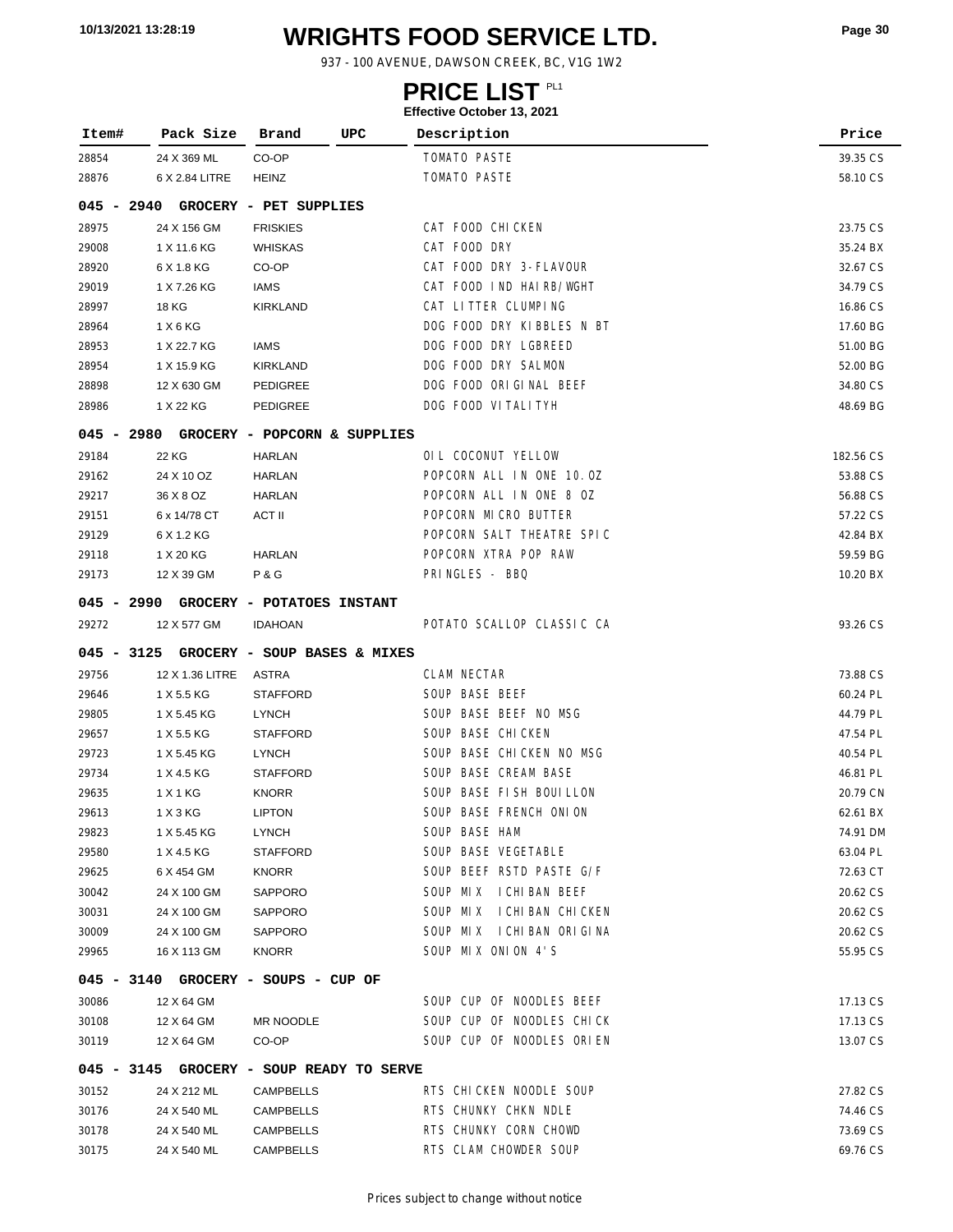# **WRIGHTS FOOD SERVICE LTD. 10/13/2021 13:28:20 Page <sup>31</sup>**

937 - 100 AVENUE, DAWSON CREEK, BC, V1G 1W2

### **PRICE LIST**

| Item#        | Pack Size       | Brand                                           | UPC | Description                                  | Price     |
|--------------|-----------------|-------------------------------------------------|-----|----------------------------------------------|-----------|
| 30163        | 24 X 212 ML     | <b>CAMPBELLS</b>                                |     | RTS CRM OF MUSHROOM SOUP                     | 27.82 CS  |
| 30130        | 6 X 1 LTR       | <b>REPERTORE</b>                                |     | RTS SAUCE HOLLANDAISE                        | 75.61 CS  |
| 30196        | 12 X 900 ML     | <b>CAMPBELLS</b>                                |     | RTS TETRA PACK BEEF BROTH                    | 39.41 CS  |
| 30131        | 12 X 900 ML     | <b>CAMPBELLS</b>                                |     | RTS TETRA PAK CHCKN BROTH                    | 37.32 CS  |
| 30174        | 24 X 212 ML     | <b>CAMPBELLS</b>                                |     | RTS TOMATO SOUP                              | 27.82 CS  |
|              |                 |                                                 |     |                                              |           |
| $045 - 3150$ |                 | GROCERY - SOUPS - CONDENSED<br><b>CAMPBELLS</b> |     | SOUP CHEDDAR CHEESE                          | 24.55 CS  |
| 30396        | 12 X 284 ML     | <b>CAMPBELLS</b>                                |     |                                              |           |
| 30460        | 12 X 284 ML     |                                                 |     | SOUP CHICKEN NOODLE<br>SOUP CREAM OF CHICKEN | 16.76 CS  |
| 30350        | 24 X 284 ML     | <b>CAMPBELLS</b>                                |     |                                              | 48.49 CS  |
| 30614        | 48 X 284 ML     | <b>CAMPBELLS</b>                                |     | SOUP MUSHROOM                                | 82.55 CS  |
| 30680        | 12 X 1.36 LITRE | <b>CAMPBELLS</b>                                |     | SOUP MUSHROOM                                | 68.50 CS  |
| 30526        | 12 X 284 ML     | <b>CAMPBELLS</b>                                |     | SOUP TOMATO                                  | 15.50 CS  |
| 30527        | 48 x 284 ml     | <b>CAMPBELLS</b>                                |     | SOUP TOMATO                                  | 56.69 CS  |
| 30592        | 12 X 1.36 LITRE | <b>CAMPBELLS</b>                                |     | SOUP TOMATO                                  | 51.59 CS  |
| 30482        | 12 X 284 ML     | <b>CAMPBELLS</b>                                |     | SOUP VEGETABLE                               | 15.51 CS  |
| 30570        | 48 x 248 ml     | <b>CAMPBELLS</b>                                |     | SOUP VEGETABLE                               | 55.89 CS  |
| $045 - 3170$ |                 | GROCERY - SAUCES                                |     |                                              |           |
| 30814        | 12 X 103 ML     | <b>WRIGHT'S</b>                                 |     | LIQUID HICKORY SMOKE                         | 45.65 CS  |
| 21429        | 12/200 ML       | MAGGIE                                          |     | LIQUID SEASONING                             | 53.85 CS  |
| 31307        | 2 X 3.78 LITRE  | KRAFT                                           |     | ORIENTAL SESAME DRESSING                     | 50.29 CS  |
| 31198        | 12 X 400 ML     | HEINZ                                           |     | SAUCE A-1                                    | 58.44 CS  |
| 31593        | 2 X 3.7 LITRE   | SAUCEMAKER                                      |     | SAUCE ALFREDO                                | 97.55 CS  |
| 31122        | 4 X 605 GM      | <b>KNORR</b>                                    |     | SAUCE ALFREDO DRY                            | 118.91 CS |
| 31525        | 1 X 3.78 LITRE  | <b>FRANK'S</b>                                  |     | SAUCE CAYENNE PEPPER                         | 19.31 JG  |
| 31142        | 12 X 455 ML     | <b>HEINZ</b>                                    |     | SAUCE CHILI                                  | 59.79 CS  |
| 31263        | 6 X 2.84 LITRE  | <b>HEINZ</b>                                    |     | SAUCE CHILI                                  | 46.00 CS  |
| 31582        | 3 X 3.78 LITRE  | <b>HUY FONG</b>                                 |     | SAUCE CHILI GARLIC                           | 78.97 CS  |
| 31098        | 1 X 1 KG        | <b>KNORR</b>                                    |     | SAUCE DEMI-GLACE                             | 34.72 CN  |
| 30821        | 12 X 300 ML     |                                                 |     | SAUCE FISH                                   | 23.00 CS  |
| 31032        | 2 X 4 LITRE     | <b>HEINZ</b>                                    |     | SAUCE FORTY CREEK BBQ                        | 59.53 CS  |
| 30944        | 2 X 4 LITRE     | WINGS                                           |     | SAUCE GINGER BEEF                            | 33.93 CS  |
| 31109        | 1 X 800 GM      | <b>KNORR</b>                                    |     | SAUCE HOLLANDAI SE                           | 28.70 CN  |
| 31131        | 1 X 4 KG        | <b>STAFFORD</b>                                 |     | SAUCE HOLLANDAI SE                           | 57.24 PL  |
| 30900        | 2 X 3.7 LITRE   | SAUCEMAKER                                      |     | SAUCE HONEY GARLIC                           | 49.83 CS  |
| 30922        | 2 X 3.7 LITRE   | <b>EDS</b>                                      |     | SAUCE HONEY MUSTARD                          | 48.49 CS  |
| 31485        | 12 X 354 ML     | <b>FRANK'S</b>                                  |     | SAUCE HOT                                    | 63.08 CS  |
| 30856        | 24 X 250 ML     | <b>EDS</b>                                      |     | SAUCE HP                                     | 68.31 CS  |
| 31076        | 2 X 3.7 LITRE   | L&P                                             |     | SAUCE HP                                     | 61.24 CS  |
| 30878        | 12 X 400 ML     | <b>EDS</b>                                      |     | SAUCE HP SQUEEZE                             | 66.27 CS  |
| 30746        | 6 X 2.84 LITRE  | <b>PRIMO</b>                                    |     | SAUCE PIZZA                                  | 45.14 CS  |
| 31395        | 12 X 375 ML     | <b>PRIMO</b>                                    |     | SAUCE PIZZA SQUEEZE                          | 29.50 CS  |
| 30988        | 2 X 3.7 LITRE   | EDS                                             |     | SAUCE RED THAI                               | 43.19 CS  |
| 31197        | 12 X 350 ML     | SAWMILL                                         |     | SAUCE SESAME STEAK                           | 72.73 CS  |
| 31462        | 12 X 680 ML     | <b>HUNTS</b>                                    |     | SAUCE SPAGHETTI 4 CHEESE                     | 24.32 CS  |
| 31464        | 12 X 680 ML     | <b>HUNTS</b>                                    |     | SAUCE SPAGHETTI GARLIC                       | 24.32 CS  |
| 31439        | 12 X 680 ML     | <b>HUNTS</b>                                    |     | SAUCE SPAGHETTI ORGINAL                      | 24.32 CS  |
| 31417        | 6 X 1.75 LITRE  | PREGO                                           |     | SAUCE SPAGHETTI ORIGINAL                     | 33.05 CS  |
| 31571        | 1 X 1.75 LITRE  | PREGO                                           |     | SAUCE SPAGHETTI PREGO                        | 5.66 JG   |
| 31461        | 12 X 680 ML     | <b>HUNTS</b>                                    |     | SAUCE SPAGHETTI SPICY RP                     | 22.25 CS  |
| 30817        | 12 X 433 ML     |                                                 |     | SAUCE SRI RACHA CHI LI                       | 49.63 CS  |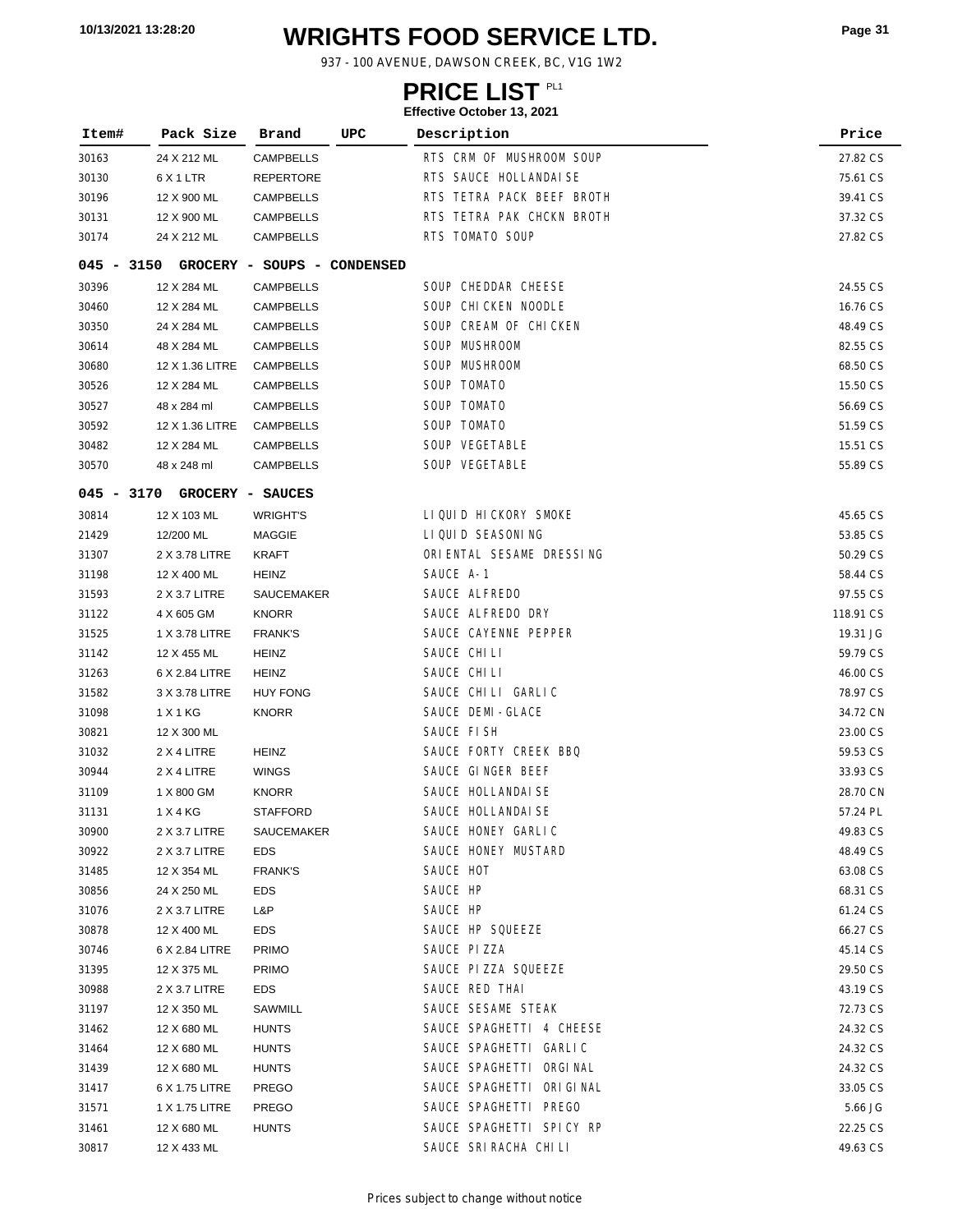# **WRIGHTS FOOD SERVICE LTD. 10/13/2021 13:28:21 Page <sup>32</sup>**

937 - 100 AVENUE, DAWSON CREEK, BC, V1G 1W2

### **PRICE LIST**

| Item# | Pack Size                                | Brand             | UPC | Description                | Price     |
|-------|------------------------------------------|-------------------|-----|----------------------------|-----------|
| 31144 | 12 X 740 ML                              | <b>HUY FONG</b>   |     | SAUCE SRIRACHA HOT CHILI   | 63.69 CS  |
| 31077 | 2 X 3.7 LITRE                            | SAUCEMAKER        |     | SAUCE SWEET CHILI          | 46.59 CS  |
| 31530 | 12 X 341 ML                              | V H               |     | SAUCE SWEET THAI CHILI     | 44.04 CS  |
| 30904 | 2 X 3.7 LITRE                            | SAUCEMAKER        |     | SAUCE SZECHWAN             | 45.99 CS  |
| 31175 | 24 X 57 ML                               | <b>MCILHENNY</b>  |     | SAUCE TABASCO              | 88.99 CS  |
| 30902 | 2 X 3.7 LITRE                            | SAUCEMAKER        |     | SAUCE TERI YAKI            | 48.67 CS  |
| 31549 | 2 X 4 LITRE                              | GOLD.DRAG         |     | SAUCE TERIYAKI THICK       | 26.70 CS  |
| 30768 | 6 X 2.84 LITRE                           | <b>PRIMO</b>      |     | SAUCE TOMATO               | 41.37 CS  |
| 30790 | 12 X 680 ML                              | <b>HUNTS</b>      |     | SAUCE TOMATO               | 29.17 CS  |
| 30748 | 6 X 2.84 LITRE                           | <b>PRIMO</b>      |     | SAUCE TOMATO BASIL & CHEE  | 46.37 CS  |
| 31373 | 12 X 680 ML                              | <b>HUNTS</b>      |     | SAUCE TOMATO I TALI AN     | 30.07 CS  |
| 31329 | 24 X 398 ML                              | <b>HUNTS</b>      |     | SAUCE TOMATO REGULAR       | 39.32 CS  |
| 30812 | 12 X 142 ML                              | L&P               |     | SAUCE WORCHESTERSHIRE      | 35.12 CS  |
| 30834 | 12 X 284 ML                              | L&P               |     | SAUCE WORCHESTERSHIRE      | 68.45 CS  |
| 31054 | 2 X 3.7 LITRE                            | L&P               |     | SAUCE WORCHESTERSHIRE      | 62.19 CS  |
|       | 045 - 3180 GROCERY - STEWS, CHILLI       |                   |     |                            |           |
| 31604 | 6 X 425 GM                               | <b>STAGG</b>      |     | CHILI PRIVATE RESERVE      | 17.83 CS  |
| 31637 | 12 X 212 GM                              | CHEF BOY          |     | M/W BEEF RAVIOLI           | 20.61 CS  |
| 31626 | 12 X 212 GM                              | CHEF BOY          |     | M/W BEEFARONI              | 20.05 CS  |
|       | 045 - 3250 GROCERY - TEA                 |                   |     |                            |           |
| 32078 | 6 X 12 BX                                | RED ROSE          |     | KCUP TEA RED ROSE          | 53.03 CS  |
| 32077 | 10 X 100'S                               | <b>RED ROSE</b>   |     | TEA BAG 1 CUP/ENVELOPE     | 78.36 CS  |
| 32242 | 1 X 28'S                                 | <b>LIPTON</b>     |     | TEA BAGS<br>EARL GREY      | 7.37 BX   |
| 32264 | 1 X 28'S                                 | <b>LIPTON</b>     |     | TEA BAGS<br>ENG BREAKFAST  | 7.35 BX   |
| 32286 | 1 X 28'S                                 | <b>LIPTON</b>     |     | TEA BAGS<br>GREEN          | 8.17 BX   |
| 32232 | 6 X 20'S                                 | <b>STASH</b>      |     | TEA BAGS CHAI SPICE        | 28.13 BX  |
| 32198 | 1 X 28'S                                 | <b>LIPTON</b>     |     | TEA BAGS CHAMOMILE HERBAL  | 7.37 BX   |
| 32451 | 20 X 100'S                               | <b>JASMINE</b>    |     | TEA BAGS CHINESE JASMINE   | 248.94 CS |
| 32297 | 1 X 28'S                                 | <b>LIPTON</b>     |     | TEA BAGS CINNAMON APPLE    | 7.35 BX   |
| 32285 | 6 X 20'S                                 | <b>STASH</b>      |     | TEA BAGS GREEN             | 27.47 BX  |
| 32308 | 1 X 28'S                                 | <b>LIPTON</b>     |     | TEA BAGS LEMON             | 7.37 BX   |
| 32022 | 6 X 20'S                                 | <b>STASH</b>      |     | TEA BAGS LICORICE          | 21.13 CT  |
| 32209 | 1 X 28'S                                 | <b>LIPTON</b>     |     | TEA BAGS ORANGE HERBAL     | 7.37 BX   |
| 32154 | 12 X 72'S                                | <b>RED ROSE</b>   |     | TEA BAGS ORG PEKOE         | 64.16 CS  |
| 32231 | 1 X 28'S                                 | <b>LIPTON</b>     |     | TEA BAGS PASSIONFR JASMIN  | 7.37 BX   |
| 32253 | 1 X 28'S                                 | <b>LIPTON</b>     |     | TEA BAGS PEPPERMINT        | 7.37 BX   |
| 32320 | 12 X 20'S                                |                   |     | TEA BAGS SLEEPYTIME        | 34.17 CS  |
| 32188 | 2 X 50 ENV                               | LYNCH             |     | TEA SPICED APPLE CIDER BV  | 43.98 PK  |
|       | 045 - 3290 GROCERY - VINEGAR             |                   |     |                            |           |
| 32847 | 1 X 5 LITRE                              | DE NIGRI          |     | VINEGAR BALSAMIC           | 25.52 JG  |
| 32748 | 1 X 3.78 LITRE                           | 4 MONKS           |     | VINEGAR RED WINE           | 12.20 JG  |
| 32803 | 12 X 500 ML                              | ALLENS            |     | VINEGAR RED WINE           | 30.81 CS  |
| 32825 | 6 X 4 LITRE                              | CO-OP             |     | VINEGAR WHITE              | 27.88 CS  |
|       | 045 - 3310 GROCERY - VEGETABLES - CANNED |                   |     |                            |           |
| 32901 | 12 X 398 ML                              | <b>TOSCA</b>      |     | ARTICHOKE HEARTS W/WATER   | 47.77 CS  |
| 28187 | 1 X 2.56 LTR                             | <b>MRS WHYTES</b> |     | ARTI CHOKE QUARTERED/BRINE | 14.15 CN  |
| 33188 | 12 X 398 ML                              | <b>BUSH'S</b>     |     | BEANS BAKED BACON & BR SU  | 24.30 CS  |
| 32906 | 24 X 540 ML                              | <b>UNICO</b>      |     | <b>BEANS BLACK</b>         | 48.94 CS  |
| 32968 | 12 X 1.36 LITRE HEINZ                    |                   |     | BEANS BROWN DEEP W PORK    | 75.17 CS  |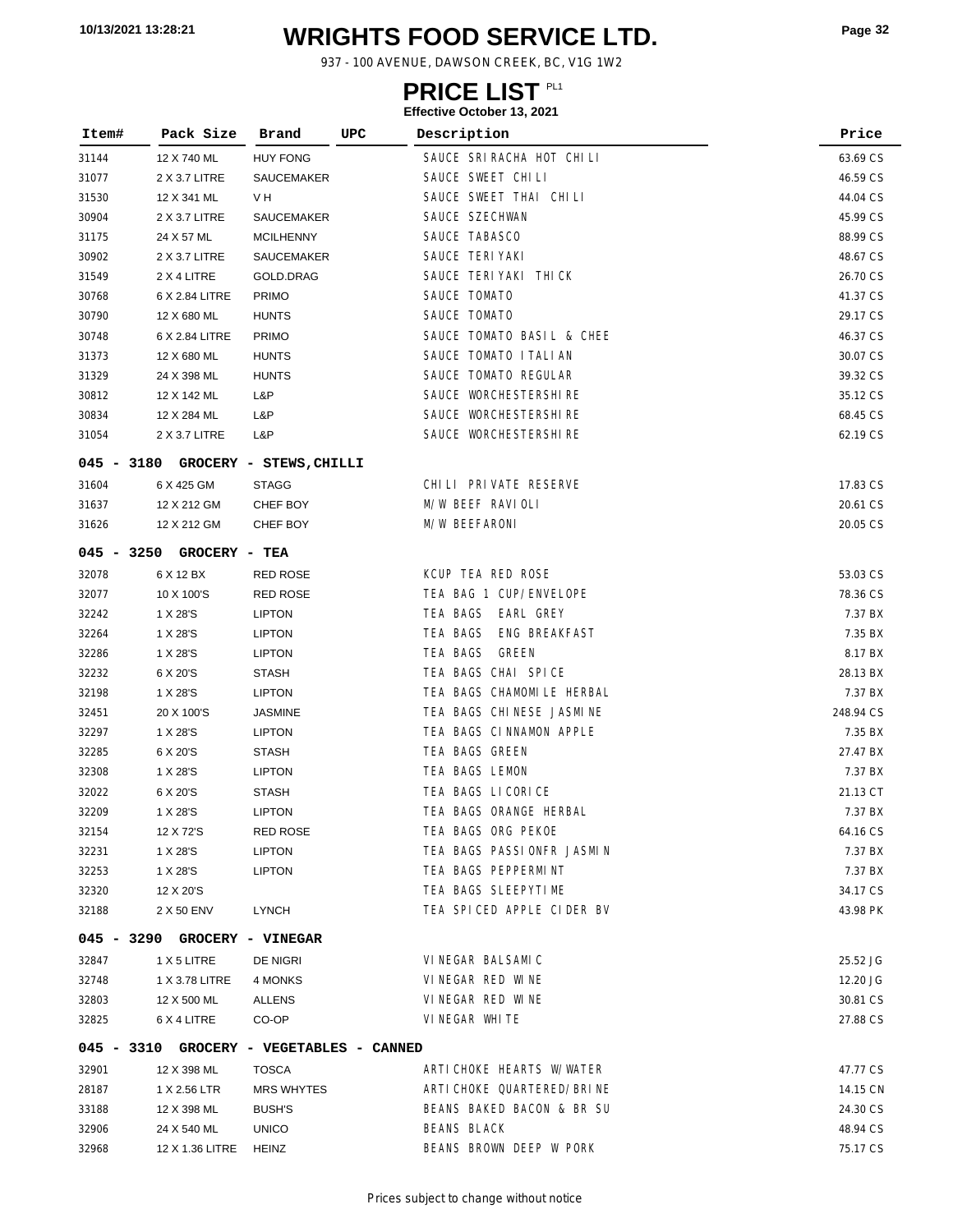# **WRIGHTS FOOD SERVICE LTD. 10/13/2021 13:28:21 Page <sup>33</sup>**

937 - 100 AVENUE, DAWSON CREEK, BC, V1G 1W2

### **PRICE LIST**

| Item#        | Pack Size                                     | Brand                        | <b>UPC</b> | Description               | Price     |
|--------------|-----------------------------------------------|------------------------------|------------|---------------------------|-----------|
| 32924        | 24 X 398 ML                                   | <b>HEINZ</b>                 |            | BEANS BROWN MOL/BOSTON ST | 37.76 CS  |
| 32925        | 24 X 398 ML                                   | <b>HEINZ</b>                 |            | BEANS BROWN W/MAPLE SYRUP | 35.00 CS  |
| 32926        | 24 X 398 ML                                   | <b>HEINZ</b>                 |            | BEANS BROWN W/TOM SAUCE   | 36.63 CS  |
| 32991        | 12 X 398 ML                                   | CO-OP                        |            | BEANS FANCY CT WAX YELLOW | 20.01 CS  |
| 33034        | 24/398ML                                      | <b>GRN.GIANT</b>             |            | <b>BEANS GREEN CUT</b>    | 48.65 CS  |
| 33234        | 24 X 398 ML                                   | <b>GRN.GIANT</b>             |            | BEANS GREEN FR CUT STRING | 44.54 CS  |
| 32902        | 24 X 540 ML                                   | <b>UNICO</b>                 |            | <b>BEANS KIDNEY</b>       | 48.94 CS  |
| 32858        | 6 X 2.84 LITRE                                | <b>PRIMO</b>                 |            | BEANS KIDNEY RED          | 44.06 CS  |
| 32880        | 24 X 398 ML                                   | <b>UNICO</b>                 |            | BEANS LIMA GREEN          | 53.82 CS  |
| 33100        | 12 X 398 ML                                   | AYLMER                       |            | BEETS WHOLE ROSEBUD       | 24.66 CS  |
| 33254        | 6 X 2.84 LITRE                                | STK.HOUSE                    |            | CORN CREAM                | 60.83 CS  |
| 33057        | 12 X 398 ML                                   | CO-OP                        |            | CORN CREAM STYLE          | 19.60 CS  |
| 33298        | 24 X 341 ML                                   | <b>GRN.GIANT</b>             |            | CORN NI BLETS             | 44.17 CS  |
| 33123        | 12 X 398 ML                                   | CO-OP                        |            | PEAS ASSORTED FCY         | 17.93 CS  |
| 33166        | 24 X 540 ML                                   | <b>UNICO</b>                 |            | PEAS CHICK                | 48.94 CS  |
| 33167        | 6 X 2.84 LITRE                                | <b>PRIMO</b>                 |            | PEAS CHICK                | 40.85 CS  |
| 25530        | 4 X 4.3 LT                                    | <b>KRINOS</b>                |            | PEPPERS RED RSTD IN BRINE | 70.96 CS  |
| 33233        | 12 X 398 ML                                   | CO-OP                        |            | SLICED POTATOES           | 15.14 CS  |
| 32473        | 6 X 2.84 LITRE                                | <b>PRIMO</b>                 |            | TOMATOES CRUSHED          | 41.47 CS  |
| 32628        | 24 X 796 ML                                   | <b>UNICO</b>                 |            | TOMATOES CRUSHED          | 62.33 CS  |
| 32650        | 8 X 796 ML                                    | AYLMER                       |            | TOMATOES DICED            | 16.45 CS  |
| 32517        | 6 X 2.84 LITRE                                | <b>PRIMO</b>                 |            | TOMATOES DICED IN JUICE   | 44.22 CS  |
| 32583        | 12 X 398 ML                                   | CO-OP                        |            | TOMATOES STEWED           | 16.15 CS  |
| 32495        | 6 X 2.84 LITRE                                | <b>PRIMO</b>                 |            | TOMATOES WHOLE PLUM       | 41.79 CS  |
| 045 - 3330   |                                               | GROCERY - VEGETABLES - DRIED |            |                           |           |
| 33463        | 12 X 907GM                                    | CO-OP                        |            | BARLEY PEARL              | 33.81 CS  |
| 33441        | 12 X 907 GM                                   | CO-OP                        |            | <b>BARLEY POT</b>         | 30.27 CS  |
| 33342        | 1 X 10 KG                                     |                              |            | BARLEY POT (LARGE)        | 22.47 BG  |
| 33485        | 12 X 907 GM                                   |                              |            | BEANS WHITE NAVY          | 47.35 CS  |
| 33419        | 12 X 907 GM                                   | CO-OP                        |            | PEAS GREEN SPLIT          | 35.46 CS  |
| 33375        | 12 X 907 GM                                   | CO-OP                        |            | PEAS YELLOW SPLIT         | 27.21 CS  |
| $045 - 3640$ |                                               | GROCERY - NUTS & SEEDS       |            |                           |           |
| 37599        | 8 X 100 GM                                    | CO-OP                        |            | PINE NUTS                 | 54.18 CS  |
|              | 045 - 5260 GROCERY - KITCHEN/CHEF SUPPLIES    |                              |            |                           |           |
| 13906        | 1/EACH                                        |                              |            | PUMP FOR 4L SOAP JUGS     | 7.14 PC   |
|              | 045 - 8070 GROCERY - MISC. BAKING SUPPLIES    |                              |            |                           |           |
|              | 12201 1 X 4 LITRE                             |                              |            | CHERRIES MARA WHOLE RED   | 24.04 JR  |
|              | 055 - 5200 JANITORIAL - DISPENSERS & SUPPLIES |                              |            |                           |           |
| 43254        | 1/ EACH                                       |                              |            | DI SP METERED AEROSOL WHT | 33.34 EA  |
| 43256        | 1/ EACH                                       | DUSTBANE                     |            | DI SP PROPORTIONER CHEMCL | 278.11 EA |
| 43251        | 1/ EACH                                       | DUSTBANE                     |            | RACK WALL FOR CHEM DISP.  | 122.36 EA |
|              |                                               |                              |            |                           |           |
|              | 055 - 5255 JANITORIAL - RUBBER GLOVES & DISP  |                              |            |                           |           |
|              | 44267 1 X 1 PAIR MED                          |                              |            | GLOVES LATEX ORANGE MED.  | 4.36 PR   |
|              | 055 - 6005 JANITORIAL - LIGHT BULBS           |                              |            |                           |           |
| 27655        | 2 BULBS PER                                   |                              |            | LIGHT BULBS 50 WATT       | 3.44 CS   |
|              | 055 - 6010 JANITORIAL - AUTO BODY & CAR WASH  |                              |            |                           |           |
| 46113        | 4 X 3.78 LITRE                                |                              |            | WINDSHIELD BUG WASH TURBO | 10.72 CS  |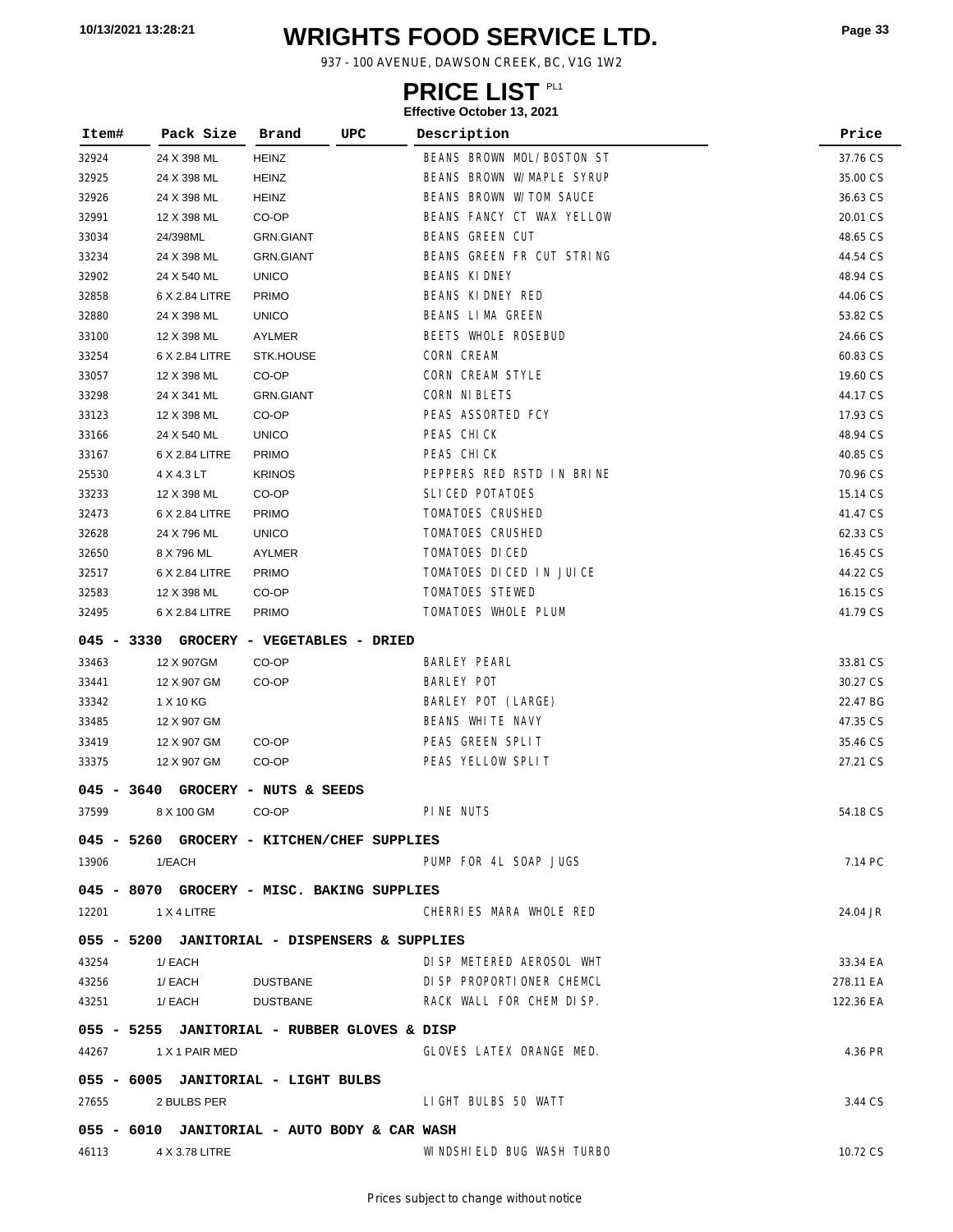# **WRIGHTS FOOD SERVICE LTD. 10/13/2021 13:28:21 Page <sup>34</sup>**

937 - 100 AVENUE, DAWSON CREEK, BC, V1G 1W2

### **PRICE LIST**

| Item#      | Pack Size                                 | Brand                            | UPC<br>Description                                | Price     |
|------------|-------------------------------------------|----------------------------------|---------------------------------------------------|-----------|
| 46136      | 4 X 3.78 LITRE                            |                                  | WINDSHIELD WASHER -45 C.                          | 15.84 CS  |
|            | 055 - 6018 JANITORIAL - BROOMS, MOPS, ETC |                                  |                                                   |           |
| 46179      | 1PC                                       |                                  | BROOM ANGLE                                       | 11.07 PC  |
| 46168      | 1 X 1                                     | <b>SWEEP EAZY</b>                | BROOM HANDLE 2501 SWEEP                           | 4.34 PC   |
| 46146      | 1 X 8 LB                                  |                                  | BROOM PUSH CRS. 24" ORANGE                        | 17.60 PC  |
| 46157      | 1PC                                       |                                  | BROOMS MAGNETIC W/HANDLE                          | 9.62 PC   |
| 46201      | 1PC                                       |                                  | CORN BROOM 5 STR                                  | 11.99 PC  |
| 46212      | 1PC                                       | <b>RUBBERMAID</b>                | <b>DUST PAN</b>                                   | 9.08 PN   |
| 46214      | 1PC                                       | <b>RUBBERMAID</b>                | DUST PAN W/HANDLE                                 | 27.23 PN  |
| 46751      | 1/26 QT                                   | <b>RUBBERMAID</b>                | MOP BUCKET & WRINGER                              | 78.28 PC  |
| 46740      | 1/54"                                     |                                  | MOP HANDLE 54" FIBERGLASS                         | 19.76 PC  |
| 46663      | 1/EACH                                    |                                  | MOP PAIL C/W CONE                                 | 22.66 PL  |
| 46784      | 1/12 OZ                                   | PR BRUSH                         | MOP YACHT 12 OZ                                   | 11.34 PC  |
| 46773      | 1/16 OZ                                   | PR BRUSH                         | MOP YACHT 16 OZ                                   | 10.76 PC  |
| 62031      | 1 X 5                                     |                                  | PAD STIPPER FLOOR BROWN                           | 52.21 CS  |
| 23992      | 1/EA                                      |                                  | SWIFFER DUSTER W/HANDLE                           | 24.33 EA  |
| 24234      | 1/24 EACH                                 |                                  | SWIFFER WET JET PADS                              | 59.59 CT  |
| 24135      | 12/16'S                                   | <b>J-CLOTH</b>                   | TOWELS REUSABLE JAY CLOTH                         | 80.97 CS  |
| 46707      | 1/550 GM                                  |                                  | WET MOP COT 20 OZ (550GM)                         | 6.08 PC   |
| 46731      | 1 X 16 OZ                                 |                                  | WET MOP COTTON 16 OZ                              | 5.31 PC   |
| 46718      | 1/650 GM                                  |                                  | WET MOP COTTON 240Z(650GM                         | 7.29 PC   |
| 46729      | 1 X 850 GM                                |                                  | WET MOP COTTON 850GM                              | 8.69 PC   |
| 055 - 6020 |                                           | JANITORIAL - BLEACH & AMMONIA    |                                                   |           |
| 24091      | 8 X 1.8 LITRE                             | SAFEWAY                          | AMMONIA SUDSY LEMON                               | 23.22 CS  |
| 46509      | 3 X 3.57 LITRE                            | <b>CLOROX</b>                    | BLEACH                                            | 21.34 CS  |
| 24025      | 6 X 1.27 LITRE                            | <b>CLOROX</b>                    | BLEACH LIQUID                                     | 24.37 CS  |
| 055 - 6025 |                                           | <b>JANITORIAL - CARPET FRESH</b> |                                                   |           |
| 46248      | 12 X 623 GM                               | <b>PROSOLVE</b>                  | CARPET CLEANER                                    | 87.59 CS  |
| 46245      | 12 X 700 GM                               | ARM & HAM                        | CARPET DEOD PET FRESH ARM                         | 40.59 CS  |
| 46224      | 4 X 800 ML                                | FEBREEZE                         | FEBREEZE EX STRENGTH                              | 29.31 CS  |
| 055 - 6030 |                                           | JANITORIAL - VACUUM CLEANERS &   |                                                   |           |
| 46278      | 1/PK                                      |                                  | SHOPVAC W FILTERS&HOSE                            | 219.51 PK |
| 46289      | 1/3'S                                     |                                  | VACUUM BAGS FOR SHOP VAC                          | 15.35 PK  |
|            | 055 - 6040 JANITORIAL - SCOURING PADS     |                                  |                                                   |           |
| 46368      | 16/2'S                                    | <b>MR CLEAN</b>                  | MAGIC ERASERS                                     | 64.39 CS  |
| 46300      | 6/10'S                                    |                                  | S.O.S PADS (10 PK) CHLORO                         | 14.87 BX  |
| 46388      | 1 X 10 PK                                 |                                  | SCOURING PADS 6X9 GREEN                           | 11.80 PK  |
| 46311      | 6/12 EACH                                 | SWIPES                           | STAINLESS STEEL SPONGES                           | 115.21 CS |
|            |                                           |                                  | 055 - 6050 JANITORIAL - ENVIRONMENTAL CLEANING    |           |
| 49261      | 1 X 4 LITRE                               | <b>DUSTBANE</b>                  | CLEANER EXCELSIOR                                 | 22.38 JG  |
| 46421      | 4 X 4 LITRE                               | DUSTBANE                         | <b>QUAT PLUS SANITIZER</b>                        | 93.11 CS  |
| 46417      | 4 X 5 L                                   | DUSTBANE                         | VANGUARD DISINF CLEANER                           | 89.04 CS  |
| 46455      | 4 X 4 L                                   | DUSTBANE                         | VANGUARD RTU DI SINFECTANT                        | 59.50 CS  |
|            |                                           |                                  | 055 - 6060 JANITORIAL - FURNITURE & FLOOR CLEANER |           |
| 24322      | 12 X 275 ML                               | PLEDGE                           | FURNITURE POLISH LEMON                            | 86.50 CS  |
|            | 055 - 6200 JANITORIAL - KITCHEN           |                                  |                                                   |           |
| 24245      | 12 X 14 OZ                                |                                  | CLEANER COFFEE POT                                | 29.01 CS  |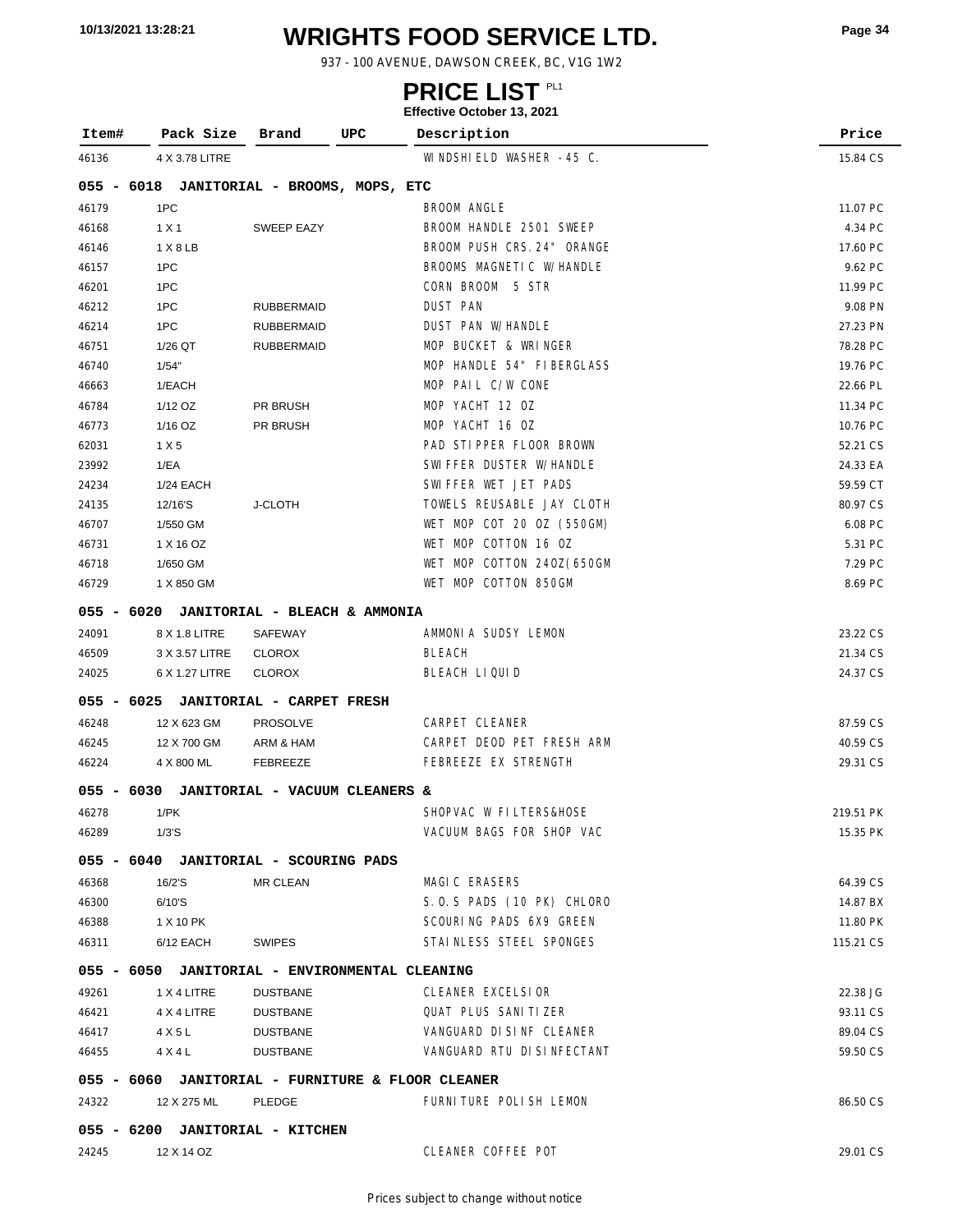# **WRIGHTS FOOD SERVICE LTD. 10/13/2021 13:28:22 Page <sup>35</sup>**

937 - 100 AVENUE, DAWSON CREEK, BC, V1G 1W2

### **PRICE LIST**

| Item#      | Pack Size      | Brand                            | UPC | Description                   | Price     |
|------------|----------------|----------------------------------|-----|-------------------------------|-----------|
| 23728      | 12 X 475 ML    | <b>EASY OFF</b>                  |     | HD PUMP<br>CLEANER OVEN       | 70.14 CS  |
| 23706      | 12 X 400 GM    | <b>EASY OFF</b>                  |     | CLEANER OVEN HEAVY DUTY       | 79.04 CS  |
| 23805      | 8 X 945 ML     | <b>COMET</b>                     |     | CLEANSER W/BLEACH LIQUID      | 67.81 CS  |
| 23785      | 10 X 638 ML    | DAWN                             |     | DETERGENT ANTI-BACT. ORANG    | 35.63 CS  |
| 47104      | 1 X 2.5 LITRE  | <b>SUMA</b>                      |     | DETERGENT POT & PAN           | 72.35 EA  |
| 23787      | 10 X 532ml     | DAWN                             |     | DETERGENT ULTRA ORIGINAL      | 33.86 CS  |
| 23893      | 1 X 5 LITRE    | PALMOLIVE                        |     | DI SH SOAP                    | 14.72 BT  |
| 23897      | 4 X 4 L        | <b>RELIABLE</b>                  |     | DI SH SOAP "APPLE"            | 43.33 CS  |
| 23745      | 4 X 4 L        |                                  |     | DI SH SOAP "LEMON"            | 36.05 CS  |
| 23838      | 1 X 100 TABS   | <b>FINISH</b>                    |     | DI SHWASHER TABLETS           | 32.74 PK  |
| 23840      | 8 X 250 ML     |                                  |     | RINSE AGENT JET DRY ORIG      | 47.18 PK  |
| 47207      | 1 X 2.5 LITRE  | <b>SUMA</b>                      |     | SANI TI ZER FINAL STEP        | 106.89 EA |
| 055 - 6205 |                | <b>JANITORIAL - ALL PURPOSE</b>  |     |                               |           |
| 24366      | 12 X 650 ML    | <b>FANTASTIC</b>                 |     | CLEANER ALL PURPOSE TRIGG     | 73.34 CS  |
| 24388      | 4 X 3.78 LITRE | <b>FANTASTIK</b>                 |     | CLEANER AP INSTITUTIONAL      | 48.75 CS  |
| 23871      | 6 x 1.33 LITRE | MR CLEAN                         |     | CLEANER LIQUID SMR CITRS      | 29.21 CS  |
| 23861      | 3 X 4.25 LITRE | PINE-SOL                         |     | CLEANER PINESOL DI SENFECT    | 65.00 CS  |
| 24224      | 1 X 946 ML     |                                  |     | CLEANER SPRAY 9               | 9.08 CN   |
| 24344      | 12 X 828 ML    | <b>CLR</b>                       |     | CLEANSER INDUSTRIAL STRE      | 118.74 CS |
| 23970      | 4 X 5.2 LITRE  | MR CLEAN                         |     | <b>CLEANSER SUMMER CITRUS</b> | 63.41 CS  |
| 24047      | 6 X 709 ML     | LIME OUT                         |     | <b>CLEANSER HARD WATER</b>    | 29.55 CS  |
| 24179      | 24 X 400 GM    | <b>PROCTOR</b>                   |     | <b>CLEANSER LEMON COMET</b>   | 32.28 CS  |
| 24113      | 8 X 1.41 LITRE | <b>PINESOL</b>                   |     | PINESOL LIQ CLEANSER          | 45.09 CS  |
| 49262      | 1 X 5 LITRE    | <b>DUSTBANE</b>                  |     | PINOSAN DI SINFECTANT         | 16.65 JG  |
| 24223      | 1 X 397 GM     | <b>DUSTBANE</b>                  |     | STAINLESS STEEL CLEANER A     | 7.71 CN   |
| 49275      | 1 X 22 KG      | <b>DUSTBANE</b>                  |     | SWEEPING COMPOUND             | 22.62 BX  |
| 46807      | 8 X 50 WIPES   | КC                               |     | WI PES SANI TUFF WATERLESS    | 81.14 CS  |
| 055 - 6210 |                | JANITORIAL - BATHROOM SUPPLIES - |     |                               |           |
| 47038      | 12 X 100 GM    |                                  |     | 2000 FLUSHES TOI LET PUCK     | 53.07 CS  |
| 46982      | 1/EACH         |                                  |     | BRUSH TOILET WITH BASE        | 5.00 PC   |
| 47015      | 6 X 950 ML     | VIM                              |     | CLEANER BATHROOM / TRIGGER    | 30.43 CS  |
| 47059      | 12 X 964ML     | <b>CLOROX</b>                    |     | CLEANER CLOROX W/ BLEACH      | 53.03 CS  |
| 46586      | 9 X 946ML      | <b>CLOROX</b>                    |     | CLEANER DIS. BLEACH           | 44.96 CS  |
| 46806      | 12 X 650 ML    | LYSOL                            |     | CLEANER LEMON ALL PURPOSE     | 47.23 CS  |
| 47081      | 4 X 3.78L      | <b>DIVERSY</b>                   |     | CLEANER MORNING MIST          | 128.35 CS |
| 46850      | 9 X 946 ML     | TILEX                            |     | CLEANER SOAP SCUM REMOVER     | 52.17 CS  |
| 46894      | 12 X 539 G     | LYSOL                            |     | CLEANER SPRAY CRISP LINEN     | 98.38 CS  |
| 46872      | 12 X 350 GM    | LYSOL                            |     | CLEANER SPRAY LEMON BREEZ     | 73.65 CS  |
| 46993      | 9 X 710 ML     | TOILET DUC                       |     | CLEANER TOILET BOWL           | 41.46 CS  |
| 46960      | 4 X 946 ML     | LYSOL                            |     | CLEANER TOILET BOWL LIQ       | 19.24 CS  |
| 24289      | 12 X 760 ML    | CLR                              |     | CLEANSER BATH & KITCHEN       | 119.54 CS |
| 47082      | 4 X 3.78L      | <b>DIVERSY</b>                   |     | ODOUR CONTROL CHERRY          | 115.89 CS |
| 47083      | 2 X 1 GAL      | GOJO                             |     | SOAP CHERRY PUMP              | 50.63 CS  |
| 46938      | 4 x 1.25 L     |                                  |     | SWIFFER WETJET SOLUTION       | 23.20 CS  |
| 47085      | 6 PER CASE     | <b>RUBBERMAID</b>                |     | TCELL DI SPENSER 2.0 BLK      | 13.94 CS  |
| 47084      | 6 PER CASE     | <b>RUBBERMAID</b>                |     | TCELL REFILL LAVENDER         | 67.34 CS  |
| 46795      | 1/PIECE        |                                  |     | TOI LET PLUNGER               | 9.86 PC   |
| 47158      | 1 x 3 OZ       |                                  |     | URINAL BLOCK DEODORANT        | 1.10 CT   |
| 47147      | 1/EACH         |                                  |     | URINAL BLOCK W/SCREEN (SU     | 3.75 PC   |
| 41768      | 6 x 10 PACK    |                                  |     | URINAL SCREEN CITRUS GROV     | 139.00 CS |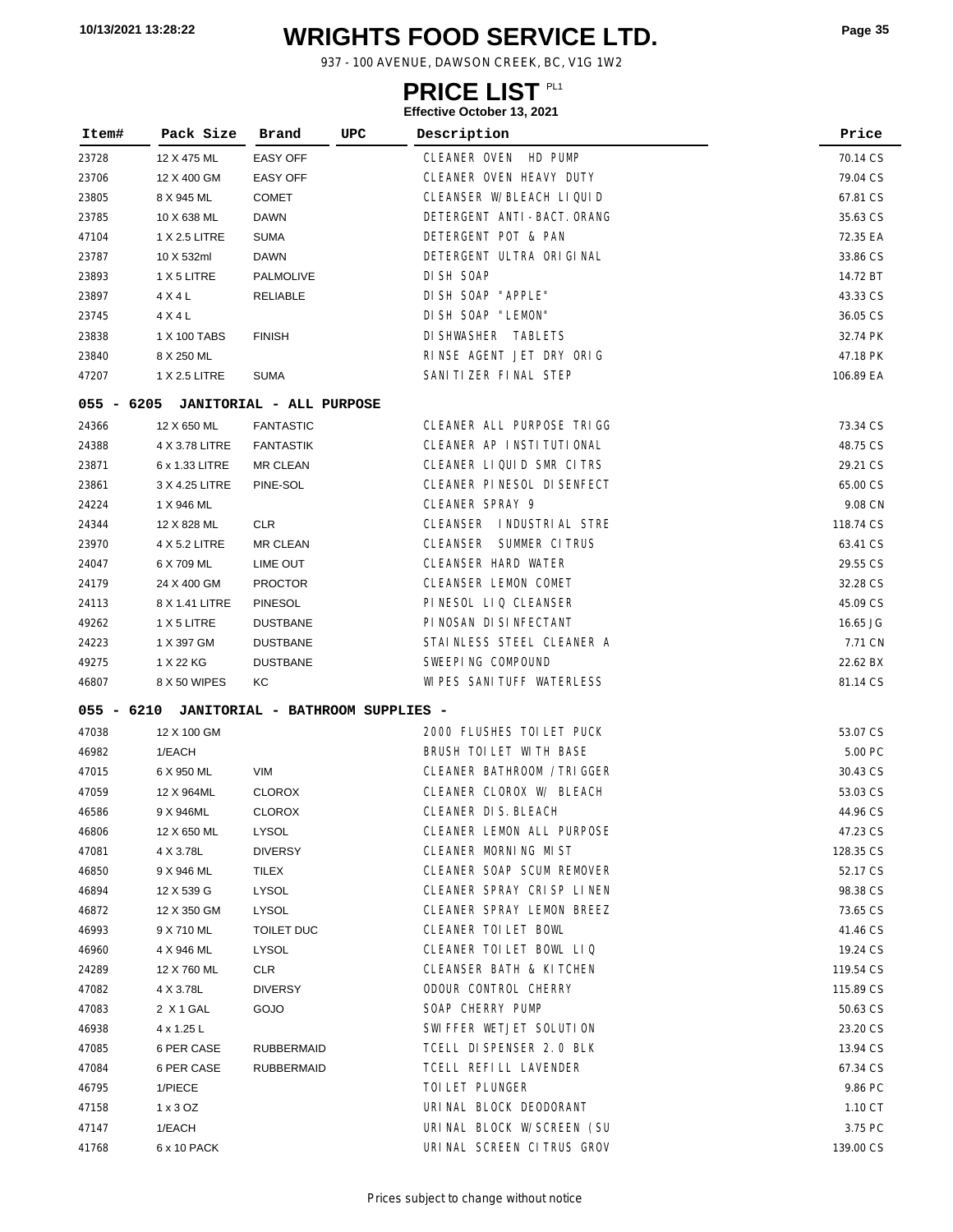# **WRIGHTS FOOD SERVICE LTD. 10/13/2021 13:28:23 Page <sup>36</sup>**

937 - 100 AVENUE, DAWSON CREEK, BC, V1G 1W2

### **PRICE LIST**

| Item#        | Pack Size      | Brand<br>UPC                                     | Description                            | Price     |
|--------------|----------------|--------------------------------------------------|----------------------------------------|-----------|
| 46815        | 6 X 100 WIPES  | LYSOL                                            | WI PES BIODEG LEMON (PKG)              | 46.08 CS  |
| 46813        | 6 X 100 WIPES  | LYSOL                                            | WI PES DI SI NFECTANT                  | 46.08 CS  |
| 46827        | 6 X 80 WIPES   | LYSOL                                            | WI PES DI SI NFECTANT                  | 46.14 CS  |
| 46814        | 1 X 800 WIPES  | ZYTEC                                            | WIPES DISINFECTANT LEMON               | 43.56 PL  |
| $055 - 6215$ |                |                                                  | JANITORIAL - BATHROOM SUPPLIES - SOAPS |           |
| 47169        | 1 X 3.78 LITRE | GOJO                                             | CLEANER HAND NAT ORANGE                | 23.00 JG  |
| 47228        | 2 X 1.2L       | <b>PURELL</b>                                    | SANI TI ZER 1.2L CLEAR                 | 63.60 CS  |
| 43252        | 48 PER CASE    | <b>PANITA</b>                                    | SANITIZER HAND 240ML TUBE              | 128.98 CS |
| 43260        | 12 X 800 ML    |                                                  | SANI TI ZER HAND GEL 7T                | 130.49 CS |
| 43258        | 12 X 236 ML    | <b>PURELL</b>                                    | SANI TI ZER HAND PUMP                  | 91.44 CS  |
| 43259        | 12 X 354 ML    | <b>PURELL</b>                                    | SANI TI ZER HAND PUMP                  | 97.83 CS  |
| 47325        | 6 X 221 ML     | SOFT SOAP                                        | SOAP ALOE PUMP                         | 18.56 CS  |
| 47225        | 1 X 5 LITRE    | <b>DUSTBANE</b>                                  | SOAP ANTI SEPTI C HAND                 | 28.97 JG  |
| 47257        | 16 ea/box      | <b>DOVE</b>                                      | SOAP BAR DOVE WHITE                    | 21.24 CS  |
| 47279        | 8/6X90 GM      | ZEST                                             | SOAP BAR ZEST OCEAN                    | 40.70 CS  |
| 47227        | 2 X 1.2L       | <b>PURELL</b>                                    | SOAP FOAM CLEAR                        | 52.92 CS  |
| 47235        | 6 X 1000ML     | <b>SCOTT</b>                                     | SOAP FOAM GREEN 1000ML                 | 66.54 CS  |
| 41337        | 4 X 1250 ML    | PRIME SOUR                                       | SOAP GREEN CERTIFIED FOAM              | 87.71 CS  |
| 43342        | 6 X 1000ML     | КC                                               | SOAP KIMCARE FOAM                      | 66.15 CS  |
| 47224        | 1 X 3.78 LITRE | SAFEGUARD                                        | SOAP LIQUID ANTIBACTERIAL              | 27.30 JG  |
| 47180        | 1 X 2.36 LITRE | SOFT SOAP                                        | SOAP LIQUID CREAM SOFT                 | 10.58 JG  |
| 47213        | 1 X 4 L        | <b>HESCO</b>                                     | SOAP SANI HAND FOAM QUAT               | 29.64 JG  |
| 055 - 6220   |                | JANITORIAL - HEALTH & BEAUTY SUPPLIES            |                                        |           |
| 47401        | 12 x 10tbs     |                                                  | ADVIL TABLETS 10/PER                   | 29.61 CT  |
| 47371        | 12 X 70 GM     |                                                  | ANTI PERSPIRANT LADY SPEE              | 51.21 CS  |
| 47373        | 12 X 85 GM     |                                                  | ANTI PERSPIRANT MEN SPEED              | 51.21 CS  |
| 47367        | 1/40'S         | CO-OP                                            | BANDAGES ASSTD FABRIC                  | 5.94 BX   |
| 47411        | 1 X 600 ML     |                                                  | HAND&BODY LOTION AVEENO                | 13.79 BT  |
| 47455        | 1 X 4 GM       | LYPSYL                                           | LIP BALM CHERRY                        | 2.04 PK   |
| 47477        | 1/4 GM         | <b>BLISTEX</b>                                   | LIP BALM MINT                          | 1.44 PK   |
| 47389        | 1/EACH         |                                                  | NAIL BRUSH WITH HANDLE                 | 1.96 PC   |
| 47466        | 1/346 ML       | <b>HERBAL ESS</b>                                | SHAMPOO HELLO HYDRATION                | 4.39 BT   |
| 47365        | 1 x 10 EA      | BIC                                              | SHAVERS REGULAR DI SP.                 | 5.03 PK   |
| 47370        | 4 X 3 PACK     | BIC.                                             | SHAVERS WOMANS DISP.                   | 21.38 CS  |
| 47369        | 6 X 311 GM     | GILLETE                                          | SHAVING CREAM FOAMY REG.               | 21.64 CS  |
| 47444        | 6 PACK         | ORAL B                                           | TOOTHBRUSH ORAL B ADVANTA              | 32.99 CT  |
| 47422        | 24 X 120 ML    | COLGATE                                          | TOOTHPASTE WINTER FRESH                | 59.74 CT  |
| 47400        | 12 X 12        | <b>TYLENOL</b>                                   | TYLENOL REG STR TABS TR S              | 28.12 CT  |
|              |                | 055 - 6225 JANITORIAL - FLOOR WAX & SEALER       |                                        |           |
| 47499        | 1 X 950 ML     | MOP N GLO                                        | CLEANER MOP & GLO SHINE                | 8.85 BT   |
|              |                | 055 - 6230 JANITORIAL - WINDOW CLEANING SUPPLIES |                                        |           |
| 49264        | 1 X 4 LITRE    | DUSTBANE                                         | AZURE WINDOW/GLASS CLEAN               | 11.41 JG  |
| 47565        | 4 X 5 LITRE    | WINDEX                                           | <b>CLEANER GLASS</b>                   | 69.60 CS  |
| 47587        | 1 X 539 GM     | <b>DUSTBANE</b>                                  | CLEANER GLASS AEROSOL                  | 4.22 CN   |
| 47521        | 12 X 765 ML    | WINDEX                                           | CLEANER MULTI SURFACE                  | 78.82 CS  |
|              |                | 055 - 8120 JANITORIAL - MISC CAMP SUPPLIES       |                                        |           |
| 48381        | 1 X 32 GAL     | <b>BRUTE</b>                                     | GARBAGE CAN 32 GAL                     | 55.20 CN  |
|              |                |                                                  | GARBAGE CAN 44 GAL                     |           |
| 48382        | 1 X 44 GAL     | <b>BRUTE</b>                                     |                                        | 83.55 CN  |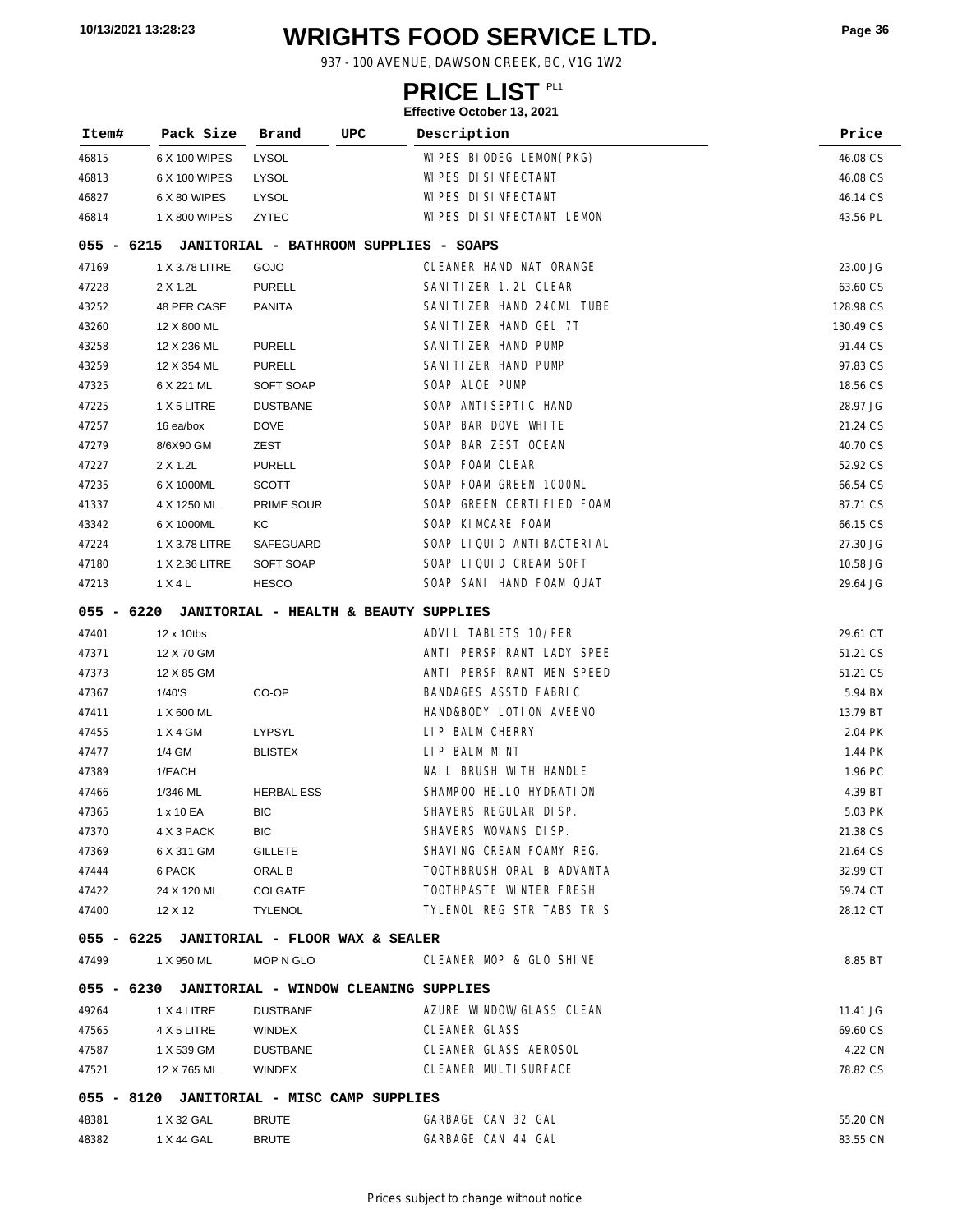# **WRIGHTS FOOD SERVICE LTD. 10/13/2021 13:28:23 Page <sup>37</sup>**

937 - 100 AVENUE, DAWSON CREEK, BC, V1G 1W2

### **PRICE LIST**

| Item#      | Pack Size                                        | Brand                       | UPC                                | Description               | Price      |
|------------|--------------------------------------------------|-----------------------------|------------------------------------|---------------------------|------------|
| 055 - 9036 |                                                  |                             | JANITORIAL - DESCALER & DEGREASER  |                           |            |
| 49266      | 1 X 4 LITRE                                      | <b>DUSTBANE</b>             |                                    | CLEANER BIO BAC DEG/DEOD  | 30.45 JG   |
| 49263      | 1 X 4 LITRE                                      | <b>DUSTBANE</b>             |                                    | CLEANER EMERALD DEGREASER | 26.80 JG   |
| 055 - 9190 |                                                  | JANITORIAL - SANITIZER      |                                    |                           |            |
| 46916      | 6 X 946 ML                                       | <b>PURELL</b>               |                                    | CLEANER MULTI SURFACE     | 66.33 CS   |
| 47087      | 4 X 3.78L                                        |                             |                                    | I SOPROPYL ALCOHOL 70%    | 163.83 CS  |
| 055 - 9329 |                                                  | <b>JANITORIAL - SPRAYER</b> |                                    |                           |            |
| 99097      | 1 / EACH                                         | <b>VICTORY</b>              |                                    | SPRAYER ELECTRO HANDHELD  | 1299.00 EA |
| 060 - 3500 |                                                  |                             | BAKING SUPPLIES - MARSHMALLOWS     |                           |            |
| 33551      | 12 X 400 GM                                      |                             |                                    | MARSHMALLOWS MINI COLORED | 32.10 CS   |
| 33529      | 12 X 400 GM                                      |                             |                                    | MARSHMALLOWS MINI WHITE   | 32.69 CS   |
| 33573      | 12 X 400 GM                                      | KRAFT                       |                                    | MARSHMALLOWS REG          | 33.40 CS   |
|            | 060 - 3510 BAKING SUPPLIES - FLOUR               |                             |                                    |                           |            |
| 33772      | 1 X 25 LB                                        | <b>KIKKOMAN</b>             |                                    | BREAD CRUMBS PANKO        | 39.42 BG   |
| 33727      | 1 X 20 KG                                        | <b>FIVE ROSES</b>           |                                    | FLOUR ALL PURPOSE         | 24.20 SK   |
| 33760      | 1 X 20 KG                                        | <b>KEYNOTE</b>              |                                    | FLOUR 45 UNBLEACH/ENRICH  | 26.82 BG   |
| 33774      | 1 X 10 KG                                        | ROBIN HOOD                  |                                    | FLOUR HOTEL & RESTAURANT  | 12.93 BG   |
| 33683      | 1 X 20 KG                                        |                             |                                    | <b>FLOUR PASTRY</b>       | 22.57 BG   |
| 33628      | 1 X 20 KG                                        | <b>ELLISON</b>              |                                    | FLOUR RYE DARK            | 28.86 BG   |
| 33639      | 1 X 20 KG                                        |                             |                                    | FLOUR WHOLE WHEAT COARSE  | 20.42 BG   |
| 060 - 3520 |                                                  |                             | BAKING SUPPLIES - BRAN, CORNMEAL & |                           |            |
| 34266      | 12 X 500 GM                                      | <b>PURITY</b>               |                                    | CORNMEAL                  | 24.91 CS   |
| 34684      | 8 X 1 KG                                         | ROBIN HOOD                  |                                    | OATS QUICK OATS POLY BAG  | 28.61 CS   |
| 34662      | 1 X 10 KG                                        | ROBIN HOOD                  |                                    | OATS QUICK ROLLED OATS    | 21.41 SK   |
| 34673      | 1 X 25 KG                                        |                             |                                    | OATS QUICK (LITTLE JOHN)  | 44.13 CS   |
| 33870      | 1 X 20 KG                                        |                             |                                    | WHEAT BRAN EDIBLE         | 20.99 BG   |
|            | 060 - 3525 BAKING SUPPLIES - BUNS, BREAD & DONUT |                             |                                    |                           |            |
| 34497      | 1 X 20 KG                                        |                             |                                    | BI SCUI T SCONET/TEA      | 50.65 CS   |
| 33881      | 1 X 15 KG                                        |                             |                                    | BUN MIX SOFT ROLL         | 63.42 BG   |
| 33892      | 1 X 20 KG                                        | <b>DAWN</b>                 |                                    | DONUT PRONTO 89           | 65.00 BG   |
| 54332      | 1 X 14.9 KG                                      | <b>RED STONE</b>            |                                    | MUFFIN CARROT-RED STONE   | 85.90 PL   |
| 34475      | 1 X 20 KG                                        |                             |                                    | MUFFIN MIX BRAN SUPER     | 81.94 CS   |
| 34464      | 1 X 20 KG                                        | <b>BAKEMARK</b>             |                                    | MUFFIN MIX PLAIN          | 82.42 CS   |
|            | 060 - 3530 BAKING SUPPLIES - CAKE & COOKIE MIXES |                             |                                    |                           |            |
| 33903      | 12 X 440 GM                                      | <b>BETTY CROC</b>           |                                    | BROWNLE MIX CHOC CHUNK    | 41.03 CS   |
| 34189      | 12 X 430 GM                                      | <b>BETTY CROC</b>           |                                    | CAKE MIX ANGELFOOD WHITE  | 51.96 CS   |
| 34212      | 12 X 432 GM                                      | <b>BETTY CROC</b>           |                                    | CAKE MIX CHOC FUDGE       | 32.23 CS   |
| 34123      | 12 X 432 GM                                      | <b>BETTY CROC</b>           |                                    | CAKE MIX DEVILS FOOD      | 28.84 CS   |
| 34146      | 12 X 462 GM                                      | <b>BETTY CROC</b>           |                                    | CAKE MIX LEMON            | 28.84 CS   |
| 33928      | 12 X 461 GM                                      | <b>BETTY CROC</b>           |                                    | CAKE MIX WHITE            | 32.30 CS   |
| 34233      | 2 X 1 KG                                         | JELLO                       |                                    | CHEESECAKE MIX            | 27.46 CS   |
|            | 060 - 3542 BAKING SUPPLIES - ICINGS GLAZES &     |                             |                                    |                           |            |
| 34288      | 12 X 2 LB                                        | <b>BAKEMARK</b>             |                                    | DONUT FILL BAVARIAN CREAM | 38.39 CS   |
| 34376      | 8 X 450 GM                                       | D/HINES                     |                                    | FROSTING CHOCOLATE RTS    | 26.87 CS   |
| 34354      | 8 X 450 GM                                       | D/HINES                     |                                    | FROSTING WHITE RTS        | 24.16 CS   |
| 060 - 3555 |                                                  |                             | BAKING SUPPLIES - PANCAKE MIXES    |                           |            |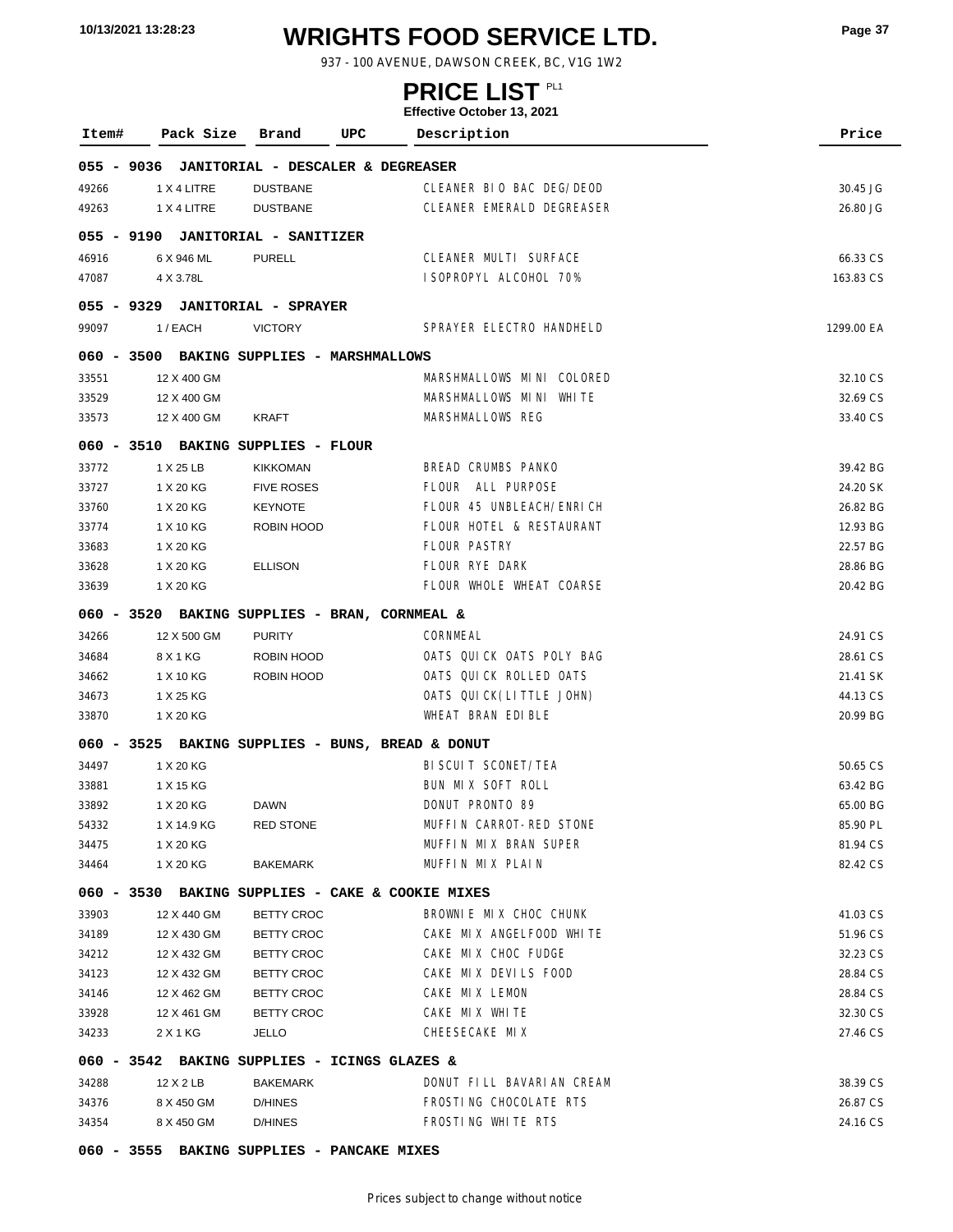# **WRIGHTS FOOD SERVICE LTD. 10/13/2021 13:28:23 Page <sup>38</sup>**

937 - 100 AVENUE, DAWSON CREEK, BC, V1G 1W2

### **PRICE LIST**

|            |                                                |                            |                               | <b>LIIGUIIVE OULUNGI 19, ZUZ I</b> |          |
|------------|------------------------------------------------|----------------------------|-------------------------------|------------------------------------|----------|
| Item#      | Pack Size                                      | Brand                      | UPC                           | Description                        | Price    |
| 34585      | 1 X 10 KG                                      | ROBIN HOOD                 |                               | PANCAKE MIX BUTTERMILK             | 34.63 CS |
| 34587      | 1 X 4.53 KG                                    | <b>KRUSTEAZ</b>            |                               | PANCAKE MIX BUTTERMILK             | 13.91 BG |
| 34596      | 1 X 20 KG                                      | <b>BAKEMARK</b>            |                               | PANCAKE MIX BUTTERMILK             | 63.79 SK |
| 34607      | 12 X 905 GM                                    | <b>AUNT JEMIM</b>          |                               | PANCAKE MIX COMPLETE               | 51.82 CS |
| 34629      | 6 X 2 KG                                       |                            |                               | WAFFLE MIX BELGIUM                 | 81.13 CS |
|            | 060 - 3580 BAKING SUPPLIES - PIE FILLINGS      |                            |                               |                                    |          |
| 34981      | 12 X 540 ML                                    | E.D.S.                     |                               | PIE FILLING APPLE                  | 68.18 CS |
| 35036      | 1 X 5 KG                                       | E.D.S.                     |                               | PIE FILLING APPLE                  | 31.15 PL |
| 34735      | 1 X 12 KG                                      | <b>BAKEMARK</b>            |                               | PIE FILLING APPLE(PAIL)            | 64.42 PL |
| 34915      | 12 X 540 ML                                    | E.D.S.                     |                               | PIE FILLING BLUEBERRY              | 68.32 CS |
| 35025      | 1 X 5 KG                                       | E.D.S.                     |                               | PIE FILLING BLUEBERRY              | 44.78 PL |
| 34717      | 1 X 12 KG                                      | <b>BAKEMARK</b>            |                               | PIE FILLING BLUEBERRY BOX          | 59.83 PL |
| 34959      | 12 X 540 ML                                    | E.D.S.                     |                               | PIE FILLING CHERRY                 | 68.26 CS |
| 35047      | 1 X 5 KG                                       | E.D.S.                     |                               | PIE FILLING CHERRY                 | 50.74 PL |
| 34739      | 1 X 12 KG                                      | <b>BAKEMARK</b>            |                               | PIE FILLING CHERRY (PAIL)          | 70.84 PL |
| 34772      | 1 X 15 KG                                      | <b>BAKEMARK</b>            |                               | PIE FILLING LEMON                  | 45.13 PL |
| 34827      | 24 X 425 GM                                    | <b>SHERRIF</b>             |                               | PIE FILLING LEMON                  | 77.60 CS |
| 34937      | 12 X 540 ML                                    | E.D.S.                     |                               | PIE FILLING PUMPKIN                | 61.38 CS |
| 34893      | 12 X 796 ML                                    | ED SMITH                   |                               | PIE FILLING PUMPKIN PURE           | 48.25 CS |
| 34761      | 1 X 12 KG                                      | ED SMITH                   |                               | PIE FILLING RAISIN(PAIL)           | 59.70 PL |
|            | 060 - 3590 BAKING SUPPLIES - PUDDING & MERINGE |                            |                               |                                    |          |
| 35058      | 12 X 340 GM                                    | <b>BIRD'S</b>              |                               | <b>CUSTARD POWDER</b>              | 52.65 CS |
| 35454      | 12 X 175 GM                                    | <b>SHERRIF</b>             |                               | PUDDING & PIE COCONUT CRE          | 23.08 CS |
| 35212      | 2 X 1 KG                                       | <b>JELLO</b>               |                               | PUDDING COOKED CHOCOLATE           | 15.76 CS |
| 35278      | 2 X 1 KG                                       | <b>JELLO</b>               |                               | PUDDING COOKED COCONUT             | 14.30 CS |
| 35168      | 2 X 1 KG                                       | <b>JELLO</b>               |                               | PUDDING INSTANT B' SCOTCH          | 19.54 CS |
| 35124      | 2 X 1 KG                                       | <b>JELLO</b>               |                               | PUDDING INSTANT CHOCOLATE          | 19.08 CS |
| 35344      | 24 X 113 GM                                    | <b>JELLO</b>               |                               | PUDDING INSTANT CHOCOLATE          | 30.59 CS |
| 35322      | 24 X 99 GM                                     | <b>JELLO</b>               |                               | PUDDING INSTANT LEMON              | 30.59 CS |
| 35146      | 2 X 1 KG                                       | <b>JELLO</b>               |                               | PUDDING INSTANT VANILLA            | 19.54 CS |
| 35366      | 24 X 102 GM                                    | <b>JELLO</b>               |                               | PUDDING INSTANT VANILLA            | 30.59 CS |
| 060 - 3591 |                                                |                            | BAKING SUPPLIES - PUDDING RTU |                                    |          |
| 35630      | 12/4X99GM                                      |                            |                               | PUDDING CHOCOLATE                  | 27.63 CS |
| 35564      | 12/4X99 GM                                     | CO-OP                      |                               | PUDDING B' SCOTCH                  | 22.32 CS |
| 35586      | 12/4X99 GM                                     |                            |                               | PUDDING BANANA CREAM               | 28.29 CS |
| 35542      | 12/4X99 GM                                     | <b>JELLO</b>               |                               | PUDDING VANILLA                    | 30.03 CS |
|            | 060 - 3600 BAKING SUPPLIES - JELLY POWDERS     |                            |                               |                                    |          |
| 35850      | 12 X 84 GM                                     | KNOX                       |                               | <b>GELATI N UNFLAVORED</b>         | 72.84 CS |
| 35675      | 48 X 25 GM                                     | <b>MPK FOODS</b>           |                               | <b>GLAZE STRAWBERRY PWD</b>        | 63.93 CS |
| 35674      | 2 X 1 KG                                       | KRAFT                      |                               | JELLY POWDER RASPBERRY             | 17.05 CS |
| 35806      | 2 X 1 KG                                       | <b>KRAFT</b>               |                               | JELLY POWDERS BLUEBERRY            | 17.05 CS |
| 35696      | 2 X 1 KG                                       | <b>KRAFT</b>               |                               | JELLY POWDERS CHERRY               | 17.05 CS |
| 35740      | 2 X 1 KG                                       | <b>KRAFT</b>               |                               | JELLY POWDERS LEMON                | 17.05 CS |
| 35762      | 2 X 1 KG                                       | KRAFT                      |                               | JELLY POWDERS LIME                 | 17.05 CS |
| 35718      | 2 X 1 KG                                       | <b>KRAFT</b>               |                               | JELLY POWDERS ORANGE               | 17.05 CS |
| 35652      | 2 X 1 KG                                       | <b>KRAFT</b>               |                               | JELLY PWD. STRAWBERRY              | 17.05 CS |
| 060 - 3610 |                                                | BAKING SUPPLIES - EXTRACTS |                               |                                    |          |
| 35872      | 1 X 4 LITRE                                    | <b>BAKER</b>               |                               | EXTRACT ALMOND IMITATION           | 48.89 BT |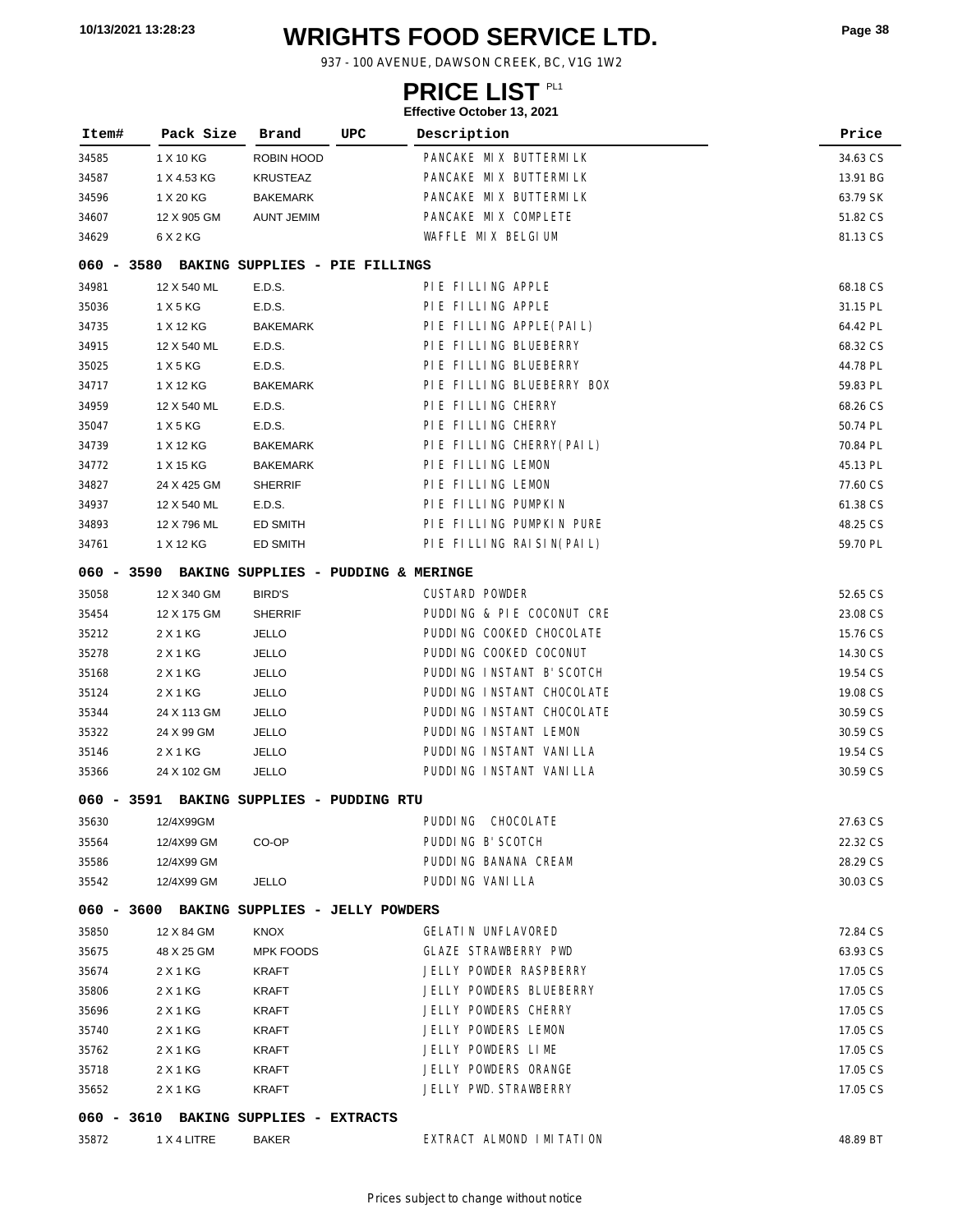# **WRIGHTS FOOD SERVICE LTD. 10/13/2021 13:28:24 Page <sup>39</sup>**

937 - 100 AVENUE, DAWSON CREEK, BC, V1G 1W2

### **PRICE LIST**

| Item# | Pack Size                               | Brand             | UPC | Description                 | Price    |
|-------|-----------------------------------------|-------------------|-----|-----------------------------|----------|
| 36048 | 6 X 43 ML                               | <b>CLUB HOUSE</b> |     | EXTRACT ALMOND PURE         | 29.47 CS |
| 35883 | 1 X 1 LITRE                             | <b>EMBASSY</b>    |     | EXTRACT BANANA I MI TATI ON | 24.41 BT |
| 36114 | 6 X 43 ML                               | <b>CLUB HOUSE</b> |     | EXTRACT BANANA I MITATION   | 20.25 CS |
| 36037 | 1 X 43 ML                               | SAFEWAY           |     | EXTRACT COCONUT             | 3.52 BT  |
| 36092 | 6 X 57 ML                               | <b>CLUB HOUSE</b> |     | <b>EXTRACT LEMON</b>        | 20.25 CS |
| 36015 | 6 X 43 ML                               | <b>CLUB HOUSE</b> |     | EXTRACT MAPLE ARTIFICIAL    | 20.25 CS |
| 35982 | 1 X 43 ML                               | SAFEWAY           |     | EXTRACT ORANGE              | 3.39 BT  |
| 36070 | 6 X 43 ML                               | SAFEWAY           |     | EXTRACT PEPPERMINT          | 23.10 CS |
| 35993 | 6 X 43 ML                               | <b>CLUB HOUSE</b> |     | EXTRACT RUM                 | 20.25 CS |
| 35895 | 1 X 4 LITRE                             | <b>BAKER</b>      |     | EXTRACT VANILLA ARTIFICIA   | 17.81 BT |
| 35960 | 12 X 250 ML                             | <b>CLUB HOUSE</b> |     | EXTRACT VANILLA ARTIFICIA   | 66.30 CS |
|       | 060 - 3620 BAKING SUPPLIES - CORNSTARCH |                   |     |                             |          |
| 36136 | 12 X 454 GM                             | <b>FLEISHMANS</b> |     | CORN STARCH                 | 46.31 CS |
| 36158 | 1 X 22.68 KG                            | CARGILL           |     | <b>CORN STARCH</b>          | 56.85 BG |
|       | 060 - 3630 BAKING SUPPLIES - SPICES     |                   |     |                             |          |
| 36290 | 1 X 4.4 KG                              | <b>CLUB HOUSE</b> |     | M. S. G.                    | 42.06 SK |
| 36510 | 1 X 475 GM                              | <b>CLUB HOUSE</b> |     | SPICE ALLSPICE GROUND       | 25.29 SH |
| 36401 | 1 X 1.9 KG                              | <b>CLUB HOUSE</b> |     | SPICE BACON BITS #5         | 22.18 JG |
| 36521 | 1 X 190 GM                              | <b>CLUB HOUSE</b> |     | SPICE BASIL LEAVES          | 7.35 SH  |
| 36631 | 1 X 60GM                                | <b>CLUB HOUSE</b> |     | SPICE BAY LEAVES WHOLE      | 26.03 SH |
| 36532 | 1 X 675 GM                              | <b>CLUB HOUSE</b> |     | SPICE CAJUN SEASONING       | 15.90 SH |
| 36543 | 1 X 452 GM                              | <b>HORTON</b>     |     | SPICE CAYENNE               | 9.66 SH  |
| 36653 | 1 X 1190 GM                             | <b>HORTON</b>     |     | SPICE CELERY SALT           | 9.91 SH  |
| 36664 | 1 X 500 GM                              | <b>HORTON</b>     |     | SPICE CELERY SEED WHOLE     | 9.38 SH  |
| 36202 | 1 X 2.27 KG                             | <b>HORTON</b>     |     | SPICE CHILI PDR BULK        | 41.31 PL |
| 36675 | 1 X 600 GM                              | <b>CLUB HOUSE</b> |     | SPICE CHILI POWDER          | 12.44 SH |
| 36323 | 12 X 35 GM                              | <b>CLUB HOUSE</b> |     | SPICE CHILI SEASONING MIX   | 22.31 CS |
| 36213 | 1 X 2.77 KG                             | <b>HORTON</b>     |     | SPICE CINNAMON BULK         | 58.76 SH |
| 36686 | 1 X 454 GM                              | <b>HORTON</b>     |     | SPICE CINNAMON GROUND       | 13.64 SH |
| 36554 | 1 X 500 GM                              | <b>CLUB HOUSE</b> |     | SPICE CLOVES GR             | 31.73 SH |
| 36697 | 1 X 375 GM                              | <b>CLUB HOUSE</b> |     | SPICE CLOVES WHOLE          | 26.18 SH |
| 36807 | 1 X 400 GM                              | <b>CLUB HOUSE</b> |     | SPICE CORIANDER GROUND      | 7.18 SH  |
| 36972 | 1 X 312 GM                              | HORTON            |     | SPICE CRUSHED CHILIES       | 8.03 SH  |
| 36565 | 1 X 425 GM                              | <b>CLUB HOUSE</b> |     | SPICE CUMIN GROUND          | 14.00 SH |
| 36576 | 1/520 GM                                | <b>HORTON</b>     |     | SPICE CURRY POWDER          | 11.34 SH |
| 36587 | 140 GM                                  | <b>HORTON</b>     |     | SPICE DILL WEED             | 13.24 SH |
| 36862 | 1 X 321 GM                              | <b>CLUB HOUSE</b> |     | SPICE EVERYTHING BAGEL      | 6.11 SH  |
| 36390 | 32 x24 GM                               | OLD ELPASO        |     | SPICE FAJITA SEAS MIX       | 48.91 CT |
| 36499 | 1/62 GM                                 | <b>CLUB HOUSE</b> |     | SPICE FINE HERBS            | 10.28 SH |
| 36224 | 1 X 3.18 KG                             | <b>HORTON</b>     |     | SPICE GARLIC GRAN BULK      | 82.67 SH |
| 36708 | 1/510GM                                 | <b>KIRKLAND</b>   |     | SPICE GARLIC GRANULATED     | 19.88 SH |
| 36719 | 1/725 GM                                | <b>CLUB HOUSE</b> |     | SPICE GARLIC PEPPER         | 21.21 SH |
| 36411 | 1 X 580 GM                              | <b>CLUB HOUSE</b> |     | SPICE GARLIC PLUS           | 12.49 EA |
| 36379 | 1 X 2.72 KG                             | <b>HORTON</b>     |     | SPICE GARLIC POWDER         | 59.15 JG |
| 36598 | 1/525 GM                                | <b>HORTON</b>     |     | SPICE GARLIC POWDER         | 13.19 SH |
| 36609 | 1/1050 GM                               | <b>HORTON</b>     |     | SPICE GARLIC SALT           | 10.12 SH |
| 36730 | 1/454GM                                 | <b>HORTON</b>     |     | SPICE GINGER GR CLUBHOUSE   | 12.06 SH |
| 36455 | 392 GM                                  | <b>HORTON</b>     |     | SPICE GREEK SEASONING       | 12.78 SH |
| 36620 | 1/225 GM                                | <b>HORTON</b>     |     | SPICE ITALIAN SEASONING     | 11.07 SH |
| 36477 | 1/510 GM                                | <b>CLUB HOUSE</b> |     | SPICE ITALIANO SEAS         | 11.28 SH |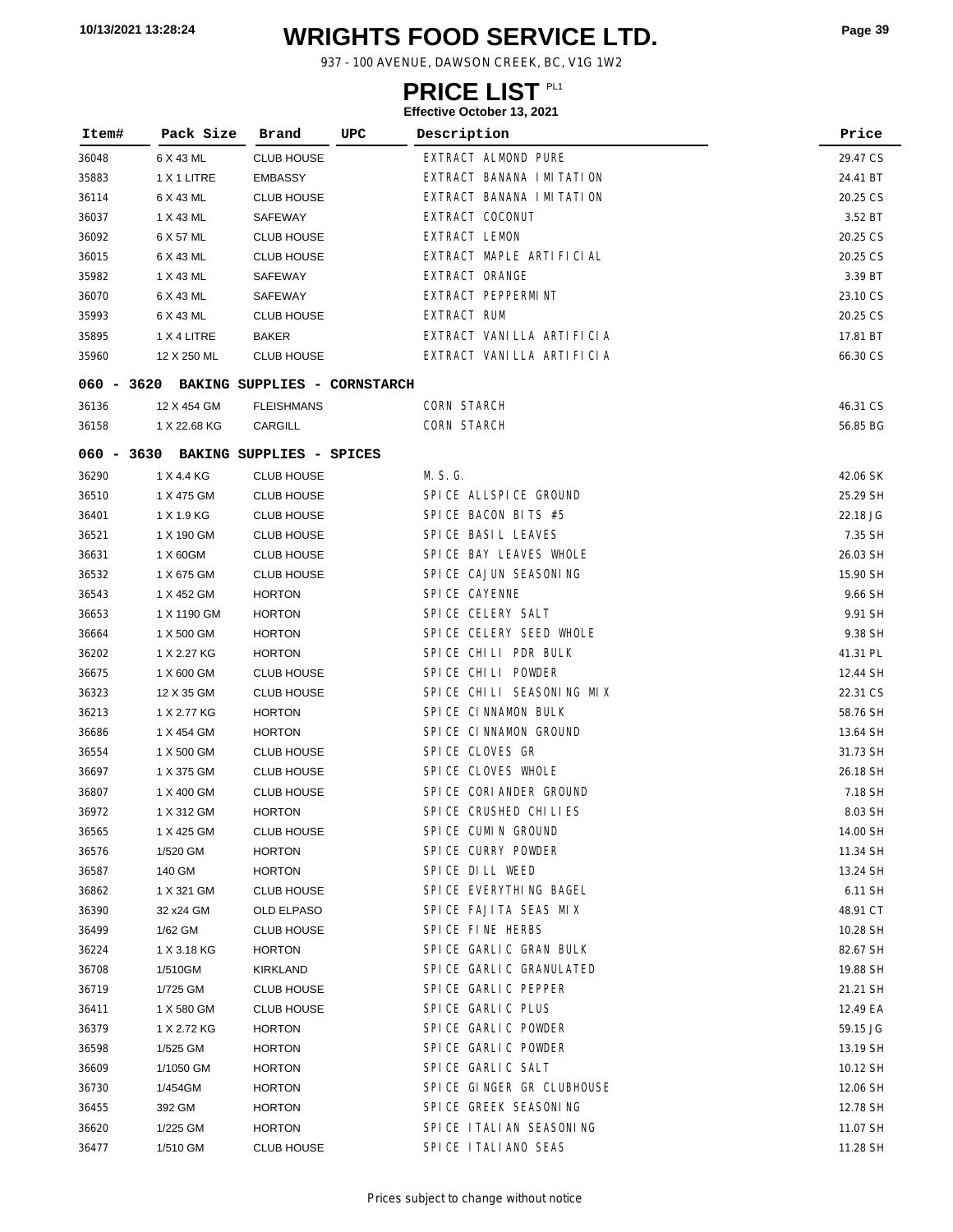# **WRIGHTS FOOD SERVICE LTD. 10/13/2021 13:28:25 Page <sup>40</sup>**

937 - 100 AVENUE, DAWSON CREEK, BC, V1G 1W2

### **PRICE LIST**

| Item# | Pack Size   | UPC<br>Brand                                     | Description               | Price     |
|-------|-------------|--------------------------------------------------|---------------------------|-----------|
| 36765 | 1 X 600 GM  | LAWRY'S                                          | SPICE LEMON PEPPER Lawrys | 22.99 SH  |
| 36763 | 1/825 GM    | <b>CLUB HOUSE</b>                                | SPICE LEMON PEPPER(CIub)  | 14.64 SH  |
| 36851 | 1 X 675 GM  | <b>CLUB HOUSE</b>                                | SPICE MONTREAL CHICKEN    | 8.78 SH   |
| 37060 | 1/825 GM    | <b>CLUB HOUSE</b>                                | SPICE MONTREAL STEAK      | 16.81 SH  |
| 36235 | 1 X 3.4 KG  | <b>CLUB HOUSE</b>                                | SPICE MONTREAL STK BULK   | 59.14 SH  |
| 36873 | 1/450 GM    | <b>CLUB HOUSE</b>                                | SPICE MUSTARD DRY         | 6.72 SH   |
| 36356 | 12 X 88 GM  | <b>KEENS</b>                                     | SPICE MUSTARD POWDER      | 50.97 CS  |
| 36884 | 1/525 GM    | <b>CLUB HOUSE</b>                                | SPICE NUTMEG GROUND       | 26.14 SH  |
| 36895 | 1/300 GM    | <b>CLUB HOUSE</b>                                | SPICE ONION FLAKES        | 8.64 SH   |
| 36829 | 1/600 GM    | <b>CLUB HOUSE</b>                                | SPICE ONION GRANULATED    | 12.19 SH  |
| 36741 | 1/500 GM    | CLUB HOUSE                                       | SPICE ONION MINCED        | 9.69 SH   |
| 36271 | 1/2.27 KG   | <b>HORTON</b>                                    | SPICE ONION POWDER BULK   | 35.23 SH  |
| 36906 | 1/1000GM    | <b>HORTON</b>                                    | SPICE ONION SALT          | 9.49 SH   |
| 36917 | 1/350 GM    | <b>CLUB HOUSE</b>                                | SPICE OREGANO GROUND      | 14.87 SH  |
| 36928 | 1/190 GM    | <b>CLUB HOUSE</b>                                | SPICE OREGANO LEAVES      | 10.61 SH  |
| 36246 | 680 GM      | <b>HORTON</b>                                    | SPICE OREGANO LVS BULK    | 29.05 SH  |
| 36840 | 1/540 GM    | <b>CLUB HOUSE</b>                                | SPICE PAPRIKA             | 10.50 SH  |
| 36279 | 1 X 2.27 KG | <b>HORTON</b>                                    | SPICE PAPRIKA BULK        | 37.73 SH  |
| 36939 | 1/85 GM     | <b>CLUB HOUSE</b>                                | SPICE PARSLEY FLAKES      | 5.43 SH   |
| 36257 | 360 GM      | <b>HORTON</b>                                    | SPICE PARSLEY FLKS BULK   | 20.73 SH  |
| 36488 | 500 GM      | <b>HORTON</b>                                    | SPICE PEPPER BLACK CRACKE | 23.85 SH  |
| 36950 | 1/540 GM    | <b>HORTON</b>                                    | SPICE PEPPER BLACK GROUND | 23.35 SH  |
| 36961 | 1/500 GM    | <b>CLUB HOUSE</b>                                | SPICE PEPPER BLACK RESTAU | 21.55 SH  |
| 36268 | 1/2.27 KG   | <b>HORTON</b>                                    | SPICE PEPPER BLK GRD BULK | 89.91 SH  |
| 36752 | 1/574 GM    | <b>HORTON</b>                                    | SPICE PEPPER BLK WHOLE    | 24.77 SH  |
| 36983 | 1/596 GM    | <b>HORTON</b>                                    | SPICE PEPPER WHITE GROUND | 32.83 SH  |
| 36345 | 1 X 580 GM  | <b>CLUB HOUSE</b>                                | SPICE PEPPERCORN MEDLEY   | 28.18 SH  |
| 36774 | 1/475 GM    | <b>CLUB HOUSE</b>                                | SPICE PICKLING MIX        | 8.41 SH   |
| 36994 | 596 GM      | <b>HORTON</b>                                    | SPICE POPPY SEED          | 13.97 SH  |
| 37005 | 1/375 GM    | <b>CLUB HOUSE</b>                                | SPICE POULTRY SEASONING   | 13.32 SH  |
| 37016 | 1/275 GM    | <b>CLUB HOUSE</b>                                | SPICE ROSEMARY LEAVES     | 11.62 SH  |
| 36951 | 1/660 GM    | <b>CLUB HOUSE</b>                                | SPICE RST GRLC & RD PEPP  | 17.11 SH  |
| 37027 | 1/340 GM    | <b>CLUB HOUSE</b>                                | SPICE SAGE GROUND         | 11.90 SH  |
| 37038 | 1/400 GM    | <b>CLUB HOUSE</b>                                | SPICE SAVORY GROUND       | 11.95 SH  |
| 37028 | 1/1.1 KG    | <b>CLUB HOUSE</b>                                | SPICE SEA SALT            | 9.69 SH   |
| 37049 | 1/577 GM    | <b>HORTON</b>                                    | SPICE SESAME SEED         | 9.34 SH   |
| 37071 | 1/125 GM    | <b>CLUB HOUSE</b>                                | SPICE TARRAGON LEAVES     | 13.82 SH  |
| 36687 | 560 GM      | <b>CLUB HOUSE</b>                                | SPICE TEX MEX             | 15.78 SH  |
| 36796 | 1/375 GM    | <b>HORTON</b>                                    | SPICE THYME GROUND        | 18.49 SH  |
| 36818 | 1/175 GM    | <b>CLUB HOUSE</b>                                | SPICE THYME LEAVES        | 9.11 SH   |
| 37082 | 1/560GM     | <b>HORTON</b>                                    | SPICE TUMERIC GROUND      | 13.70 SH  |
| 36830 | 1 X 735 GM  | <b>CLUB HOUSE</b>                                | TACO SEASONING            | 6.55 SH   |
| 37084 | 1 X 1 KG    |                                                  | TOMATOES SUNDRIED         | 17.24 EA  |
| 36642 | 480GM       | <b>CLUB HOUSE</b>                                | WHOLE ANISE               | 13.48 SH  |
|       |             | 060 - 3635 BAKING SUPPLIES - CHOCOLATE - BAKER'S |                           |           |
| 37138 | 18 X 200 GM | HERSHEY                                          | CHIPITS SKOR TOFFEE BITS  | 76.76 CS  |
| 37093 | 18 X 300 GM | <b>CHIPITS</b>                                   | CHIPS BUTTERSCOTCH        | 76.91 CS  |
| 37115 | 1 X 2.4 KG  | <b>HERSHEY</b>                                   | CHI PS CHOCOLATE          | 21.25 BG  |
| 37126 | 1 X 12 KG   |                                                  | CHI PS CHOCOLATE 4000     | 110.81 CS |
| 37203 | 12 X 275 GM |                                                  | CHIPS CHOCOLATE M&M       | 87.09 CS  |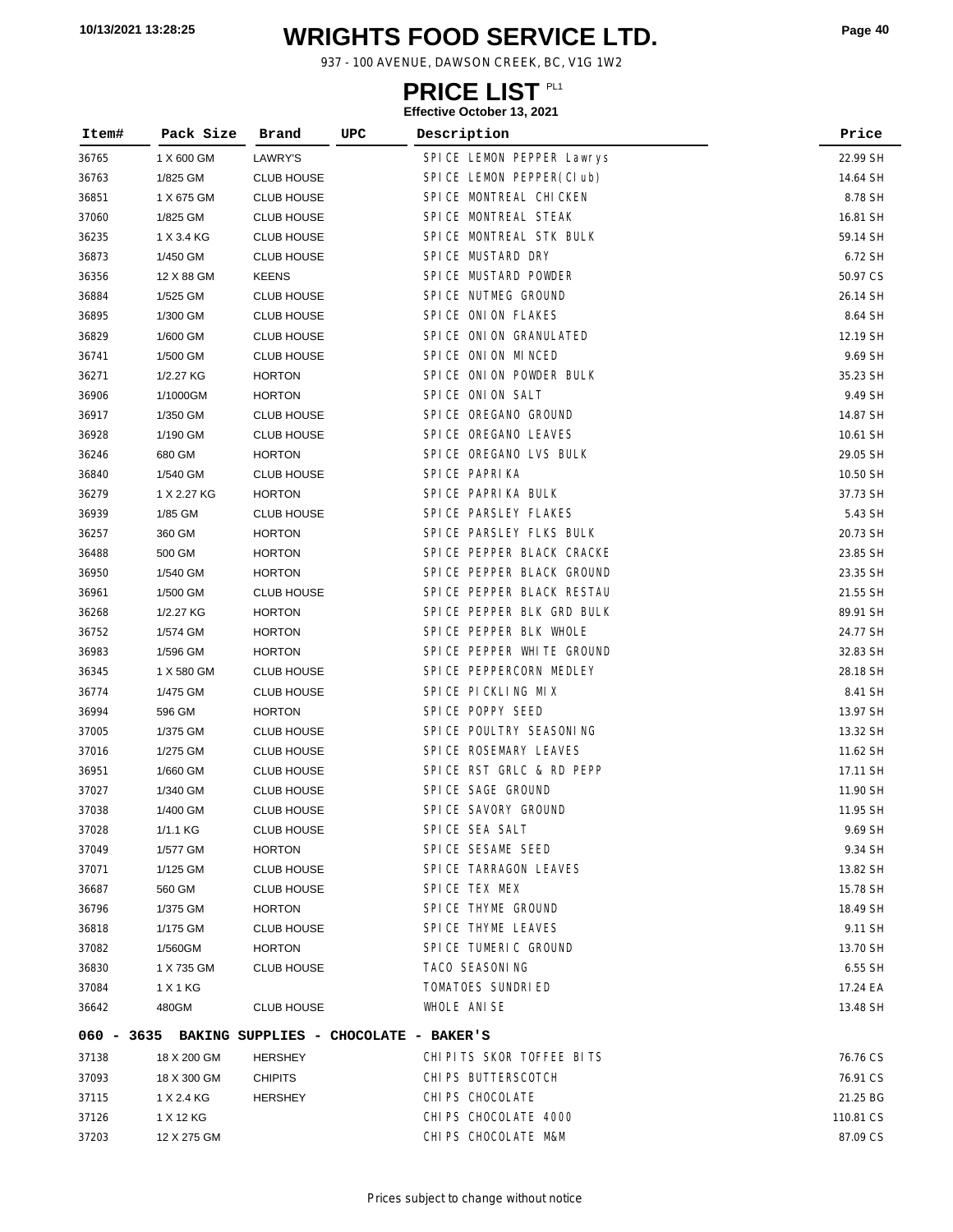# **WRIGHTS FOOD SERVICE LTD. 10/13/2021 13:28:25 Page <sup>41</sup>**

937 - 100 AVENUE, DAWSON CREEK, BC, V1G 1W2

### **PRICE LIST**

|              |                                                   |                           |                                | Litective October 19, 2021 |           |
|--------------|---------------------------------------------------|---------------------------|--------------------------------|----------------------------|-----------|
| Item#        | Pack Size                                         | Brand                     | UPC                            | Description                | Price     |
| 37159        | 18 X 225 GM                                       | <b>BAKERS</b>             |                                | CHIPS CHOCOLATE WHITE      | 78.15 CS  |
| 37181        | 12 X 300 GM                                       | <b>HERSHEY</b>            |                                | CHIPS PEANUT BUTTER REESE  | 52.27 CS  |
| 37225        | 24 X 225 GM                                       | <b>BAKERS</b>             |                                | CHOCOLATE SEMI SWEET       | 119.80 CS |
| $060 - 3640$ |                                                   |                           | BAKING SUPPLIES - NUTS & SEEDS |                            |           |
| 37381        | 1 X 4 KG                                          | <b>TROPHY</b>             |                                | ALMONDS SLICED BLNC        | 120.09 CS |
| 37271        | 8 X 100 GM                                        | CO-OP                     |                                | ALMONDS SLIVERED BLANCH    | 24.69 CS  |
| 37401        | 12 X 300GM                                        | CO-OP                     |                                | PEANUTS BLANCHED UNSALTED  | 36.37 CS  |
| 37269        | 1 X 907 GM                                        | <b>KIRKLAND</b>           |                                | <b>PECAN HALVES</b>        | 19.45 BG  |
| 37270        | 12 X 100 GM                                       | CO-OP                     |                                | PECAN HALVES               | 32.59 CS  |
| 37337        | 1 X 1.36 KG                                       | KIRKLAND                  |                                | <b>WALNUT SHELLED</b>      | 22.27 BG  |
|              | 060 - 3650 BAKING SUPPLIES - RAISINS              |                           |                                |                            |           |
| 37489        | 1 X 12.5 KG                                       |                           |                                | RAI SINS SULTANA RECLEANED | 74.78 CS  |
| 37445        | 6 X 1.5 KG                                        | CO-OP                     |                                | RAI SI NS SULTANAS         | 57.91 CS  |
| 37500        | 12 X 750 GM                                       | CO-OP                     |                                | RAI SINS SULTANAS SEEDLESS | 65.18 CS  |
|              | 060 - 3655 BAKING SUPPLIES - FRUIT DRIED & GLAZED |                           |                                |                            |           |
| 37666        | 12 X 750 GM                                       | CO-OP                     |                                | DATES PITTED               | 55.42 CS  |
| 060 - 3660   |                                                   | BAKING SUPPLIES - COCONUT |                                |                            |           |
| 37742        | 12 X 400 GM                                       | CO-OP                     |                                | COCONUT FANCY FLAKED SWT   | 58.18 CS  |
| 37731        | 1 X 3 KG                                          | <b>DAWN</b>               |                                | COCONUT MEDIUM UNSWEETEND  | 36.22 CS  |
| 37764        | 12 X 200 GM                                       | CO-OP                     |                                | COCONUT SWEET LONG THREAD  | 30.65 CS  |
|              | 060 - 3670 BAKING SUPPLIES - YEAST & LEAVENING    |                           |                                |                            |           |
| 37852        | 24 X 450 GM                                       | <b>MAGIC</b>              |                                | <b>BAKING POWDER</b>       | 131.94 CS |
| 37951        | 1 X 2.5 KG                                        | <b>MAGIC</b>              |                                | <b>BAKING POWDER</b>       | 34.10 CN  |
| 37874        | 24 X 500 GM                                       | ARM & HAM                 |                                | <b>BAKING SODA</b>         | 45.29 CS  |
| 37962        | 12 X 67 GM                                        | <b>CLUB HOUSE</b>         |                                | CREAM OF TARTAR            | 72.20 CS  |
| 37786        | 1 X 25 KG                                         | <b>WINDMILL</b>           |                                | STARCH POTATO              | 101.53 SK |
| 37798        | $1 \times 2LB$                                    | <b>FLEISHMANS</b>         |                                | YEAST ACTIVE DRY           | 9.27 EA   |
| 37929        | 20 X 6.4 OZ                                       |                           |                                | YEAST CONCENTRATED FROZEN  | 33.49 CS  |
| 37797        | 20 X 1LB                                          | <b>FLEISHMANS</b>         |                                | YEAST INST DRY             | 87.10 CS  |
|              | 060 - 3680 BAKING SUPPLIES - SHORTENING & OIL-ALL |                           |                                |                            |           |
| 38127        | 6 X 482 GM                                        | BUNGE                     |                                | AMAZING COAT AEROSOL PAN   | 44.87 CS  |
| 38116        | 1 X 400 GM                                        | KIRKLAND                  |                                | INSTITUTIONAL SPRAY C      | 5.28 CN   |
| 38281        | 36 X 454 GM                                       | TENDERFLK                 |                                | LARD TENDERFLAKE BLUE INS  | 68.79 CS  |
| 38259        | 36 X 454 GM                                       | <b>TENDERFLK</b>          |                                | LARD TFLAKE YELLOW MAPLEL  | 138.15 CS |
| 38083        | 4 X 3 LITRE                                       | <b>BUNGE</b>              |                                | NUTRI CLEAR BUTTERY OIL    | 44.61 CS  |
| 38248        | 4 X 3 LITRE                                       | CARAPELLI                 |                                | OIL - OLIVE CARAPELLI      | 131.76 CS |
| 38250        | <b>12 X 1 LITRE</b>                               | <b>BERTOLLI</b>           |                                | OIL - OLIVE EXTRA VIRGIN   | 173.83 CS |
| 38247        | 4 X 3 LITRE                                       |                           |                                | OIL - OLIVE MARTELLI X/VR  | 127.30 CS |
| 38185        | 1 X 17.3 LITRE                                    | RIMINI                    |                                | OIL CANOLA OIL JIB         | 50.00 PL  |
| 38237        | 1 X 15 KG                                         | <b>BUNGE</b>              |                                | OIL COCONUT CLEAR NATURAL  | 131.85 PL |
| 38160        | 9 X 1.42 LITRE                                    | <b>CRISCO</b>             |                                | OIL CRISCO                 | 65.14 CS  |
| 38182        | 1 X 17.3 LITRE                                    | <b>BUNGE</b>              |                                | OIL NUTRI CLEAR JIB        | 70.54 PL  |
| 38006        | 12 X 1 LITRE                                      | <b>BERTOLLI</b>           |                                | OIL OLIVE EXTRA LIGHT      | 164.36 CS |
| 38193        | 4 X 3 LITRE                                       | <b>BUNGE</b>              |                                | OIL VEG CANOLA JUG         | 41.61 CS  |
| 38226        | 1 X 16 LITRE                                      | <b>BUNGE</b>              |                                | OIL VEG CANOLA YELLOW PL   | 63.22 PL  |
| 37984        | 12 X 250 ML                                       |                           |                                | OLIVE OIL BLACK TRUFFLE    | 160.77 CS |
| 38061        | 1 X 20 KG                                         | DAWN                      |                                | RICHARDSON SHORT FRY-IT    | 87.00 CS  |
| 38347        | 1 X 20 KG                                         |                           |                                | SHORTENING TENDERFY        | 91.40 CS  |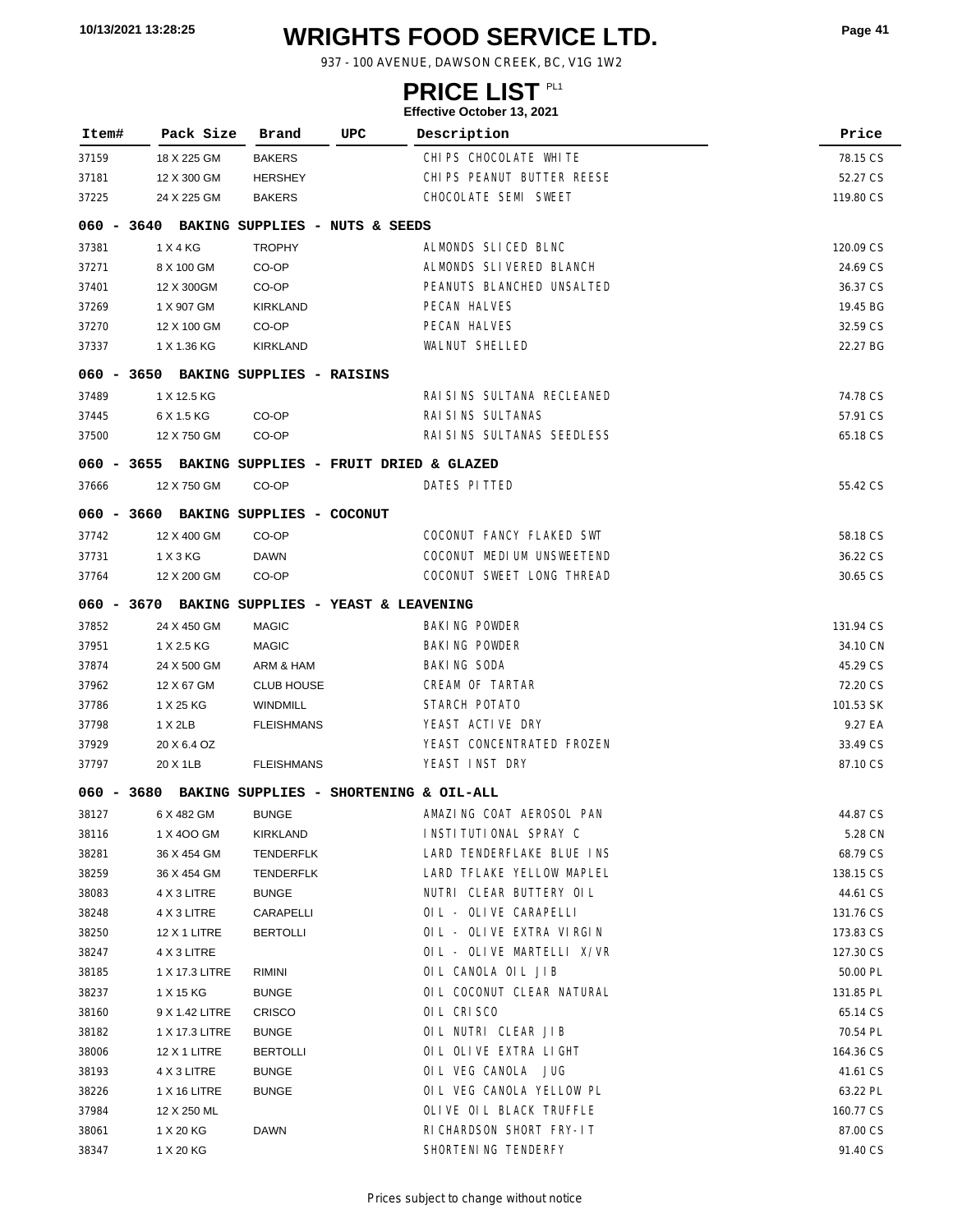# **WRIGHTS FOOD SERVICE LTD. 10/13/2021 13:28:26 Page <sup>42</sup>**

937 - 100 AVENUE, DAWSON CREEK, BC, V1G 1W2

### **PRICE LIST**

| Item#        | Pack Size        | Brand                                           | UPC | Description                                       | Price     |
|--------------|------------------|-------------------------------------------------|-----|---------------------------------------------------|-----------|
| 38314        | 36 X 454 GM      | <b>CRISCO</b>                                   |     | SHORTENING VEGETABLE                              | 122.36 CS |
| 060 - 3700   |                  | BAKING SUPPLIES - MARGARINE - ALL               |     |                                                   |           |
| 38425        | 1 X 4 KG         | <b>FURLANI'S</b>                                |     | GARLIC SPREAD TRANS FF                            | 38.61 PL  |
| 38468        | 36 X 454 GM      | <b>BUTTERNUT</b>                                |     | MARGARINE HARD                                    | 64.21 CS  |
| 38469        | 20 KG            | <b>BAKEMARK</b>                                 |     | MARGARINE HARD T/F FREE                           | 55.38 BX  |
| 38435        | 12 X 1.36 KG     | PARKAY                                          |     | MARGARINE PARKAY 1/4'S                            | 58.20 CS  |
|              |                  | 060 - 3715 BAKING SUPPLIES - SUGAR              |     |                                                   |           |
| 38512        | 12 X 500 GM      | <b>ROGERS</b>                                   |     | SUGAR - CUBES                                     | 28.23 CS  |
| 38545        | 1 X 20 KG        | <b>ROGERS</b>                                   |     | SUGAR - GRAN WHITE                                | 32.35 BG  |
| 38589        | 12 X 2 KG        | <b>ROGERS</b>                                   |     | SUGAR - GRAN WHITE                                | 54.13 CS  |
| 38611        | 1 X 10 KG        |                                                 |     | SUGAR - GRAN WHITE                                | 14.19 BG  |
| 38534        | 1 X 20 KG        | <b>ROGERS</b>                                   |     | SUGAR - ICING                                     | 47.68 BG  |
| 38567        | 24 X 1 KG        | <b>ROGERS</b>                                   |     | SUGAR - ICING                                     | 81.59 CS  |
| 38490        | 24 X 570 GM      | <b>VENDING</b>                                  |     | SUGAR - SHAKERS                                   | 62.97 CS  |
| 38622        | 20 X 1 KG        | <b>ROGERS</b>                                   |     | SUGAR - YELLOW GOLDEN                             | 69.36 CS  |
| 38644        | 12 X 2 KG        | <b>ROGERS</b>                                   |     | SUGAR - YELLOW GOLDEN                             | 63.93 CS  |
| 38666        | 1 X 20 KG        | <b>ROGERS</b>                                   |     | SUGAR - YELLOW GOLDEN                             | 46.65 BG  |
|              |                  | 060 - 3730 BAKING SUPPLIES - TRIMITS            |     |                                                   |           |
| 38754        | 1 X 3 KG         |                                                 |     | SPRINKLES CHOCOLATE                               | 17.71 CS  |
| 38733        | 1 X 5 KG         |                                                 |     | SPRINKLES RAINBOW                                 | 26.29 CS  |
| 060 - 3740   |                  | BAKING SUPPLIES - SALT                          |     |                                                   |           |
| 29569        | 1 X 20 KG        | <b>SIFTO</b>                                    |     | SALT HY-GRADE FINE                                | 12.39 BG  |
| 29570        | 12 X 1.36 KG     | <b>WINDSOR</b>                                  |     | SALT KOSHER                                       | 80.11 CS  |
| 29503        | 12 X 155 GM      | <b>WINDSOR</b>                                  |     | SALT N PEPPER SHAKERS 2'S                         | 65.31 CS  |
| 29449        | 12 x 450 GM      | LAWRY'S                                         |     | SALT SEASONED                                     | 69.38 CS  |
| 29470        | 1 X 22.7 KG      | LAWRY'S                                         |     | SALT SEASONED<br>50LB                             | 117.57 BR |
| 29437        | 1 X 1 KG         | HY'S                                            |     | SALT SEASONED SHAKERS                             | 8.49 SH   |
| 29448        | 4 X 2.27 KG      | LAWRY'S                                         |     | SALT SEASONED TUBS                                | 75.82 CS  |
| 29525        | 24 X 1 KG        | <b>SIFTO</b>                                    |     | SALT TABLE                                        | 33.40 CS  |
| 29492        | 1 X 20 KG        | <b>SIFTO</b>                                    |     | SALT WATER CONDITIONING                           | 8.37 BG   |
| $060 - 3800$ |                  | BAKING SUPPLIES - FOOD COLORS                   |     |                                                   |           |
| 38842        | 1 X 4 LITRE      |                                                 |     | FOOD COLOR - YOLKOLINE                            | 20.38 JG  |
| 38765        | 1 X 4 LITRE      | <b>DAWN</b>                                     |     | FOOD COLOR ORANGE                                 | 17.58 JG  |
| 38831        | 1 X 4 LITRE      |                                                 |     | FOOD COLOR RED                                    | 21.52 JG  |
|              |                  |                                                 |     |                                                   |           |
|              |                  |                                                 |     | 060 - 5067 BAKING SUPPLIES - BAKERY SUPPLIES MISC |           |
| 64006        | 1 X 1000         |                                                 |     | BAKING CUPS TULIP BROWN                           | 126.23 CS |
| 64005        | 1 X 250          | PAR-PAK                                         |     | MUFFIN 2 CAVITY HINGED                            | 111.11 CS |
| 64004        | 1 X 250          | PAR-PAK                                         |     | MUFFIN 4 CAVITY HINGED                            | 151.14 CS |
| 64001        | 1 X 250          | PAR-PAK                                         |     | MUFFIN 6 HIGH TOP                                 | 190.82 CS |
| 64002        | 1 X 100          |                                                 |     | MUFFIN CONT 12-CT HINGED                          | 164.43 CS |
| 64000        | 1 X 400          | PAR-PAK                                         |     | MUFFIN SINGLE CAVITY                              | 113.09 CS |
|              |                  | 065 - 4010 BAR SUPPLIES - CRYSTALS & MIXES      |     |                                                   |           |
| 39008        | 12 X 750 ML      | <b>TORANI</b>                                   |     | MIXES BUTTER RUM SYRP                             | 95.47 CS  |
| 39007        | $2 \times 2$ ltr | <b>BAR CHOICE</b>                               |     | MIXES COCONUT SYRP                                | 28.55 CS  |
| 39029        | 12 X 739 ML      | <b>ROSES</b>                                    |     | MIXES GRENADINE SYRUP                             | 46.34 CS  |
| 38941        | 6 X 800 GM       |                                                 |     | MIXES LIME PRE-SWEET                              | 37.75 CS  |
|              |                  | 065 - 4040 BAR SUPPLIES - DRINK MIXERS, STRAWS, |     |                                                   |           |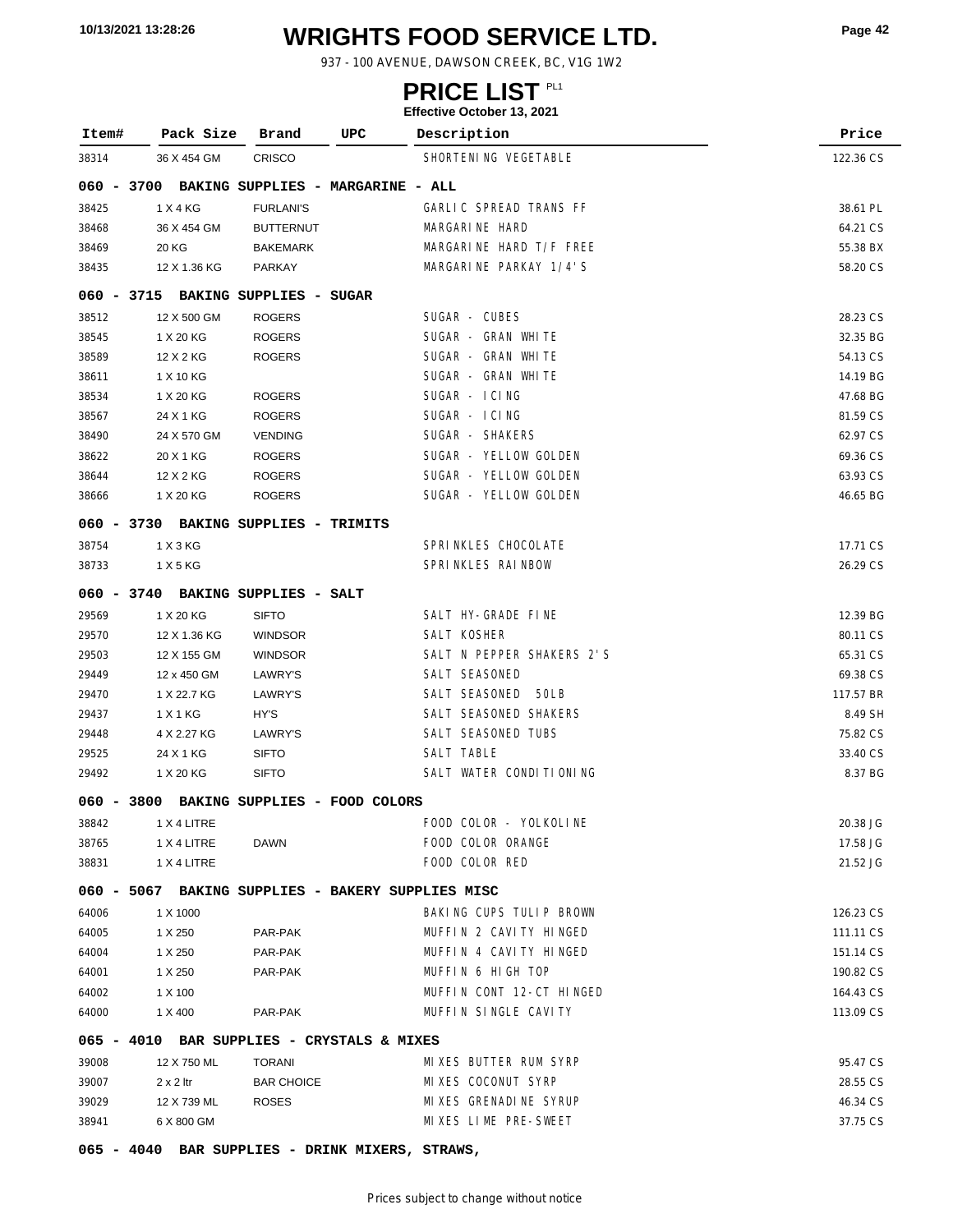# **WRIGHTS FOOD SERVICE LTD. 10/13/2021 13:28:26 Page <sup>43</sup>**

937 - 100 AVENUE, DAWSON CREEK, BC, V1G 1W2

### **PRICE LIST**

| Item# | Pack Size                                        | Brand             | UPC | Description                      | Price     |
|-------|--------------------------------------------------|-------------------|-----|----------------------------------|-----------|
| 39183 | 1 X 6000                                         |                   |     | COCKTAIL STRAW BLUE 4 1/2        | 26.60 BG  |
| 39260 | 1 X 6000                                         |                   |     | COCKTAIL STRAWS BLACK 8"         | 36.88 CS  |
| 39238 | 1 X 6000                                         |                   |     | COCKTAIL STRAWS BLK 4 1/2        | 26.88 CS  |
| 39195 | 9 X 500 PK                                       |                   |     | COCKTAIL STRAWS BLUE 6"          | 38.80 BG  |
| 39196 | 9 X 500 PK                                       |                   |     | COCKTAIL STRAWS BLUE 8"          | 45.87 CS  |
| 39282 | 1 X 6000                                         |                   |     | COCKTAIL STRAWS RED 4 1/2        | 26.88 BG  |
| 39216 | 1 X 6000                                         |                   |     | <b>COCKTAIL STRAWS RED 6"</b>    | 35.31 BG  |
| 39275 | 1 X 6000                                         |                   |     | COCKTAIL STRAWS RED 8"           | 40.48 CS  |
| 39187 | 1 X 6000                                         |                   |     | <b>COCKTAIL STRAWS YELLOW 8"</b> | 45.87 CS  |
|       | 065 - 4050 BAR SUPPLIES - SPEED SPOUTS           |                   |     |                                  |           |
| 39173 | 1/EACH                                           |                   |     | BASKET OVAL BLK PLASTIC          | 1.92 EA   |
| 39174 | 1/EACH                                           |                   |     | SPEED SPOUTS MEASURE POLY        | 8.90 PC   |
| 39172 | 1/EACH                                           |                   |     | SPEED SPOUTS METAL               | 2.36 PC   |
|       | 065 - 4090 BAR SUPPLIES - WHIPPET CHARGERS       |                   |     |                                  |           |
| 39293 | 1 X 10 PK                                        |                   |     | <b>WHI PMORE CHARGERS</b>        | 10.57 CS  |
|       | 070 - 4500 FOUNTAIN SUPPLIES - FOUNTAIN CLEANERS |                   |     |                                  |           |
| 39315 | 1/1                                              |                   |     | SANI-GEL LUBRICATING LUBR        | 8.66 EA   |
|       | 070 - 4510 FOUNTAIN SUPPLIES - MILK SHAKE SYRUPS |                   |     |                                  |           |
| 39348 | 4 X 4 LITRE                                      | <b>ARTIC MIST</b> |     | MILK SHAKE SYRP BANANA           | 60.31 CS  |
| 39370 | 2 X 4 LITRE                                      |                   |     | MILK SHAKE SYRP BUTSCH           | 23.41 CS  |
| 39371 | 4 X 4 LITRE                                      |                   |     | MILK SHAKE SYRP MAPLE            | 50.25 CS  |
| 39414 | 4 X 4 LITRE                                      | <b>ARTIC MIST</b> |     | MI LK SHKE SYRP CHERRY           | 43.64 CS  |
| 39480 | 4 X 4 LITRE                                      | <b>ARTIC MIST</b> |     | MILK SHKE SYRP ORANGE            | 60.25 CS  |
| 39590 | 4 X 3.79 LTR                                     |                   |     | MILK SHKE SYRP ROOT BEER         | 60.25 CS  |
| 39546 | 4 X 4 LITRE                                      | <b>ARTIC MIST</b> |     | MILK SHKE SYRP STRAWB            | 60.31 CS  |
| 39568 | 4 X 4 LITRE                                      | <b>ARTIC MIST</b> |     | MILK SHKE SYRP VANILLA           | 60.25 CS  |
|       | 070 - 4520 FOUNTAIN SUPPLIES - I/C CR SYRUPS &   |                   |     |                                  |           |
| 39645 | $2$ X 4 L                                        | LYNCH             |     | CARAMEL TOPPING                  | 46.15 CS  |
| 39646 | 6 X 4 LITRE                                      | <b>JUBILEE</b>    |     | CHOC SYRUP SUNDAE RTU            | 76.25 CS  |
| 39668 | 2 X 100 OZ                                       |                   |     | DIP BLUE RASPBERRY CONE          | 73.31 CS  |
| 39667 | 6 X 2.84 LITRE                                   |                   |     | DIP CHOCOLATE CONE NP            | 168.08 CS |
| 39832 | 6 X 1.81 KG                                      |                   |     | SUN TOP BUTTERSCOTCH             | 57.38 CS  |
| 39623 | 6 X 2.84 LITRE                                   |                   |     | SUN TOP HOT FUDGE                | 108.69 CS |
| 39788 | 3 X 100 OZ                                       |                   |     | SUN TOP STRAWBERRY RTU           | 81.92 CS  |
|       | 070 - 4540 FOUNTAIN SUPPLIES - STIR IN CANDIES   |                   |     |                                  |           |
| 18855 | 1 X 3 KG                                         | HARLAN            |     | CANDY-CHOPPED PEANUTS            | 31.78 BX  |
| 18921 | 1 X 2.26 KG                                      | HARLAN            |     | CANDY-CREME N COOKY PCS          | 28.19 BX  |
| 18881 | 1 X 2.26 KG                                      | HARLAN            |     | CANDY-JOLLY RANCHERS             | 38.29 BX  |
| 18867 | 1 X 2.26 KG                                      | HARLAN            |     | CANDY-KIT KAT CHOPPED            | 56.69 BX  |
| 18868 | 1 X 2.26 KG                                      | HARLAN            |     | CANDY-NERDS                      | 50.19 BX  |
| 18910 | 1 X 2.26 KG                                      | <b>HARLAN</b>     |     | CANDY-OH HENRY                   | 37.99 BX  |
| 18877 | 1 X 2.26 KG                                      | HARLAN            |     | CANDY-PEANUT BUTTER CUP          | 68.25 BX  |
| 18833 | 1 X 2.26 KG                                      | <b>HARLAN</b>     |     | CANDY-PLAIN CHOC M&M CR          | 49.53 BX  |
| 18862 | 1 X 3 KG                                         | HARLAN            |     | CANDY-RAINBOW SPRINKLES          | 38.36 BX  |
| 18866 | 1 X 2.26 KG                                      | HARLAN            |     | CANDY-REECE'S PIECES CR          | 56.63 BX  |
| 18888 | 1 X 2.26 KG                                      | HARLAN            |     | CANDY-SKOR BAR CRUSHED           | 72.25 BX  |
| 18844 | 1 X 2.26 KG                                      | <b>HARLAN</b>     |     | CANDY-SMARTIES CRUSHED           | 62.63 BX  |
| 18911 | 1 X 2.26 KG                                      | HARLAN            |     | <b>CANDY-SNI CKERS</b>           | 65.19 BX  |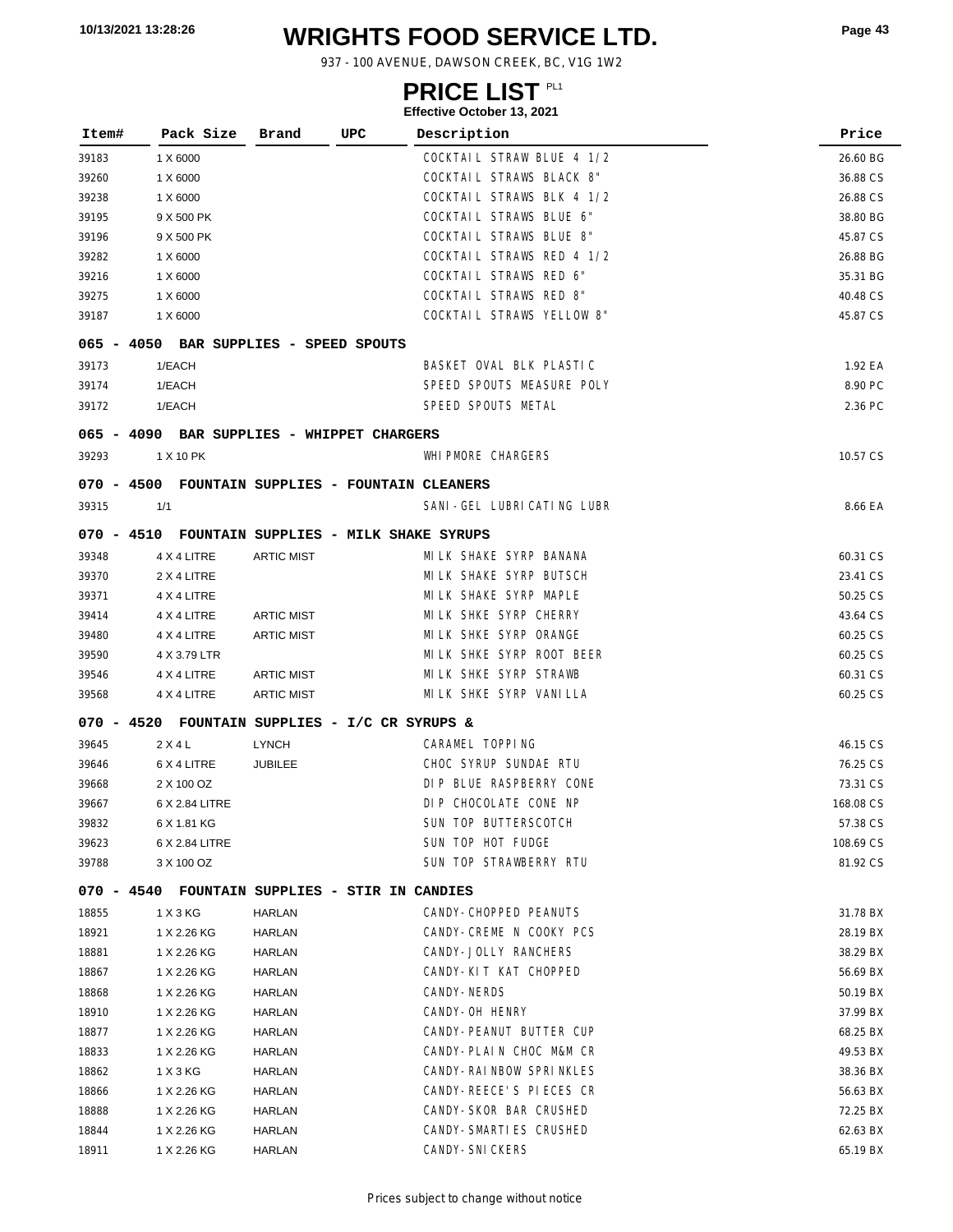# **WRIGHTS FOOD SERVICE LTD. 10/13/2021 13:28:26 Page <sup>44</sup>**

937 - 100 AVENUE, DAWSON CREEK, BC, V1G 1W2

### **PRICE LIST**

| Item#      | Pack Size      | UPC<br>Brand                                     | Description                | Price     |
|------------|----------------|--------------------------------------------------|----------------------------|-----------|
| 070 - 4550 |                | FOUNTAIN SUPPLIES - FLAVOR & SLUSH               |                            |           |
| 40250      | 4 X 3.79 LITRE | <b>SLUSH PUPP</b>                                | BLUE RASP FLAVOR           | 68.34 CS  |
| 40294      | 4 X 3.79 LITRE | <b>SLUSH PUPP</b>                                | <b>BUBBLEGUM FLAVOR</b>    | 67.34 CS  |
| 40206      | 4 X 3.79 LITRE | <b>SLUSH PUPP</b>                                | CHERRY FLAVOR              | 67.34 CS  |
| 40272      | 4 X 3.79 LITRE | <b>SLUSH PUPP</b>                                | <b>GRAPE FLAVOR</b>        | 79.16 CS  |
| 40228      | 4 X 3.79 LITRE | SLUSH PUPP                                       | LEMON LIME FLAVOR          | 67.34 CS  |
| 40184      | 4 X 3.79 LITRE | <b>SLUSH PUPP</b>                                | NEUTRAL BASE               | 87.34 CS  |
| 40008      | 4 X 4 LITRE    | <b>SLUSH PUPP</b>                                | SHOCKER FLAVOUR ENHANCER   | 67.56 CS  |
| 39876      | 4 X 3.79 LITRE | <b>SLUSH PUPP</b>                                | VI SUAL BLUE RASPBERRY BAS | 101.36 CS |
| 39942      | 4 X 3.79 LITRE | <b>SLUSH PUPP</b>                                | VI SUAL CHERRY BASE        | 101.36 CS |
| 39986      | 4 X 3.79 LITRE | <b>SLUSH PUPP</b>                                | VISUAL LICIOUS LEMON BASE  | 100.56 CS |
| 39920      | 4 X 3.79 LITRE | <b>SLUSH PUPP</b>                                | VI SUAL ORANGE FRENZY BASE | 100.56 CS |
| 40316      | 4 X 3.79 LITRE | <b>SLUSH PUPP</b>                                | WATERMELON FLAVOR          | 67.34 CS  |
|            |                | 070 - 4580 FOUNTAIN SUPPLIES - CONES - ICE CREAM |                            |           |
| 40393      | 8 X 112 PK     | <b>BODEANS</b>                                   | CONES #25/10 SML JACKETED  | 116.15 CS |
| 40349      | 6 X 100        | <b>BODEANS</b>                                   | CONES JACKETED #30(4/6oz)  | 106.59 CS |
| 40437      | 1 X 180 CS     | <b>BODEANS</b>                                   | CONES MED WAFFLE JACKETED  | 87.49 CS  |
| 40459      | 1 X 216 PK     | <b>BODEANS</b>                                   | CONES WAFFLE SMALL 6" JKT  | 94.25 CS  |
|            |                | 075 - 2080 PAPER SUPPLIES - PRODUCE SUPPLIES     |                            |           |
| 17260      | 1/800          |                                                  | PRODUCE ROLLS MED STRONG   | 32.26 RL  |
|            |                | 075 - 3740 PAPER SUPPLIES - SALT                 |                            |           |
| 29483      | 1 X 50 LBS     |                                                  | I CE MELT ENVIRO. FREINDLY | 20.97 BG  |
| 29487      | 4 X 5 KG       |                                                  | ICE MELTER JUG -31C        | 35.99 CS  |
|            |                | 075 - 5020 PAPER SUPPLIES - BAGS - FOIL          |                            |           |
| 40580      | 1 X 500        | <b>MCNARIN</b>                                   | BBQ BAG FOLL 5.25X3.5X12   | 90.78 CS  |
| 40602      | 1 X 1000       | <b>MCNARIN</b>                                   | FOIL HAMBRGR BAG 6X1.5X8   | 123.91 CS |
| 40591      | 1 X 1000       | <b>MCNARIN</b>                                   | HOT DOG BAGS FOIL 7X2X6(B  | 138.84 CS |
|            |                | 075 - 5030 PAPER SUPPLIES - BAGS - GARBAGE       |                            |           |
| 40679      | 1 X 1000       | <b>RALSTON</b>                                   | GARBAGE BAG 22X24 ROLL     | 36.80 CS  |
| 40775      | 1 X 100        |                                                  | GARBAGE BAG 42X48 XST CLR  | 38.91 CS  |
| 40635      | 24 X 24        | GLAD                                             | GARBAGE BAGS 20X22 K/CATC  | 88.76 CS  |
| 40712      | 1 X 500        | RALSTON                                          | GARBAGE BAGS 20X22 REG     | 22.67 CS  |
| 40701      | 1 X 1000       | <b>RALSTON</b>                                   | GARBAGE BAGS 20X22 ROLL    | 35.69 CS  |
| 40723      | 1 X 500        | <b>RALSTON</b>                                   | GARBAGE BAGS 20X22 WHITE   | 29.71 CS  |
| 40734      | 1 X 125        | <b>RALSTON</b>                                   | GARBAGE BAGS 26X36 X-ST    | 22.30 CS  |
| 40745      | 1 X 200        | <b>RALSTON</b>                                   | GARBAGE BAGS 30X38 X-ST    | 27.18 CS  |
| 40756      | 1 X 200        | <b>RALSTON</b>                                   | GARBAGE BAGS 35X47 BL REG  | 40.52 CS  |
| 40767      | 1 X 100        | <b>RALSTON</b>                                   | GARBAGE BAGS 35X50 X-ST    | 30.07 CS  |
| 40690      | 1 X 200        | <b>RALSTON</b>                                   | GARBAGE BAGS 36 X 50 ROLL  | 63.65 CS  |
| 40759      | 1 X 125        | <b>RALSTON</b>                                   | GARBAGE BAGS 42X48X-STBLK  | 29.82 CS  |
| 40613      | 6 X 20         | GLAD                                             | GARBAGE BAGS ORANGE        | 71.94 CS  |
|            |                | 075 - 5040 PAPER SUPPLIES - BAGS - ICE           |                            |           |
| 40789      | 1 X 1000       |                                                  | ICE BAGS STOCK 10X20.5     | 244.83 CS |
| 40778      | 1 X 2000       |                                                  | TWIST TIES 4"              | 5.97 CS   |
|            |                | 075 - 5050 PAPER SUPPLIES - BAGS - PAPER         |                            |           |
| 40888      | 1 X 500        |                                                  | BAGS $# 1/2$ LT KR (HALF)  | 13.79 CS  |
| 40822      | 1 X 500        |                                                  | BAGS # 2 LT KR 2 1/2 X4 X  | 14.27 CS  |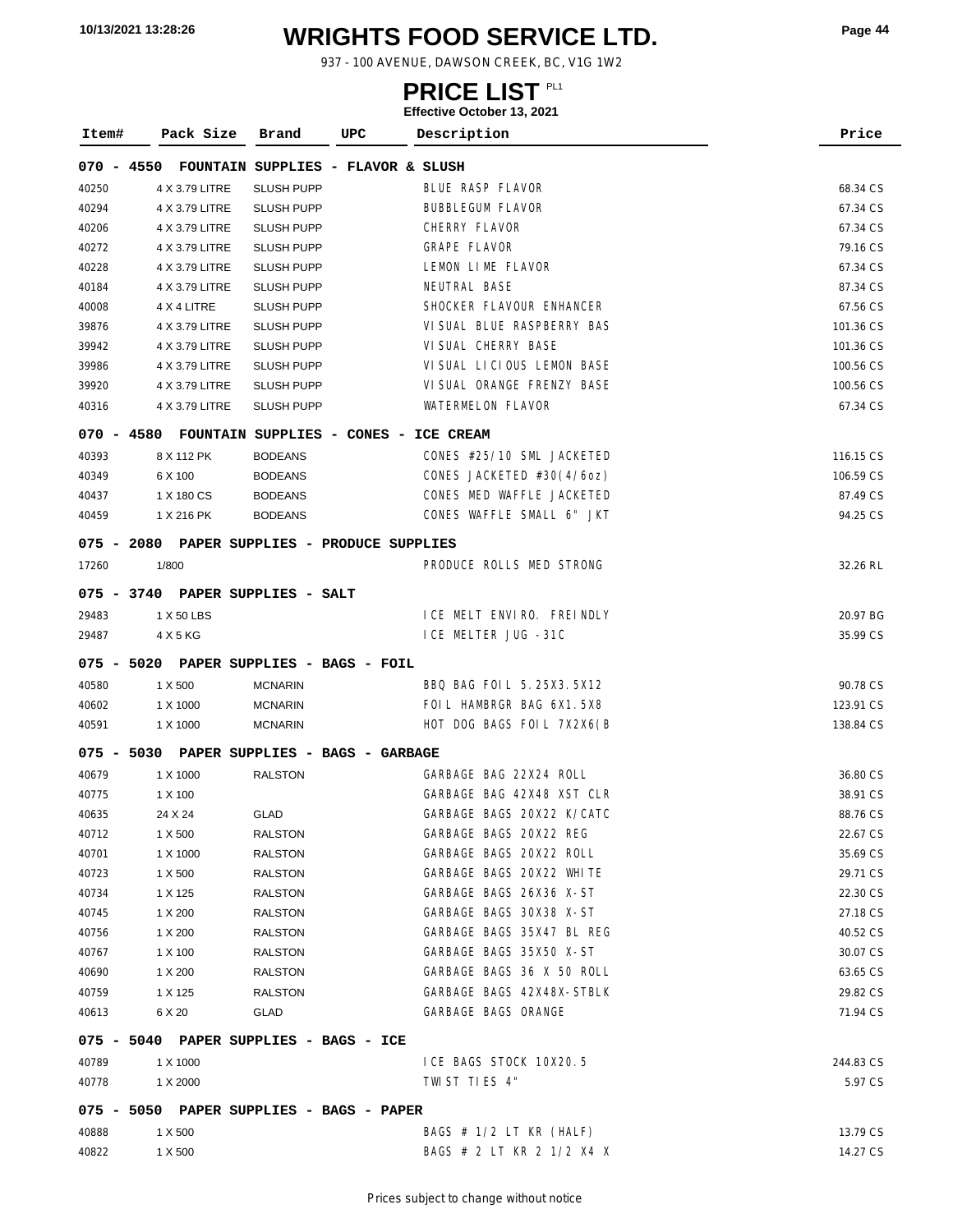# **WRIGHTS FOOD SERVICE LTD. 10/13/2021 13:28:27 Page <sup>45</sup>**

937 - 100 AVENUE, DAWSON CREEK, BC, V1G 1W2

### **PRICE LIST**

| Item#      | Pack Size     | Brand                                      | UPC<br>Description                               | Price     |
|------------|---------------|--------------------------------------------|--------------------------------------------------|-----------|
| 40833      | 1 X 500       |                                            | BAGS # 5 LT KR 3 1/4 X 5                         | 17.18 CS  |
| 40855      | 1 X 500       |                                            | BAGS # 6 LT KR 3 1/2 X 6                         | 22.30 CS  |
| 40877      | 1 X 500       |                                            | BAGS # 8 LT KR 4 X6 X 12                         | 29.54 CS  |
| 40910      | 1 X 500       |                                            | BAGS #12 LT KR 4 1/2 X 7                         | 40.32 CS  |
| 40921      | 1 X 500       |                                            | BAGS #14 HW BR GROCERY 70                        | 51.17 CS  |
| 40950      | 1 X 400       |                                            | BAGS #20 "HUSKY" BROWN                           | 93.58 CS  |
| 40945      | 1 X 500       |                                            | BAGS #35 LB GROCERY                              | 83.48 CS  |
| 40899      | 1 X 500       |                                            | BAGS CHECK STAND 12X7X17                         | 81.53 CS  |
| 40800      | 1 X1000       |                                            | BAGS LIQ BOTI 40#6x2x15                          | 60.43 BD  |
| 40811      | 1 X 1000      | <b>MCNARIN</b>                             | BAGS SANDWICH GREASEPROOF                        | 23.24 CS  |
| 40866      | 1 X 500       |                                            | BAGS WH $# 6$ PAPER                              | 34.65 CS  |
|            |               | 075 - 5060 PAPER SUPPLIES - BAGS - PLASTIC |                                                  |           |
| 41087      | 1 X 1000      |                                            | BAGS DELI RE-SEAL BAG                            | 84.75 CS  |
| 41075      | 1/18'S        | COOP                                       | <b>BAGS FREEZER LARGE</b>                        | 4.15 EA   |
| 41009      | 3 X 40'S      | <b>ZIPLOC</b>                              | <b>BAGS FREEZER LGE</b>                          | 23.23 3P  |
| 40998      | 3 X 50'S      | <b>ZIPLOC</b>                              | BAGS FREEZER MED                                 | 19.61 CT  |
| 41086      | 1 X 8'S       | COOP                                       | BAGS FREEZER XL 18X26                            | 3.51 EA   |
| 40976      | 4/150 CT      | <b>ZIPLOC</b>                              | <b>BAGS SANDWICH</b>                             | 25.90 CS  |
| 40977      | 12 X 90       | <b>ZIPLOC</b>                              | <b>BAGS SNACK</b>                                | 58.46 CS  |
| 41130      | 1 X 2000      |                                            | BREAD BAGS 10X19X3                               | 91.74 CS  |
| 41141      | 1 X 500       | PRIME SOUR                                 | POLY BAG #10 7X3X20                              | 35.61 CS  |
| 41097      | 1 X 500       |                                            | POLY BAG #25 14X32-2.4ML                         | 143.49 EA |
| 41152      | 1 X 1000      | PRIME SOUR                                 | POLY BAG #3 5X2X11.5                             | 15.86 BX  |
| 41163      | 1 X 500       | PRIME SOUR                                 | POLY BAG #6 5X3X15                               | 19.43 CS  |
| 41174      | 1 X 500       | PRIME SOUR                                 | POLY BAG #8 - 7X3X16                             | 29.39 BX  |
| 41065      | 1 X 2000      |                                            | T-SHIRT BAG 12X7X20 MED                          | 99.29 CS  |
| 41064      | 1 X 1000      |                                            | T-SHIRT BAG 12X7X22 LARGE                        | 81.87 CS  |
| 075 - 5062 |               |                                            | PAPER SUPPLIES - BAKERY CONTAINERS               |           |
| 41187      | 1/50          |                                            | CAKE BOX 12 X 12 X 6                             | 58.43 CS  |
| 41218      | 1 X 100       |                                            | CAKE BOX 14 X10 X 4.5 1/4                        | 89.69 CS  |
| 41207      | 1 X 200       |                                            | DONUT BOX 10 X 7 X 3.5                           | 55.26 CS  |
|            |               |                                            | 075 - 5065 PAPER SUPPLIES - BAKERY & SALAD CONT  |           |
| 41285      | 1 X 500       | <b>REYNOLDS</b>                            | BAKERY HNGD CONT TVO220                          | 130.83 CS |
| 41322      | 150/CASE      |                                            | CONT. CLEAR 9.1 X 4.8 X 3                        | 107.10 CS |
| 41273      | 1 X 500       | PAR-PAK                                    | LUNCH BOX DEEP 02421                             | 179.62 CS |
| 41284      | 1 X 500       | PAR-PAK                                    | LUNCH BOX SHALLOW 02420                          | 174.89 CS |
|            |               |                                            | 075 - 5067 PAPER SUPPLIES - BAKERY SUPPLIES MISC |           |
| 41339      | 1 X 500       |                                            | BAKING CUPS JUMBO 2"X5.50                        | 8.64 SL   |
| 41306      | 1/ROLL        | <b>KIRKLAND</b>                            | PARCHMENT PAPER 15"X164"                         | 10.72 EA  |
| 41317      | 40 X 25       |                                            | QUI LON PANLINER 16.5X24.5                       | 100.54 CS |
| 41350      | 1 X 1000      |                                            | SILICON PARCH PAPER                              | 191.79 CS |
|            |               | 075 - 5070 PAPER SUPPLIES - BOXES & TUBS   |                                                  |           |
| 41466      | 1 X 250       |                                            | CONTAINER BISTRO LARGE                           | 77.82 CS  |
| 41464      | 1 X 400       |                                            | CONTAINER BISTRO MEDIUM                          | 103.44 CS |
| 41462      | 1 X 400       |                                            | CONTAINER BISTRO SMALL                           | 87.40 CS  |
|            |               |                                            | 075 - 5080 PAPER SUPPLIES - BUTCHER SUPPLIES     |           |
| 41484      | 1 X 1050 ROLL | <b>MCNARIN</b>                             | BUTCHER PAPER RED 18X1050                        | 35.47 RL  |
| 41485      | 1 X 1050 ROLL | <b>MCNARIN</b>                             | BUTCHER PAPER RED 24"X105                        | 33.25 RL  |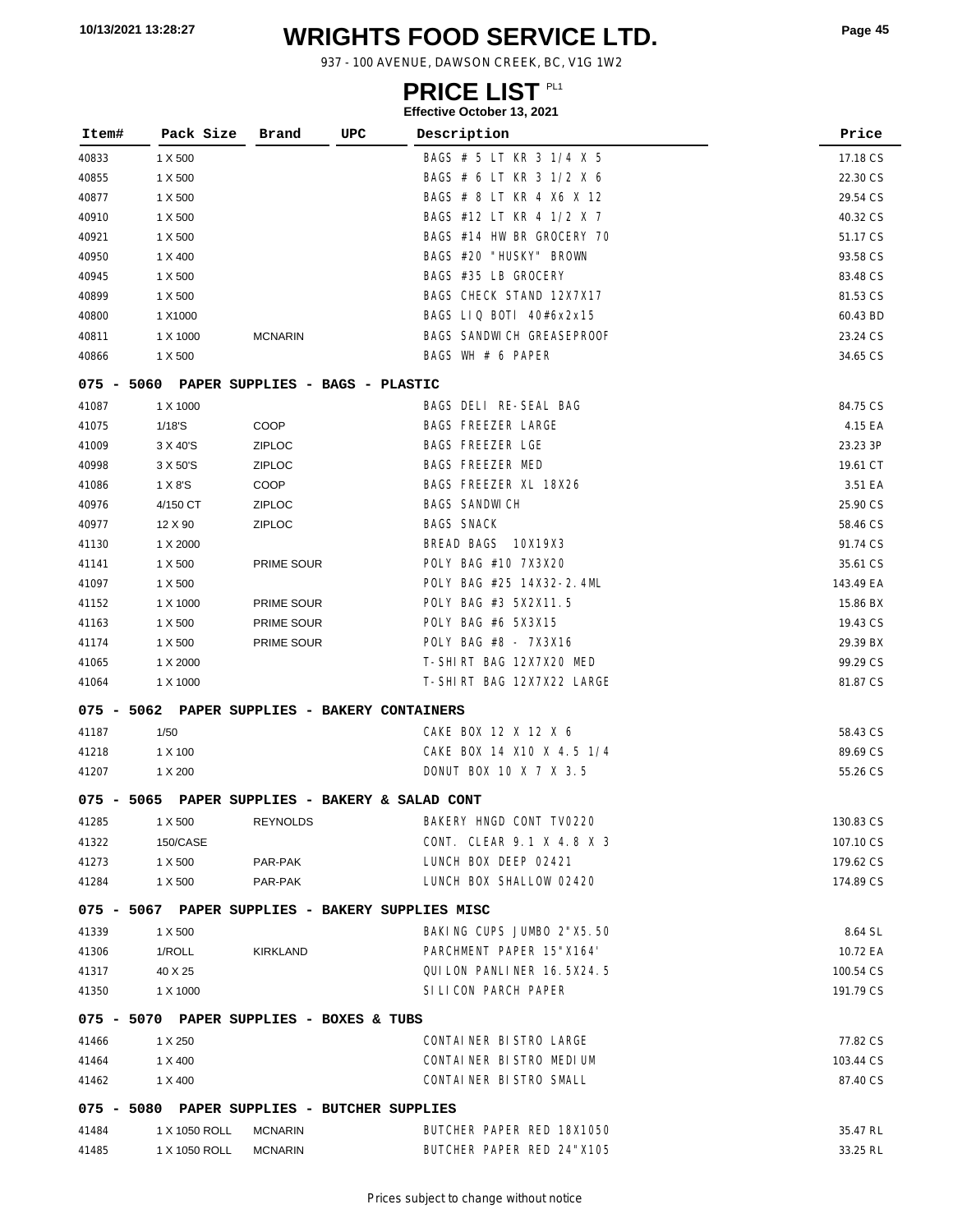# **WRIGHTS FOOD SERVICE LTD. 10/13/2021 13:28:27 Page <sup>46</sup>**

937 - 100 AVENUE, DAWSON CREEK, BC, V1G 1W2

### **PRICE LIST**

#### **Effective October 13, 2021**

| Item# | Pack Size                   | UPC<br>Brand                             | Description                 | Price     |
|-------|-----------------------------|------------------------------------------|-----------------------------|-----------|
| 41603 | 1 x 10rolls                 |                                          | BUTCHER TWINE (ROLLS)       | 109.50 SL |
| 41471 | 1 X 1 ROLL                  |                                          | GUM TAPE 35MMX150M BROWN    | 8.83 RL   |
| 41537 | <b>1/1 ROLL</b>             |                                          | GUM TAPE 38MMX152M WHITE    | 10.81 RL  |
| 41487 | 9 ROLLS/CS                  | <b>MCNARIN</b>                           | MEAT WRAP RETAIL 18 X 164   | 213.97 CS |
| 41491 | 1 X 900 ROLL                |                                          | PAPER KRAFT NAT 18x1275     | 34.29 RL  |
| 41488 | 1 X 900 ROLL                |                                          | PAPER KRAFT NAT. 24X900FT   | 42.06 RL  |
| 41472 | CS                          | <b>MCNARIN</b>                           | PAPER STEAK 11 X 30 PEACH   | 101.65 CS |
| 41581 | 10 X 1000                   |                                          | QUICK SHEETS 8X10.75 DELI   | 84.73 CS  |
| 41493 | 1 X 1000                    |                                          | ROSE WRAP 15 X 15 SHEETS    | 63.00 CS  |
| 41482 | 1 X 1 ROLL                  | <b>PUR</b>                               | ROSE WRAP 15"X900' FREEZE   | 37.59 RL  |
| 41515 | 1 X 1000                    | <b>MCNARIN</b>                           | ROSE WRAP 18 X 18 SHEETS    | 88.13 CS  |
| 41504 | 1 X 1 ROLL                  | <b>PUR</b>                               | ROSE WRAP 18"X900' FREEZE   | 44.94 RL  |
| 41517 | 1 X 1000                    | <b>MCNARIN</b>                           | ROSE WRAP 24 X 24 SHEETS    | 195.79 CS |
| 41526 | 1 X 1 ROLL                  |                                          | ROSE WRAP 24"X900' FREEZE   | 61.25 RL  |
| 41571 | 1 X 2000                    |                                          | SCALE PAPER WAX 8X11 DR     | 37.39 BX  |
| 41527 | 2 X 1000                    | DRI-LOC                                  | SOAKER PADS 4 X 7 WHITE     | 46.00 CS  |
| 40965 | 1 X 1000                    |                                          | VAC BAGS 12 X 14            | 131.83 CS |
| 40967 | 1 X 1000                    |                                          | VAC BAGS 6 X 15             | 69.00 CS  |
| 40966 | 1 X 1000                    |                                          | VAC BAGS 8 X 12             | 75.88 CS  |
| 41548 | 12 X 1000                   | <b>MCNARIN</b>                           | <b>WAXI ES 5.5X9</b>        | 91.65 CS  |
|       |                             | 075 - 5090 PAPER SUPPLIES - CONE SERVERS |                             |           |
| 41625 | 1/500                       |                                          | CONE CARRY OUT TRAY 10"     | 110.98 CS |
|       | 075 - 5100 PAPER SUPPLIES - |                                          |                             |           |
| 41307 | 330/CASE                    | <b>VISIBLY</b>                           | CONT. CLR HINGED SANDWICH   | 68.57 CS  |
| 41305 | 100/CASE                    | <b>VISIBLY</b>                           | CONT. CLR LRG SALAD/COOKIE  | 59.30 CS  |
| 41312 | 75/CASE                     |                                          | CONT. LRG SQ W/LID 64 OZ    | 118.49 CS |
| 41318 | 150/CASE                    |                                          | CONT. MI CO RECT 5" X 7.25" | 156.91 CS |
| 41315 | 200/CASE                    | <b>ANCHOR</b>                            | CONT. MICRO 160Z W/LID      | 156.84 CS |
| 41314 | 100/CASE                    | <b>ANCHOR</b>                            | CONT. MICRO 3-COMP 9X9      | 101.97 CS |
| 41299 | 1 X 200                     | <b>PACTIV</b>                            | CONT. SINGLE COMP. 8 X 8    | 92.97 CS  |
| 41321 | 200/CASE                    |                                          | CONT. W/FLAT LID CLR 240Z   | 81.77 CS  |
| 41282 | 500/CASE                    |                                          | CONTAINER 12-0Z CLR         | 75.71 CS  |
| 41298 | 500/CASE                    | PRO-KAL                                  | CONTAINER 16-0Z CLR 500GM   | 147.86 CS |
| 41296 | 500/CASE                    |                                          | CONTAINER 32-0Z CLR 1L      | 134.15 CS |
| 41297 | 500/CASE                    | <b>PLASTIPAK</b>                         | CONTAINER 8-0Z CLR 250 GM   | 65.25 CS  |
| 41301 | 120/CASE                    | <b>PACTIV</b>                            | CONTAINER HINGED 7" COLOR   | 229.69 CS |
| 41303 | 110/CASE                    | <b>PACTIV</b>                            | CONTAINER HINGED 9" COLOR   | 259.76 CS |
| 41872 | 40 X 25/SLV                 | <b>GENPAK</b>                            | FOAM CONT 10-0Z             | 64.60 CS  |
| 41874 | 20 X 25/SLV                 | <b>GENPAK</b>                            | FOAM CONT 12C-OZ            | 71.22 CS  |
| 41876 | 20 X 25/SLV                 | GENPAK                                   | FOAM CONT 16-0Z             | 72.89 CS  |
| 41879 | 20 X 25/SLV                 | <b>GENPAK</b>                            | FOAM CONT 20-0Z             | 95.73 CS  |
| 41880 | 20 X 25/SLV                 | <b>GENPAK</b>                            | FOAM CONT 24-OZ             | 93.53 CS  |
| 41882 | 20 X 25/SLV                 | <b>GENPAK</b>                            | FOAM CONT 32-OZ             | 115.70 CS |
| 41868 | 20 X 50/SLV                 | <b>GENPAK</b>                            | FOAM CONT 4-0Z 100ML        | 50.30 CS  |
| 41870 | 20 X 25/SLV                 | <b>GENPAK</b>                            | FOAM CONT 8-0Z              | 43.84 CS  |
| 41884 | 50 X 20/SLV                 | <b>GENPAK</b>                            | LID FLAT CONT. DPL16-1000   | 129.57 CS |
| 41802 | 10/100 SLV                  | <b>GENPAK</b>                            | LID FLAT FOR 4-7 OZ         | 31.06 CS  |
| 41887 | 50 X 10/SLV                 | <b>GENPAK</b>                            | LID FLAT PL8-500            | 56.49 CS  |
| 41294 | 500/CASE                    | PRO-KAL                                  | LID FOR 8-32 OZ CLR CONT    | 88.55 CS  |

**075 - 5105 PAPER SUPPLIES - ENVIRO FRIENDLY**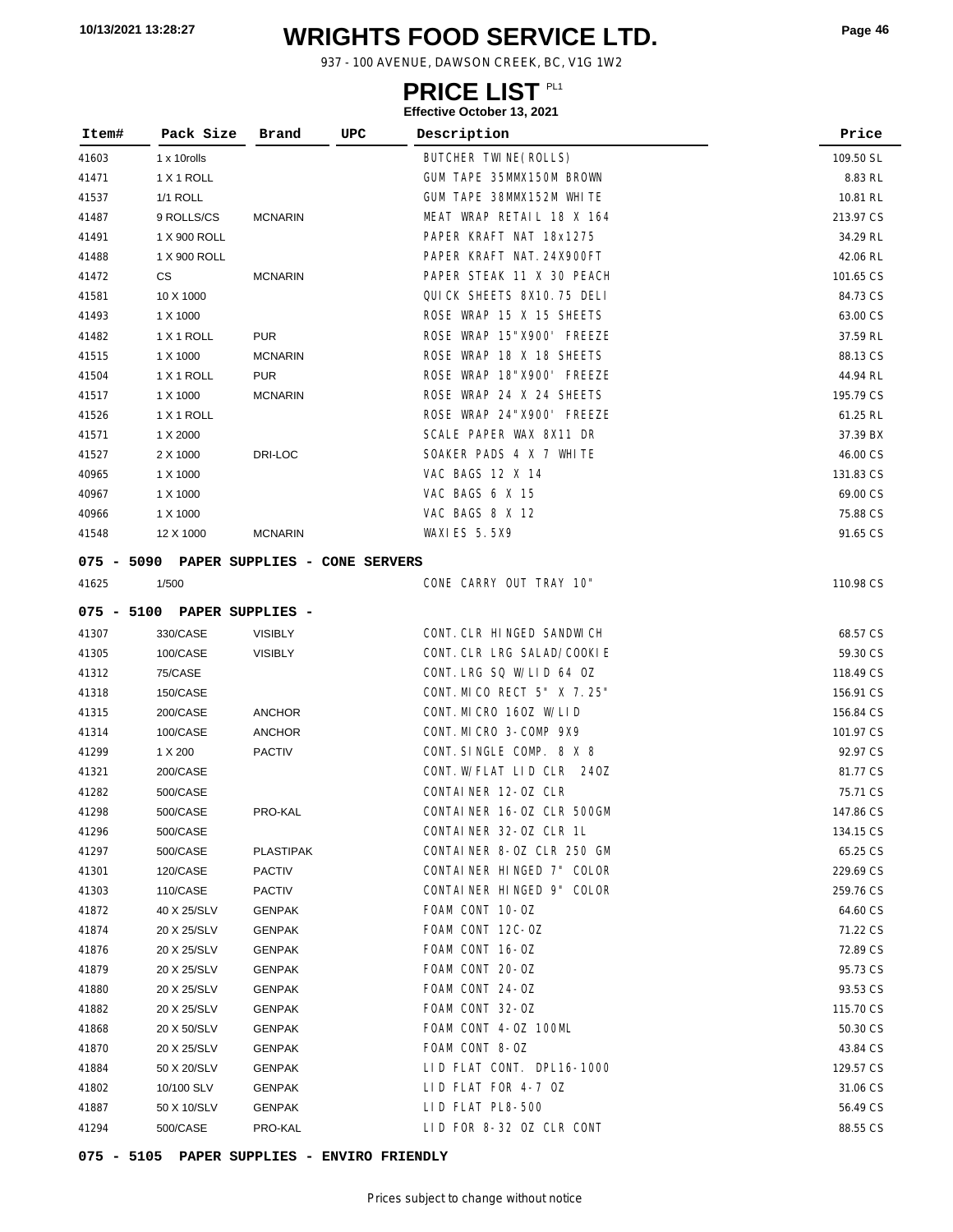# **WRIGHTS FOOD SERVICE LTD. 10/13/2021 13:28:28 Page <sup>47</sup>**

937 - 100 AVENUE, DAWSON CREEK, BC, V1G 1W2

### **PRICE LIST**

| Item#        | Pack Size  | Brand                                         | UPC | Description               | Price     |
|--------------|------------|-----------------------------------------------|-----|---------------------------|-----------|
| 63001        | 20 X 25    | <b>ECO GUARD</b>                              |     | CONTAINER 12-0Z ENVIRO    | 92.87 CS  |
| 63015        | 20 x 25    | <b>ECO GUARD</b>                              |     | CONTAINER 16-0Z ENVIRO    | 104.50 CS |
| 63003        | 1 X 1000   | SOLO/BARE                                     |     | CONTAINER 8-0Z ENVIRO     | 134.83 CS |
| 63025        | 20 X 50    | <b>ECO GUARD</b>                              |     | CONTAINER SOUP 8-0Z ENVIR | 118.39 CS |
| 63008        | 20 X 50    |                                               |     | CUP 4 OZ PAPER ENVIRO     | 102.59 CS |
| 63016        | 20 X 25    | <b>ECO GUARD</b>                              |     | LID FLAT FITS 12-32 OZ    | 49.59 CS  |
| 63027        | 20 X 50    | <b>ECO GUARD</b>                              |     | LID FOR 8 OZ ENVIR BOWL   | 51.88 CS  |
| 63017        | 1 X 1000   | SOLO/BARE                                     |     | LID HIGH HEAT 16 OZ       | 148.75 CS |
| 63010        | 10/100     | SOLO/BARE                                     |     | LID TRAVEL 12/16 OZ ENVIR | 84.49 CS  |
| 63009        | 20 X 100   |                                               |     | LID VENTED 4 OZ ENVIRO    | 114.41 CS |
| 41329        | 250/CASE   |                                               |     | PIZZA SLICE CLAMSHELL ECO | 110.15 CS |
| 63007        | 1 X 500    | SOLO/BARE                                     |     | PLATE 9" ENVIRO           | 57.63 CS  |
| 63018        | 1 X 200    | <b>ECO GUARD</b>                              |     | TAKE-OUT CLAMSHELL 9X6X3  | 57.56 CS  |
| 61007        | 1 X 200    | <b>ECO GUARD</b>                              |     | TAKE-OUT CLAMSHELL 9X9X3  | 97.86 CS  |
| 61005        | 1 X 450    | <b>BIOPLUS</b>                                |     | TAKE-OUT CONTAINER #1     | 127.13 CS |
| 61001        | 1 X 200    | <b>BIOPLUS</b>                                |     | TAKE-OUT CONTAINER #3     | 101.75 CS |
| 63000        | 1 X 500    | <b>ECO GUARD</b>                              |     | TAKE-OUT HAMBURGER 6X6X3  | 94.34 CS  |
|              |            | 075 - 5110 PAPER SUPPLIES - CONTAINERS &      |     |                           |           |
| 41955        | 1 X 1000   | <b>NOVELIS</b>                                |     | FOIL CONT 5.75 X 4.75 X2  | 102.84 CS |
| 41900        | 1 X 500    |                                               |     | FOIL CONTAINER 6X9        | 135.99 CS |
| 41944        | 1 X 500    | <b>REYNOLDS</b>                               |     | FOIL CONTAINERS 7" ROUND  | 80.19 CS  |
| 41999        | 1 X 200    | <b>PACTIV</b>                                 |     | FOIL CONTAINERS 7" ROUND  | 30.49 CS  |
| 41993        | 1 X 300    | <b>PACTIV</b>                                 |     | FOIL CONTAINERS 9" ROUND  | 85.71 CS  |
| 41911        | 1 X 500    |                                               |     | FOIL COVERS 4.5X5.5 (705  | 28.36 CS  |
| 41933        | 1 X 500    |                                               |     | FOIL COVERS 7" ROUND      | 55.06 CS  |
| 41924        | 1 X 500    |                                               |     | FOIL LIDS 9" ROUND        | 73.51 CS  |
| 41922        | 1 X 500    |                                               |     | FOIL LIDS HEAVY 6X9       | 55.93 CS  |
|              |            | 075 - 5120 PAPER SUPPLIES - CONT. MICRO W/LID |     |                           |           |
| 41319        | 100/CASE   | <b>ANCHOR</b>                                 |     | CONT. FULL SLAB MICRO     | 155.80 CS |
| 41320        | 150/CASE   | <b>PACTIV</b>                                 |     | CONT. MICRO W/LID 380Z    | 116.46 CS |
| $075 - 5130$ |            | PAPER SUPPLIES - CUP HOLDERS & INSERTS        |     |                           |           |
| 41966        | 1 X 300    | <b>CKF</b>                                    |     | TRAY 4 HOLE COFFEE CUP    | 53.12 CS  |
|              |            | 075 - 5140 PAPER SUPPLIES - CUTLERY           |     |                           |           |
| 42010        | 1 X 360    | KIRKLAND                                      |     | CUTLERY ASSTD CLEAR PLAST | 26.85 CS  |
| 42013        | 5 X 100 EA |                                               |     | CUTLERY KIT F/K/S/NAP/S/P | 83.91 CS  |
| 65017        | 1 X 960    | <b>DIXIE</b>                                  |     | FORK SMART REFILL BLK     | 62.57 CS  |
| 65005        | 1 X 1000   | <b>PACTIV</b>                                 |     | FORKS BLACK HVY PLASTIC   | 40.65 CS  |
| 42054        | 1 X 1000   | <b>DIXIE</b>                                  |     | FORKS HVY/MED             | 35.28 CS  |
| 42059        | 1 X 1000   | <b>DIXIE</b>                                  |     | FORKS IND. WRAP           | 46.94 CS  |
| 65015        | 1 X 960    | <b>DIXIE</b>                                  |     | KNIFE SMART REFILL BLK    | 62.57 CS  |
| 65007        | 1 X 1000   | <b>PACTIV</b>                                 |     | KNIVES BLK HVY PLASTIC    | 43.66 CS  |
| 42055        | 1 X 1000   | <b>DIXIE</b>                                  |     | KNIVES IND. WRAP          | 46.94 CS  |
| 42032        | 1 X 1000   | <b>DIXIE</b>                                  |     | KNIVES M                  | 35.09 CS  |
| 65019        | 1 X 960    | <b>DIXIE</b>                                  |     | SPOON SMART REFILL BLK    | 62.57 CS  |
| 42021        | 1 X 1000   |                                               |     | SPOONS MALT/SODA 8"       | 51.16 CS  |
| 42043        | 1 X 1000   | <b>DIXIE</b>                                  |     | SPOONS SOUP HVY/MED       | 39.48 CS  |
| 65006        | 1 X 1000   | <b>PACTIV</b>                                 |     | TEASPOON BLK HVY PLASTIC  | 42.12 CS  |
| 42061        | 1 X 1000   | <b>DIXIE</b>                                  |     | TEASPOON IND. WRAPPED     | 46.94 CS  |
| 42065        | 1 X 1000   | <b>DIXIE</b>                                  |     | <b>TEASPOONS</b>          | 35.00 CS  |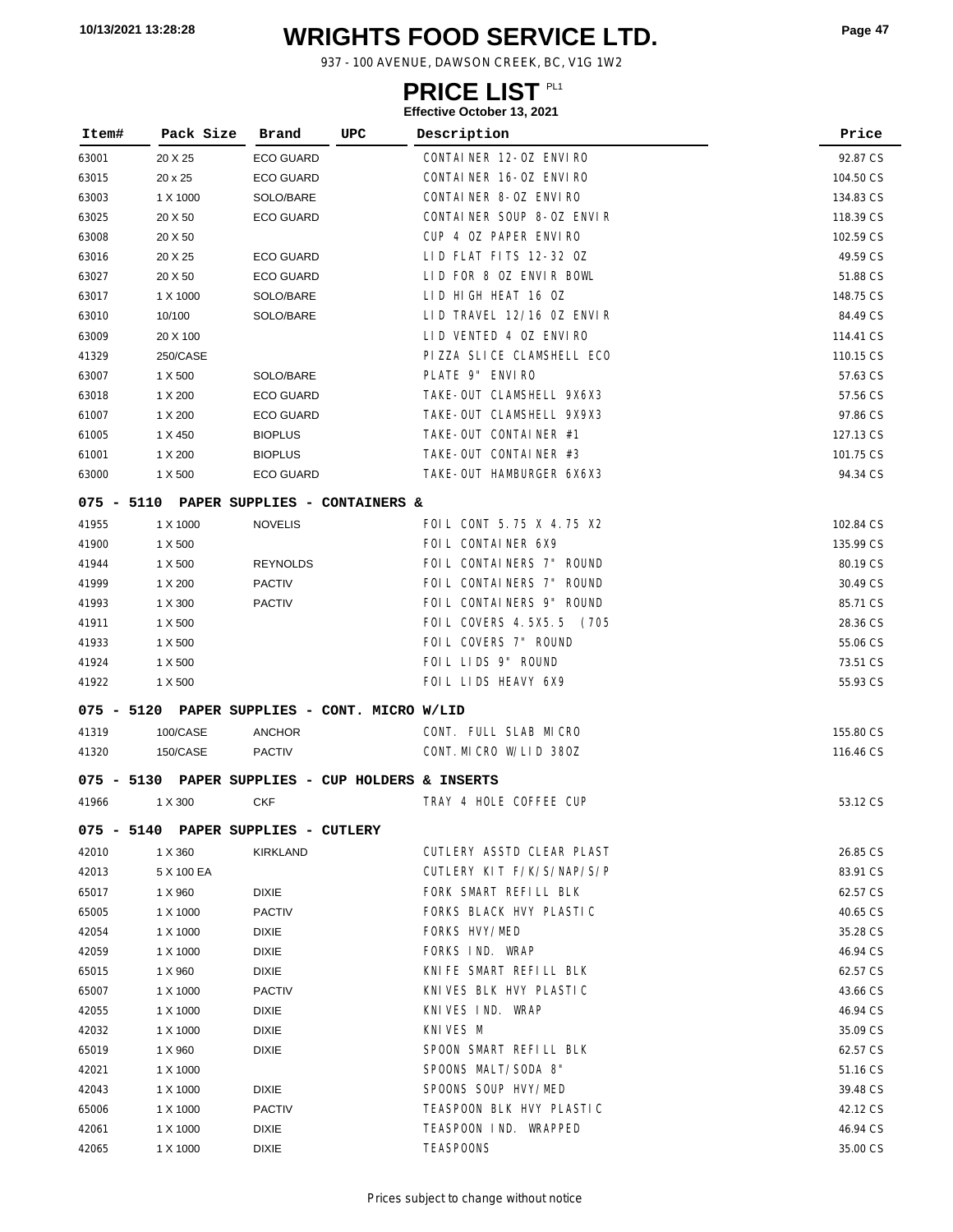# **WRIGHTS FOOD SERVICE LTD. 10/13/2021 13:28:28 Page <sup>48</sup>**

937 - 100 AVENUE, DAWSON CREEK, BC, V1G 1W2

| Item# | Pack Size    | <b>UPC</b><br>Brand                            | Description               | Price     |
|-------|--------------|------------------------------------------------|---------------------------|-----------|
|       |              | 075 - 5150 PAPER SUPPLIES - CUPS & LIDS - HOT  |                           |           |
| 42075 | 20/50 SLV    | <b>DART</b>                                    | CUP 100Z HOT (SYMPHONY)   | 146.13 CS |
| 42298 | 20/50 SLV    | SOLO                                           | CUP 120Z HOT PAPER412WN   | 102.20 CS |
| 42345 | 20/50 SLV    | SOLO                                           | CUP 120Z HOTPAPER PRINTED | 102.20 CS |
| 42142 | 20/50 SLV    | <b>PERFTOUCH</b>                               | CUP 120Z (5342CD)         | 151.03 CS |
| 42164 | 20/50 SLV    | <b>PERFTOUCH</b>                               | CUP 160Z (5356CD)         | 170.31 CS |
| 42307 | 20 X 50 SLV  | SOLO                                           | CUP 160Z HOT PAPER        | 115.50 CS |
| 42354 | 20/50 SLV    | SOLO                                           | CUP 160Z HOTPAPER PRINTED | 119.43 CS |
| 42131 | 1000/CASE    | <b>DIXIE</b>                                   | CUP 80Z HOT IND. WRAPPED  | 185.61 CS |
| 42274 | 20/50 SLV    | SOLO                                           | CUP 80Z HOT PAPER 236 ML  | 89.78 CS  |
| 42140 | 20/50 SLV    | <b>PERFTOUCH</b>                               | CUP 80Z (5338CD)          | 112.56 CS |
| 42341 | 25/40 SLV    | <b>GENPAK</b>                                  | CUP FOAM 100Z (100M)      | 68.08 CS  |
| 42344 | 25/40 SLV    | <b>GENPAK</b>                                  | CUP FOAM 120Z (120M)      | 73.32 CS  |
| 42346 | 25/20SLV     | <b>GENPAK</b>                                  | CUP FOAM 160Z (160M)      | 62.16 CS  |
| 42339 | 25/40 SLV    | <b>GENPAK</b>                                  | CUP FOAM 80Z (800M)       | 47.67 CS  |
| 42186 | 10/100 SLV   | SOLO                                           | LID DOME 80Z TL38R2       | 82.01 CS  |
| 42253 | 10/100 SLV   | <b>PERFTOUCH</b>                               | LID DOME DL9538 8oz       | 74.05 CS  |
| 42252 | 10/100 SLV   | <b>PERFTOUCH</b>                               | LID DOME DL9542           | 63.46 CS  |
| 44044 | 100 X 10/SLV | <b>GENPAK</b>                                  | LID DOME FOAM 14-200Z     | 65.26 CS  |
| 44036 | 100 X 10/SLV | <b>GENPAK</b>                                  | LID DOME WHT 10/200Z      | 50.72 CS  |
| 44037 | 50 X 20/SLV  | <b>GENPAK</b>                                  | LID DOME WHT FBD 160      | 86.07 CS  |
| 42483 | 9 X 111 SLV  | <b>TROPHY</b>                                  | LID FLAT 10 OZ TEAR WHT   | 65.12 CS  |
| 42210 | 10/100 SLV   | SOLO                                           | LID FLAT 12 OZ WHITE      | 95.36 CS  |
| 42208 | 10/100 SLV   | SOLO                                           | LID FLAT 8 OZ WHITE       | 89.27 CS  |
| 44040 | 50 X 10/SLV  | <b>GENPAK</b>                                  | LID FLAT FOAM WHT XL-16   | 46.47 CS  |
| 44041 | 100 X 10/SLV | <b>GENPAK</b>                                  | LID FLAT WHT 8 OZ         | 25.31 CS  |
| 42347 | 40/25 SLV    | <b>GENPAK</b>                                  | LID FOLD BACK TAB FB100S  | 40.65 CS  |
| 42349 | 10/100 SLV   | <b>GENPAK</b>                                  | LID FOLD BACK TAB/FB160   | 58.33 CS  |
|       |              | 075 - 5160 PAPER SUPPLIES - CUPS & LIDS - COLD |                           |           |
| 42681 | 25/200 SLV   |                                                | CONE CUP WATER WHT 40Z    | 104.50 CS |
| 42703 | 24/50 SLV    | <b>DIXIE</b>                                   | CUPS 160z COLD PAPER      | 103.31 CS |
|       |              | 075 - 5170 PAPER SUPPLIES - CUPS & LIDS -      |                           |           |
| 42725 | 20/50 SLV    | <b>SLUSH PUPP</b>                              | CUPS SLUSH 120Z (12C)     | 85.23 CS  |
| 42791 | 20/25 SLV    | <b>SLUSH PUPP</b>                              | CUPS SLUSH 180Z (16MS)    | 127.23 CS |

|         |              | 075 - 5170 PAPER SUPPLIES - CUPS & LIDS - |                             |           |
|---------|--------------|-------------------------------------------|-----------------------------|-----------|
| 42725   | 20/50 SLV    | <b>SLUSH PUPP</b>                         | CUPS SLUSH 120Z (12C)       | 85.23 CS  |
| 42791   | 20/25 SLV    | <b>SLUSH PUPP</b>                         | CUPS SLUSH 180Z(16MS)       | 127.23 CS |
| 42813   | 9/40 SLV     | <b>SLUSH PUPP</b>                         | CUPS SLUSH 240Z(24C)        | 58.93 CS  |
| 42857   | 12/80 SLV    |                                           | CUPS TWISTER 12 OZ          | 109.73 CS |
| 42879   | 20/50 SLV    |                                           | CUPS TWI STER 16 0Z (RNP16P | 133.48 CS |
| 44035   | 900/CS       | <b>PACTIV</b>                             | LID DOME CLEAR (YPDL20C)    | 117.48 CS |
| 65004   | 1020/CASE    | <b>PACTIV</b>                             | LID FLAT W/SLOT "A"         | 101.77 CS |
| 65011   | 960/CASE     | <b>PACTIV</b>                             | LID FLAT W/SLOT FOR 100Z    | 50.69 CS  |
| 42901   | 10/125 SLV   |                                           | LID TWISTER DOME            | 120.23 CS |
| 42747   | 10/100 SLV   | <b>GENPAK</b>                             | LIDS SLUSH 120Z FLAT        | 41.36 CS  |
| 42769   | 10/100 SLV   | <b>GENPAK</b>                             | LIDS SLUSH 16 - 180Z FLAT   | 77.23 CS  |
| 42835   | 10/100 SLV   | <b>DOVER</b>                              | LIDS SLUSH 240Z FLAT        | 79.34 CS  |
|         | $075 - 5180$ | PAPER SUPPLIES - POPCORN CONTAINERS &     |                             |           |
| 42945   | 10/50 SLV    |                                           | POPCORN CUPS 32 0Z (1532)   | 142.43 CS |
| $075 -$ | 5185         | PAPER SUPPLIES - CUPS - PORTION           |                             |           |
| 43088   | 25 X 100/SLV | SOLO                                      | LID 10Z PTN PL1             | 38.13 CS  |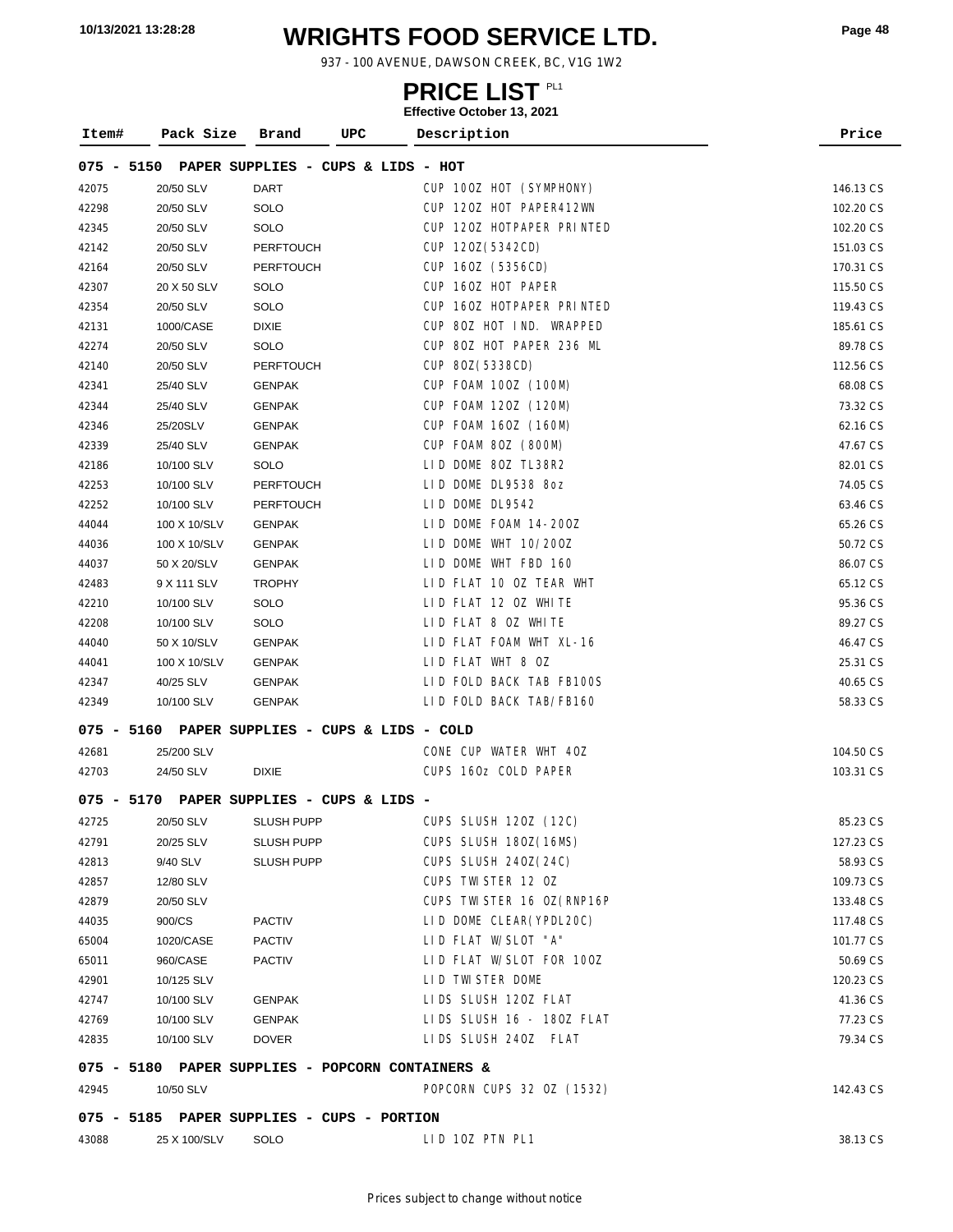# **WRIGHTS FOOD SERVICE LTD. 10/13/2021 13:28:29 Page <sup>49</sup>**

937 - 100 AVENUE, DAWSON CREEK, BC, V1G 1W2

### **PRICE LIST**

| Item# | Pack Size               | UPC<br>Brand                                      | LIIGUUVG OULUDUI 19, ZUZ I<br>Description        | Price                 |
|-------|-------------------------|---------------------------------------------------|--------------------------------------------------|-----------------------|
|       |                         |                                                   |                                                  |                       |
| 43110 | 20 X 125/SLV            | SOLO                                              | LID 2 OZ PORTION PL2<br>LID FOR 40Z PLASTIC PL4N | 78.71 CS              |
| 43132 | 125/PACK                | SOLO                                              | PTN CUP PAPER 20Z                                | 9.71 PK               |
| 43077 | 1 X 250                 | SOLO                                              | PTN CUP PLASTIC 10Z                              | 5.30 SL               |
| 43143 | 1 X 250                 | SOLO                                              | PTN CUP PLASTIC 20Z                              | 6.45 SL               |
| 43033 | 10 X 250/SLV            | SOLO<br>SOLO                                      | PTN CUP PLASTIC 20Z BLACK                        | 101.73 CS             |
| 43034 | 10 X 250/SLV<br>1 X 250 | SOLO                                              | PTN CUP PLASTIC 40Z                              | 114.25 CS<br>14.48 CT |
| 43154 |                         |                                                   |                                                  |                       |
|       |                         | 075 - 5190 PAPER SUPPLIES - CUPS & LIDS -         |                                                  |                       |
| 43209 | 10 X 100/SLV            | <b>DIXIE</b>                                      | DESSERT DISHES 80Z DD8C                          | 175.70 CS             |
| 43231 | 10 X 100/SLV            | <b>DIXIE</b>                                      | LID DESSERT DISH (TF68CL)                        | 117.81 CS             |
| 42351 | 256 PER CASE            | DART                                              | SNACK CUP 120Z W/DOME LID                        | 95.49 CS              |
| 42352 | 272 PER CASE            | <b>DART</b>                                       | SNACK CUP 80Z W/DOME LID                         | 80.46 CS              |
|       |                         | 075 - 5200 PAPER SUPPLIES - DISPENSERS & SUPPLIES |                                                  |                       |
| 43377 | 1/EACH                  | <b>TORK</b>                                       | DISP 9" SINGLE JUMBO TT                          | 22.43 CS              |
| 43375 | 1/EACH                  | <b>TORK</b>                                       | DISP 9" TWIN JUMBO TOILET                        | 30.28 CS              |
| 43444 | 1/EACH                  | <b>TORK</b>                                       | DISP 9" TWIN JUMBO TOILET                        | 7.55 CS               |
| 43352 | 1 EACH                  | <b>HESCO</b>                                      | DI SP DI SHWASHER 2 CHEM                         | 684.98 EA             |
| 43308 | 1/EACH                  |                                                   | DISP FOR 8100 NAPKINS                            | 15.38 PC              |
| 43363 | 1/EACH                  | <b>TORK</b>                                       | DI SP HAND CENTERFEED BLK                        | 21.54 PC              |
| 43330 | 1/EACH                  | <b>TORK</b>                                       | DI SP HAND TOWEL PULL DOWN                       | EA                    |
| 43275 | 1/EACH                  | <b>TORK</b>                                       | DISP JUMBO TWIN MINI TT                          | EA                    |
| 43297 | 1/EACH                  |                                                   | DI SP OPEN TOP SOAP                              | 25.38 PC              |
| 87994 | 1/EACH                  | <b>PURELL</b>                                     | DI SP TOUCH FREE SANI WHT                        | 27.96 EA              |
| 87993 | 1/EACH                  | <b>PURELL</b>                                     | DI SP TOUCH FREE SOAP BLK                        | 23.99 EA              |
| 87991 | 1/EACH                  | TITAN                                             | DI SP TOWEL BATTERY                              | 23.44 EA              |
| 43264 | 1/EACH                  | <b>TORK</b>                                       | DI SP TOWEL HAND BATTERY                         | 50.00 EA              |
| 87990 | 1/EACH                  | <b>TITAN</b>                                      | DI SP TOWEL PULL DOWN                            | EA                    |
| 87992 | 1/EACH                  | <b>TITAN</b>                                      | DISP TT MINI MAX                                 | 6.95 EA               |
| 43434 | 1/EACH                  | <b>TORK</b>                                       | DI SP XPRESSNAP 32XRT CAFE                       | 14.00 PC              |
| 43310 | 1/EACH                  | <b>TORK</b>                                       | DI SP XPRESSNAP 6232000                          | 14.00 PC              |
| 43319 | 1/EACH                  | КC                                                | DI SPENCER SOAP 1000ML BLK                       | 4.55 PC               |
| 43315 | 1/EACH                  | PRIME SOUR                                        | DI SPENSER PUSH BAR SOAP                         | 18.94 EA              |
| 43341 | 1 X 4 LITRE             |                                                   | SOAP LIQUID HAND PINK                            | 13.64 JG              |
|       |                         | 075 - 5208 PAPER SUPPLIES - FEMININE HYGIENE MISC |                                                  |                       |
| 43387 | 1 X 200                 |                                                   | MAXI THIN NAPKIN                                 | 59.32 BX              |
| 43385 | 1 X 20                  | TAMPAX                                            | TAMPAX SUPER 20'S                                | 5.76 BX               |
| 43386 | 1 X 200                 |                                                   | TAMPONS IND. WRAPPED                             | 65.67 BX              |
|       |                         |                                                   |                                                  |                       |
|       |                         | 075 - 5210 PAPER SUPPLIES - FILTERS - COFFEE      |                                                  |                       |
| 43445 | 1 X 500                 | <b>BUNN</b>                                       | COFFEE FILTERS GOURMET                           | 33.56 CS              |
| 43440 | 1 X 1000                | <b>BUNN</b>                                       | COFFEE FILTERS REGULAR                           | 17.27 CS              |
| 43418 | 1 X 100                 | MELITTA                                           | COFFEE FILTERS UNBLEACHED                        | 3.61 PK               |
| 43451 | 1 X 250                 | <b>BUNN</b>                                       | FILTER COFFEE URN U3                             | 15.14 CS              |
|       |                         | 075 - 5220 PAPER SUPPLIES - FILTERS - GREASE      |                                                  |                       |
| 43462 | 1 X 50 PACK             | <b>DISCO</b>                                      | FILTER GREASE 10"                                | 26.78 CS              |
|       |                         | 075 - 5230 PAPER SUPPLIES - FOOD WRAPS            |                                                  |                       |
| 43497 | 1 X 2000                |                                                   | BASKET LINER "NEWSPRINT"                         | 95.23 CS              |
| 43605 | 1 X 2000                |                                                   | BASKET LINER 12X12 RED&WH                        | 52.84 CS              |
| 43495 | 1 X 2000                |                                                   | BASKET LINER 12X12 WH/BL                         | 56.54 PK              |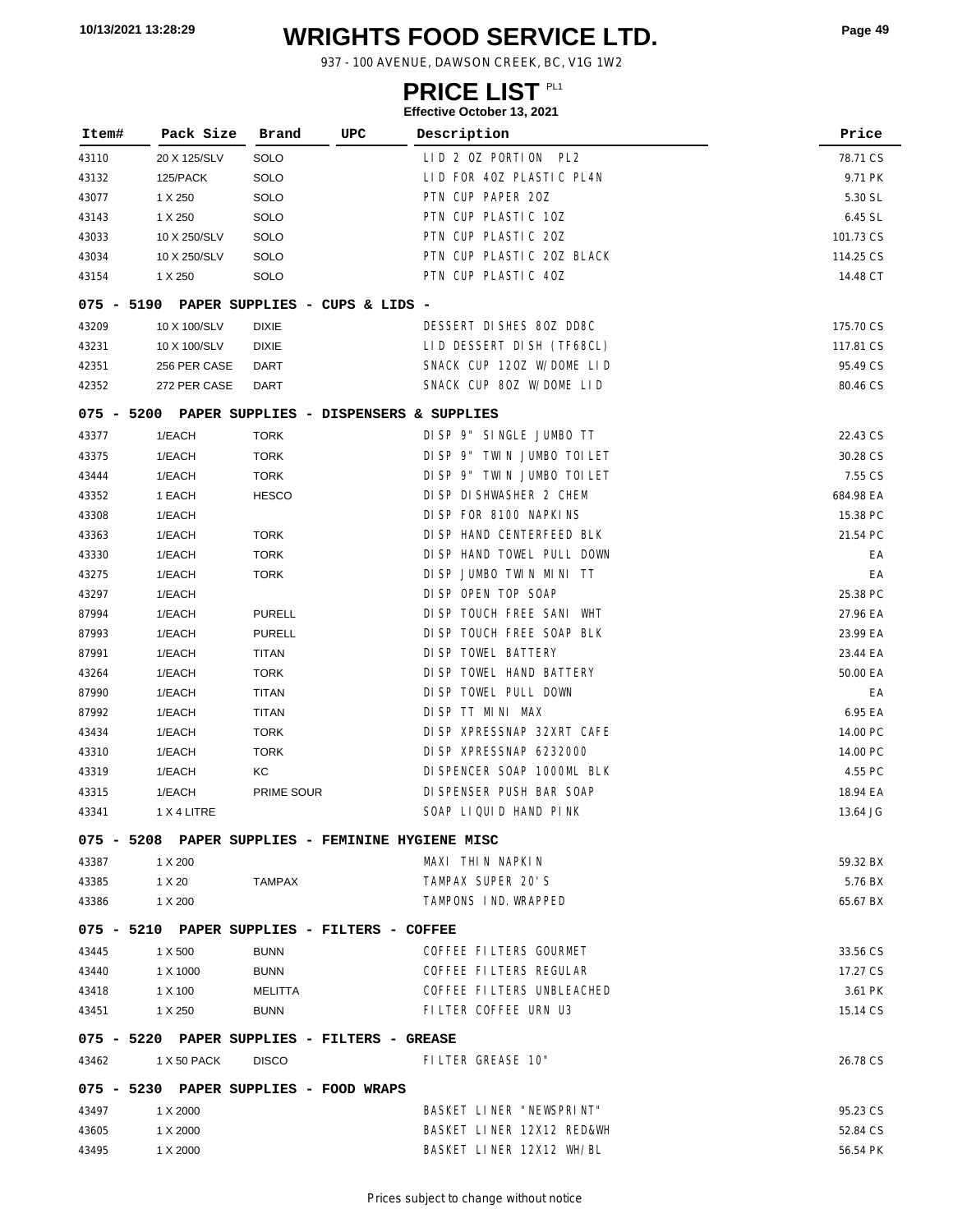# **WRIGHTS FOOD SERVICE LTD. 10/13/2021 13:28:29 Page <sup>50</sup>**

937 - 100 AVENUE, DAWSON CREEK, BC, V1G 1W2

### **PRICE LIST**

| Item#        | Pack Size                                         | Brand            | UPC | Description                           | Price     |
|--------------|---------------------------------------------------|------------------|-----|---------------------------------------|-----------|
| 43693        | 1/ROLL                                            | <b>RESINITE</b>  |     | CLING WRAP 11"X2500' /DI SP           | 27.71 BX  |
| 43704        | 1/ROLL                                            | PRIME SOUR       |     | CLING WRAP 17"X2500' /DISP            | 39.89 RL  |
| 43473        | 1 X 1000                                          | <b>MCNARIN</b>   |     | FOIL INSULWRAP 14 X 14                | 86.86 CS  |
| 43672        | 1000/CASE                                         |                  |     | FOIL WRAP INSUL 12" X 12"             | 63.32 CS  |
| 43649        | 1 X 30 CM X 200                                   | ALCAN            |     | FOIL WRAP ROLL 12"                    | 33.49 BX  |
| 43660        | 1 X 45CM X 100M ALCAN                             |                  |     | FOIL WRAP ROLL 18"                    | 33.95 BX  |
| 43748        | 12 X 1000                                         | <b>MCNARIN</b>   |     | PATTY PAPERS 5.25"X5.25"              | 102.09 CS |
| 43617        | 1 X 500                                           | <b>NOVELIS</b>   |     | POP UP FOIL 711 9"X10.75"             | 18.94 BX  |
| 43735        | 1 X 14.5 X 5900                                   |                  |     | RESI NI TE 14.5"X5900                 | 101.97 RL |
| 43737        | 1 X 17" X 5900'                                   |                  |     | RESINITE RMF61 17"X5900'              | 122.89 RL |
| 43773        | 1 X 250                                           | <b>REYNOLDS</b>  |     | SANDWICH WEDGE HINGED REG             | 105.30 CS |
| 43770        | 1 X 1000                                          |                  |     | SANDWICH WEDGES LARGE                 | 213.67 CS |
| 43771        | 1/250                                             | <b>PACTIV</b>    |     | SANDWICH WGE XWIDE HINGED             | 106.96 CS |
| 43594        | 1 X 1000                                          |                  |     | SUB WRAP DRY 15"X18"                  | 53.24 PK  |
| 46025        | 6 X 500                                           |                  |     | TRAY WHITE HOT DOG                    | 79.35 CS  |
| 43550        | 24 X 75FT ROLL CO-OP                              |                  |     | WAX PAPER 75 FT                       | 77.47 CS  |
|              | 075 - 5240 PAPER SUPPLIES - GLASSES-PLASTIC-(COLD |                  |     |                                       |           |
| 44100        | 20 x 50 PK                                        | <b>POLAR</b>     |     | BEER CUPS WHITE 14/16 OZ              | 85.87 CS  |
| 65010        | 45/20 slv                                         | <b>PACTIV</b>    |     | CUP CLEAR COLD 10 OZ                  | 132.44 CS |
| 65003        | 1000/CASE                                         | <b>GENPAK</b>    |     | CUP CLEAR COLD 12-14 OZ               | 128.71 CS |
| 65008        | 540/CASE                                          | <b>PACTIV</b>    |     | CUP CLEAR COLD 12-14 OZ               | 89.29 CS  |
| 65002        | 500/CASE                                          | <b>PACTIV</b>    |     | CUP CLEAR COLD 200Z                   | 140.61 CS |
| 43947        | 12 X 25 / SL                                      | <b>FABRI-KAL</b> |     | CUP CLEAR COLD 320Z                   | 160.53 CS |
| 43869        | 20 X 50/SLV                                       |                  |     | GLASS/PLASTIC 70Z                     | 191.27 CS |
| 43913        | 20 X 25/SLV                                       | <b>DIXIE</b>     |     | GLASS/PLASTIC 90Z CC9T                | 66.20 CS  |
| 44013        | 10 X 100/SLV                                      | <b>DIXIE</b>     |     | LID DOME FOR 9 OZ CLEAR               | 82.17 CS  |
| 44056        | 10 X 100/SLV                                      | <b>DIXIE</b>     |     | LID DOME NO HOLE DF9OF                | 82.17 CS  |
| 43990        | 900 PER CASE                                      | <b>PACTIV</b>    |     | LID DOME NO-HOLE                      | 70.33 CS  |
| 43948        | 10 X 50 SL                                        | <b>FABRI-KAL</b> |     | LID DOME W/HOLE 32S                   | 95.09 CS  |
| 44057        | 1020 PER CASE                                     | <b>DIXIE</b>     |     | LID FLAT NO HOLE                      | 75.07 CS  |
| 44017        | 10 X 100/SLV                                      | <b>POLAR</b>     |     | LID FLAT W/SLOT 14/16 OZ              | 72.66 CS  |
| $075 - 5255$ |                                                   |                  |     | PAPER SUPPLIES - RUBBER GLOVES & DISP |           |
| 44321        | 50 SMALL                                          | <b>RONCO</b>     |     | GLOVE 6-MIL BLK OCTOPUS               | 30.68 EA  |
| 44322        | 50 X-LARGE                                        | <b>RONCO</b>     |     | GLOVE 6-MIL BLK OCTOPUS               | 30.68 EA  |
| 44324        | 50 LARGE                                          | <b>RONCO</b>     |     | GLOVE 6-MIL BLK OCTOPUS               | 30.68 EA  |
| 44329        | 50 MEDIUM                                         | <b>RONCO</b>     |     | GLOVE 6-MIL BLK OCTOPUS               | 30.68 EA  |
| 44189        | 100 LARGE                                         | <b>RONCO</b>     |     | GLOVES NITR BLK 6ML P/F               | 43.87 EA  |
| 44190        | 100 X LARGE                                       | <b>RONCO</b>     |     | GLOVES NITR BLK 6ML P/F               | -21.30 EA |
| 44180        | 100 SMALL                                         |                  |     | GLOVES NITRILE PWD/FREE               | 20.71 EA  |
| 44182        | 100 MEDIUM                                        |                  |     | GLOVES NITRILE<br>PWD/FREE            | 20.71 EA  |
| 44184        | 100 LARGE                                         |                  |     | GLOVES NITRILE<br>PWD/FREE            | 20.71 EA  |
| 44186        | 100 X-LARGE                                       |                  |     | GLOVES NI TRI LE PWD/FREE             | 20.71 EA  |
| 44144        | 1 X 500 PAIR                                      |                  |     | GLOVES POLY FOOD LARGE                | 10.00 CS  |
| 44146        | 1 X 500 PAIR                                      |                  |     | GLOVES POLY FOOD MEDIUM               | 10.00 CS  |
| 44166        | 1 X 1 PAIR                                        |                  |     | GLOVES RUBBER BLACK X-LRG             | 4.59 PR   |
| 44265        | 1 X 1 PAIR                                        |                  |     | GLOVES RUBBER BLACK/HD ME             | 4.56 PR   |
| 44254        | 1 x 1 PAIR                                        |                  |     | GLOVES RUBBER BLK HD LARG             | 3.40 PR   |
| 44188        | 1 X 1 PAIR                                        |                  |     | GLOVES RUBBER SIZE LARGE              | 2.03 PR   |
| 44243        | 1 X 1 PAIR                                        |                  |     | GLOVES RUBBER SIZE MEDIUM             | 1.75 PR   |
| 44177        | 1 X 1 PAIR                                        |                  |     | GLOVES RUBBER SIZE SMALL              | 1.96 PR   |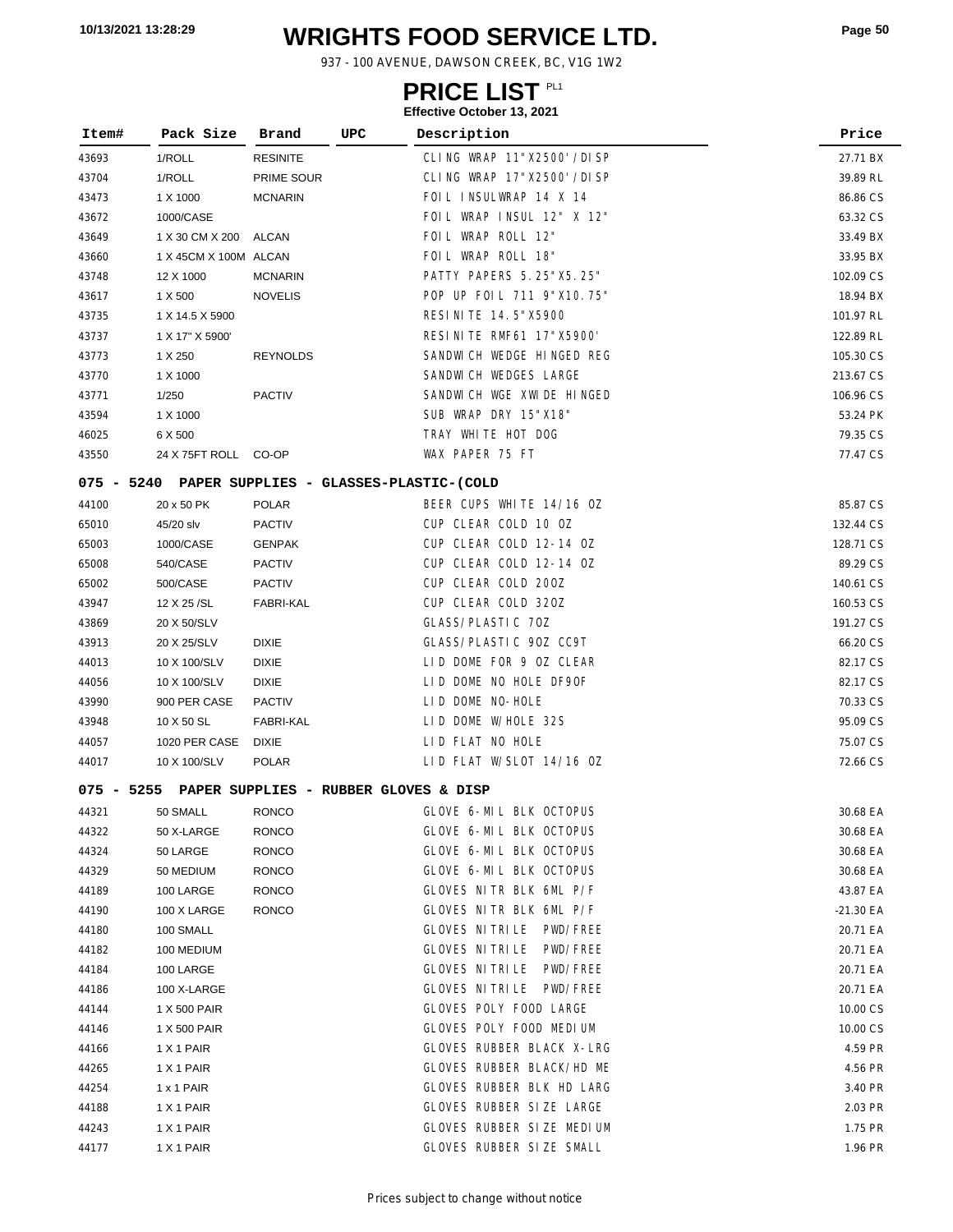# **WRIGHTS FOOD SERVICE LTD. 10/13/2021 13:28:30 Page <sup>51</sup>**

937 - 100 AVENUE, DAWSON CREEK, BC, V1G 1W2

### **PRICE LIST**

| Item# | Pack Size                                  | Brand          | UPC | Description                                       | Price     |
|-------|--------------------------------------------|----------------|-----|---------------------------------------------------|-----------|
| 44122 | 1 X 1 PAIR                                 |                |     | GLOVES RUBBER XL YELLOW                           | 2.03 PR   |
| 44199 | 100 SMALL                                  |                |     | GLOVES VINYL<br>PWD/FREE                          | 14.91 BX  |
| 44221 | 100 X-LARGE                                |                |     | GLOVES VINYL<br>PWD/FREE                          | 14.77 BX  |
| 44208 | 100 SMALL                                  |                |     | GLOVES VINYL LGT POWDERED                         | 20.69 BX  |
| 44235 | 100 X-LARGE                                |                |     | GLOVES VINYL LGT POWDERED                         | 20.69 BX  |
| 44133 | 100 LARGE                                  |                |     | GLOVES VINYL PWD/FREE                             | 14.83 BX  |
| 44202 | 100 MEDIUM                                 |                |     | GLOVES VINYL PWD/FREE                             | 14.83 BX  |
| 44281 | 100 SMALL                                  |                |     | GLOVES VITRIDEX PWD/FREE                          | 19.23 BX  |
| 44282 | 100 MEDIUM                                 |                |     | GLOVES VITRIDEX PWD/FREE                          | 19.23 BX  |
| 44283 | 100 LARGE                                  |                |     | GLOVES VITRIDEX PWD/FREE                          | 19.23 BX  |
| 44284 | 100 X-LARGE                                |                |     | GLOVES VITRIDEX PWD/FREE                          | 19.23 BX  |
|       |                                            |                |     | 075 - 5260 PAPER SUPPLIES - KITCHEN/CHEF SUPPLIES |           |
| 44353 | 1/EACH                                     |                |     | <b>BAR WIPES</b>                                  | 1.39 PK   |
| 44518 | 1/EACH                                     |                |     | BATTERIES ALKALINE AA SIN                         | 0.68 PC   |
| 44507 | 1/EACH                                     |                |     | BATTERIES ALKALINE AAA SI                         | 1.23 PC   |
| 44327 | 1 X 100 PK                                 |                |     | BEARD COVER POLY 3.5 MIL                          | 17.03 PK  |
| 44430 | 1 X 50'S                                   |                |     | <b>BIC LIGHTERS</b>                               | 59.35 CT  |
| 44354 | 36/PK                                      |                |     | CLOTH MICRO FIBER                                 | 28.68 PK  |
| 44419 | 1 X 10'S                                   |                |     | COUNTER CHECK BOOK-DUPL C                         | 17.89 BD  |
| 44540 | <b>1/1 ROLL</b>                            | ЗM             |     | DUCT TAPE 48MM X 55MM                             | 11.10 RL  |
| 44530 | 1 X 1800 (SKID)                            | <b>CKF</b>     |     | EGG CARTONS FOAM GRADE A                          | 673.29 SD |
| 44375 | 1 X 10'S                                   |                |     | <b>GUEST CHECK BOOK STUBS</b>                     | 10.17 CT  |
| 44298 | 1 X 144 PK                                 |                |     | HAIR NETS INVISIBLE                               | 62.55 PK  |
| 48693 | 1 ROLL                                     |                |     | LABEL "USE FIRST" 500 PER                         | 34.47 EA  |
| 48692 | 1 EACH                                     |                |     | LABEL DISP. DAYDOTS                               | 98.72 EA  |
| 48691 | 1/250                                      | CAMBRO         |     | LABELS "STORE SAFE" ROLLS                         | 33.69 EA  |
| 44551 | 50 X 50                                    |                |     | MATCHES PICTURE BOOK                              | 80.49 CS  |
| 44581 | 100 PK                                     |                |     | SKEWER BAMBOO 6"                                  | 1.43 PK   |
| 44573 | 1/250 PACK                                 |                |     | SKEWERS BAMBOO 12"                                | 8.69 PK   |
| 44574 | 1/100 PACK                                 |                |     | SKEWERS BAMBOO 8"                                 | 1.26 PK   |
| 44595 | 1 X 1000                                   |                |     | SKEWERS WOODEN 6" (FOR CA)                        | 40.63 PK  |
| 44287 | 1 X 22 OZ                                  |                |     | SPRAY BOTTLE 220Z W TRIGG                         | 2.48 BT   |
| 44289 | 1 X 32 OZ                                  |                |     | SPRAY BOTTLE 320Z W TRIGG                         | 4.20 BT   |
| 44397 | 1/193 GM TIN                               |                |     | STERNO GEL COOKING FUEL                           | 2.49 TN   |
| 44320 | 1 X 1 ROLL                                 |                |     | TAPE PACKING TAN 25 MIC                           | 2.24 RL   |
| 44331 | 1/PIECE                                    |                |     | THERMOMETER DIGIT POCKET                          | 49.56 PC  |
| 44386 | 1/PC                                       |                |     | THERMOMETER FRZR/REFRIG 4                         | 10.60 PC  |
| 44364 | 1/PIECE                                    |                |     | THERMOMETER MEAT S/S                              | 11.32 PC  |
| 44342 | 1/PIECE                                    |                |     | THERMOMETER OVEN                                  | 12.57 PC  |
|       | 075 - 5270 PAPER SUPPLIES - PIZZA SUPPLIES |                |     |                                                   |           |
| 41405 | 1 X 50                                     |                |     | PIZZA BOX 10" DEEP SIDE                           | 24.23 CS  |
| 41416 | 1 X 50                                     |                |     | PIZZA BOX 12" DEEP SIDE                           | 31.89 CS  |
| 41427 | 1 X 50                                     |                |     | PIZZA BOX 14" DEEP SIDE                           | 39.49 CS  |
| 41438 | 1 X 50                                     |                |     | PIZZA BOX 16" DEEP SIDE                           | 49.29 CS  |
| 41394 | 1 X 50                                     |                |     | PIZZA BOX 8"                                      | 18.53 CS  |
| 43539 | 1 X 2000                                   | <b>MCNARIN</b> |     | PIZZA LINERS 10" X 10"                            | 43.74 CS  |
| 43528 | 1 X 2000                                   | <b>MCNARIN</b> |     | PIZZA LINERS 12" X 12"                            | 60.85 CS  |
| 43517 | 1 X 1000                                   |                |     | PIZZA LINERS 14" X 14"                            | 42.76 CS  |
| 43541 | 1 X 1000                                   | <b>MCNARIN</b> |     | PIZZA LINERS 8" X 8"                              | 19.37 CS  |
| 44584 | 1 X 1000                                   | PRIME SOUR     |     | PIZZA PILLAR 1000PCS                              | 18.06 CS  |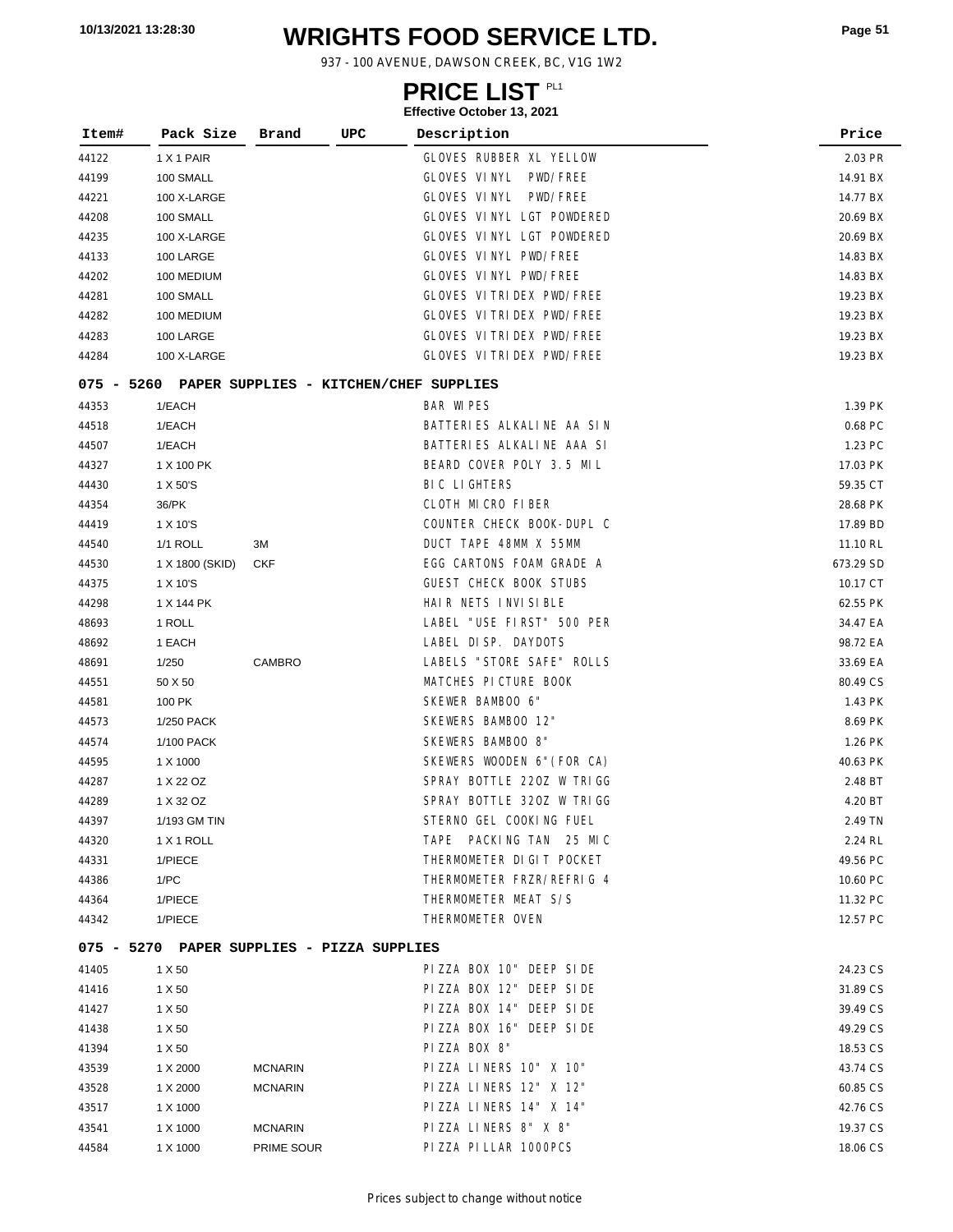# **WRIGHTS FOOD SERVICE LTD. 10/13/2021 13:28:31 Page <sup>52</sup>**

937 - 100 AVENUE, DAWSON CREEK, BC, V1G 1W2

### **PRICE LIST**

| Item#        | Pack Size               | UPC<br>Brand                                     | Description               | Price     |
|--------------|-------------------------|--------------------------------------------------|---------------------------|-----------|
| 075 - 5280   |                         | PAPER SUPPLIES - MOTEL SUPPLIES                  |                           |           |
| 44738        | 1 X 140                 | VASELINE                                         | CLASSIC LOTION . 750Z     | 61.25 CS  |
| 44650        | 1 X 160                 | CANTERBURY                                       | CONDIMENT IN ROOM         | 42.01 CS  |
| 44731        | 1 X 288                 | ECO-LOG                                          | CONDITIONER HOTEL . 75 OZ | 72.48 CS  |
| 44683        | 1 X 1000                |                                                  | CUP PLASTIC 90Z IND. WRAP | 74.01 CS  |
| 44705        | 1 X 400                 | ECO-LOG                                          | HOTEL SOAP .78 OZ         | 64.90 CS  |
| 44734        | 1 X 288                 | ECO-LOG                                          | LOTION BODY . 750Z        | 72.48 CS  |
| 44694        | 160 X 1 OZ              |                                                  | MOUTHWASH 1 OZ BOTTLES    | 97.81 CS  |
| 44727        | 1 X 288                 | ECO-LOG                                          | SHAMPOO HOTEL . 75 OZ     | 72.48 CS  |
| 075 - 5290   |                         | PAPER SUPPLIES - NAPKINS & FACIAL                |                           |           |
| 44767        | 36 X 95 TISSUES KLEENEX |                                                  | FACIAL TISSUE CUBE BOX    | 79.34 CS  |
| 71006        | 36 X 100                | КC                                               | FACI AL TI SSUE KLEENEX   | 38.07 CS  |
| 44760        | 30 X 100                | <b>TORK</b>                                      | FACI AL TI SSUE TF6810    | 34.63 CS  |
| 44628        | 24 X 8'S                | <b>KLEENEX</b>                                   | KLEENEX POCKET PAK 8PACK  | 66.61 CT  |
| 44782        | 1 X 2000                |                                                  | NAPKIN BANDS 4.25X1.5 GRE | 19.87 CS  |
| 44781        | 1 X 2000                |                                                  | NAPKIN BANDS BLACK        | 19.87 CS  |
| 44783        | 1 X 2000                |                                                  | NAPKIN BANDS BURGUNDY     | 19.87 CS  |
| 44927        | 12 X 500                | <b>TORK</b>                                      | NAPKIN XPRESSNAP DX600    | 77.44 CS  |
| 65009        | 1 X 1000                | LAPACO                                           | NAPKINS BLACK 2PLY 1/8F   | 114.12 CS |
| 44823        | 1 X 1000                | LAPACO                                           | NAPKINS COCKTAIL BLACK    | 89.49 CS  |
| 44860        | 12/250                  | <b>TORK</b>                                      | NAPKINS DINNER 1/8 1PLY   | 49.53 CS  |
| 44838        | 2800 PER 2ply           | <b>TORK</b>                                      | NAPKINS DINNER 1/8 NP528  | 62.26 CS  |
| 44907        | 12 X 200                | <b>WHITE SWAN</b>                                | NAPKINS DINNER 1/8F 7600  | 75.14 CS  |
| 44903        | 12 X 250                |                                                  | NAPKINS DINNER 1/8F 7900  | 68.74 CS  |
| 44826        | 16 X 188                | <b>WHITE SWAN</b>                                | NAPKINS DINNER 2PLY 7655  | 69.16 CS  |
| 44881        | 12 X 750                | WHITE SWAN                                       | NAPKINS DISPENSER 08100   | 54.60 CS  |
| 44815        | 1 X 1000                |                                                  | NAPKINS WET WIPES         | 17.80 BX  |
| 44905        | 12 X 500                | <b>TORK</b>                                      | NAPKINS XPRESSNAP DX900   | 69.80 CS  |
| $075 - 5300$ |                         | PAPER SUPPLIES - PAPER                           |                           |           |
| 44936        | 12 X 334                | <b>EMBASSY</b>                                   | TOWELS MULTIFOLD 1540 WH  | 49.47 CS  |
| 44958        | 16/250 9 1/8"           | <b>TORK</b>                                      | TOWELS SGLFOLD NAT SK1850 | 29.59 CS  |
| 44947        | 16/250 9 1/2"           | <b>PUR</b>                                       | TOWELS SINGLEFOLD WHT     | 34.72 CS  |
|              |                         | 075 - 5310 PAPER SUPPLIES - PAPER TOWELS - ROLLS |                           |           |
| 44984        | 18 x 750 FT             | <b>EMBASSY</b>                                   | TOILET TISSUE 2PLY (MINI) | 73.80 CS  |
| 71000        | 6 ROLLS X 900'          | <b>TORK</b>                                      | TOWEL BASIC ROLL SOFT     | 65.52 CS  |
| 71003        | 6 X 491 FT              | TORK                                             | TOWEL CENTER PULL 2 PLY   | 38.26 CS  |
| 44948        | 1 X 475CT               | WYPALL                                           | TOWEL JUMBO ROLL SHOP PRO | 74.80 EA  |
| 71001        | 16 X 250/CS             | TORK                                             | TOWEL MULTIFOLD NAT MK530 | 35.58 CS  |
| 45035        | 12 X 500                | <b>WHITE SWAN</b>                                | TOWEL ROLL 8" 500' 1600   | 54.24 CS  |
| 45002        | 12 X 350'               |                                                  | TOWEL ROLL 8" WHITE       | 48.81 CS  |
| 45007        | 6 X 600'                | КC                                               | TOWEL ROLL 8" WHITE       | 57.76 CS  |
| 45024        | 6 x 800 Ft              | <b>PUR</b>                                       | TOWEL ROLL KRAFT 2.1 CORE | 41.40 CS  |
| 63212        | 6 X 600 FT              | <b>EMBASSY</b>                                   | TOWEL ROLL WHT SUP -TITAN | 60.14 CS  |
| 71007        | 30 X 60 SHT/ROL TORK    |                                                  | TOWEL SHOP MAX WIPER BLUE | 89.97 CS  |
| 45057        | 24 X 90 CT              | <b>WHITE SWAN</b>                                | TOWELS PAPER 11" 1890     | 40.37 CS  |
| 45091        | 12/160 SHT              |                                                  | TOWELS PERF ROLL 2 PLY    | 27.99 CS  |
| 45090        | 30/120 CT               | <b>TORK</b>                                      | TOWELS PERF ROLL HB9201   | 63.36 CS  |
| 45079        | 6 X 275 FT              |                                                  | TOWELS TASKBRAND ROLLS    | 96.77 CS  |
| 71002        | 1 x 252                 | KC                                               | WIPER TERI POPUP WYPALL   | 31.06 CS  |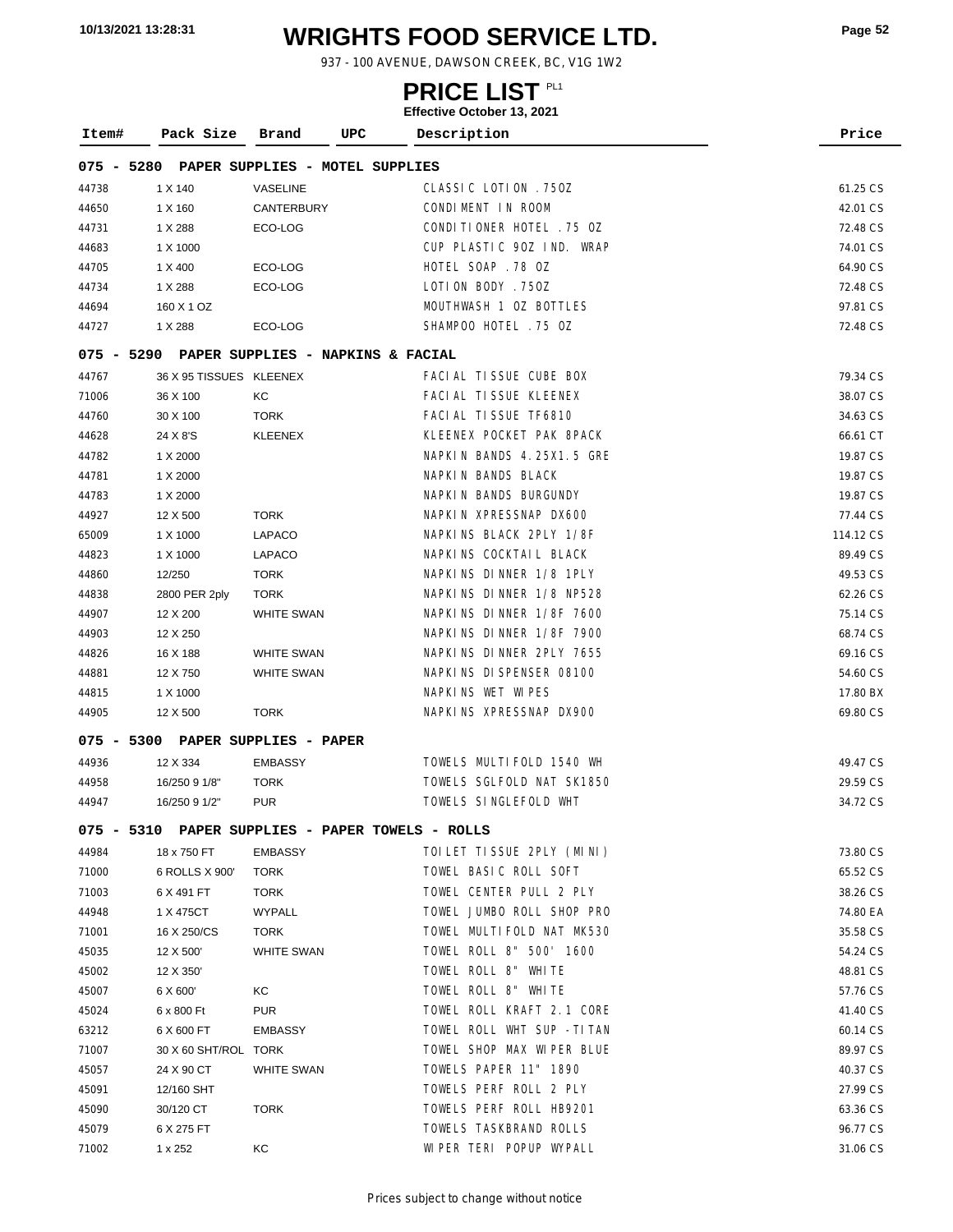# **WRIGHTS FOOD SERVICE LTD. 10/13/2021 13:28:31 Page <sup>53</sup>**

937 - 100 AVENUE, DAWSON CREEK, BC, V1G 1W2

### **PRICE LIST**

| Item#        | Pack Size                | UPC<br>Brand                              | Description                          | Price     |
|--------------|--------------------------|-------------------------------------------|--------------------------------------|-----------|
| $075 - 5320$ |                          |                                           | PAPER SUPPLIES - PLACEMATS & DOILIES |           |
| 45145        | 1 X 1000                 | <b>LAPACO</b>                             | DOILIE ROUND 6"                      | 23.57 CS  |
| 45156        | 1 X 500                  | LAPACO                                    | DOILIE ROUND 8"                      | 21.67 CS  |
| 45189        | 1 X 2000                 | LAPACO                                    | PLACEMATS WHITE 10' X 14'            | 76.39 CS  |
|              |                          | 075 - 5325 PAPER SUPPLIES - PLATES - FOAM |                                      |           |
| 45222        | 4 X 250                  | <b>GENPAK</b>                             | PLATES FOAM 6"                       | 64.64 CS  |
| 45200        | 4 X 125                  | <b>CENTSIBLES</b>                         | PLATES FOAM 9" WHITE                 | 36.69 CS  |
| $075 - 5330$ |                          | PAPER SUPPLIES - PLATE - PAPER            |                                      |           |
| 45245        | 4 X 250                  | <b>CHINET</b>                             | BOWL WHITE PAPER 120Z                | 85.45 CS  |
| 45288        | 4 X 125                  | <b>CHINET</b>                             | PLATE 10 3/8" 22011                  | 100.01 CS |
| 45310        | 4 X 125                  | <b>CHINET</b>                             | PLATE 8 3/4" CKF 22009               | 75.50 CS  |
| 45244        | 4 X 250                  | <b>CHINET</b>                             | PLATE 6" CKF 22006                   | 69.86 CS  |
| 45266        | 4 X 125                  | <b>CHINET</b>                             | PLATE OVAL 7 1/2 X 10                | 82.60 CS  |
| $075 - 5350$ |                          | PAPER SUPPLIES - STIR STIX & STRAWS       |                                      |           |
| 45332        | 10 X 1000                |                                           | STIR STICKS 4.5"                     | 33.68 CS  |
| 45354        | 10 X 1000                |                                           | STIR STICKS 6" PLASTIC               | 42.42 CS  |
| 45377        | 1000/CASE                |                                           | STIR STICKS 7" WOOD                  | 9.80 EA   |
| 45376        | 12 X 500 PER             |                                           | STRAW 6" BLK COCKTAIL PLA            | 90.38 CS  |
| 45519        | 12 X 500                 | HY STIX                                   | STRAW WRAPPED 7.75" PLA              | 228.60 CS |
| 45475        | 1 X 500                  |                                           | STRAWS 10" JUMBO AFFAIR              | 5.18 BX   |
| 45497        | 1 X 500                  |                                           | STRAWS 8" MILKSHAKE WRAP             | 6.90 BX   |
| 45508        | 1 X 150                  |                                           | STRAWS 8" SUPER JUMBO JLC            | 3.10 BX   |
| 45411        | 1 X 4500                 |                                           | STRAWS BAR BLACK 6" FAT              | 37.80 CS  |
| 45509        | 1 X 4500                 |                                           | STRAWS BAR BLACK FAT 8"              | 39.81 CS  |
| 45486        | 1 X 250                  |                                           | STRAWS FLEX 8" M/S                   | 4.70 BX   |
| 45520        | 1 X 200                  |                                           | STRAWS SPOON STRAWS 8"               | 4.03 BX   |
| $075 - 5360$ |                          |                                           | PAPER SUPPLIES - STATIONERY SUPPLIES |           |
| 45398        | 10 X 500                 |                                           | COPY PAPER 8 1/2X11 LTR              | 49.05 CS  |
| $075 - 5380$ |                          | PAPER SUPPLIES - TABLE COVERS             |                                      |           |
| 45552        | 1/ROLL                   |                                           | TABLECOVER 54"X150' LALOO            | 33.04 RL  |
| 45563        | 40 X 300                 | <b>LAPACO</b>                             | TABLECOVER PAPER LALOO6              | 48.25 RL  |
|              |                          | 075 - 5385 PAPER SUPPLIES - TOILET TISSUE |                                      |           |
| 45629        | 12/1000 2ply             | <b>TORK</b>                               | TOILET P TJ0922A                     | 50.12 CS  |
| 45607        | 8/1000 2ply              | <b>WHITE SWAN</b>                         | TOILET P JRT JR 5620                 | 40.70 CS  |
| 45596        | 8/2000 1ply              | <b>WHITE SWAN</b>                         | TOILET P JUMBO JR 5610               | 40.99 CS  |
| 45591        | 30 x 425 SHEETS KIRKLAND |                                           | TOI LET TI SSUE 2 PLY                | 28.56 CS  |
| 45624        | 40/550 SHT               | SCOTT                                     | TOI LET TI SSUE 2PLY                 | 39.00 CS  |
| 45640        | 80/506 SHEETS            | <b>SCOTT</b>                              | TOI LET TI SSUE 2PLY                 | 76.13 CS  |
| 45634        | 12 PER CASE              | TORK                                      | TOI LET TI SSUE 2PLY MINI            | 53.69 CS  |
| 45618        | 60/506 2ply              | <b>PUREX</b>                              | TOI LET TI SSUE SUPER 5705           | 59.15 CS  |
| 45641        | 12 PER CASE              | <b>PUR</b>                                | TOWEL ROLL WHITE 8"X600"             | 55.68 CS  |
|              |                          | 075 - 5390 PAPER SUPPLIES - TOOTHPICKS    |                                      |           |
| 45685        | 1 X 1000                 |                                           | TOOTHPICKS FRILLED 4"                | 6.43 CS   |
| 45706        | 1 X 1000                 |                                           | TOOTHPICKS MINT IND WRAP             | 9.34 PK   |
| 45651        | 12 X 250                 |                                           | TOOTHPICKS PLAIN IN JAR              | 19.01 CT  |
|              |                          | 075 - 5400 PAPER SUPPLIES - TRAYS FOAM    |                                      |           |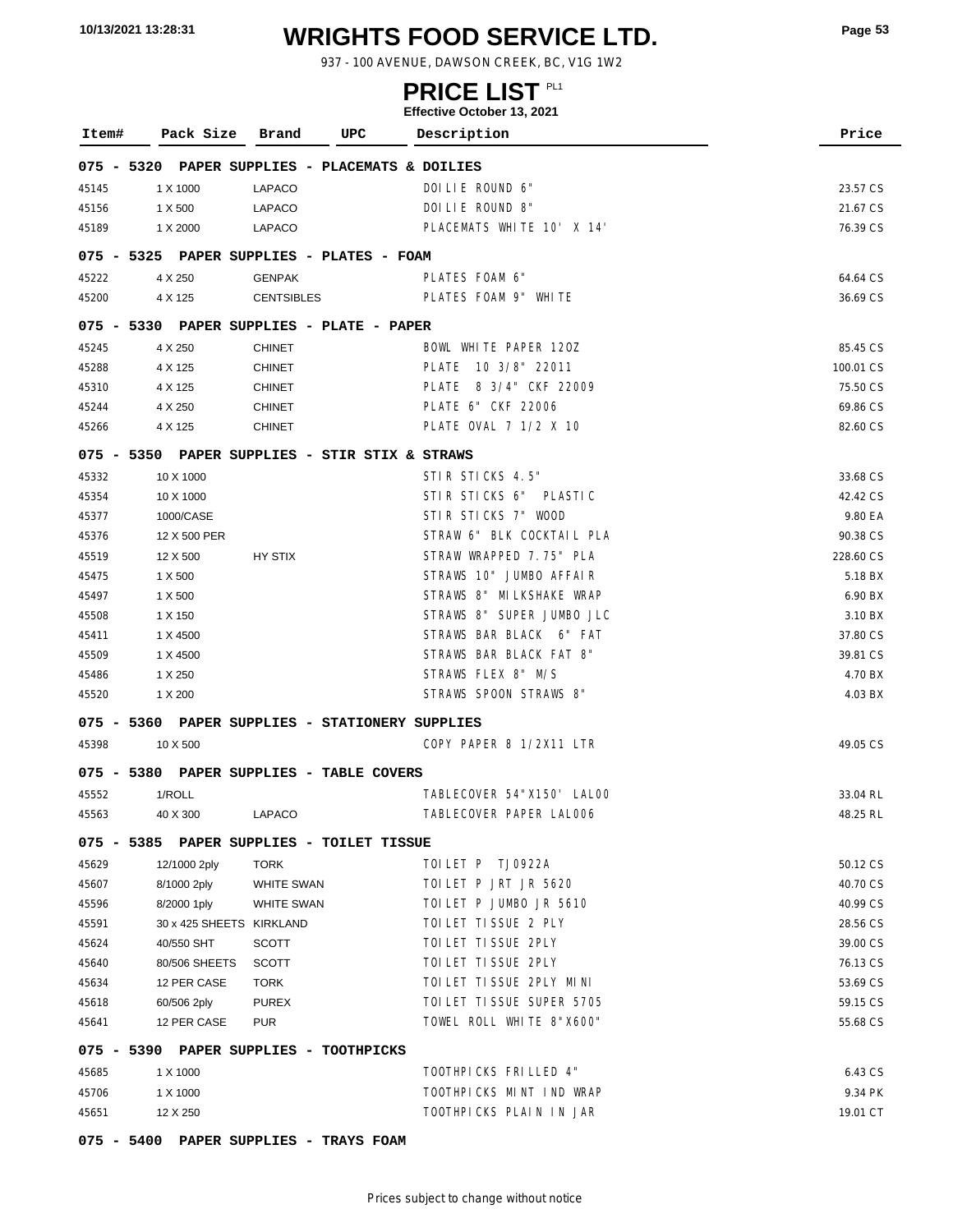# **WRIGHTS FOOD SERVICE LTD. 10/13/2021 13:28:32 Page <sup>54</sup>**

937 - 100 AVENUE, DAWSON CREEK, BC, V1G 1W2

### **PRICE LIST**

| Item#        | Pack Size               | Brand                                          | UPC | Description                | Price     |
|--------------|-------------------------|------------------------------------------------|-----|----------------------------|-----------|
| 45739        | 4 X 125                 | <b>CKF</b>                                     |     | FOAM BURGER PACK SQ5 TH10  | 65.09 CS  |
| 45904        | 4 X 125                 | <b>CKF</b>                                     |     | SQ7 SANDWICH CONT          | 110.75 CS |
| 45758        | 1 X 500                 | <b>CKF</b>                                     |     | TRAY FOAM 2 DEEP BLACK     | 90.76 CS  |
| 45799        | 1 X 500                 | <b>CKF</b>                                     |     | TRAY FOAM 4 WHITE (DEEP)   | 85.31 CS  |
| 45771        | 1 X 400                 | <b>CKF</b>                                     |     | TRAY FOAM 42P WHITE        | 70.29 CS  |
| 45762        | 1 X 400                 | <b>CKF</b>                                     |     | TRAY FOAM 42PHD BLACK      | 73.94 CS  |
| 45757        | 1 X 500                 | <b>CKF</b>                                     |     | TRAY FOAM 4S BLACK         | 80.85 CS  |
| 45798        | 1 X 500                 | <b>CKF</b>                                     |     | TRAY FOAM 4S WHITE         | 76.10 CS  |
| 45816        | $2 \times 250$          | <b>CKF</b>                                     |     | TRAY FOAM 5S WHITE         | 65.31 CS  |
| 45783        | 1 X 500                 | <b>CKF</b>                                     |     | TRAY FOAM 8K WHITE         | 32.81 CS  |
| 45819        | 1 X 200                 | <b>CKF</b>                                     |     | TRAY FOAM 8P MEAT WHITE    | 67.48 CS  |
| 45760        | 1 X 500                 | <b>CKF</b>                                     |     | TRAY FOAM 8P BLACK         | 93.11 CS  |
| 45761        | 4 X 250                 | <b>CKF</b>                                     |     | TRAY FOAM MEAT 1S WHITE    | 66.90 CS  |
| 45794        | $2 \times 250$          | <b>CKF</b>                                     |     | TRAY FOAM MEAT 4S WHITE    | 56.54 CS  |
| 45759        | 1 X 200                 | <b>CKF</b>                                     |     | TRAY FOAM MED. RECT. FST99 | 44.72 CS  |
| 45838        | 2 X 100                 | <b>CKF</b>                                     |     | TRAYS FOAM FST 2 1-COMPT   | 74.48 CS  |
| 45860        | 2 X 125                 | <b>CKF</b>                                     |     | TRAYS FOAM FST1A PORT A P  | 64.95 CS  |
| 45728        | 2 X 125                 | <b>CKF</b>                                     |     | TRAYS FOAM FST3 MED 3CMPT  | 79.53 CS  |
| 45882        | 2 X 100                 | <b>CKF</b>                                     |     | TRAYS FOAM(FST5)3 CMPT     | 74.34 CS  |
|              |                         | 075 - 5410 PAPER SUPPLIES - PARTY TRAYS        |     |                            |           |
| 45949        | 1 X 25                  | <b>SABERT</b>                                  |     | TRAY COMBO PACK 12"        | 89.88 CS  |
| 45954        | 1 X 25                  | SABERT                                         |     | TRAY COMBO PACK 14"        | 95.45 CS  |
| 45952        | 1 X 25                  | <b>SABERT</b>                                  |     | TRAY COMBO PACK 16"        | 145.62 CS |
|              |                         | 075 - 5420 PAPER SUPPLIES - TRAYS PAPER        |     |                            |           |
| 46058        | 9 X 111                 | SAVE-A-DAY                                     |     | TRAY SAVE-A-DAY #100       | 78.15 CS  |
| 46102        | 4 X 125                 | SAVE-A-DAY                                     |     | TRAY SAVE-A-DAY #200       | 50.55 CS  |
| 46047        | 1 X 1000                | SAVE-A-DAY                                     |     | TRAY SAVE-A-DAY #25        | 31.41 CS  |
| 46080        | 8 X 125                 | SAVE-A-DAY                                     |     | TRAY SAVE-A-DAY #50        | 58.30 CS  |
|              |                         | 075 - 6205 PAPER SUPPLIES - ALL PURPOSE        |     |                            |           |
| 44485        | 4/ROLL                  |                                                |     | PALLET WRAP 17.5" X 1476   | 68.44 CS  |
| $075 - 6220$ |                         | PAPER SUPPLIES - HEALTH & BEAUTY               |     |                            |           |
| 43396        | 20 X 50                 |                                                |     | MASK DI SPOSABLE           | 325.46 CS |
| 44333        | 1/PIECE                 |                                                |     | THERMOMETER NON-CONTACT    | 157.53 PC |
|              |                         | 075 - 7030 PAPER SUPPLIES - CUPS               |     |                            |           |
|              | 42571 600 PER CASE SOLO |                                                |     | CUP PAPER WHITE 20 OZ      | 83.80 CS  |
|              |                         | 075 - 7160 PAPER SUPPLIES - PLATES             |     |                            |           |
| 65000        | 1 X 1000                | <b>PACTIV</b>                                  |     | PLATE 6" BLACK PLASTIC     | 118.64 CS |
| 65001        | 1 X 400                 | <b>PACTIV</b>                                  |     | PLATE 8 7/8" BLK PLASTIC   | 107.00 CS |
|              |                         |                                                |     |                            |           |
|              |                         | 075 - 8120 PAPER SUPPLIES - MISC CAMP SUPPLIES |     |                            |           |
| 48380        | 1 X 250 FT              |                                                |     | CARDBOARD ROLLS 4'X 250'   | 167.23 RL |
|              |                         | 075 - 8220 PAPER SUPPLIES - COFFEE SUPPLIES    |     |                            |           |
| 22899        | 1 X 1200                | CANTERBURY                                     |     | JAVA JACKETS BROWN PLAIN   | 52.61 CS  |
|              |                         | 080 - 6200 DISHES/TABLEWARE - KITCHEN          |     |                            |           |
| 47622        | 1/EACH                  |                                                |     | MENU CLIPS                 | 2.16 PC   |
|              |                         | 080 - 7025 DISHES/TABLEWARE - BOWLS            |     |                            |           |
| 47609        | 1/12                    |                                                |     | BOULLION CUPS 70Z          | 22.09 DZ  |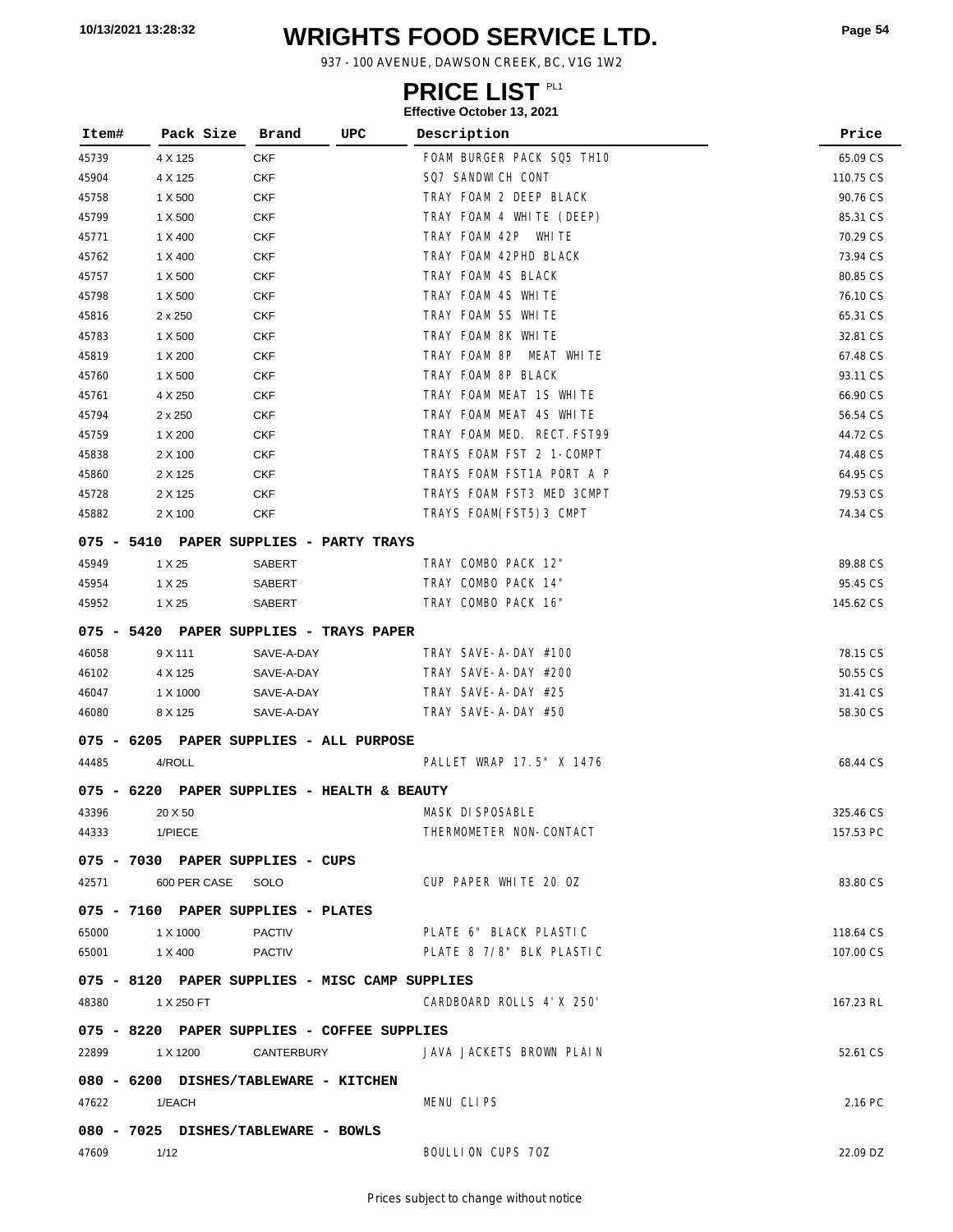# **WRIGHTS FOOD SERVICE LTD. 10/13/2021 13:28:32 Page <sup>55</sup>**

937 - 100 AVENUE, DAWSON CREEK, BC, V1G 1W2

### **PRICE LIST**

#### **Effective October 13, 2021**

| Item# | Pack Size        | UPC<br>Brand                                      | Description               | Price     |
|-------|------------------|---------------------------------------------------|---------------------------|-----------|
|       |                  |                                                   | BOWL MELMAC 150Z          | 2.93 PC   |
| 47620 | 1/EACH<br>1/EACH |                                                   | BOWLS WHITE FRUIT NAPPIES | 1.27 PC   |
| 47600 |                  |                                                   | BOWLS WHITE SOUP 110Z     |           |
| 47598 | 1/EACH           |                                                   | CROCKS FOR SALAD BL 1.20T | 3.92 PC   |
| 47599 | 1/EACH           |                                                   |                           | 6.56 PC   |
|       |                  | 080 - 7030 DISHES/TABLEWARE - CUPS                |                           |           |
| 47642 | 1/EACH           |                                                   | MUG COFFEE WHITE 80Z IMP  | 1.63 PC   |
| 47631 | 1/EACH           |                                                   | MUG MELMAC 7.50Z          | 1.49 PC   |
|       |                  | 080 - 7070 DISHES/TABLEWARE - GLASSES             |                           |           |
| 47730 | 1 X 12           |                                                   | GLASS 1 OZ TALL WHISKEY   | 18.93 CS  |
| 47675 | 1 X 24           |                                                   | GLASS BEER PILSNER 120Z L | 79.03 CS  |
| 47687 | 1 X 12           |                                                   | GLASS COSMOPOLITAN 8.250Z | 34.50 CS  |
| 47690 | 1 X 72           |                                                   | GLASS DECANTER 3 OZ       | 158.40 CS |
| 47676 | 1 X 24           |                                                   | GLASS DIMPLE STEIN 19.25  | 96.25 CS  |
| 47682 | 1 X 36           |                                                   | GLASS FLARE PILSNER 11.5Z | 121.95 CS |
| 47708 | 2 X 12           |                                                   | GLASS FOOTED HIBALL 80Z   | 72.07 CS  |
| 47679 | 1 X 48           |                                                   | GLASS H/B HI-BALL 13 OZ   | 157.80 CS |
| 47686 | 4 X 12           |                                                   | GLASS NOB HL HIBALL 6 3/4 | 131.01 CS |
| 47680 | 1 X 36           |                                                   | GLASS OLD FASH. H/B 9 OZ  | 74.70 CS  |
| 47688 | 1 X 12           |                                                   | GLASS PILSNER 20 0Z       | 72.15 CS  |
| 47684 | 1 X 12           |                                                   | GLASS TALL WINE 20 OZ     | 61.80 CS  |
| 47677 | 1 X 24           |                                                   | GLASS VIENNA STEIN 120Z   | 89.94 CS  |
| 47678 | 1/EACH           | <b>RUBBERMAID</b>                                 | PI TCHER BOUNCER 600Z     | 11.88 EA  |
|       |                  | 080 - 7120 DISHES/TABLEWARE - MISC KITCHEN        |                           |           |
| 47785 | 1 X 12           |                                                   | CREAMERS WHITE CHINA 6 oz | 18.91 DZ  |
| 47763 | 1/EACH           |                                                   | SUGAR DI SPENSER          | 2.58 BT   |
| 47774 | 1/EACH           |                                                   | SYRUP DI SPENSER 120Z C/W | 4.95 BT   |
| 47752 | 1/EACH           |                                                   | VI NEGAR DI SPENSERS      | 1.35 BT   |
|       |                  | 080 - 7160 DISHES/TABLEWARE - PLATES              |                           |           |
| 47829 | 1/PIECE          |                                                   | OVAL PLATTER 9.75"        | 5.89 PC   |
| 47796 | 1 X 12           |                                                   | PLATE WHITE 6.5" GLASS    | 13.63 DZ  |
| 47807 | 1 X 24           |                                                   | PLATE WHITE 9.5" GLASS    | 72.67 CS  |
|       |                  | 080 - 7190 DISHES/TABLEWARE - SALT & PEPPER       |                           |           |
| 47862 | 1/EACH           |                                                   | SALT-PEPPER SHAKERS GLASS | 2.12 SH   |
|       |                  | 080 - 7200 DISHES/TABLEWARE - COFFEE POTS AND TEA |                           |           |
| 47886 | 1/PIECE          | <b>BUNN</b>                                       | COFFEE BREW FUNNEL BLK    | 17.38 PC  |
| 47884 | 1/PIECE          |                                                   | COFFEE POT GLASS          | 14.98 PC  |
| 47873 | 1/EACH           |                                                   | COFFEE POT GLASS DECAFF   | 14.22 PC  |
| 43427 | 1 EACH           | <b>BUNN</b>                                       | COFFEE PUMP SERVER 3L     | 107.70 EA |
|       |                  | 085 - 6205 CUTLERY/UTENSILS/COOKW - ALL PURPOSE   |                           |           |
|       |                  |                                                   |                           |           |
| 46762 | 1/EA             | <b>BUNN</b>                                       | COFFEE DELIMING SPRING    | 10.00 PC  |
|       |                  | 085 - 8030 CUTLERY/UTENSILS/COOKW - CUTLERY       |                           |           |
| 47917 | 1/DOZEN          | <b>WINDSOR</b>                                    | FORKS METAL               | 11.24 DZ  |
| 47950 | 1/DOZEN          | <b>WINDSOR</b>                                    | KNIVES DINNER METAL       | 16.82 DZ  |
| 47906 | 1/DOZEN          |                                                   | STEAK KNIFE PLASTIC HANDL | 8.96 DZ   |
| 47928 | 1/DOZEN          | <b>WINDSOR</b>                                    | TABLESPOONS/RND BOWL THOR | 11.42 DZ  |
| 47939 | 1/DOZEN          | <b>WINDSOR</b>                                    | <b>TEASPOONS METAL</b>    | 7.50 DZ   |

**085 - 8050 CUTLERY/UTENSILS/COOKW - MISC.**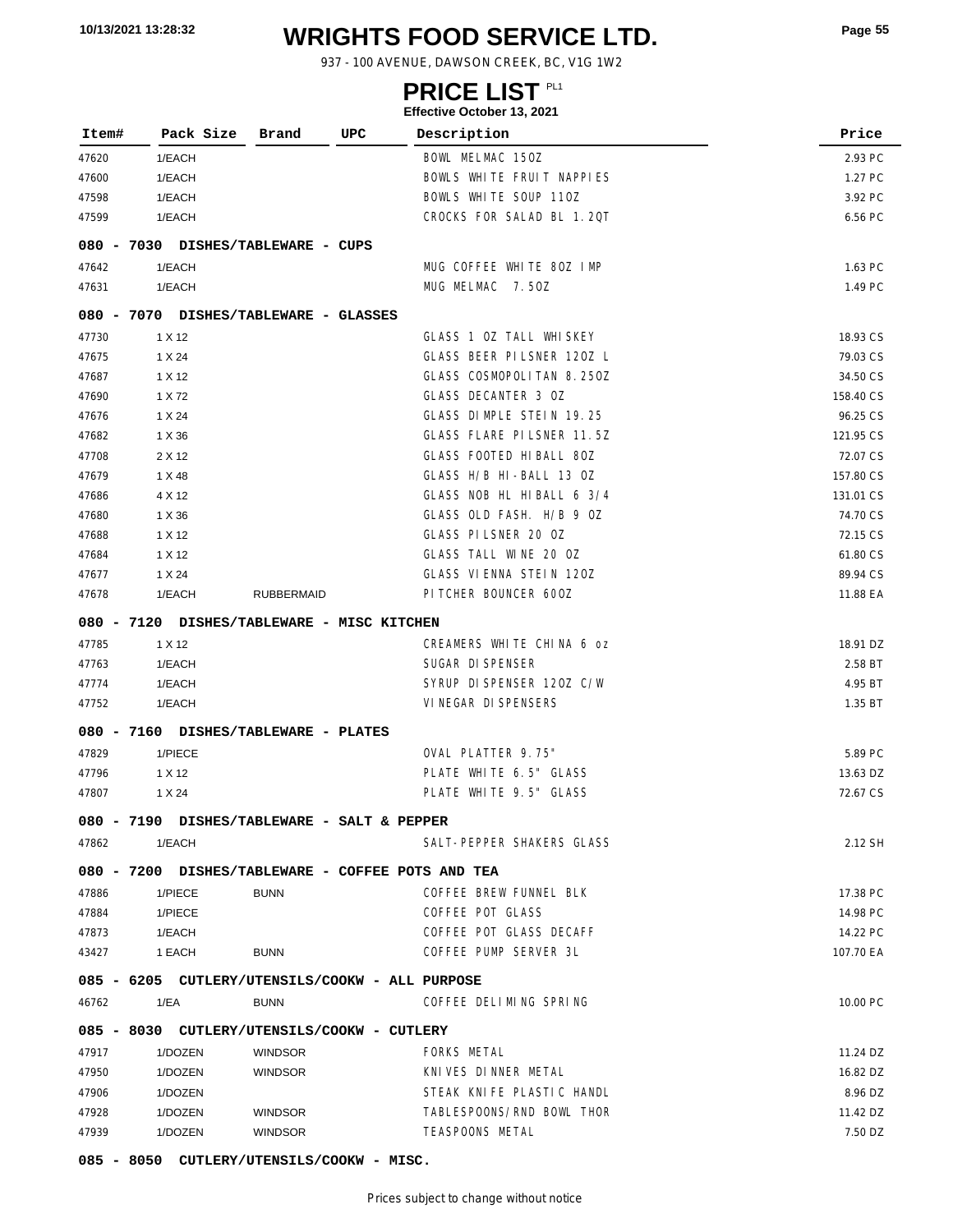# **WRIGHTS FOOD SERVICE LTD. 10/13/2021 13:28:32 Page <sup>56</sup>**

937 - 100 AVENUE, DAWSON CREEK, BC, V1G 1W2

### **PRICE LIST**

| Item# | Pack Size                                        | Brand             | UPC | Description               | Price     |          |
|-------|--------------------------------------------------|-------------------|-----|---------------------------|-----------|----------|
| 48104 | 1/13.0 QT                                        |                   |     | BOWL MIXING SS 13.00T     | 15.97 BW  |          |
| 48115 | 1/20 QT                                          |                   |     | BOWL MIXING SS 20 QT      |           | 25.40 BW |
| 48071 | 3 QT BOWL                                        |                   |     | BOWL MIXING SS 3 qt       |           | 11.02 BW |
| 48082 | 1/5.0 QT                                         |                   |     | BOWL MIXING SS 5.00T      |           | 11.76 BW |
| 48093 | 1/8.0 QT                                         |                   |     | BOWL MIXING SS 8.00T      |           | 8.06 BW  |
| 47961 | 1-13x18x1 1/4                                    |                   |     | BUN PANS 13X18X1 1/4 ALUM | 18.33 PN  |          |
| 47962 | 1-18x26x1                                        |                   |     | BUN PANS 18X26X1<br>ALUM  | 13.54 PN  |          |
| 47983 | 1/EACH                                           |                   |     | CAKE PAN 10"X3" ROUND     | 11.41 PN  |          |
| 47982 | 1/EACH                                           |                   |     | CAKE PAN 9"X 9" SQUARE    | 19.46 PN  |          |
| 48137 | 1/9X13"                                          |                   |     | CAKE PAN 9x13             | 24.82 PN  |          |
| 47994 | 1/EACH                                           |                   |     | CAKE PAN ANGEL FOOD 9.5"  | 18.85 PN  |          |
| 48126 | 1/8.5"                                           |                   |     | CAKE PAN SPRING FORM 8.5" |           | 8.40 PN  |
| 48005 | 1/EACH                                           |                   |     | CAKE/RSTR PAN 18"X11.25"  | 11.78 PN  |          |
| 47972 | 1/RACK                                           |                   |     | COOLING RACK 17X25" MESH  | 11.51 RK  |          |
| 48016 | 1/EACH                                           |                   |     | LOAF PAN 9.25"X5"X2.5"    |           | 5.97 PN  |
| 48049 | 1/EACH                                           |                   |     | MUFFIN PAN 24UNIT         | 71.07 PN  |          |
| 48148 | 1/EACH                                           |                   |     | OVENWARE RECTANGULAR PLAS |           | 7.30 PC  |
| 48027 | 1/EACH                                           | <b>RUSSELS</b>    |     | PIE PANS ALUM 9"          |           | 5.58 PN  |
| 48060 | 1/EACH                                           |                   |     | ROAST/BAKE PAN ALUM 12X18 | 33.30 PN  |          |
|       | 085 - 8070 CUTLERY/UTENSILS/COOKW - MISC. BAKING |                   |     |                           |           |          |
| 48236 | 1/SET                                            |                   |     | 4PC MEASURING CUP SET S/S | 26.71 EA  |          |
| 48225 | 1/EACH                                           |                   |     | 4PC MEASURING SPOON SET   |           | 9.67 EA  |
| 48247 | 1/EACH                                           |                   |     | CAKE DECORATING SET W TIP | 24.38 EA  |          |
| 48194 | 1/EACH                                           |                   |     | MEASURING CUP /1 CUP SIZE |           | 7.67 EA  |
| 48192 | 1/EACH                                           |                   |     | MEASURING CUP 1PT CLEAR   | 14.36 EA  |          |
| 48159 | 1/1QT                                            |                   |     | MEASURING CUP 1QT CLEAR 4 | 13.27 PC  |          |
| 48203 | 1/EACH                                           |                   |     | MEASURING CUP 20T CLEAR 8 | 22.75 EA  |          |
| 48269 | 1/EACH                                           |                   |     | MEASURING CUP 4QT CLEAR 1 | 23.06 EA  |          |
| 48258 | 1/SET                                            |                   |     | PASTRY TIPS (SET)         | 28.00 EA  |          |
| 48182 | 1/EACH                                           |                   |     | PIE CUTTER 6 PCE          |           | 6.41 EA  |
| 48170 | 1/EACH                                           |                   |     | PIPING BAG 12" PLAST      |           | 9.34 EA  |
| 48181 | 1/EACH                                           |                   |     | PIPING BAG 18" PLAST      | 13.03 EA  |          |
| 48214 | 1/EACH                                           |                   |     | ROLLING PIN WOOD 18"      | 24.67 EA  |          |
|       | 085 - 8075 CUTLERY/UTENSILS/COOKW - GRIDDLES &   |                   |     |                           |           |          |
| 48346 | 3/20 PADS                                        | зм                |     | GRIDDLE POLISHING PADS    | 88.00 CS  |          |
| 48324 | 1 X 12                                           |                   |     | GRILL BLOCK CLEANER RAPID | 32.57 CS  |          |
| 48285 | 1/EACH                                           | <b>SCOTCH BRI</b> |     | GRILL CLEANING KIT        | 82.83 EA  |          |
| 48302 | 1/10                                             | <b>SCOTCH BRI</b> |     | GRILL CLEANING PAD HEAVY  | 23.41 CT  |          |
| 48280 | 1/EACH                                           | <b>SCOTCH BRI</b> |     | GRILL HANDLE WITH PAD     | 29.89 EA  |          |
| 48357 | 40 X 94 ml                                       | зм                |     | QUICK CLEAN LIQUID        | 92.17 CS  |          |
| 48313 | 1/KIT                                            | зм                |     | START KIT QUICK CLEAN     | 82.83 EA  |          |
|       | 085 - 8120 CUTLERY/UTENSILS/COOKW - MISC CAMP    |                   |     |                           |           |          |
| 48566 | 1/EACH                                           |                   |     | <b>BBQ BRUSH</b>          |           | 5.43 PC  |
| 48401 | 1/EACH                                           |                   |     | BBQ LIGHTERS LONG HANDLED |           | 4.16 PC  |
| 48594 | 1/243 PER                                        |                   |     | BEVERAGE BOTTLE EMPTY/LID | 179.11 CS |          |
| 48587 | 1/EACH                                           | <b>BUNN</b>       |     | COFFEE MAKER 1 BURNER     | 490.00 BX |          |
| 48588 | 1/EACH                                           | <b>BUNN</b>       |     | COFFEE MAKER 2 STATION NP | 556.25 BX |          |
| 48555 | 1/EACH                                           | <b>BUNN</b>       |     | COFFEE MAKER 3 STATION NP | 524.71 BX |          |
| 48500 | 1/EACH                                           | <b>RUBBERMAID</b> |     | CUTLERY BOX 4 COMPARTMENT | 22.23 BX  |          |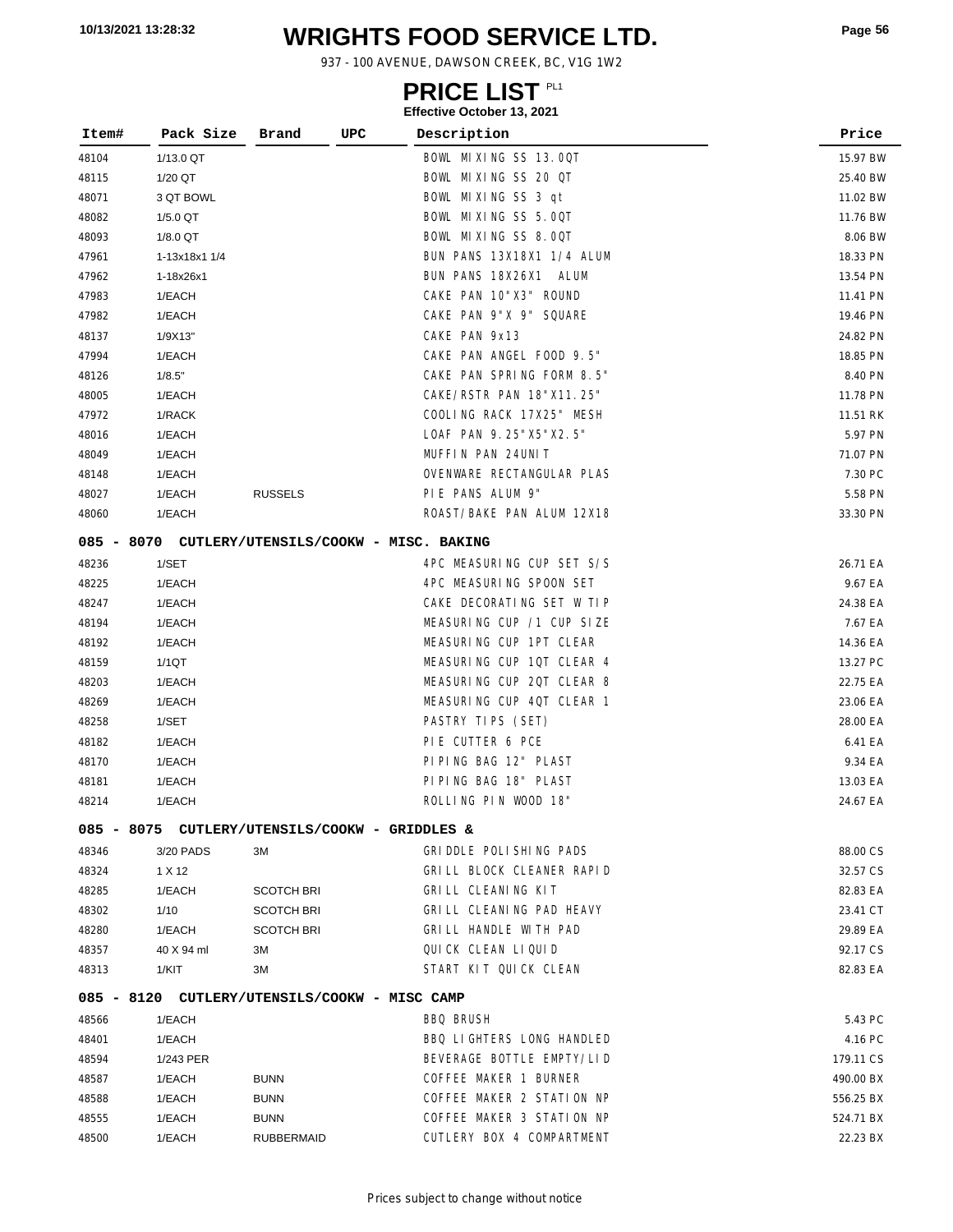# **WRIGHTS FOOD SERVICE LTD. 10/13/2021 13:28:33 Page <sup>57</sup>**

937 - 100 AVENUE, DAWSON CREEK, BC, V1G 1W2

### **PRICE LIST**

| Item# | Pack Size                                     | Brand             | UPC | Description               | Price     |
|-------|-----------------------------------------------|-------------------|-----|---------------------------|-----------|
| 48592 | 1/EACH                                        |                   |     | CUTLERY CYLINDERS FOR DW  | 2.21 TR   |
| 48591 | 1/EACH                                        |                   |     | CUTLERY RACK 8CMP FOR DW  | 37.50 TR  |
| 48590 | 1/RACK                                        |                   |     | DI SHWASHER RACK FLATWARE | 40.87 RK  |
| 48589 | 1/RACK                                        |                   |     | DI SHWASHER RACK PLATE    | 39.37 RK  |
| 48489 | 1/EACH                                        |                   |     | DUR-X BUS/UTIL BOX GREY   | 8.57 BX   |
| 48368 | 1/EACH                                        |                   |     | FAST FOOD TRAYS 14"x18"   | 7.74 PC   |
| 48478 | 1/EACH                                        |                   |     | FUNNELS METAL 160Z        | 24.75 PC  |
| 48522 | 1/EACH                                        | <b>KRAFT</b>      |     | JAM RACK 6 COMPARTMENT CH | 12.31 EA  |
| 48403 | 1/EACH                                        |                   |     | PAN FRY 14" ALUM          | 25.01 EA  |
| 48632 | 1/EACH                                        |                   |     | SHOP VAC WET DRY 584-04   | 121.24 BX |
| 48511 | 1/EACH                                        |                   |     | THERMO COFFEE CARAFE 420Z | 21.95 PC  |
| 48412 | 1/PACK                                        |                   |     | TIMER DIGITAL             | 16.00 PK  |
| 48379 | 15.25x11x19                                   | <b>RUBBERMAID</b> |     | WASTEBASKETS 15. 25x11x19 | 14.97 BK  |
| 48643 | 1/EACH                                        |                   |     | WATER COOLER (COLD/HOT)   | 225.00 PC |
|       | 085 - 8190 CUTLERY/UTENSILS/COOKW - STRAINERS |                   |     |                           |           |
| 48676 | 1/PC                                          |                   |     | COLANDER S S              | 9.79 PC   |
| 48654 | 1/EACH                                        |                   |     | STRAINER WIRE MED 10.25"  | 39.04 PC  |
|       |                                               |                   |     |                           |           |
|       | 085 - 8210 CUTLERY/UTENSILS/COOKW - UTENSILS  |                   |     |                           |           |
| 48951 | 1/PC                                          |                   |     | 12" SHARPENING STEEL      | 43.93 PC  |
| 48863 | 1X1                                           |                   |     | <b>BRUSH VEGETABLE</b>    | 3.33 PC   |
| 48830 | 1/PC                                          |                   |     | BUTTER SPREADER           | 2.20 PC   |
| 48753 | 1/PC                                          |                   |     | CAN OPENER (HAND HELD)    | 12.04 PC  |
| 49138 | 1/PC                                          |                   |     | CHEESE GRATER             | 11.86 PC  |
| 49017 | 1/BOTTLE                                      |                   |     | CLEAR SQUEEZE BOTTLE 12-0 | 5.58 BT   |
| 49018 | 12/BOTTLE                                     |                   |     | CLEAR SQUEEZE FIFO 120Z   | 50.97 CS  |
| 49020 | 12 PER CS                                     |                   |     | CLEAR SQUEEZE FIFO 160Z   | 56.88 CS  |
| 48702 | 1/EACH                                        |                   |     | <b>CORKSCREW REGULAR</b>  | 13.21 EA  |
| 48701 | 1/EACH                                        |                   |     | <b>CORKSCREW WAITERS</b>  | 13.90 EA  |
| 49160 | 3" DIAM.                                      |                   |     | DONUT CUTTER 3"DIAM       | 8.99 PC   |
| 48841 | 1/PC                                          |                   |     | DOUGH SCRAPER W HANDLE    | 6.25 PC   |
| 48808 | 8"                                            |                   |     | FLEXIBLE TURNER 8"        | 5.64 PC   |
| 48698 | 1/PC                                          |                   |     | HAND WHIP FRENCH 12"      | 10.29 PC  |
| 48709 | 1/PC                                          |                   |     | HAND WHIP FRENCH 16"      | 9.29 PC   |
| 48710 | 1/PC                                          |                   |     | HAND WHIP FRENCH 24"      | 13.19 PC  |
| 48731 | 1/PC                                          |                   |     | ICE CREAM SCOOP ALUM.     | 17.83 PC  |
| 49083 | 6"                                            |                   |     | KNIFE 6" UTILITY POLY HAN | 19.44 PC  |
| 48940 | 1/PC                                          |                   |     | KNIFE 9.5" SERRATED EDGE  | 31.00 PC  |
| 48962 | 1/PC                                          |                   |     | KNIFE COOK 10"            | 31.25 PC  |
| 48964 | 1/PC                                          |                   |     | KNIFE COOK 12"            | 45.03 PC  |
| 48929 | 1/PC                                          |                   |     | KNIFE PARING 4"           | 8.96 PC   |
| 49094 | 12"                                           |                   |     | KNIFE ROAST BEEF SLICER   | 24.84 PC  |
| 49127 | 1/1                                           |                   |     | KNIFE SET COMPLETE POLY H | 222.25 PK |
| 49072 | 1/PC                                          |                   |     | LADLE S/S 20Z 1PIECE      | 2.62 PC   |
| 49074 | 1/PC                                          |                   |     | LADLE S/S 60Z 1PIECE      | 4.37 PC   |
| 48918 | 1/PC                                          |                   |     | LADLE SS 13" 40Z          | 3.52 PC   |
| 48875 | 1/PC                                          |                   |     | LADLES FOR SALAD CROCK    | 3.44 PC   |
| 49116 | 1/PC                                          | <b>KITCHENAID</b> |     | MIXER WIRE WHIPS S/S      | 36.95 PC  |
| 48402 | 1/EACH                                        |                   |     | PAIL OPENER               | 48.00 EA  |
| 49162 | 1/EACH                                        |                   |     | PASTRY BLENDER S/S        | 4.69 PC   |
| 48984 | 1/PC                                          |                   |     | PASTRY BRUSH 2.0"         | 5.90 PC   |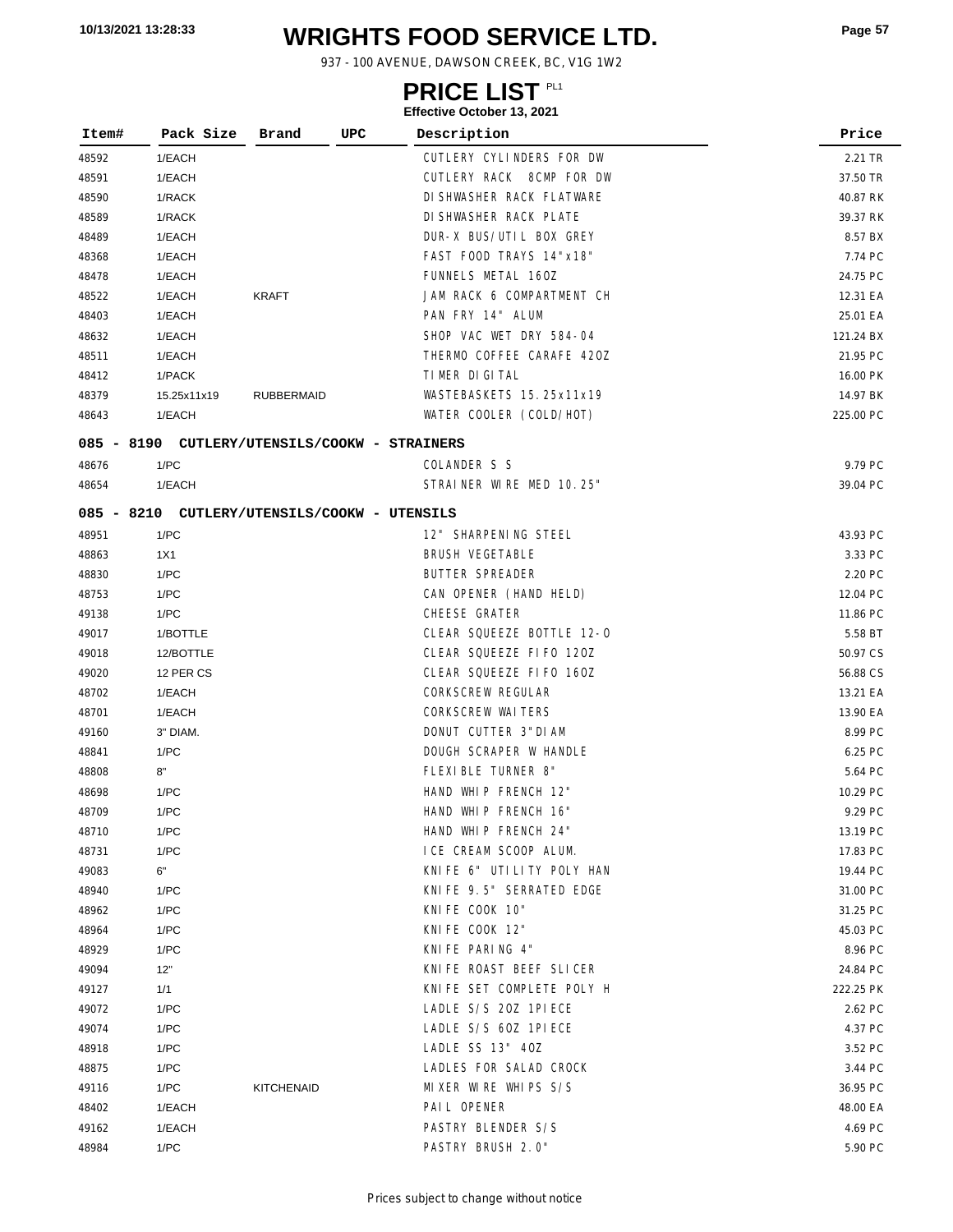# **WRIGHTS FOOD SERVICE LTD. 10/13/2021 13:28:33 Page <sup>58</sup>**

937 - 100 AVENUE, DAWSON CREEK, BC, V1G 1W2

### **PRICE LIST**

| Item# | Pack Size                                        | Brand             | UPC | Description                 | Price     |
|-------|--------------------------------------------------|-------------------|-----|-----------------------------|-----------|
| 48688 | 1/EACH                                           |                   |     | PATTY MAKER                 | 10.49 EA  |
| 49061 | 1/EA                                             |                   |     | PEELER VEG.                 | 6.61 PK   |
| 48819 | 1/PC                                             |                   |     | PIE TURNER 4.75"            | 2.48 PC   |
| 48797 | 1/PC                                             | <b>WINDSOR</b>    |     | POT FORK FORGED WINDSOR     | 6.50 PC   |
| 48687 | 1/BOX                                            |                   |     | SHARPENER STONE             | 67.53 BX  |
| 48852 | 9X23 LG                                          |                   |     | SKIMMER MESH 9X23 LG        | 5.20 PC   |
| 48786 | 16.5"                                            |                   |     | SPATULA HIGH HEAT 16.5      | 31.89 PC  |
| 48775 | 13.5"                                            |                   |     | SPATULA RUBBER 13.5"        | 7.19 PC   |
| 48764 | 9.5"                                             |                   |     | SPATULA RUBBER 9.5"         | 4.33 PC   |
| 48874 | 1/PC                                             |                   |     | SPOON BASTING SOLID 15"     | 3.99 PC   |
| 48885 | 1/PC                                             |                   |     | SPOON SLOTTED BASTING 11"   | 3.92 PC   |
| 48907 | 1/PC                                             |                   |     | SPOON WOODEN 18"            | 4.78 PC   |
| 48689 | 1/EACH                                           |                   |     | STEAK WEIGHT                | 89.60 EA  |
| 49149 | 6"                                               |                   |     | TONGS 6" BLACK POLYCARB     | 4.30 PC   |
| 48995 | 12"                                              |                   |     | TONGS SS UTILITY 12"        | 3.86 PC   |
| 48742 | 16"                                              |                   |     | TONGS SS UTILITY 16"        | 8.65 PC   |
| 49028 | 91/2"                                            |                   |     | TONGS SS UTILITY 9.5"       | 8.24 PC   |
| 48720 | 1/PC                                             |                   |     | WHIP PIANO WIRE 12"         | 6.88 PC   |
|       | 090 - 9036 WAREWASHING & LAUNDRY - DESCALER &    |                   |     |                             |           |
| 49204 | 4 X 3.78 LITRE                                   | <b>SUMA</b>       |     | DESCALER CALC D5            | 155.33 CS |
| 49193 | 1 X 4 LITRE                                      | <b>HESCO</b>      |     | <b>DESCALER ULTRA</b>       | 22.82 JG  |
|       | 090 - 9070 WAREWASHING & LAUNDRY - GRILL CLEANER |                   |     |                             |           |
| 49260 | 1 X 5 LITRE                                      | <b>DUSTBANE</b>   |     | COMPARE DETERGENT           | 17.18 JG  |
| 49259 | 1 X 4 LITRE                                      | <b>DUSTBANE</b>   |     | FRYER & GRIDDLE CLEANER     | 18.19 JG  |
|       | 090 - 9115 WAREWASHING & LAUNDRY - LAUNDRY COIN  |                   |     |                             |           |
| 49281 | 156 X 51 GM                                      | <b>TIDE</b>       |     | COIN V TIDE ULTRA           | 92.17 CS  |
| 49270 | 1 X 156                                          | <b>BOUNCE</b>     |     | COIN VEND BOUNCE            | 96.08 CS  |
|       | 090 - 9120 WAREWASHING & LAUNDRY - LAUNDRY SOFT  |                   |     |                             |           |
| 49479 | 9 X 80'S                                         | <b>BOUNCE</b>     |     | <b>BOUNCE OUTDOOR FRESH</b> | 51.60 CS  |
| 49413 | 9 X 260.'S                                       | <b>BOUNCE</b>     |     | BOUNCE OUTDOOR FRESH PROC   | 138.94 CS |
| 49414 | 6 X 120                                          | <b>BOUNCE</b>     |     | <b>BOUNCE SHEETS FREE</b>   | 55.17 CS  |
| 49502 | 1 X 14.5 KG                                      | <b>VIP</b>        |     | DETERGENT LAUNDRY (160 L)   | 31.29 PL  |
| 49545 | 1 X 5.50 LITRE                                   | KIRKLAND          |     | DETERGENT LIQUID (HE) KS    | 24.86 JG  |
| 49358 | 1 X 5 KG                                         |                   |     | DETERGENT OXYCLEAN POWDER   | 27.03 TB  |
| 49514 | 1 X 5.02 LITRE                                   | TIDE              |     | DETERGENT TIDE LIQ H E      | 31.82 JG  |
| 49402 | 1 X 120 EA                                       | TIDE              |     | DETERGENT TIDE PODS         | 37.79 BX  |
| 49436 | 4 X 4.08 LITRE                                   | <b>DOWNY</b>      |     | FABRIC SOFTNER HE 204LDS    | 89.05 CS  |
| 49457 | 12 X 650 ML                                      | SPRAY N WA        |     | RESOLVE TRIGGER             | 59.29 CS  |
| 49523 | 8 X 650 ML                                       | <b>SHOUT</b>      |     | STAIN REMOVER LIQUID        | 29.68 CS  |
| 49369 | 1 X 5 KG                                         |                   |     | WASHING SODA ASH            | 15.80 BT  |
| 49336 | 6 X 3 KG                                         | ARM & HAMM        |     | WASHING SODA SUPER          | 31.39 CS  |
|       | 090 - 9180 WAREWASHING & LAUNDRY - RINSE         |                   |     |                             |           |
| 49637 | 1 X 20 LITRE                                     | <b>DUSTBANE</b>   |     | COMPLEX ORANGE SOLVENT      | 82.07 PL  |
| 49633 | 20 L pl                                          | <b>CHEMISPHER</b> |     | RINSE AGENT CYCLE 2         | 98.00 PL  |
| 49644 | 1 X 18.9 LITRE                                   | SUMA              |     | RINSE AGENT QUIK DRI        | 301.88 CS |
|       | 090 - 9190 WAREWASHING & LAUNDRY - SANITIZER     |                   |     |                             |           |
| 49751 | 1 X 16 OZ                                        | NU-CALGON         |     | I CE MACHINE CLEANER        | 27.33 EA  |
| 24267 | 1 X 100 PK                                       |                   |     | I CECREAM MACHINE CLEANER   | 150.53 CS |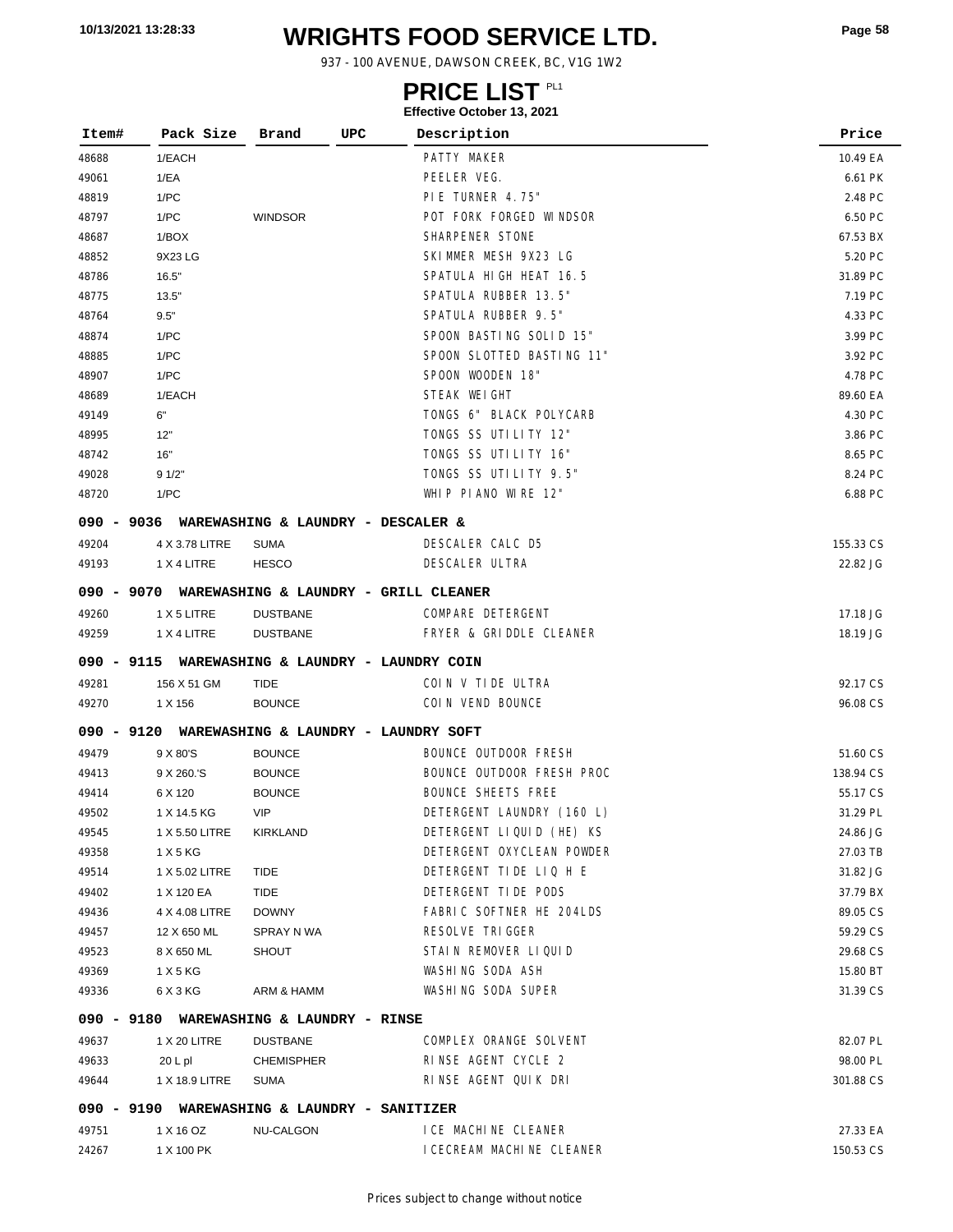# **WRIGHTS FOOD SERVICE LTD. 10/13/2021 13:28:34 Page <sup>59</sup>**

937 - 100 AVENUE, DAWSON CREEK, BC, V1G 1W2

### **PRICE LIST**

| Item#      | Pack Size      | Brand<br>UPC                                   | Description                 | Price     |
|------------|----------------|------------------------------------------------|-----------------------------|-----------|
| 49733      | 1 X 4L         |                                                | RINSE AID NOVA HI TEMP      | 33.51 EA  |
| 49655      | 1 X 20 LITRE   | <b>CHEMISPHER</b>                              | SANI TI ZER 12%CLOROGUARD B | 62.22 PL  |
| 49744      | 1 X 4L         | <b>HESCO</b>                                   | SANI TI ZER CHLORO-SAN 6%   | 11.61 EA  |
| 49666      | 1 X 18.9 LITRE | <b>DIVERSY</b>                                 | SUMA LE SANITIZER LO TEMP   | 119.58 PL |
|            |                | 090 - 9235 WAREWASHING & LAUNDRY - WAREWASHING |                             |           |
| 49748      | 1 X 4L         | <b>HESCO</b>                                   | DETERGENT DISH HOT WASH     | 29.36 EA  |
| 49722      | 1 X 4L         | <b>HESCO</b>                                   | DETERGENT DISH LT E5        | 35.24 EA  |
| 49721      | $20 L$ pl      | <b>CHEMISPHER</b>                              | DETERGENT HI-TEMP PERF100   | 99.82 PL  |
| 49710      | $20 L$ pl      | <b>CHEMISPHER</b>                              | DETERGENT LO-TEMP PERF400   | 81.67 PL  |
| 49752      | 1 X 4L         |                                                | RINSE ADDITIVE GLASS        | 58.28 EA  |
|            |                |                                                |                             |           |
| 44277      | 1 PAIR         | 095 - 5260 LINEN - KITCHEN/CHEF SUPPLIES       | PANTS CHEF BLK LARGE        | 28.75 EA  |
|            |                |                                                |                             |           |
|            |                | 095 - 9500 LINEN - TOWELS AND BLANKETS ETC.    |                             |           |
| 49732      | 1/EACH         |                                                | APRON 4 WAY 100% COTTON W   | 6.00 PC   |
| 49978      | 30" X 27.5"    |                                                | APRON BIB BLACK 30"X27.5"   | 21.03 PC  |
| 49976      | 36" X 44"      |                                                | APRON BIB WHITE 36"X44"     | 7.50 PC   |
| 49979      | 1/EACH         |                                                | APRONS BLACK WAIT 3 POCK    | 21.82 PC  |
| 49878      | 1/EACH         |                                                | BATH MAT BROWN              | 7.67 EA   |
| 49964      | 1/EACH         |                                                | BLANKET FLEECE 80X90        | 28.07 PC  |
| 49834      | 1 EACH         |                                                | COMFORTER DOUBLE            | 48.70 EA  |
| 49837      | 1 EACH         |                                                | COMFORTER QUEEN             | 58.00 EA  |
| 49831      | 66 X 90        |                                                | COMFORTER TWIN              | 36.08 PC  |
| 49820      | 1/EACH         |                                                | <b>CURTAIN SHOWER 36X78</b> | 12.67 PK  |
| 49952      | X-LARGE        |                                                | JACKET CHEF BLACK XL        | 48.57 PK  |
| 49853      | 1/PAIR         |                                                | OVEN MITTS INDUSTRIAL 13"   | 15.49 PR  |
| 49854      | 1/PAIR         |                                                | OVEN MITTS INDUSTRIAL 17"   | 22.79 PR  |
| 49743      | 1/DOZEN        |                                                | PI LLOW CASE 42X34"         | 35.51 DZ  |
| 49864      | 19 X 25"       |                                                | PI LLOW REGULAR 19X25" FORT | 10.41 PK  |
| 49754      | 1/DOZEN        |                                                | SHEET FITTED TWIN 39x80x9   | 140.96 DZ |
| 49809      | 1/DOZEN        |                                                | SHEET FLAT DOUBLE 81X108    | 153.69 DZ |
| 49798      | 1/DOZEN        |                                                | SHEET FLAT TWIN 66x108      | 143.38 DZ |
| 49776      | 1/DOZEN        |                                                | SHEET FTD DOUBLE 54x80x15   | 153.69 DZ |
| 49755      | 1/QUEEN        |                                                | SHEET QUEEN FITTED WHITE    | 17.10 EA  |
| 49757      | 1/QUEEN        |                                                | SHEET QUEEN FLAT WHITE      | 19.22 EA  |
| 49932      | LARGE          |                                                | SHIRT COOK SH/SL LG         | 11.93 EA  |
| 49933      | 3 X-LARGE      |                                                | SHIRT COOK SH/SLV 3XL       | 17.27 EA  |
| 49943      | <b>MEDIUM</b>  |                                                | SHIRT COOK SH/SLV M         | 11.93 EA  |
| 49888      | SMALL          |                                                | SHIRT COOK SH/SLV SMALL     | 11.93 EA  |
| 49954      | X-LARGE        |                                                | SHIRT COOK SH/SLV XL        | 11.95 EA  |
| 49877      | 1/EACH         |                                                | SHIRT COOK SH/SLV XXL       | 14.62 EA  |
| 49842      | 12/PK          |                                                | TEA TOWEL COTTON WAFFLE     | 17.09 PK  |
| 49920      | 27" X 54"      |                                                | TOWEL BATH BROWN 27"X54"    | 13.03 PC  |
| 49787      | 1/DOZEN        |                                                | TOWEL DISH CLOTH WEAVE      | 7.45 PK   |
| 49897      | 1 X 1 PC       |                                                | TOWEL FACE CLOTH BROWN      | 1.38 PC   |
| 49908      | 16" X 27"      |                                                | TOWEL HAND BROWN 16"X27"    | 3.33 PC   |
| 100        | <b>EXTRA</b>   |                                                |                             |           |
| 99901      | EA             |                                                | ENVIROMENTAL FEE            | 0.01 EA   |
| 105 - 9697 |                | CHEMICAL PRODUCTS - DETAIL CHEMICAL            |                             |           |